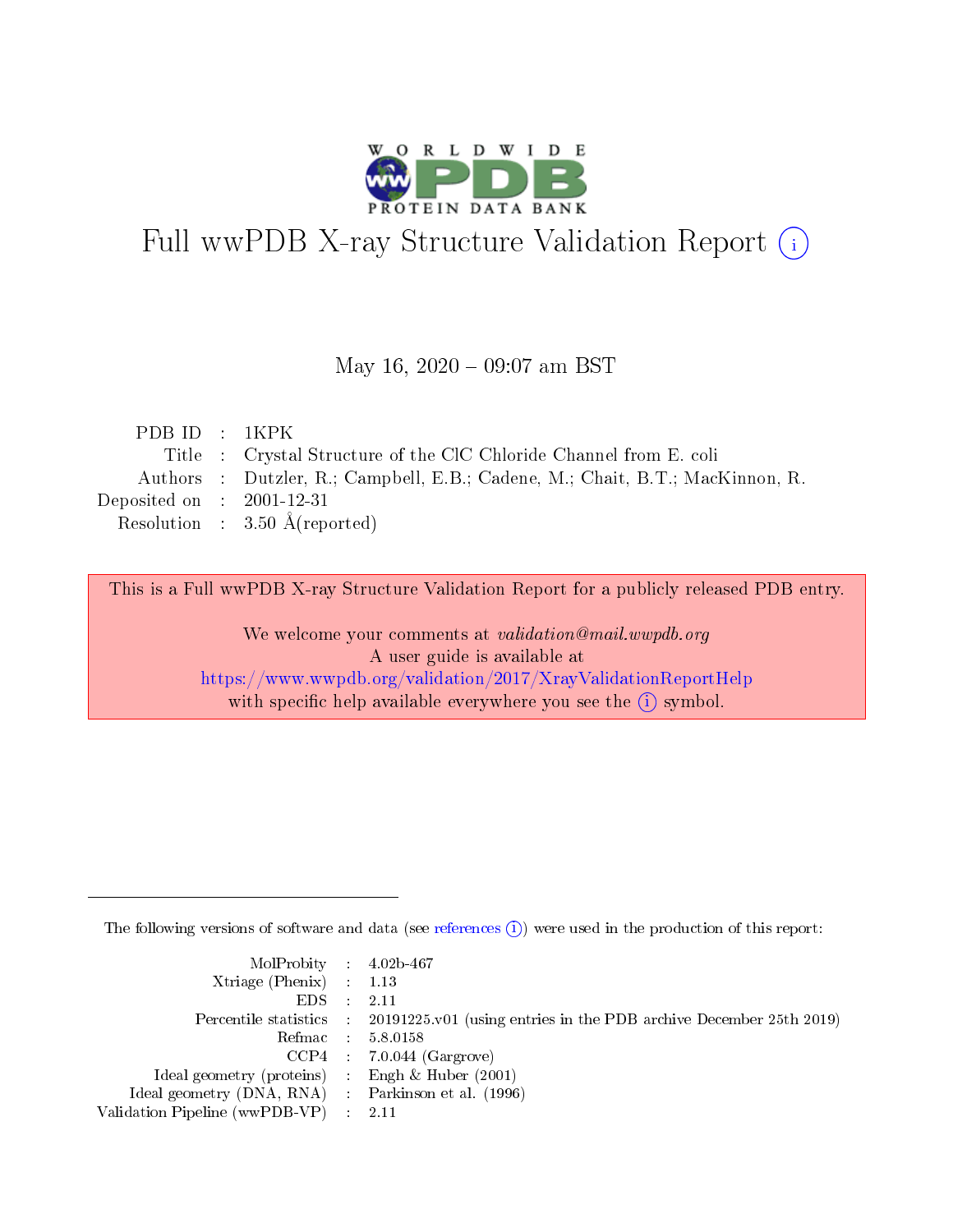# 1 [O](https://www.wwpdb.org/validation/2017/XrayValidationReportHelp#overall_quality)verall quality at a glance  $(i)$

The following experimental techniques were used to determine the structure: X-RAY DIFFRACTION

The reported resolution of this entry is  $3.50 \text{ Å}.$ 

Percentile scores (ranging between 0-100) for global validation metrics of the entry are shown in the following graphic. The table shows the number of entries on which the scores are based.



| Metric                | Whole archive<br>$(\#\text{Entries})$ | Similar resolution<br>$(\#\text{Entries},\, \text{resolution}\; \text{range}(\textup{\AA}))$ |
|-----------------------|---------------------------------------|----------------------------------------------------------------------------------------------|
| $R_{free}$            | 130704                                | $1659(3.60-3.40)$                                                                            |
| Clashscore            | 141614                                | $1036(3.58-3.42)$                                                                            |
| Ramachandran outliers | 138981                                | $\overline{1005}$ $(3.58-3.42)$                                                              |
| Sidechain outliers    | 138945                                | $1006(3.58-3.42)$                                                                            |
| RSRZ outliers         | 127900                                | $1559(3.60-3.40)$                                                                            |

The table below summarises the geometric issues observed across the polymeric chains and their fit to the electron density. The red, orange, yellow and green segments on the lower bar indicate the fraction of residues that contain outliers for  $>=3, 2, 1$  and 0 types of geometric quality criteria respectively. A grey segment represents the fraction of residues that are not modelled. The numeric value for each fraction is indicated below the corresponding segment, with a dot representing fractions  $\epsilon=5\%$  The upper red bar (where present) indicates the fraction of residues that have poor fit to the electron density. The numeric value is given above the bar.

| Mol | Chain          | Length |             | Quality of chain |          |
|-----|----------------|--------|-------------|------------------|----------|
|     | А              | 473    | 20/6<br>42% | 46%              | 6%<br>5% |
|     |                |        | 20/6        |                  |          |
|     | B              | 473    | 41%         | 47%              | 7%<br>5% |
|     |                |        |             |                  |          |
|     |                |        | $2\%$       |                  |          |
|     | $\overline{C}$ | 473    | 42%         | 46%              | 6%<br>5% |
|     |                |        | 4%          |                  |          |
|     | D              | 473    | 42%         | 46%              | 6%<br>5% |
|     |                |        | 3%          |                  |          |
|     | E              | 473    | 42%         | 47%              | 6%<br>5% |
|     |                |        | $2\%$       |                  |          |
|     | $\mathbf{F}$   | 473    | 43%         | 45%              | 6%<br>5% |

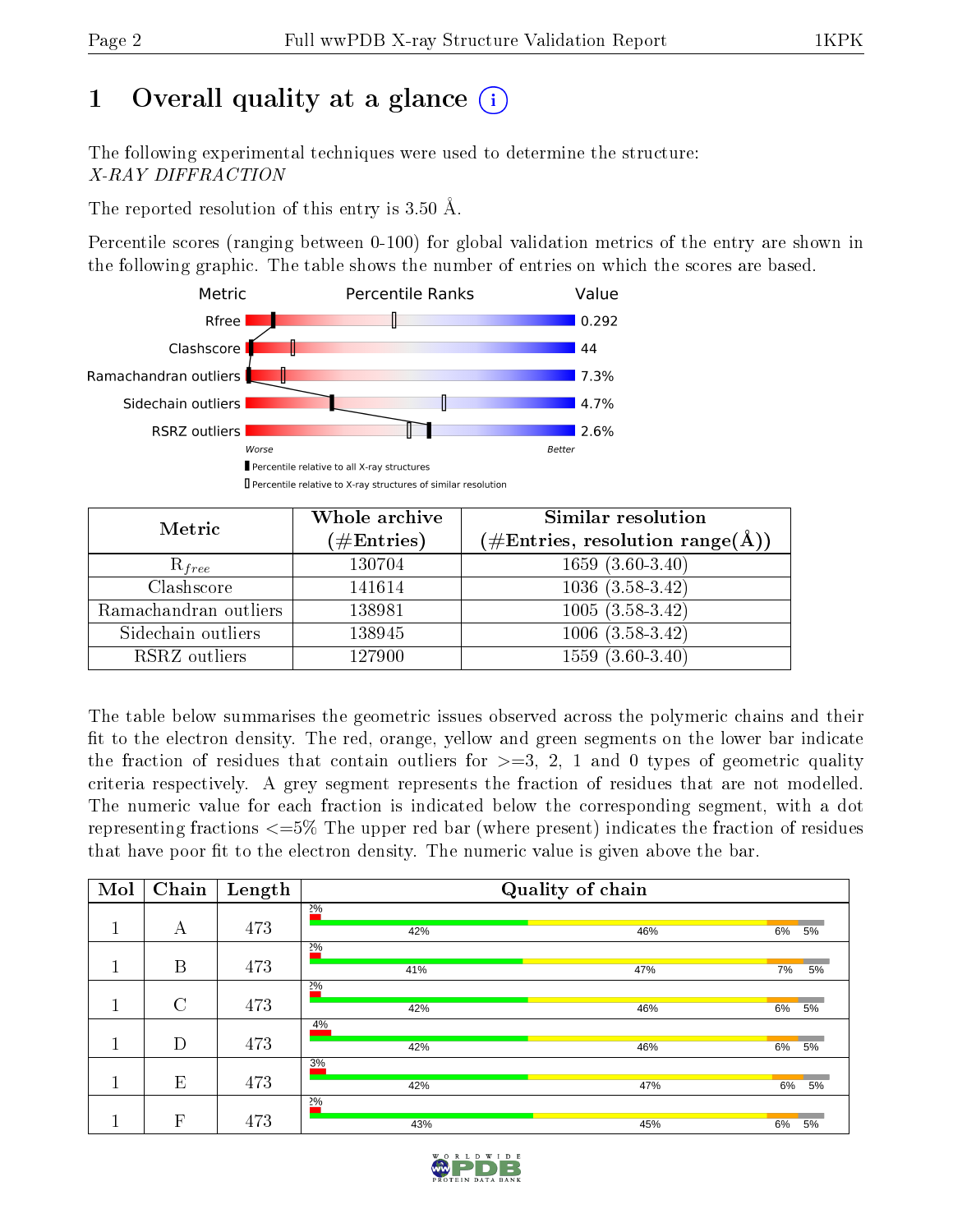# 2 Entry composition  $(i)$

There is only 1 type of molecule in this entry. The entry contains 20274 atoms, of which 0 are hydrogens and 0 are deuteriums.

In the tables below, the ZeroOcc column contains the number of atoms modelled with zero occupancy, the AltConf column contains the number of residues with at least one atom in alternate conformation and the Trace column contains the number of residues modelled with at most 2 atoms.

| Mol | Chain         | Residues |       |      | Atoms |                  |           | $\operatorname{ZeroOcc}$ | AltConf        | <b>Trace</b> |
|-----|---------------|----------|-------|------|-------|------------------|-----------|--------------------------|----------------|--------------|
|     | A             | 450      | Total | C    | N     | $\Omega$         | S         | $\boldsymbol{0}$         | 0              |              |
|     |               |          | 3379  | 2219 | 570   | 570              | <b>20</b> |                          |                | 0            |
|     | B             | 450      | Total | C    | Ν     | $\left( \right)$ | S         | $\theta$                 | 0              | $\Omega$     |
|     |               |          | 3379  | 2219 | 570   | 570              | 20        |                          |                |              |
|     | $\mathcal{C}$ | 450      | Total | C    | N     | $\Omega$         | S         | $\theta$                 | $\overline{0}$ | 0            |
|     |               |          | 3379  | 2219 | 570   | 570              | 20        |                          |                |              |
|     | D             | 450      | Total | C    | Ν     | $\left( \right)$ | S         | $\theta$                 | 0              | 0            |
|     |               |          | 3379  | 2219 | 570   | 570              | <b>20</b> |                          |                |              |
|     | E             | 450      | Total | C    | N     | $\Omega$         | S         | $\theta$                 | 0              | 0            |
|     |               |          | 3379  | 2219 | 570   | 570              | 20        |                          |                |              |
|     | F             | 450      | Total | C    | N     | $\left($         | S         | $\overline{0}$           | 0              | $\theta$     |
|     |               |          | 3379  | 2219 | 570   | 570              | 20        |                          |                |              |

Molecule 1 is a protein called putative channel transporter.

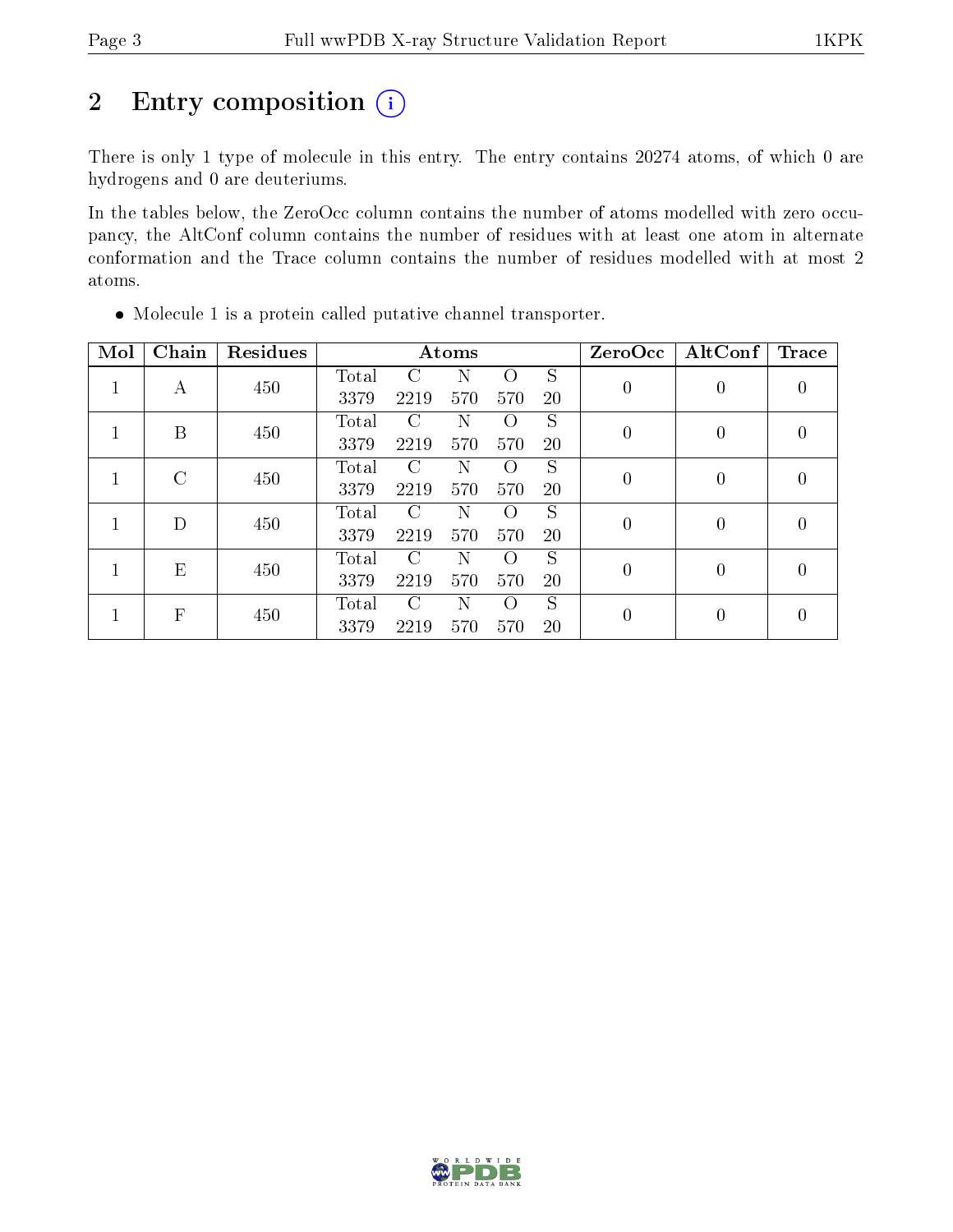$\frac{8}{1}$  $\frac{1}{2}$  $\frac{83}{2}$  $\frac{1}{8}$  $\frac{1}{8}$  $\frac{88}{2}$  $\frac{8}{2}$  $\frac{8}{9}$ M91  $\frac{2}{5}$  $\frac{3}{2}$  $\frac{1}{2}$ F95  $\frac{8}{2}$ V97 R98  $\frac{8}{2}$ Y100 A101 P102 E103 A104 S107 G108 I109 P110  $\frac{11}{11}$  $\frac{12}{11}$ L116 R120 P121 V122 R123 W124 W125 R126 V127 L128 P129 V130 K131 F132 G135 L136  $\frac{6137}{2}$ T138 L139 M143 R147 E148 G149 P150

# 3 Residue-property plots  $(i)$

These plots are drawn for all protein, RNA and DNA chains in the entry. The first graphic for a chain summarises the proportions of the various outlier classes displayed in the second graphic. The second graphic shows the sequence view annotated by issues in geometry and electron density. Residues are color-coded according to the number of geometric quality criteria for which they contain at least one outlier: green  $= 0$ , yellow  $= 1$ , orange  $= 2$  and red  $= 3$  or more. A red dot above a residue indicates a poor fit to the electron density (RSRZ  $> 2$ ). Stretches of 2 or more consecutive residues without any outlier are shown as a green connector. Residues present in the sample, but not in the model, are shown in grey.



• Molecule 1: putative channel transporter

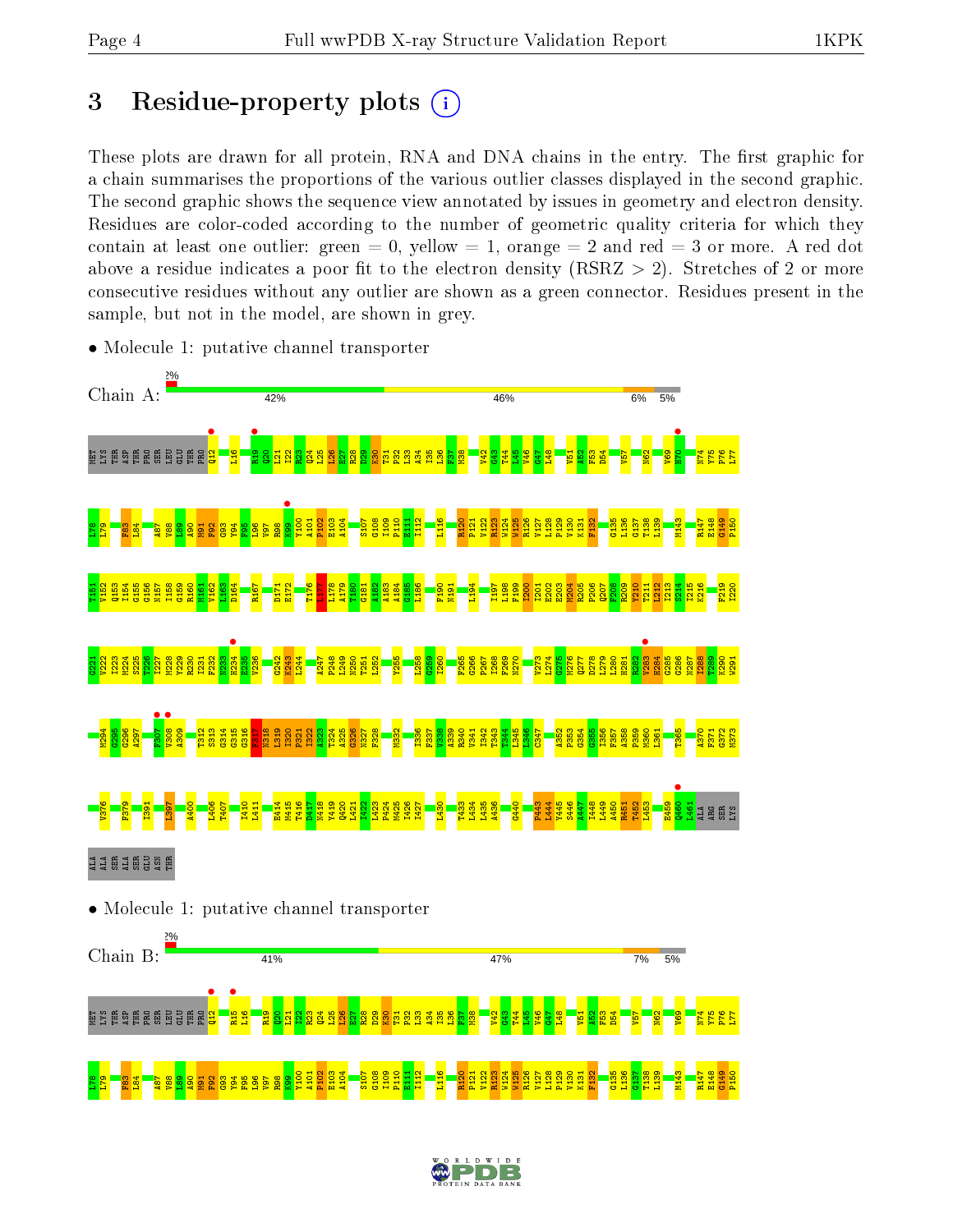

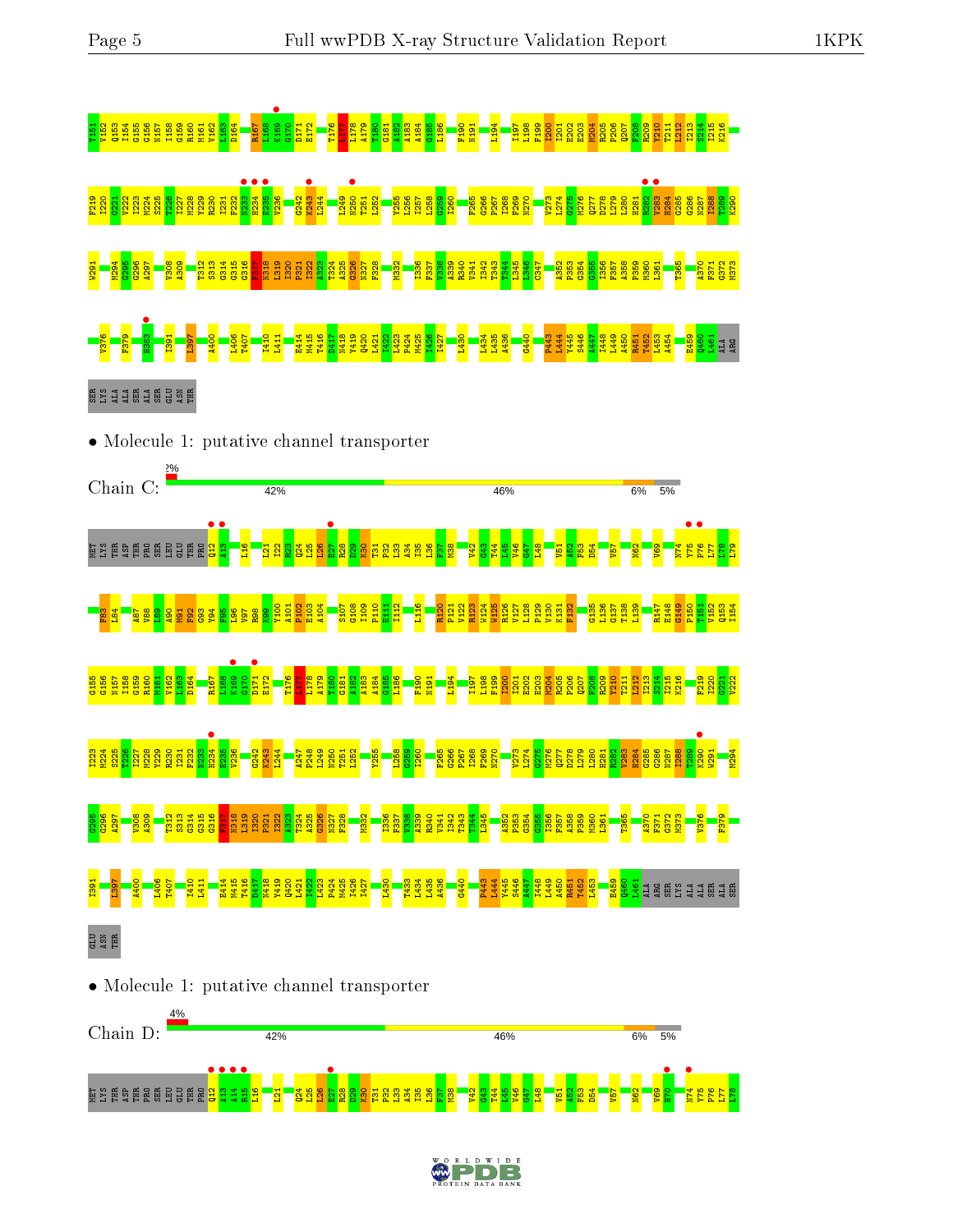

• Molecule 1: putative channel transporter

Chain F:43% 45% 6% 5%

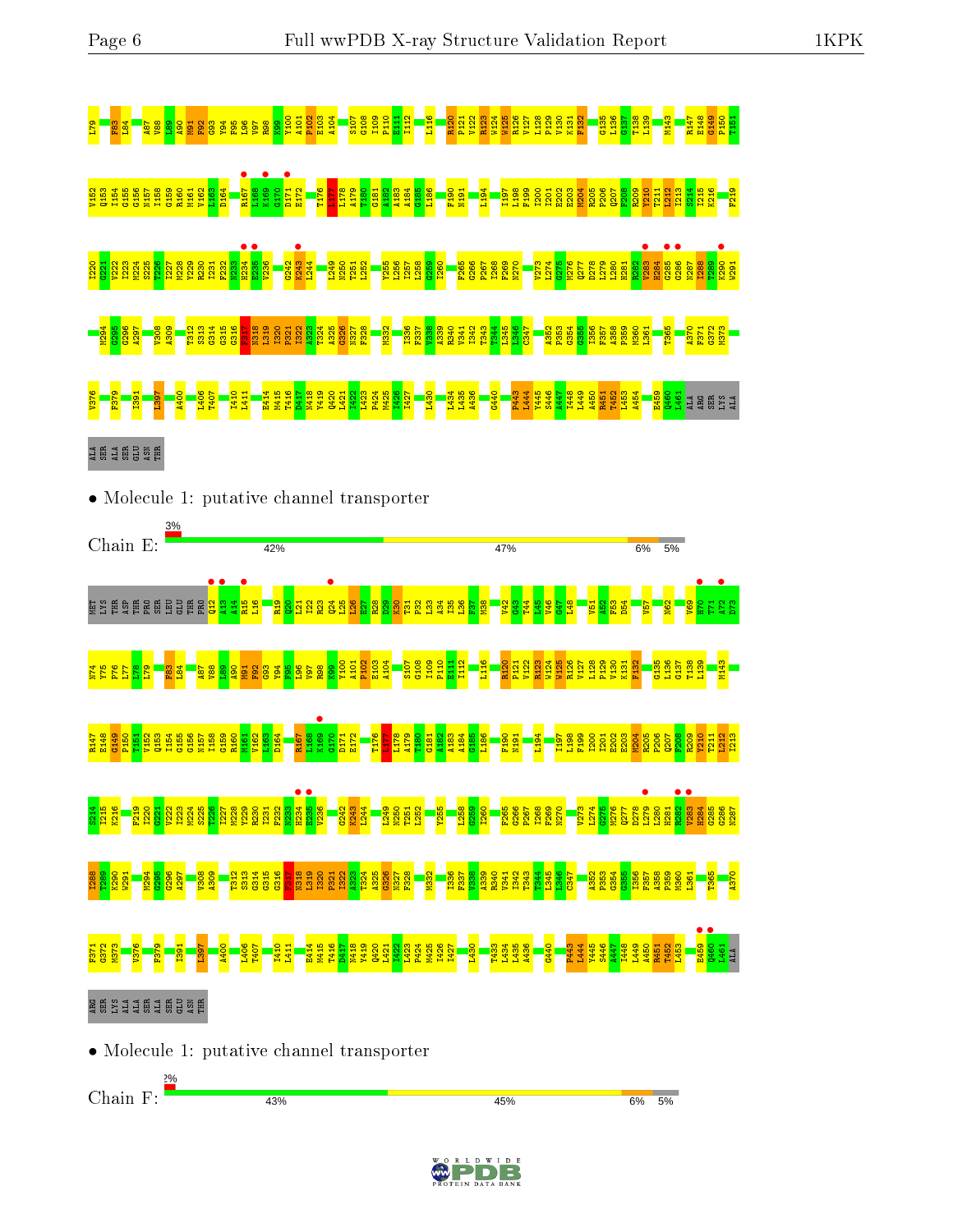



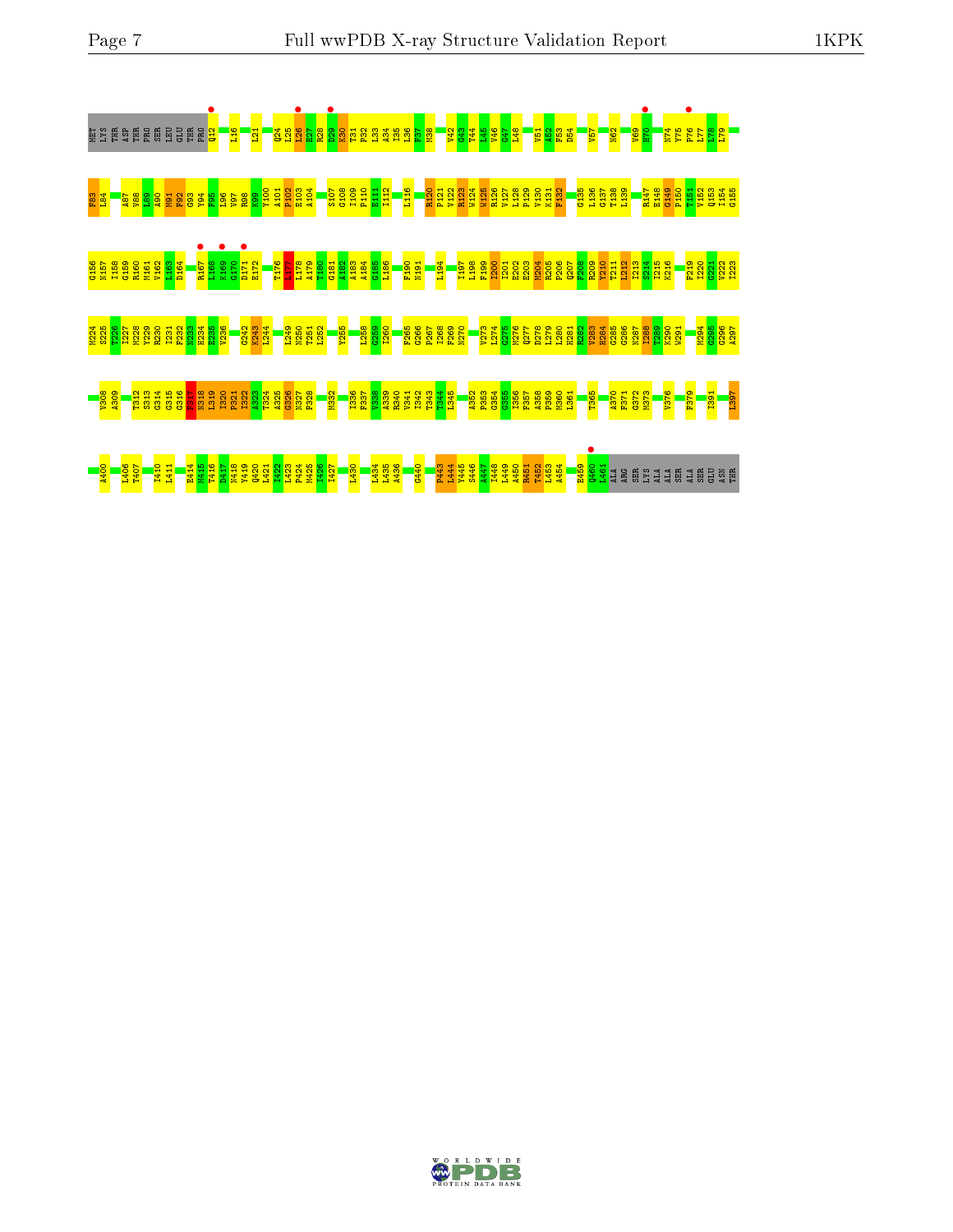# 4 Data and refinement statistics  $(i)$

| Property                                                   | Value                                                       | Source     |
|------------------------------------------------------------|-------------------------------------------------------------|------------|
| Space group                                                | P 21 21 21                                                  | Depositor  |
| Cell constants                                             | $105.66\text{\AA}$ $152.53\text{\AA}$<br>$263.06\text{\AA}$ | Depositor  |
| a, b, c, $\alpha$ , $\beta$ , $\gamma$                     | $90.00^{\circ}$<br>$90.00^\circ$<br>$90.00^\circ$           |            |
| Resolution $(A)$                                           | 20.00<br>$-3.50$                                            | Depositor  |
|                                                            | $19.97 - 3.50$                                              | <b>EDS</b> |
| % Data completeness                                        | $99.4(20.00-3.50)$                                          | Depositor  |
| (in resolution range)                                      | 99.4 (19.97-3.50)                                           | <b>EDS</b> |
| $R_{merge}$                                                | 0.07                                                        | Depositor  |
| $\mathrm{R}_{sym}$                                         | (Not available)                                             | Depositor  |
| $\langle I/\sigma(I) \rangle^{-1}$                         | $\sqrt{2.58 \text{ (at } 3.52 \text{\AA})}$                 | Xtriage    |
| Refinement program                                         | $\overline{\text{CNS } 0.3}$                                | Depositor  |
|                                                            | 0.290,<br>0.301                                             | Depositor  |
| $R, R_{free}$                                              | 0.285,<br>0.292                                             | DCC        |
| $\mathcal{R}_{free}$ test set                              | 5321 reflections $(9.90\%)$                                 | wwPDB-VP   |
| Wilson B-factor $(A^2)$                                    | 125.9                                                       | Xtriage    |
| Anisotropy                                                 | 0.318                                                       | Xtriage    |
| Bulk solvent $k_{sol}$ (e/Å <sup>3</sup> ), $B_{sol}(A^2)$ | $0.26$ , 56.0                                               | <b>EDS</b> |
| L-test for $\overline{\text{twinning}}^2$                  | $< L >$ = 0.49, $< L2$ > = 0.32                             | Xtriage    |
| Estimated twinning fraction                                | No twinning to report.                                      | Xtriage    |
| $F_o, F_c$ correlation                                     | 0.91                                                        | <b>EDS</b> |
| Total number of atoms                                      | 20274                                                       | wwPDB-VP   |
| Average B, all atoms $(A^2)$                               | 104.0                                                       | wwPDB-VP   |

Xtriage's analysis on translational NCS is as follows: The largest off-origin peak in the Patterson function is  $15.85\%$  of the height of the origin peak. No significant pseudotranslation is detected.

<sup>&</sup>lt;sup>2</sup>Theoretical values of  $\langle |L| \rangle$ ,  $\langle L^2 \rangle$  for acentric reflections are 0.5, 0.333 respectively for untwinned datasets, and 0.375, 0.2 for perfectly twinned datasets.



<span id="page-7-1"></span><span id="page-7-0"></span><sup>1</sup> Intensities estimated from amplitudes.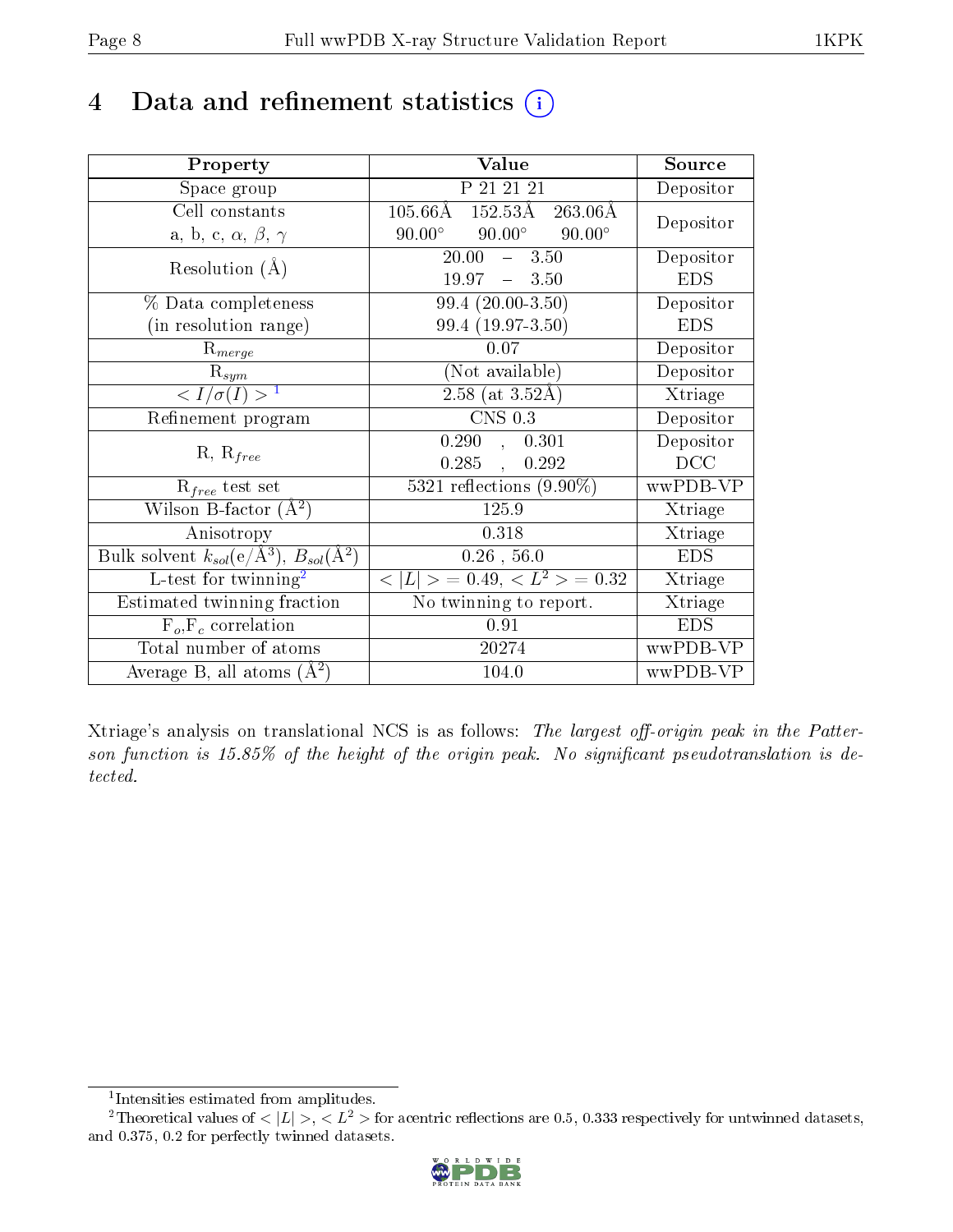# 5 Model quality  $(i)$

## 5.1 Standard geometry  $(i)$

The Z score for a bond length (or angle) is the number of standard deviations the observed value is removed from the expected value. A bond length (or angle) with  $|Z| > 5$  is considered an outlier worth inspection. RMSZ is the root-mean-square of all Z scores of the bond lengths (or angles).

| Mol | Chain |      | Bond lengths        | Bond angles |                      |
|-----|-------|------|---------------------|-------------|----------------------|
|     |       | RMSZ | # $ Z  > 5$         | RMSZ        | # $ Z >5$            |
|     |       | 0.49 | 0/3451              | 0.76        | $2/4683$ $(0.0\%)$   |
|     | В     | 0.49 | 0/3451              | 0.76        | $2/4683$ $(0.0\%)$   |
|     | C     | 0.49 | 0/3451              | 0.76        | $2/4683$ $(0.0\%)$   |
|     | D     | 0.49 | 0/3451              | 0.76        | $2/4683$ $(0.0\%)$   |
|     | E     | 0.49 | 0/3451              | 0.76        | $2/4683$ $(0.0\%)$   |
|     | F     | 0.49 | $\overline{0}/3451$ | 0.76        | $(0.0\%)$<br>2/4683  |
| All | All   | 0.49 | /20706              | 0.76        | $12/28098$ $(0.0\%)$ |

There are no bond length outliers.

All (12) bond angle outliers are listed below:

| Mol | Chain | Res | <b>Type</b> | Atoms                                    | Z    | $\lambda$ Observed $(^\circ)$ | Ideal $(^\circ)$ |
|-----|-------|-----|-------------|------------------------------------------|------|-------------------------------|------------------|
| 1   | D     | 320 | ILE         | $N$ -CA-C                                | 5.97 | 127.11                        | 111.00           |
| 1   | F     | 320 | ILE         | $N$ -CA-C                                | 5.97 | 127.11                        | 111.00           |
| 1   | А     | 320 | ILE         | $N$ -CA-C                                | 5.96 | 127.10                        | 111.00           |
| 1   | C     | 320 | <b>ILE</b>  | $N$ -CA-C                                | 5.95 | 127.06                        | 111.00           |
| 1   | В     | 320 | <b>ILE</b>  | $N$ -CA-C                                | 5.95 | 127.06                        | 111.00           |
| 1   | Ε     | 320 | ILE         | $N$ -CA-C                                | 5.94 | 127.05                        | 111.00           |
| 1   | F     | 327 | <b>ASN</b>  | $N$ -CA-C                                | 5.88 | 126.87                        | 111.00           |
| 1   | В     | 327 | <b>ASN</b>  | $N$ -CA-C                                | 5.88 | 126.87                        | 111.00           |
| 1   | А     | 327 | <b>ASN</b>  | $N\text{-}\mathrm{CA}\text{-}\mathrm{C}$ | 5.87 | 126.85                        | 111.00           |
| 1   | C     | 327 | <b>ASN</b>  | $N\text{-}\mathrm{CA}\text{-}\mathrm{C}$ | 5.87 | 126.85                        | 111.00           |
| 1   | E     | 327 | <b>ASN</b>  | $N$ -CA-C                                | 5.87 | 126.84                        | 111.00           |
| 1   | D     | 327 | ASN         | $N$ -CA-C                                | 5.86 | 126.82                        | 111.00           |

There are no chirality outliers.

There are no planarity outliers.

## 5.2 Too-close contacts  $(i)$

In the following table, the Non-H and H(model) columns list the number of non-hydrogen atoms and hydrogen atoms in the chain respectively. The H(added) column lists the number of hydrogen

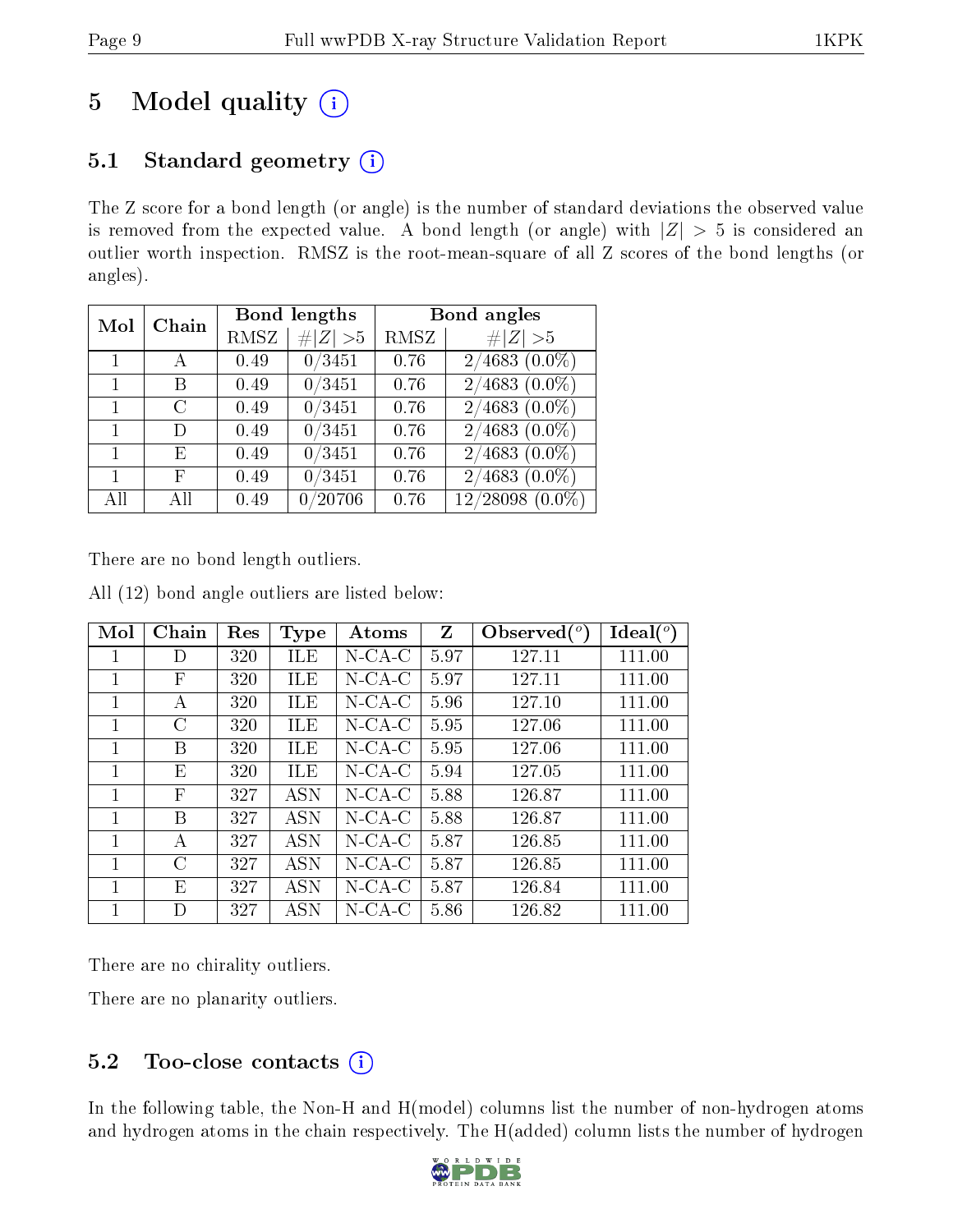| Mol | Chain |       | Non-H $\mid$ H(model) | H(added) | <b>Clashes</b> | <b>Symm-Clashes</b> |
|-----|-------|-------|-----------------------|----------|----------------|---------------------|
|     | A     | 3379  |                       | 3537     | 338            |                     |
|     | В     | 3379  |                       | 3537     | 336            | 52                  |
|     | C     | 3379  |                       | 3537     | 336            |                     |
|     |       | 3379  |                       | 3537     | 337            |                     |
|     | E     | 3379  |                       | 3537     | 332            | 49                  |
|     | F     | 3379  |                       | 3537     | 335            |                     |
| All |       | 20274 |                       | 21222    | 1844           | 53                  |

atoms added and optimized by MolProbity. The Clashes column lists the number of clashes within the asymmetric unit, whereas Symm-Clashes lists symmetry related clashes.

The all-atom clashscore is defined as the number of clashes found per 1000 atoms (including hydrogen atoms). The all-atom clashscore for this structure is 44.

All (1844) close contacts within the same asymmetric unit are listed below, sorted by their clash magnitude.

| Atom-1              | Atom-2               | Interatomic    | Clash         |
|---------------------|----------------------|----------------|---------------|
|                     |                      | distance $(A)$ | overlap $(A)$ |
| 1:D:200:ILE:HD13    | 1: D: 204: MET:HG3   | 1.38           | 1.06          |
| 1:B:200:ILE:HD13    | 1:B:204:MET:HG3      | 1.38           | 1.05          |
| $1:$ F:200:ILE:HD13 | $1:$ F:204:MET:HG3   | 1.38           | 1.05          |
| 1: E:200: ILE: HD13 | 1:E:204:MET:HG3      | 1.38           | 1.05          |
| 1:F:322:ILE:N       | 1:F:322:ILE:HD12     | 1.74           | 1.03          |
| 1:C:322:ILE:HD12    | 1:C:322:ILE:N        | 1.74           | 1.02          |
| 1: A: 322: ILE:N    | 1:A:322:ILE:HD12     | 1.74           | 1.01          |
| 1:A:200:ILE:HD13    | 1: A:204: MET:HG3    | 1.38           | 1.01          |
| 1:D:322:ILE:N       | 1: D: 322: ILE: HD12 | 1.74           | 1.01          |
| 1:E:322:ILE:HD12    | 1:E:322:ILE:N        | 1.74           | 1.01          |
| 1:B:322:ILE:HD12    | 1:B:322:ILE:N        | 1.74           | 1.01          |
| 1:C:200:ILE:HD13    | 1:C:204:MET:HG3      | 1.38           | 1.01          |
| 1:A:120:ARG:HB3     | 1:A:120:ARG:NH1      | 1.80           | 0.96          |
| 1:E:120:ARG:HB3     | 1: E: 120: ARG: NH1  | 1.80           | 0.96          |
| 1:F:322:ILE:H       | 1:F:322:ILE:HD12     | 1.30           | 0.96          |
| 1:C:120:ARG:HB3     | 1:C:120:ARG:NH1      | 1.80           | 0.96          |
| $1:$ F:120:ARG:HH11 | $1:$ F:120:ARG:HB3   | 1.31           | $0.95\,$      |
| 1:B:120:ARG:NH1     | 1:B:120:ARG:HB3      | 1.80           | 0.95          |
| 1:D:120:ARG:NH1     | 1: D: 120: ARG: HB3  | 1.80           | 0.95          |
| $1:$ F:120:ARG:NH1  | $1:$ F:120:ARG:HB3   | 1.80           | 0.95          |
| 1:B:322:ILE:H       | 1:B:322:ILE:HD12     | 1.29           | 0.94          |
| 1:E:430:LEU:HD21    | 1:F:220:ILE:HG12     | 1.48           | 0.94          |
| 1:C:322:ILE:H       | 1:C:322:ILE:HD12     | 1.29           | 0.93          |
| 1:C:430:LEU:HD21    | 1: D: 220: ILE: HG12 | 1.48           | 0.93          |
| 1:D:322:ILE:H       | 1: D: 322: ILE: HD12 | 1.30           | 0.93          |

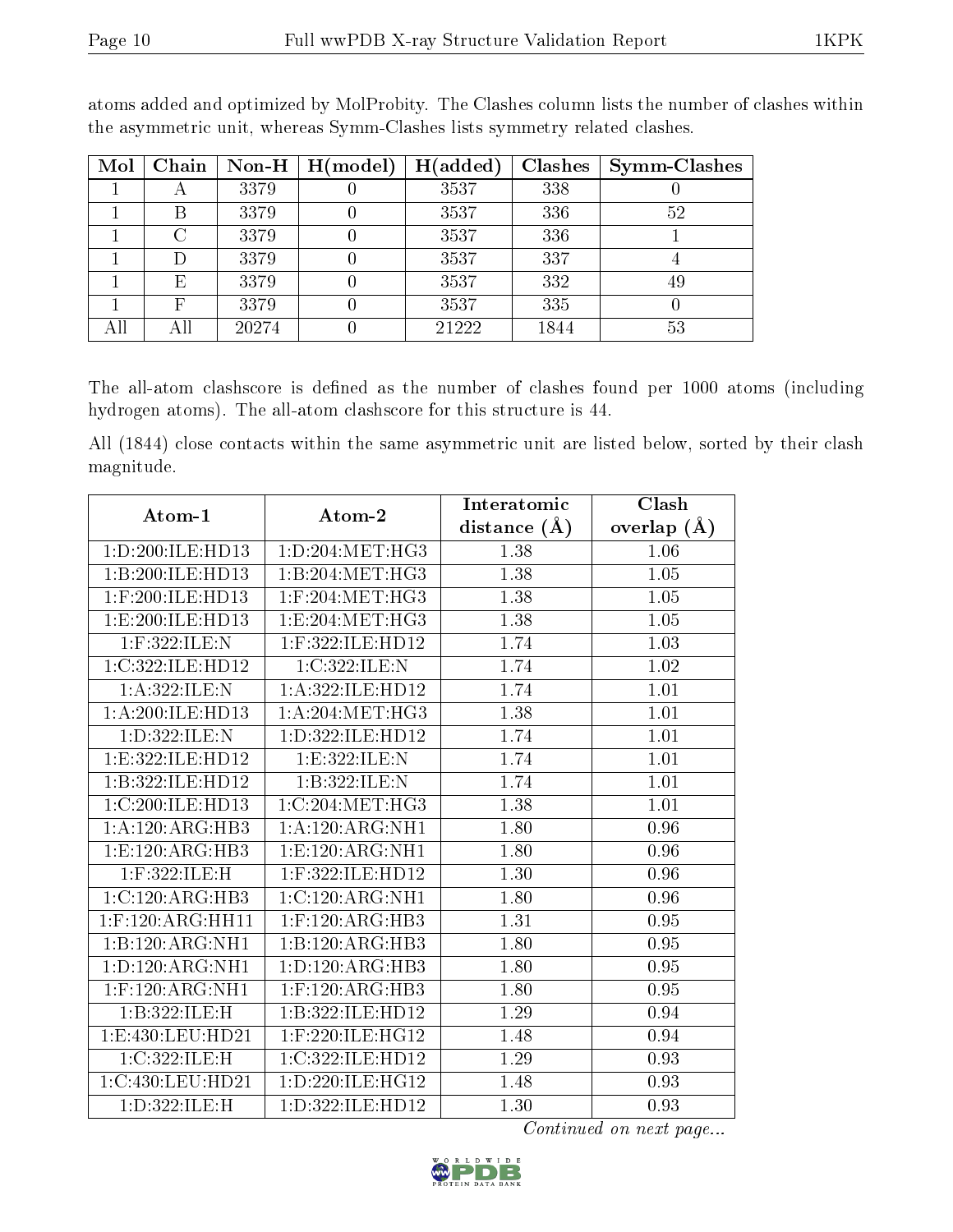| сонинией јтот ртеvиоиз раде |                              | Interatomic      | Clash         |
|-----------------------------|------------------------------|------------------|---------------|
| Atom-1                      | Atom-2                       | distance $(\AA)$ | overlap $(A)$ |
| 1:E:120:ARG:HB3             | 1:E:120:ARG:HH11             | 1.31             | 0.93          |
| 1:B:120:ARG:HH11            | 1:B:120:ARG:HB3              | 1.31             | 0.93          |
| 1:A:430:LEU:HD21            | 1:B:220:ILE:HG12             | 1.48             | 0.93          |
| 1:D:120:ARG:HH11            | 1: D: 120: ARG: HB3          | 1.31             | 0.93          |
| 1:A:322:ILE:H               | 1:A:322:ILE:HD12             | 1.29             | 0.92          |
| 1:A:120:ARG:HH11            | 1:A:120:ARG:HB3              | 1.31             | 0.92          |
| 1: E: 104: ALA: HB1         | 1: E: 131: LYS: HD3          | 1.52             | 0.92          |
| 1:C:104:ALA:HB1             | 1: C: 131: LYS: HD3          | 1.52             | 0.91          |
| $1:$ F:104:ALA:HB1          | 1:F:131:LYS:HD3              | 1.52             | 0.91          |
| 1: D: 123: ARG: HH11        | 1: D: 123: ARG:H             | 0.91             | 0.91          |
| 1:C:120:ARG:HB3             | 1:C:120:ARG:HH11             | 1.31             | 0.91          |
| 1:A:104:ALA:HB1             | 1:A:131:LYS:HD3              | 1.52             | 0.91          |
| 1:B:123:ARG:HH11            | 1:B:123:ARG:H                | 0.91             | 0.91          |
| 1:B:104:ALA:HB1             | 1:B:131:LYS:HD3              | 1.52             | 0.90          |
| 1:D:104:ALA:HB1             | 1: D: 131: LYS: HD3          | 1.52             | 0.89          |
| 1:E:322:ILE:HD12            | 1: E: 322: ILE:H             | 1.29             | 0.89          |
| $1:$ F:451:ARG:HH11         | $1:$ F:451:ARG:HB3           | 1.38             | 0.89          |
| 1:B:451:ARG:HB3             | 1:B:451:ARG:HH11             | 1.38             | 0.88          |
| $1:$ F:123:ARG:H            | $1:$ F:123:ARG:HH11          | 0.91             | 0.88          |
| 1: D: 451: ARG: HH11        | 1: D: 451: ARG: HB3          | 1.38             | 0.88          |
| 1:C:317:PHE:HA              | 1:C:321:PRO:CD               | 2.03             | 0.88          |
| 1:C:451:ARG:HH11            | $1:C:451:ARG:H\overline{B3}$ | 1.38             | 0.88          |
| 1: E: 337: PHE: O           | 1:E:341:VAL:HG23             | 1.74             | 0.88          |
| 1:A:317:PHE:HA              | 1: A:321: PRO:CD             | 2.04             | 0.88          |
| 1:C:123:ARG:H               | 1:C:123:ARG:HH11             | 0.91             | 0.88          |
| $1:A:123:\overline{ARG:H}$  | 1:A:123:ARG:HH11             | 0.91             | 0.87          |
| 1:C:337:PHE:O               | 1:C:341:VAL:HG23             | 1.74             | 0.87          |
| 1:F:317:PHE:HA              | 1:F:321:PRO:CD               | 2.04             | 0.87          |
| 1:A:451:ARG:HB3             | 1:A:451:ARG:HH11             | 1.38             | 0.87          |
| 1: D: 317: PHE: HA          | 1: D: 321: PRO: CD           | 2.04             | 0.87          |
| 1: A: 337: PHE: O           | 1: A:341:VAL:HG23            | 1.74             | 0.87          |
| 1:B:317:PHE:HA              | 1:B:321:PRO:CD               | 2.04             | 0.87          |
| $1:$ F:337:PHE:O            | $1:$ F:341:VAL:HG23          | 1.74             | 0.87          |
| 1:E:123:ARG:HH11            | 1:E:123:ARG:H                | 0.91             | 0.86          |
| 1: E: 317: PHE: HA          | 1: E: 321: PRO: CD           | 2.04             | 0.86          |
| 1:E:451:ARG:HH11            | 1:E:451:ARG:HB3              | 1.38             | 0.86          |
| 1: E:31: THR: HG21          | 1:E:36:LEU:HD21              | 1.58             | 0.86          |
| $1:$ F:87:ALA:O             | $1:$ F:91:MET:HG2            | 1.76             | 0.86          |
| 1:D:337:PHE:O               | 1: D: 341: VAL: HG23         | 1.74             | 0.86          |
| 1:B:337:PHE:O               | 1:B:341:VAL:HG23             | 1.74             | 0.85          |
| 1: D:87: ALA:O              | 1:D:91:MET:HG2               | 1.76             | 0.85          |

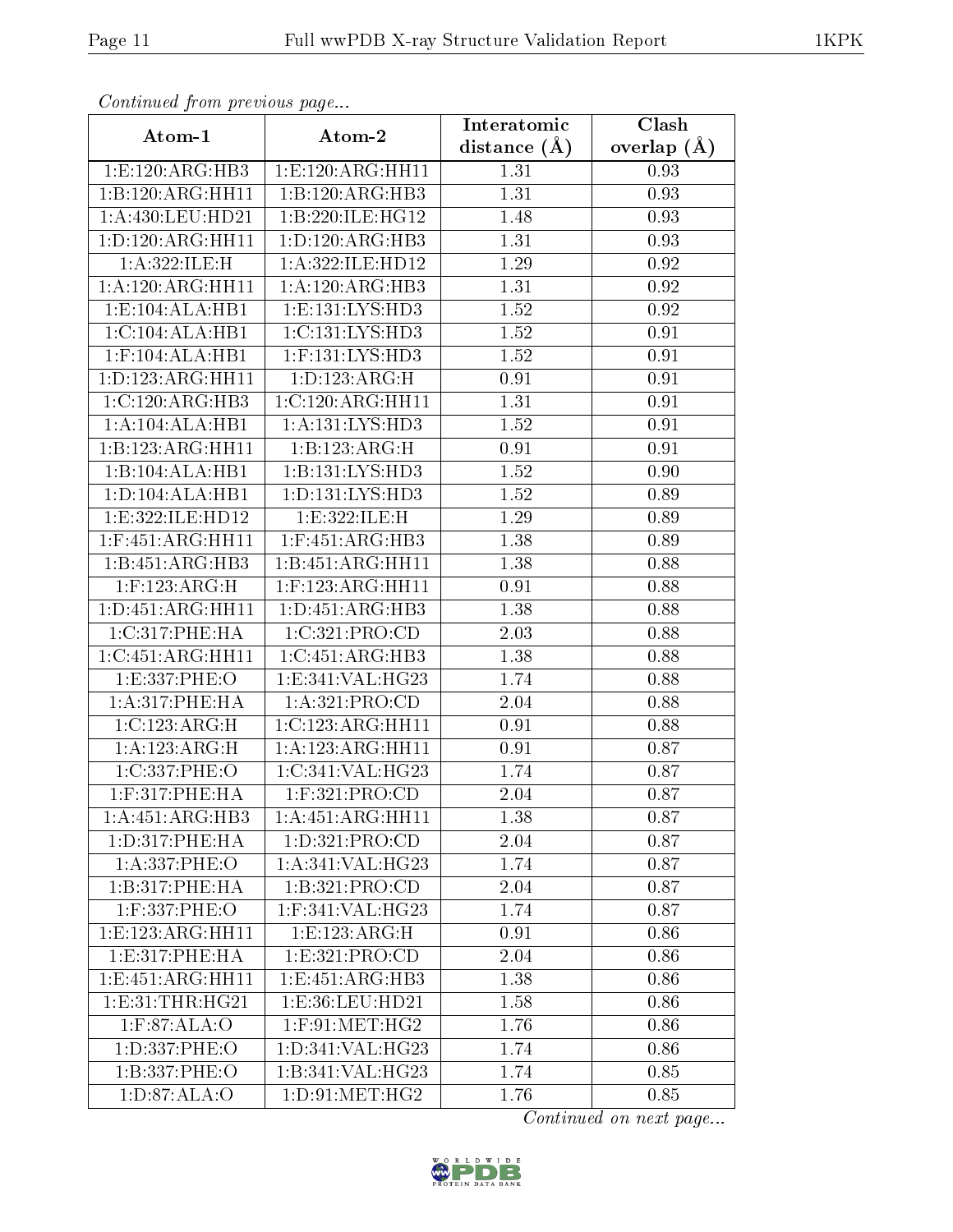| Continuea from previous page |                                         | Interatomic       | Clash           |
|------------------------------|-----------------------------------------|-------------------|-----------------|
| Atom-1                       | Atom-2                                  | distance $(A)$    | overlap $(\AA)$ |
| 1: A:31:THR:HG21             | 1:A:36:LEU:HD21                         | 1.58              | 0.85            |
| 1:C:87:ALA:O                 | 1:C:91:MET:HG2                          | 1.76              | $0.85\,$        |
| 1:E:87:ALA:O                 | 1: E:91: MET:HG2                        | 1.76              | 0.85            |
| 1:E:183:ALA:HB2              | 1:E:200:ILE:HG13                        | 1.59              | 0.85            |
| $1:$ F:31:THR:HG21           | $1:$ F:36:LEU:HD21                      | 1.58              | 0.85            |
| $1:$ F:183:ALA:HB2           | 1:F:200:ILE:HG13                        | 1.59              | 0.85            |
| 1:B:87:ALA:O                 | 1:B:91:MET:HG2                          | 1.76              | 0.85            |
| 1:C:31:THR:HG21              | 1:C:36:LEU:HD21                         | 1.58              | 0.84            |
| 1: E:317: PHE: HA            | 1:E:321:PRO:HD3                         | 1.60              | 0.84            |
| 1:A:87:ALA:O                 | 1: A:91:MET:HG2                         | 1.76              | 0.84            |
| 1:D:421:LEU:O                | 1: D: 425: MET:HG3                      | 1.77              | 0.84            |
| 1:F:421:LEU:O                | $1:$ F:425:MET:HG3                      | 1.77              | 0.84            |
| 1:B:421:LEU:O                | $1:\overline{B}:425:\overline{MET:HG3}$ | 1.77              | 0.84            |
| 1:A:183:ALA:HB2              | 1: A:200: ILE: HG13                     | 1.59              | 0.84            |
| 1:E:421:LEU:O                | 1:E:425:MET:HG3                         | 1.77              | 0.84            |
| 1:C:183:ALA:HB2              | 1:C:200:ILE:HG13                        | 1.59              | 0.84            |
| 1:C:421:LEU:O                | 1:C:425:MET:HG3                         | 1.77              | 0.84            |
| $1:$ F:317:PHE:HA            | 1:F:321:PRO:HD3                         | 1.60              | 0.83            |
| 1:A:421:LEU:O                | 1: A:425:MET:HG3                        | 1.77              | 0.83            |
| 1:C:317:PHE:HA               | 1:C:321:PRO:HD3                         | 1.60              | 0.83            |
| 1:B:183:ALA:HB2              | 1:B:200:ILE:HG13                        | $\overline{1}.59$ | 0.83            |
| 1: D: 183: ALA: HB2          | 1:D:200:ILE:HG13                        | 1.59              | 0.83            |
| 1:A:317:PHE:HA               | 1:A:321:PRO:HD3                         | 1.60              | 0.83            |
| 1: D: 31: THR: HG21          | 1:D:36:LEU:HD21                         | 1.58              | 0.83            |
| 1:E:336:ILE:O                | 1:E:340:ARG:HG3                         | 1.79              | 0.82            |
| 1:B:31:THR:HG21              | 1:B:36:LEU:HD21                         | 1.58              | 0.82            |
| 1:D:336:ILE:O                | 1: D: 340: ARG: HG3                     | 1.79              | 0.82            |
| 1:E:123:ARG:N                | 1:E:123:ARG:HH11                        | 1.76              | 0.82            |
| 1:F:336:ILE:O                | $1:$ F:340:ARG:HG3                      | 1.79              | 0.82            |
| 1:B:336:ILE:O                | 1:B:340:ARG:HG3                         | 1.79              | 0.82            |
| 1:C:211:THR:HG22             | 1:C:212:LEU:H                           | 1.44              | 0.82            |
| 1: A:211:THR:HG22            | 1:A:212:LEU:H                           | 1.45              | 0.81            |
| 1:C:336:ILE:O                | 1:C:340:ARG:HG3                         | 1.79              | 0.81            |
| 1: D: 317: PHE: HA           | 1:D:321:PRO:HD3                         | 1.60              | 0.81            |
| 1: A: 336: ILE: O            | 1: A:340:ARG:HG3                        | 1.79              | 0.81            |
| 1: E: 211: THR: HG22         | 1:E:212:LEU:H                           | 1.45              | 0.81            |
| 1:B:317:PHE:HA               | 1:B:321:PRO:HD3                         | 1.60              | 0.81            |
| 1:B:211:THR:HG22             | 1:B:212:LEU:H                           | 1.45              | 0.81            |
| 1:B:98:ARG:HH21              | 1:B:102:PRO:HB3                         | 1.46              | 0.80            |
| 1: D: 211: THR: HG22         | 1:D:212:LEU:H                           | 1.45              | 0.80            |
| $1:D:98:ARG:\overline{HH21}$ | 1: D: 102: PRO: HB3                     | 1.46              | 0.80            |

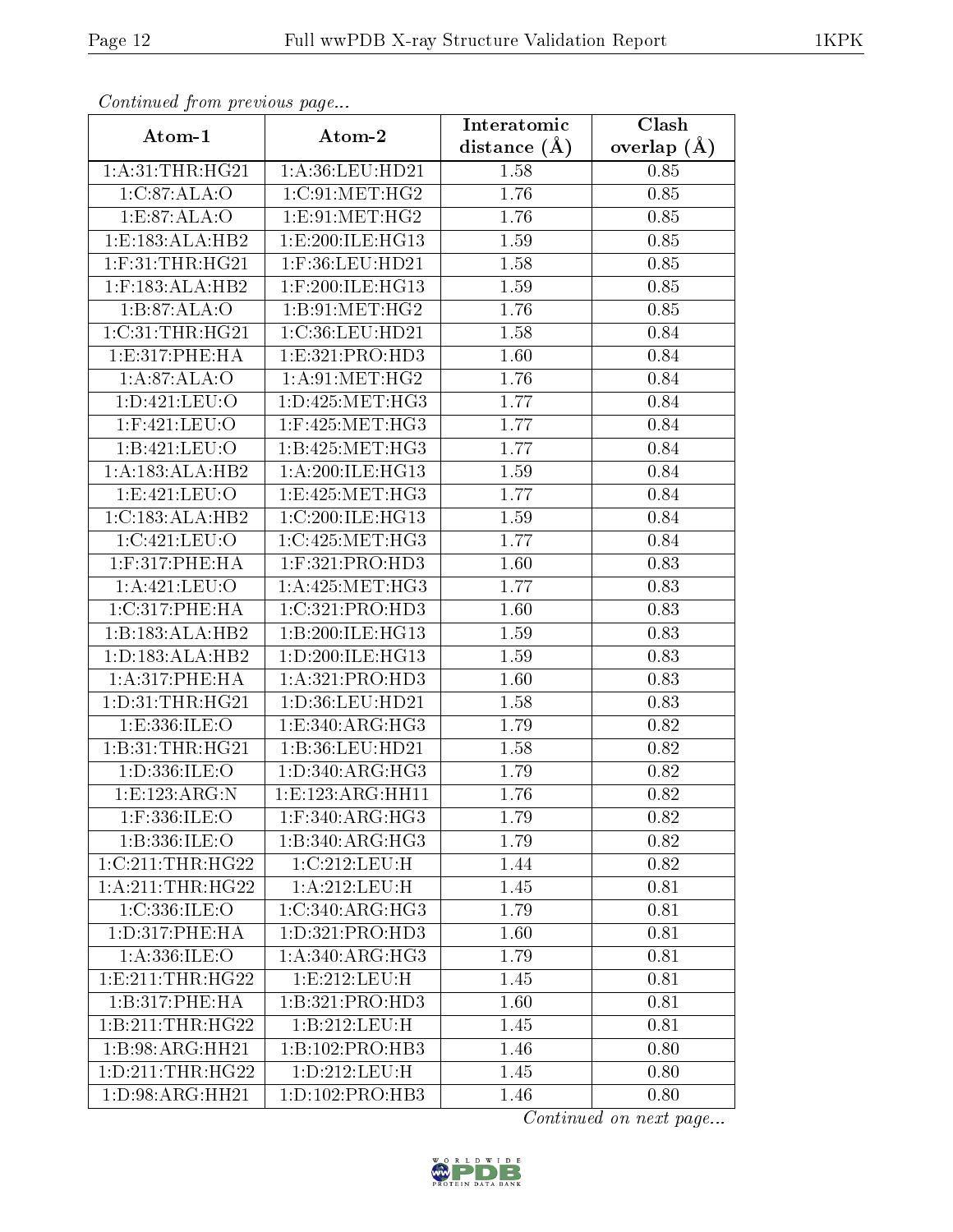| Continuata from previous page |                              | Interatomic       | Clash           |
|-------------------------------|------------------------------|-------------------|-----------------|
| Atom-1                        | Atom-2                       | distance $(A)$    | overlap $(\AA)$ |
| $1:$ F:98:ARG:HH21            | $1:$ F:102:PRO:HB3           | 1.46              | 0.80            |
| 1:B:123:ARG:NH1               | 1:B:123:ARG:H                | 1.77              | 0.80            |
| 1:A:123:ARG:N                 | 1:A:123:ARG:HH11             | 1.76              | 0.80            |
| $1:$ F:211:THR:HG22           | 1:F:212:LEU:H                | 1.44              | 0.80            |
| 1:C:98:ARG:HH21               | 1:C:102:PRO:HB3              | 1.46              | 0.79            |
| 1:D:123:ARG:NH1               | 1: D: 123: ARG:H             | 1.77              | 0.79            |
| 1:A:98:ARG:HH21               | 1:A:102:PRO:HB3              | $\overline{1}.46$ | 0.79            |
| 1:C:123:ARG:N                 | 1:C:123:ARG:HH11             | 1.76              | 0.79            |
| 1:E:123:ARG:NH1               | 1:E:123:ARG:H                | 1.77              | 0.79            |
| $1:$ A:322:ILE:CD1            | 1:A:322:ILE:H                | 1.96              | 0.78            |
| 1:E:98:ARG:HH21               | 1:E:102:PRO:HB3              | 1.46              | 0.78            |
| 1:A:227:ILE:O                 | 1: A:231: ILE: HG12          | 1.84              | 0.78            |
| 1:C:322:ILE:CD1               | 1:C:322:ILE:H                | 1.96              | 0.78            |
| 1:E:227:ILE:O                 | 1: E: 231: ILE: HG12         | 1.84              | 0.78            |
| 1:C:227:ILE:O                 | 1:C:231:ILE:HG12             | 1.84              | 0.78            |
| 1:D:227:ILE:O                 | 1: D: 231: ILE: HG12         | 1.84              | 0.78            |
| $1:$ F:123:ARG:N              | $1:$ F:123:ARG:HH11          | 1.76              | 0.78            |
| 1:B:227:ILE:O                 | 1:B:231:ILE:HGI2             | 1.84              | 0.78            |
| 1:B:123:ARG:HH11              | 1:B:123:ARG:N                | 1.76              | 0.77            |
| 1: E: 322: ILE: CD1           | 1:E:322:ILE:H                | 1.96              | 0.77            |
| 1:E:430:LEU:HD22              | $1:$ F:223:ILE:HD12          | 1.66              | 0.77            |
| $1:$ F:123:ARG:NH1            | $1:$ F:123:ARG:H             | 1.77              | 0.77            |
| $1:$ F:227:ILE:O              | $1:$ F:231:ILE:HG12          | 1.84              | 0.77            |
| 1: D: 138: THR: HG21          | 1: D: 352: ALA: HB1          | 1.65              | 0.77            |
| 1:B:322:ILE:H                 | 1:B:322:ILE:CD1              | 1.96              | 0.77            |
| 1:C:430:LEU:HD22              | 1:D:223:ILE:HD12             | 1.66              | 0.77            |
| 1:D:322:ILE:H                 | 1:D:322:ILE:CD1              | 1.96              | 0.77            |
| 1: A: 138: THR: HG21          | 1:A:352:ALA:HB1              | 1.65              | 0.77            |
| 1:C:138:THR:HG21              | 1:C:352:ALA:HB1              | 1.65              | 0.77            |
| 1:D:123:ARG:HH11              | 1: D: 123: ARG: N            | 1.76              | 0.77            |
| 1:B:138:THR:HG21              | $1:B:352:ALA:\overline{HB1}$ | 1.65              | 0.76            |
| 1:F:322:ILE:H                 | 1:F:322:ILE:CD1              | 1.96              | 0.76            |
| $1:$ F:138:THR:HG21           | $1:$ F:352:ALA:HB1           | 1.65              | 0.76            |
| 1:A:430:LEU:HD22              | 1:B:223:ILE:HD12             | 1.66              | 0.76            |
| 1: C: 103: GLU: HB3           | 1:C:123:ARG:HH21             | 1.51              | 0.76            |
| 1:A:103:GLU:HB3               | 1:A:123:ARG:HH21             | 1.51              | 0.76            |
| 1: E: 138: THR: HG21          | 1:E:352:ALA:HB1              | 1.65              | 0.76            |
| 1: E: 116: LEU: HD23          | 1:E:178:LEU:HD23             | 1.68              | 0.76            |
| 1:E:324:THR:C                 | 1: E:326: GLY: H             | 1.89              | 0.76            |
| 1:B:116:LEU:HD23              | 1:B:178:LEU:HD23             | 1.68              | 0.76            |
| 1: A:324:THR:C                | $1: A:326: \overline{GLY:H}$ | 1.89              | 0.75            |

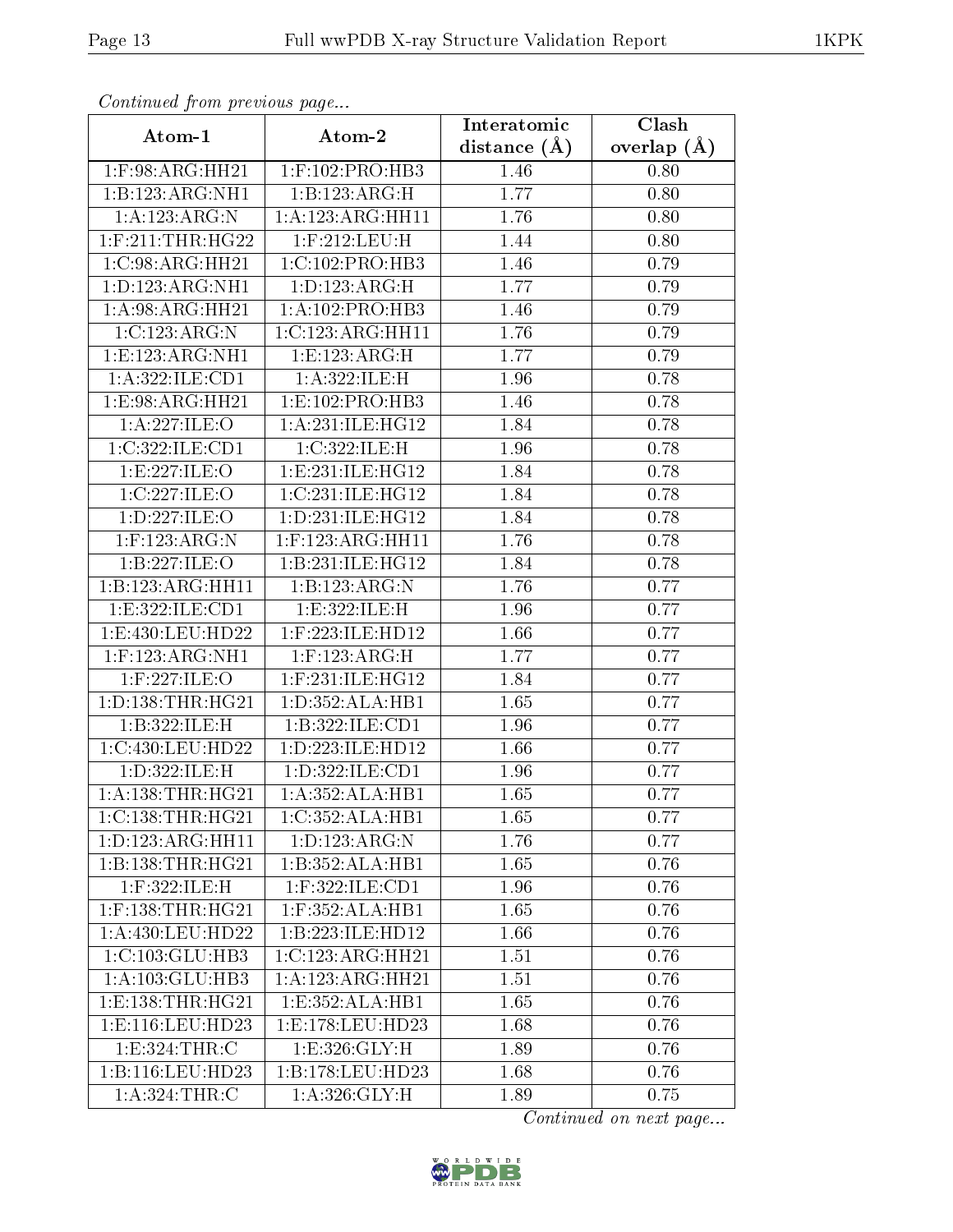| Communa from previous page |                      | Interatomic      | Clash           |
|----------------------------|----------------------|------------------|-----------------|
| Atom-1                     | Atom-2               | distance $(\AA)$ | overlap $(\AA)$ |
| 1:B:103:GLU:HB3            | 1:B:123:ARG:HH21     | 1.51             | 0.75            |
| 1:F:260:ILE:HG23           | $1:$ F:435:LEU:HG    | 1.68             | 0.75            |
| 1: A:260: ILE: HG23        | 1: A: 435: LEU: HG   | 1.68             | 0.75            |
| 1: E: 103: GLU: HB3        | 1:E:123:ARG:HH21     | 1.51             | 0.75            |
| 1: D: 103: GLU: HB3        | 1: D: 123: ARG: HH21 | 1.51             | 0.75            |
| 1: D:260: ILE: HG23        | 1:D:435:LEU:HG       | 1.68             | 0.75            |
| 1: D: 116: LEU: HD23       | 1: D: 178: LEU: HD23 | 1.68             | 0.75            |
| 1:C:123:ARG:H              | 1:C:123:ARG:NH1      | 1.77             | 0.75            |
| 1:C:260:ILE:HG23           | 1:C:435:LEU:HG       | 1.69             | 0.75            |
| 1:E:260:ILE:HG23           | 1:E:435:LEU:HG       | 1.69             | 0.75            |
| 1:F:116:LEU:HD23           | 1:F:178:LEU:HD23     | 1.68             | 0.75            |
| 1:B:260:ILE:HG23           | 1:B:435:LEU:HG       | 1.68             | 0.75            |
| 1:B:98:ARG:HA              | 1:B:98:ARG:HE        | 1.52             | 0.75            |
| 1:C:200:ILE:CD1            | 1:C:204:MET:HG3      | 2.17             | 0.75            |
| 1:C:324:THR:C              | 1:C:326:GLY:H        | 1.89             | 0.74            |
| 1: D:98: ARG: HE           | 1: D:98: ARG: HA     | 1.52             | 0.74            |
| 1:F:103:GLU:HB3            | $1:$ F:123:ARG:HH21  | 1.51             | 0.74            |
| 1:A:116:LEU:HD23           | 1:A:178:LEU:HD23     | 1.68             | 0.74            |
| 1:C:220:ILE:HG12           | 1:D:430:LEU:HD21     | 1.69             | 0.74            |
| 1:C:116:LEU:HD23           | 1:C:178:LEU:HD23     | 1.68             | 0.74            |
| 1:C:450:ALA:CB             | 1: D:26: LEU:HD21    | 2.17             | 0.74            |
| 1:C:28:ARG:CZ              | 1:D:207:GLN:HE22     | $2.01\,$         | 0.74            |
| 1:E:28:ARG:CZ              | 1:F:207:GLN:HE22     | 2.01             | 0.74            |
| 1:A:220:ILE:HG12           | 1:B:430:LEU:HD21     | 1.69             | 0.74            |
| 1:D:324:THR:C              | 1:D:326:GLY:H        | 1.89             | 0.74            |
| 1:E:223:ILE:HD12           | 1:F:430:LEU:HD22     | 1.69             | 0.74            |
| 1:E:98:ARG:HA              | 1:E:98:ARG:HE        | 1.52             | 0.74            |
| 1:E:450:ALA:CB             | $1:$ F:26:LEU:HD21   | 2.17             | 0.74            |
| $1:$ F:98:ARG:HA           | $1:$ F:98:ARG:HE     | 1.52             | 0.74            |
| 1: A: 123: ARG: H          | 1:A:123:ARG:NH1      | 1.77             | 0.74            |
| 1:A:28:ARG:CZ              | 1:B:207:GLN:HE22     | 2.01             | 0.74            |
| 1:A:450:ALA:CB             | 1:B:26:LEU:HD21      | 2.17             | 0.74            |
| 1:B:324:THR:C              | 1: B:326: GLY:H      | 1.89             | 0.74            |
| 1: E: 220: ILE: HG12       | 1:F:430:LEU:HD21     | 1.69             | 0.74            |
| 1:D:322:ILE:N              | 1: D: 322: ILE: CD1  | 2.42             | 0.74            |
| 1:F:324:THR:C              | $1:$ F:326:GLY:H     | 1.89             | 0.74            |
| 1: A:98: ARG: HE           | 1: A:98: ARG: HA     | 1.52             | 0.73            |
| 1:C:98:ARG:HA              | 1:C:98:ARG:HE        | 1.52             | 0.73            |
| $1:$ F:92:PHE:O            | 1:F:96:LEU:HD23      | 1.88             | 0.73            |
| 1:D:92:PHE:O               | 1:D:96:LEU:HD23      | 1.88             | 0.73            |
| 1:B:92:PHE:O               | 1:B:96:LEU:HD23      | 1.88             | 0.73            |

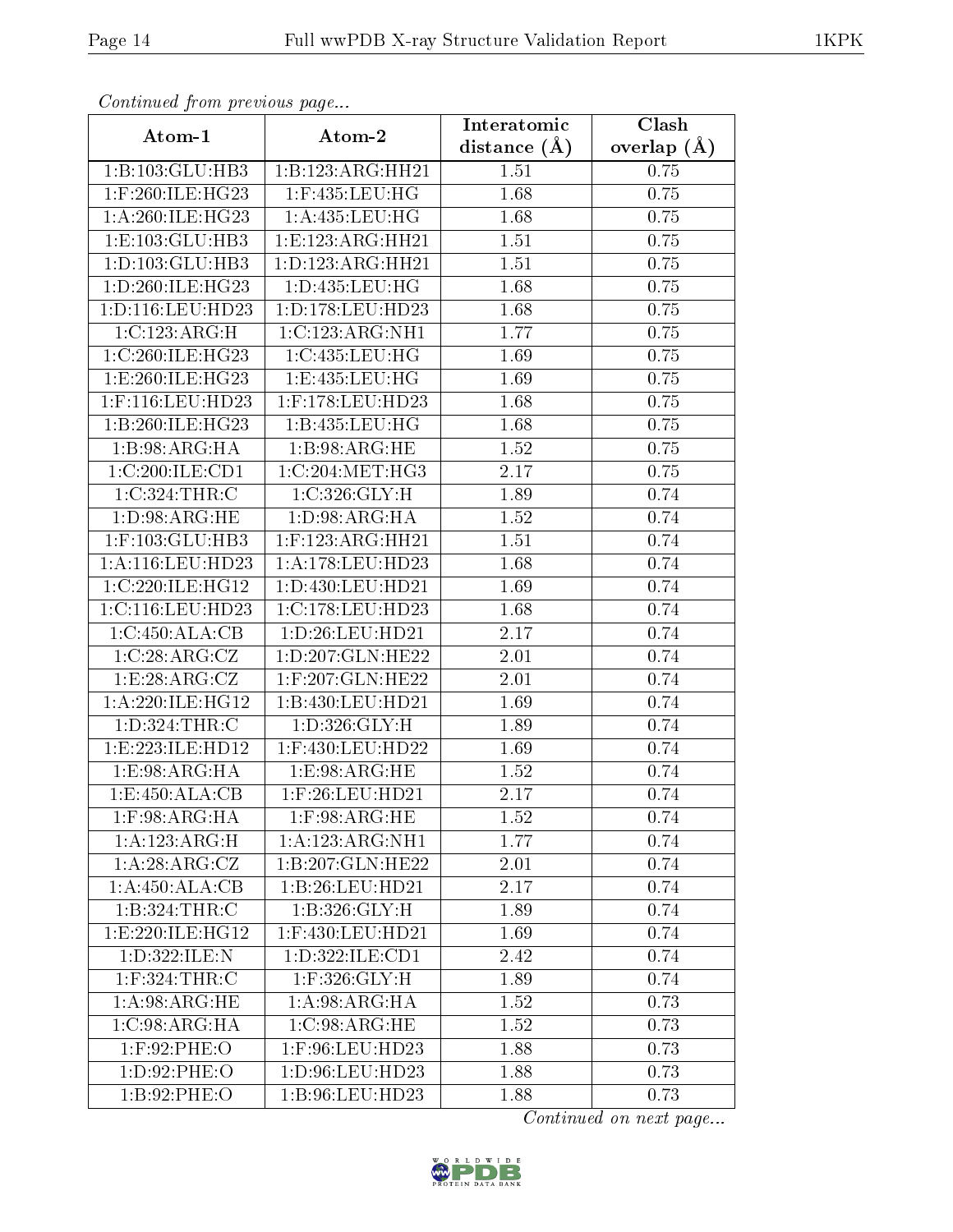| Continuea from previous page |                                       | Interatomic    | Clash         |
|------------------------------|---------------------------------------|----------------|---------------|
| Atom-1                       | Atom-2                                | distance $(A)$ | overlap $(A)$ |
| 1: A:92:PHE:O                | 1:A:96:LEU:HD23                       | 1.88           | 0.73          |
| 1:E:92:PHE:O                 | 1:E:96:LEU:HD23                       | 1.88           | 0.73          |
| 1:A:223:ILE:CD1              | 1:B:430:LEU:HD22                      | 2.19           | 0.73          |
| 1:C:223:ILE:CD1              | 1:D:430:LEU:HD22                      | 2.19           | 0.72          |
| 1: E: 223: ILE: CD1          | 1:F:430:LEU:HD22                      | $2.19\,$       | 0.72          |
| 1:A:223:ILE:HD12             | 1:B:430:LEU:HD22                      | 1.69           | 0.72          |
| 1:C:223:ILE:HD12             | 1:D:430:LEU:HD22                      | 1.69           | 0.72          |
| 1:C:92:PHE:O                 | 1:C:96:LEU:HD23                       | 1.88           | 0.72          |
| 1:C:207:GLN:HE22             | 1:D:28:ARG:CZ                         | 2.01           | 0.72          |
| 1:E:207:GLN:HE22             | $1:$ F:28:ARG: $CZ$                   | 2.01           | 0.72          |
| 1: A:207: GLN: HE22          | 1:B:28:ARG:CZ                         | 2.01           | 0.72          |
| $1:$ F:200:ILE:CD1           | $1:$ F:204:MET:HG3                    | 2.17           | 0.72          |
| 1:E:200:ILE:CD1              | 1:E:204:MET:HG3                       | 2.17           | 0.71          |
| 1: E:211:THR:CG2             | 1: E: 213: ILE: HG13                  | 2.20           | 0.71          |
| 1:B:44:THR:O                 | 1:B:48:LEU:HB2                        | 1.90           | 0.71          |
| 1: E: 44: THR:O              | 1:E:48:LEU:HB2                        | 1.91           | 0.71          |
| $1:$ F:148:GLU:OE1           | 1:F:357:PHE:HB3                       | 1.91           | 0.71          |
| 1: D:211:THR:CG2             | 1: D: 213: ILE: HG13                  | 2.20           | 0.71          |
| $1:$ F:211:THR:CG2           | $1:$ F:213:ILE:HG13                   | 2.20           | 0.71          |
| 1:E:430:LEU:HD22             | $1:$ F:223:ILE: $CD1$                 | 2.21           | 0.71          |
| 1:A:148:GLU:OE1              | 1: A: 357: PHE: HB3                   | 1.91           | 0.71          |
| 1: D:44:THR:O                | 1: D: 48: LEU: HB2                    | 1.90           | 0.71          |
| 1:B:148:GLU:OE1              | 1:B:357:PHE:HB3                       | 1.91           | 0.71          |
| 1: B:211:THR:CG2             | 1:B:213:ILE:HG13                      | 2.20           | 0.71          |
| 1:C:148:GLU:OE1              | 1:C:357:PHE:HB3                       | 1.91           | 0.71          |
| 1: A:44:THR:O                | 1: A:48:LEU:HB2                       | 1.90           | 0.70          |
| $1:$ F:448:ILE:O             | $1:$ F:452:THR:HG22                   | 1.91           | 0.70          |
| 1:C:430:LEU:HD22             | 1:D:223:ILE:CD1                       | 2.21           | 0.70          |
| $1:$ F:44:THR:O              | 1:F:48:LEU:HB2                        | 1.91           | 0.70          |
| 1: D: 148: GLU: OE1          | 1: D: 357: PHE: HB3                   | 1.91           | 0.70          |
| 1: A:84:LEU:O                | $1:A:88:V\overline{\mathrm{AL:HG23}}$ | 1.92           | 0.70          |
| 1:C:211:THR:CG2              | 1:C:213:ILE:HG13                      | 2.20           | 0.70          |
| 1: A:211:THR:CG2             | 1: A:213: ILE: HG13                   | 2.20           | 0.70          |
| 1: A:270:ASN:CG              | 1:A:444:LEU:HD23                      | 2.12           | 0.70          |
| 1:C:270:ASN:CG               | 1:C:444:LEU:HD23                      | 2.12           | 0.70          |
| 1:C:44:THR:O                 | 1:C:48:LEU:HB2                        | 1.91           | 0.70          |
| 1:C:84:LEU:O                 | 1:C:88:VAL:HG23                       | 1.92           | 0.70          |
| 1: E: 148: GLU: OE1          | 1: E: 357: PHE: HB3                   | 1.91           | 0.70          |
| 1:A:430:LEU:HD22             | 1:B:223:ILE:CD1                       | 2.21           | 0.70          |
| 1:E:448:ILE:O                | 1:E:452:THR:HG22                      | 1.91           | 0.70          |
| 1:A:200:ILE:CD1              | 1: A:204:MET:HG3                      | 2.17           | 0.70          |

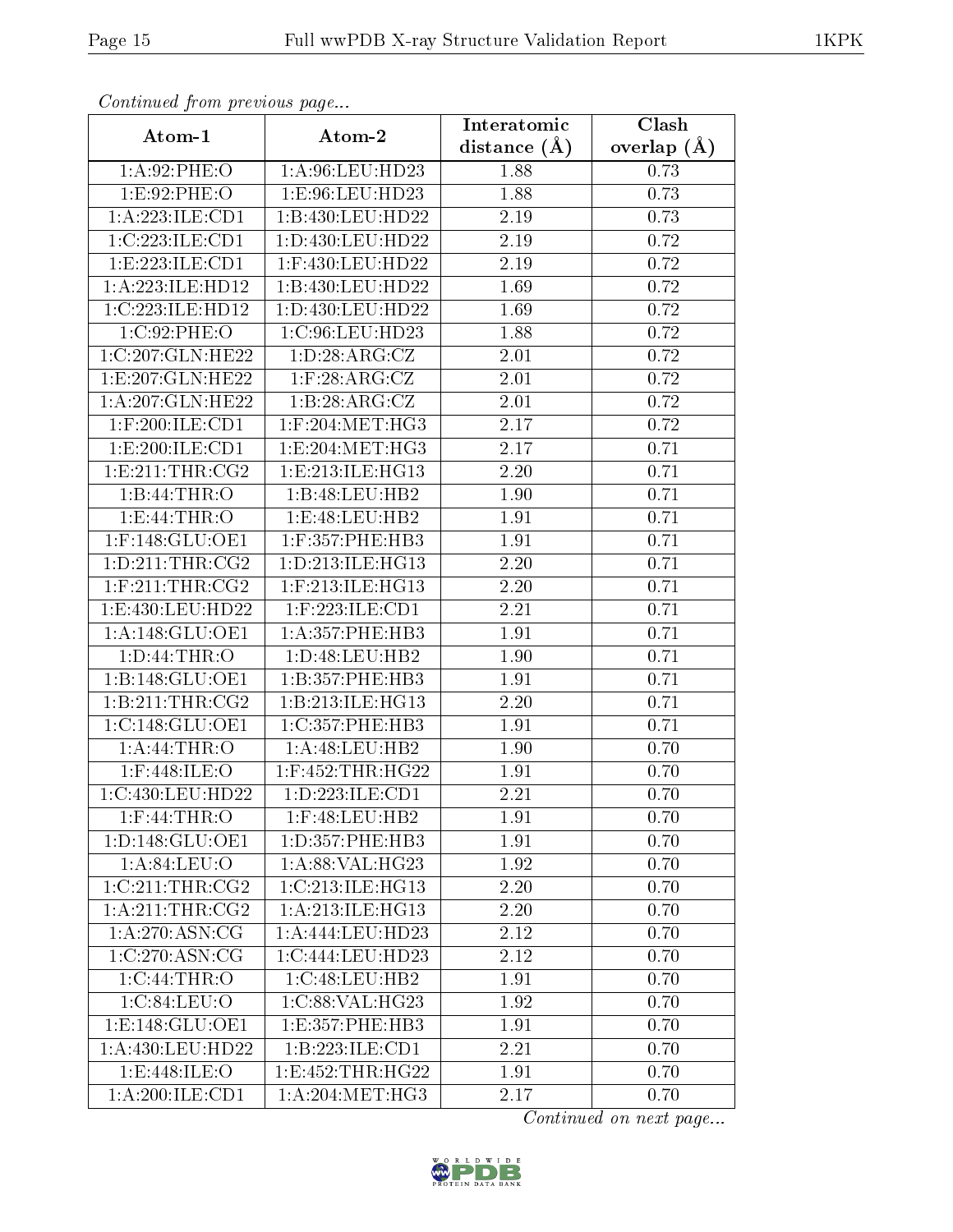| Continuea from previous page      |                                | Interatomic       | Clash           |
|-----------------------------------|--------------------------------|-------------------|-----------------|
| Atom-1                            | Atom-2                         | distance $(A)$    | overlap $(\AA)$ |
| 1:A:317:PHE:C                     | 1:A:319:LEU:H                  | 1.96              | 0.70            |
| 1: E: 270: ASN: CG                | 1:E:444:LEU:HD23               | $\overline{2.12}$ | 0.70            |
| 1:C:317:PHE:C                     | 1:C:319:LEU:H                  | 1.96              | 0.70            |
| 1:D:448:ILE:O                     | 1: D: 452: THR: HG22           | 1.91              | 0.70            |
| 1: D: 270: ASN: CG                | 1: D: 444: LEU: HD23           | 2.12              | 0.69            |
| 1:F:317:PHE:C                     | $1:$ F:319:LEU:H               | 1.96              | 0.69            |
| 1:E:451:ARG:HH11                  | 1:E:451:ARG:CB                 | 2.06              | 0.69            |
| 1:B:244:LEU:HD12                  | 1:B:244:LEU:N                  | 2.08              | 0.69            |
| 1:B:448:ILE:O                     | 1:B:452:THR:HG22               | 1.91              | 0.69            |
| 1:B:84:LEU:O                      | 1:B:88:VAL:HG23                | 1.92              | 0.69            |
| 1:C:244:LEU:HD12                  | 1:C:244:LEU:N                  | 2.08              | 0.69            |
| $1:$ F:84:LEU:O                   | 1:F:88:VAL:HG23                | 1.92              | 0.69            |
| 1: A:448: ILE: O                  | 1:A:452:THR:HG22               | 1.91              | 0.69            |
| 1:C:448:ILE:O                     | 1:C:452:THR:HG22               | 1.91              | 0.69            |
| 1:A:75:TYR:N                      | 1: A:76: PRO:HD2               | 2.08              | 0.69            |
| 1:C:75:TYR:N                      | 1:C:76:PRO:HD2                 | 2.08              | 0.69            |
| 1:E:198:LEU:HD21                  | $1:$ F:198:LEU:HD21            | 1.75              | 0.69            |
| 1: E:84:LEU:O                     | 1:ES:88:VAL:HG23               | 1.92              | 0.69            |
| 1: F: 270: ASN: CG                | 1:F:444:LEU:HD23               | 2.12              | 0.69            |
| 1:B:109:ILE:HD11                  | 1:B:152:VAL:HG21               | 1.74              | 0.69            |
| 1:B:75:TYR:N                      | 1:B:76:PRO:HD2                 | 2.08              | 0.69            |
| 1:D:244:LEU:N                     | 1:D:244:LEU:HD12               | 2.08              | 0.69            |
| 1: D: 75: TYR: N                  | 1: D:76: PRO:HD2               | 2.08              | 0.69            |
| 1: D:84: LEU:O                    | 1:D:88:VAL:HG23                | 1.92              | 0.69            |
| 1:A:244:LEU:HD12                  | 1: A:244:LEU:N                 | 2.08              | 0.69            |
| 1:B:270:ASN:CG                    | 1:B:444:LEU:HD23               | 2.12              | 0.69            |
| $1:$ F:75:TYR:N                   | 1:F:76:PRO:HD2                 | 2.08              | 0.69            |
| $1:$ F:109:ILE:HD $\overline{11}$ | 1:F:152:VAL:HG21               | 1.73              | 0.69            |
| 1:F:244:LEU:N                     | $1:$ F:244:LEU:HD12            | 2.08              | 0.69            |
| 1:C:109:ILE:HD11                  | 1:C:152:VAL:HG21               | 1.74              | 0.69            |
| 1:D:109:ILE:HD11                  | 1:D:152:VAL:HG21               | 1.74              | 0.69            |
| 1:E:281:HIS:HA                    | 1:E:284:HIS:NE2                | 2.09              | 0.68            |
| 1:A:281:HIS:HA                    | 1:A:284:HIS:NE2                | 2.09              | 0.68            |
| 1:A:451:ARG:HH11                  | 1:A:451:ARG:CB                 | 2.05              | 0.68            |
| 1:C:451:ARG:HH11                  | 1:C:451:ARG:CB                 | 2.05              | 0.68            |
| 1: D:281: HIS: HA                 | $1: D: 28\overline{4:HIS:NE2}$ | 2.09              | 0.68            |
| 1:A:109:ILE:HD11                  | 1:A:152:VAL:HG21               | 1.74              | 0.68            |
| 1:B:281:HIS:HA                    | 1:B:284:HIS:NE2                | 2.09              | 0.68            |
| $1:$ F:281:HIS:HA                 | 1:F:284:HIS:NE2                | 2.09              | 0.68            |
| 1:D:317:PHE:C                     | 1:D:319:LEU:H                  | 1.96              | 0.68            |
| 1:E:75:TYR:N                      | 1:E:76:PRO:HD2                 | 2.08              | 0.68            |

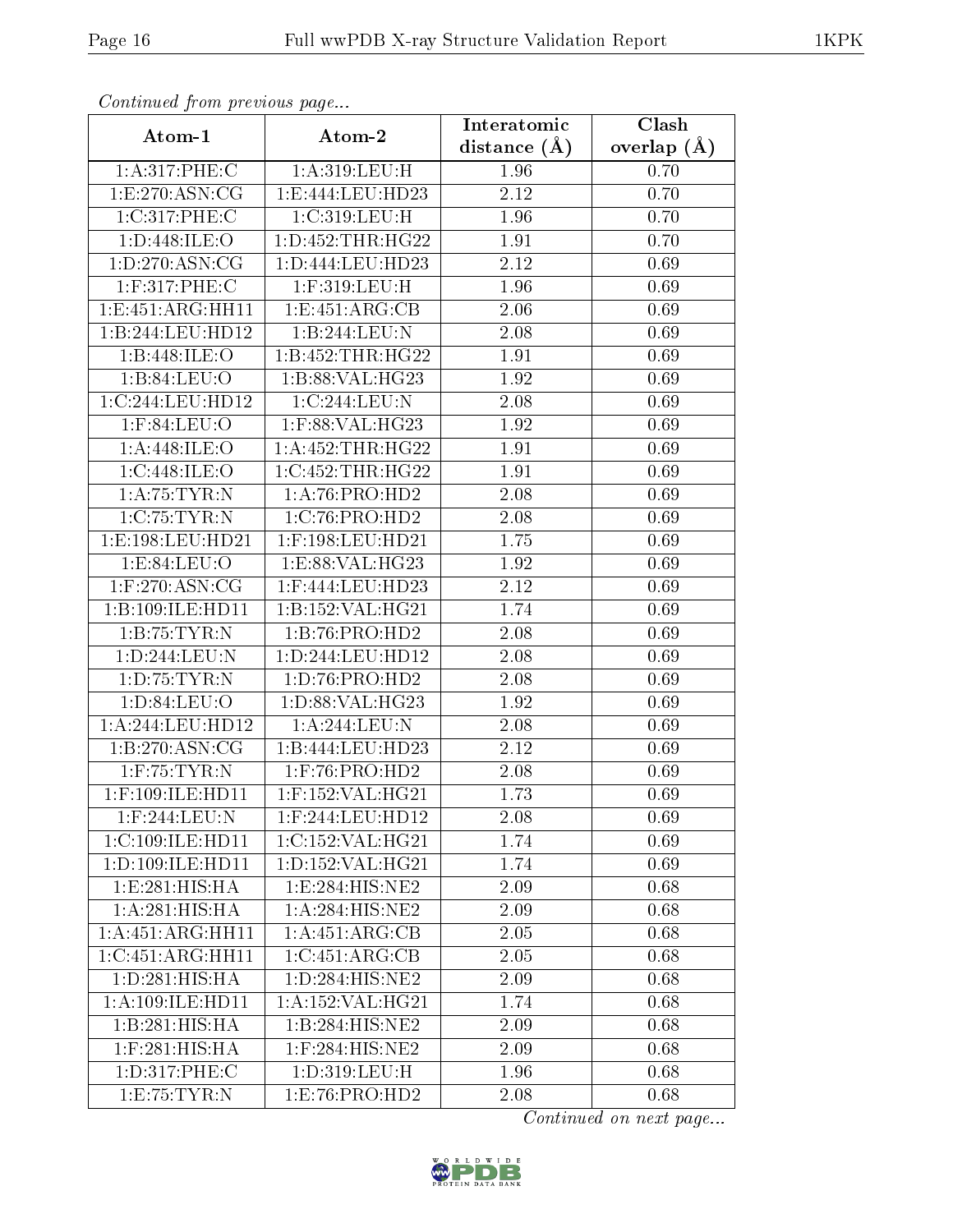| Continuea from previous page           |                      | Interatomic    | Clash         |
|----------------------------------------|----------------------|----------------|---------------|
| Atom-1                                 | Atom-2               | distance $(A)$ | overlap $(A)$ |
| 1:C:281:HIS:HA                         | 1:C:284:HIS:NE2      | 2.09           | 0.68          |
| $1: D: 200: \overline{\text{ILE:CD1}}$ | 1:D:204:MET:HG3      | 2.17           | 0.68          |
| 1: D: 251: THR: HG22                   | 1: D: 255: TYR: HE1  | 1.59           | 0.68          |
| 1: D: 451: ARG: CB                     | 1: D: 451: ARG: HH11 | 2.06           | 0.68          |
| 1:E:98:ARG:HH21                        | 1:E:102:PRO:CB       | 2.07           | 0.68          |
| 1:B:451:ARG:CB                         | 1:B:451:ARG:HH11     | 2.05           | 0.68          |
| 1:C:251:THR:HG22                       | 1:C:255:TYR:HE1      | 1.59           | 0.68          |
| 1:C:30:LYS:NZ                          | 1:C:30:LYS:HB3       | 2.09           | 0.68          |
| 1:E:244:EU:N                           | 1: E: 244: LEU: HD12 | 2.08           | 0.68          |
| $1:$ F:451:ARG:HH11                    | $1:$ F:451:ARG:CB    | 2.05           | 0.68          |
| 1:A:30:LYS:HB3                         | 1: A:30: LYS: NZ     | 2.09           | 0.68          |
| 1:A:98:ARG:HH21                        | 1:A:102:PRO:CB       | 2.07           | 0.68          |
| 1:B:200:ILE:CD1                        | 1:B:204:MET:HG3      | 2.17           | 0.68          |
| 1:B:30:LYS:HB3                         | 1: B:30: LYS: NZ     | 2.09           | 0.68          |
| 1:B:98:ARG:HH21                        | 1:B:102:PRO:CB       | 2.07           | 0.68          |
| 1:C:98:ARG:HH21                        | 1:C:102:PRO:CB       | 2.07           | 0.68          |
| 1: D:98: ARG: HH21                     | 1:D:102:PRO:CB       | 2.07           | 0.68          |
| 1:E:30:LYS:HB3                         | 1:E:30:LYS:NZ        | 2.09           | 0.68          |
| 1:F:98:ARG:HH21                        | 1:F:102:PRO:CB       | 2.07           | 0.68          |
| 1:D:30:LYS:HB3                         | 1: D:30: LYS: NZ     | 2.09           | 0.68          |
| 1: E: 251: THR: HG22                   | 1: E: 255: TYR: HE1  | 1.59           | 0.68          |
| 1:B:251:THR:HG22                       | 1:B:255:TYR:HE1      | 1.59           | 0.67          |
| 1:E:109:ILE:HD11                       | 1:E:152:VAL:HG21     | 1.74           | 0.67          |
| $1:$ F:30:LYS:NZ                       | 1:F:30:LYS:HB3       | 2.09           | 0.67          |
| 1:C:198:LEU:HD21                       | 1:D:198:LEU:HD21     | 1.75           | 0.67          |
| 1: A:251:THR:HG22                      | 1: A:255:TYR:HE1     | 1.59           | 0.67          |
| 1:A:198:LEU:HD21                       | 1:B:198:LEU:HD21     | 1.75           | 0.67          |
| 1:B:317:PHE:C                          | 1:B:319:LEU:H        | 1.96           | 0.67          |
| $1:$ F:251:THR:HG22                    | $1:$ F:255:TYR:HE1   | 1.59           | 0.67          |
| 1:E:317:PHE:C                          | 1: E: 319: LEU: H    | 1.96           | 0.67          |
| 1: D: 211: THR: HG22                   | 1:D:212:LEU:N        | 2.11           | 0.67          |
| 1:B:211:THR:HG22                       | 1:B:212:LEU:N        | 2.11           | 0.66          |
| $1:C:120:ARG:\overline{HH11}$          | 1:C:120:ARG:CB       | 2.07           | 0.66          |
| 1:A:120:ARG:HH11                       | 1:A:120:ARG:CB       | 2.07           | 0.66          |
| 1: D: 211: THR: HG22                   | 1: D: 213: ILE: HG13 | 1.78           | 0.66          |
| 1:F:317:PHE:O                          | 1:F:319:LEU:N        | 2.29           | 0.66          |
| 1:E:223:ILE:O                          | 1: E: 227: ILE: HG13 | 1.96           | 0.66          |
| 1: E: 211: THR: HG22                   | 1:E:213:ILE:HG13     | 1.78           | 0.66          |
| 1: E: 211: THR: HG22                   | 1: E: 212: LEU: N    | 2.11           | 0.66          |
| 1:B:211:THR:HG22                       | 1:B:213:ILE:HG13     | 1.78           | 0.66          |
| 1: A:211:THR:HG22                      | 1:A:212:LEU:N        | 2.10           | 0.65          |

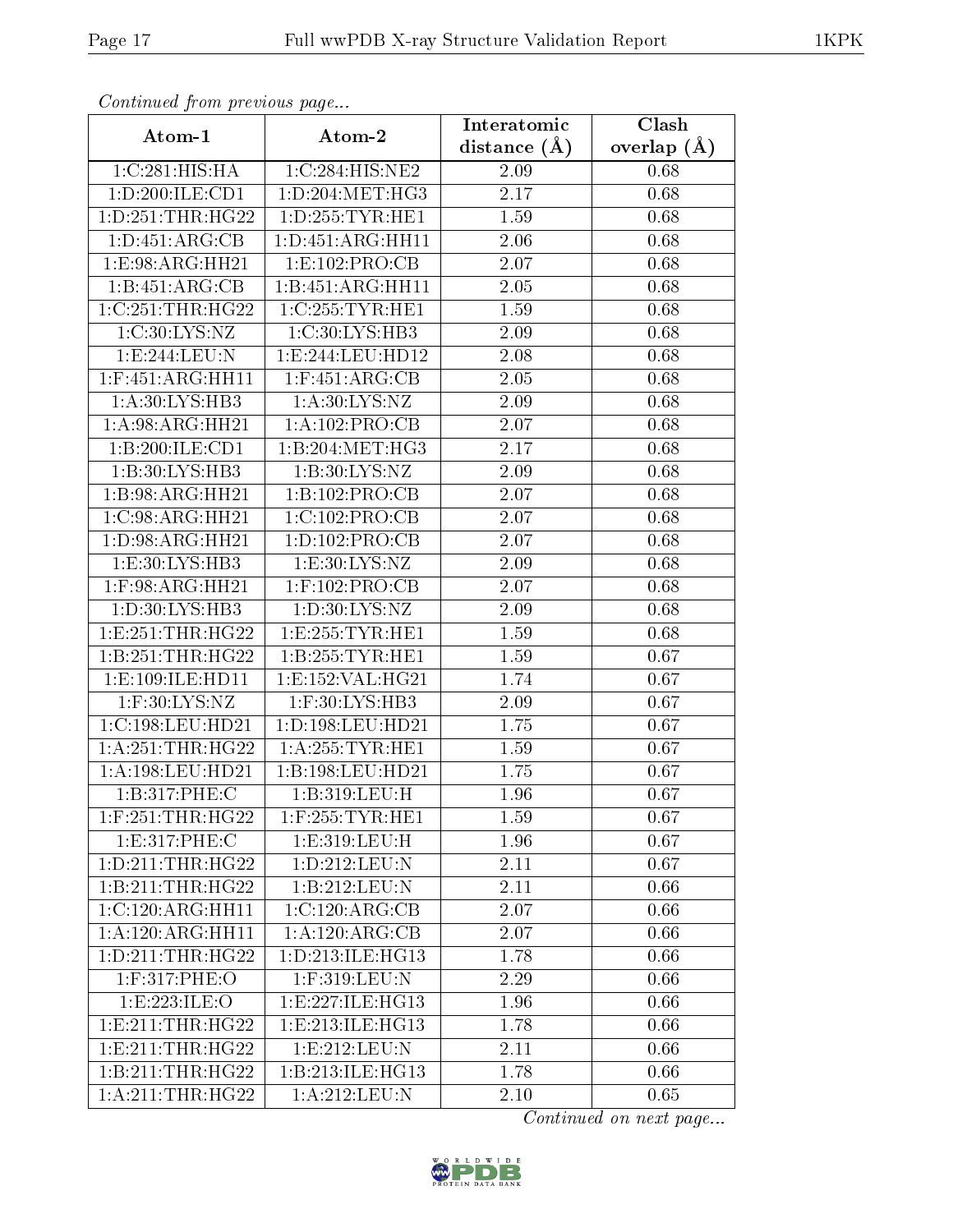| Continued from previous page |                        | Interatomic    | Clash           |
|------------------------------|------------------------|----------------|-----------------|
| Atom-1                       | Atom-2                 | distance $(A)$ | overlap $(\AA)$ |
| 1:E:317:PHE:O                | 1:E:319:LEU:N          | 2.29           | 0.65            |
| 1:F:273:VAL:HA               | 1:F:345:LEU:HD22       | 1.78           | 0.65            |
| 1:C:211:THR:HG22             | 1:C:212:LEU:N          | $2.10\,$       | 0.65            |
| 1:D:212:LEU:HD12             | 1: D: 212: LEU: N      | 2.11           | 0.65            |
| $1:$ F:223: ILE: O           | $1:$ F:227:ILE:HG13    | $1.96\,$       | 0.65            |
| 1:B:32:PRO:HD2               | 1:B:35:ILE:HD12        | 1.79           | 0.65            |
| 1:C:273:VAL:HA               | 1:C:345:LEU:HD22       | 1.78           | 0.65            |
| 1:D:317:PHE:O                | 1:D:319:LEU:N          | 2.29           | 0.65            |
| 1:D:32:PRO:HD2               | 1: D: 35: ILE: HD12    | 1.79           | 0.65            |
| $1:$ F:120:ARG:CB            | $1:$ F:120:ARG:HH11    | 2.07           | 0.65            |
| 1:B:223:ILE:O                | 1:B:227:ILE:HG13       | 1.96           | 0.65            |
| 1:B:317:PHE:O                | 1:B:319:LEU:N          | 2.29           | 0.65            |
| 1:E:32:PRO:HD2               | 1:E:35:ILE:HD12        | 1.79           | 0.65            |
| 1:F:212:LEU:HD12             | 1:F:212:LEU:N          | 2.11           | 0.65            |
| 1:A:223:ILE:O                | 1:A:227:ILE:HG13       | 1.96           | 0.65            |
| 1:C:223:ILE:O                | 1:C:227:ILE:HG13       | 1.96           | 0.65            |
| 1:B:212:LEU:HD12             | 1:B:212:LEU:N          | 2.11           | 0.65            |
| 1: E:317: PHE: HA            | 1: E: 321: PRO: HD2    | 1.79           | 0.65            |
| 1:A:126:ARG:O                | 1:A:130:VAL:HG23       | 1.97           | 0.65            |
| 1:A:212:LEU:N                | 1:A:212:LEU:HD12       | 2.11           | 0.65            |
| 1:B:273:VAL:HA               | 1:B:345:LEU:HD22       | 1.78           | 0.65            |
| 1:C:126:ARG:O                | 1:C:130:VAL:HG23       | 1.97           | 0.65            |
| $1:$ F:211:THR:HG22          | $1:$ F:213:ILE:HG $13$ | 1.78           | 0.65            |
| 1:D:223:ILE:O                | 1: D: 227: ILE: HG13   | 1.96           | 0.64            |
| 1: D: 317: PHE: HA           | 1: D: 321: PRO: HD2    | 1.79           | 0.64            |
| 1: D: 273: VAL: HA           | 1:D:345:LEU:HD22       | 1.78           | 0.64            |
| 1:A:273:VAL:HA               | 1:A:345:LEU:HD22       | 1.79           | 0.64            |
| 1:A:317:PHE:O                | 1:A:319:LEU:N          | 2.29           | 0.64            |
| 1:B:317:PHE:HA               | 1:B:321:PRO:HD2        | 1.79           | 0.64            |
| 1:C:212:LEU:N                | 1:C:212:LEU:HD12       | 2.11           | 0.64            |
| 1:C:211:THR:HG22             | 1:C:213:ILE:HG13       | 1.78           | 0.64            |
| 1:C:317:PHE:O                | 1:C:319:LEU:N          | 2.29           | 0.64            |
| 1:C:324:THR:HG22             | 1:C:328:PHE:CE2        | 2.32           | 0.64            |
| 1:D:324:THR:HG22             | 1: D: 328: PHE: CE2    | 2.33           | 0.64            |
| 1:C:194:LEU:HD13             | 1: D: 410: ILE: HDI1   | 1.79           | 0.64            |
| 1:E:450:ALA:HB3              | $1:$ F:26:LEU:HD21     | 1.79           | 0.64            |
| 1: A:211:THR:HG22            | 1:A:213:ILE:HG13       | 1.78           | 0.64            |
| 1:B:324:THR:HG22             | $1: B: 328:$ PHE:CE2   | 2.32           | 0.64            |
| 1: A:207: GLN:NE2            | 1:B:28:ARG:CZ          | 2.61           | 0.64            |
| 1: A:324:THR:HG22            | $1: A:328:$ PHE:CE2    | 2.33           | 0.64            |
| 1:A:32:PRO:HD2               | 1:A:35:ILE:HD12        | 1.79           | 0.64            |

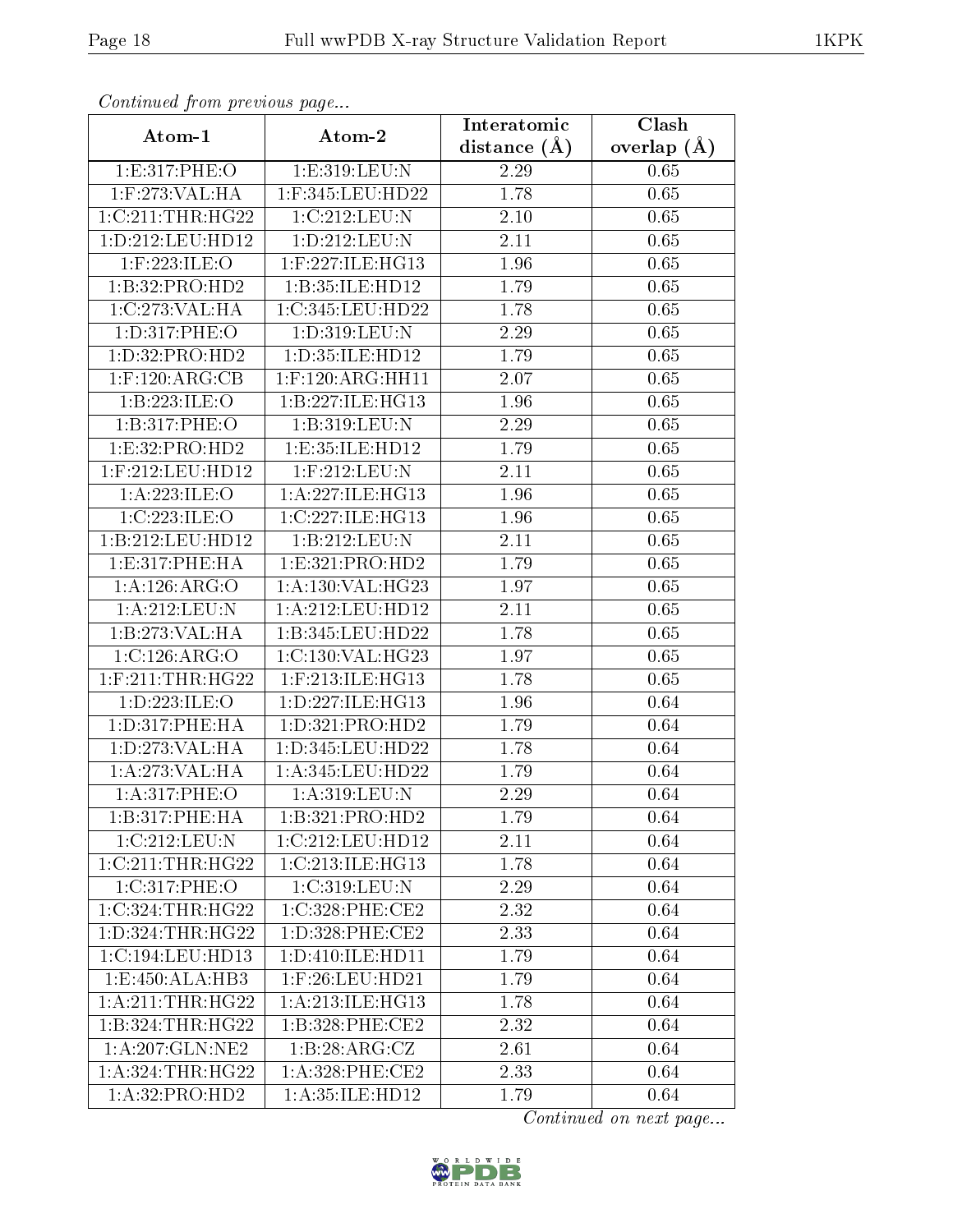| Communa from previous page |                      | Interatomic      | Clash           |
|----------------------------|----------------------|------------------|-----------------|
| Atom-1                     | Atom-2               | distance $(\AA)$ | overlap $(\AA)$ |
| 1:B:120:ARG:CB             | 1:B:120:ARG:HH11     | 2.07             | 0.64            |
| 1:E:120:ARG:CB             | 1: E: 120: ARG: HH11 | 2.08             | 0.64            |
| $1:$ F:211:THR:HG22        | 1:F:212:LEU:N        | $2.10\,$         | 0.64            |
| 1:A:317:PHE:HA             | 1:A:321:PRO:HD2      | 1.79             | 0.64            |
| 1:C:317:PHE:HA             | 1:C:321:PRO:HD2      | 1.79             | 0.64            |
| 1:C:207:GLN:NE2            | 1:D:28:ARG:CZ        | 2.61             | 0.64            |
| $1:$ F:32:PRO:HD2          | $1:$ F:35:ILE:HD12   | 1.79             | 0.64            |
| 1:C:32:PRO:HD2             | 1:C:35:ILE:HD12      | 1.79             | 0.64            |
| 1:E:212:LEU:HD12           | 1:E:212:EU:N         | 2.11             | 0.64            |
| 1:E:273:VAL:HA             | 1:E:345:LEU:HD22     | 1.79             | 0.64            |
| 1:E:28:ARG:CZ              | $1:$ F:207:GLN:NE2   | 2.61             | 0.64            |
| $1:$ F:324:THR:HG22        | $1:$ F:328:PHE:CE2   | 2.33             | 0.64            |
| 1:A:194:LEU:HD13           | 1:B:410:ILE:HD11     | 1.80             | 0.64            |
| 1:E:126:ARG:O              | 1: E: 130: VAL: HG23 | 1.97             | 0.64            |
| $1:$ F:126:ARG:O           | 1:F:130:VAL:HG23     | 1.97             | 0.64            |
| 1: D: 123: ARG: HD3        | 1:D:123:ARG:N        | 2.13             | 0.64            |
| 1:B:123:ARG:HD3            | 1:B:123:ARG:N        | 2.13             | 0.63            |
| 1:C:154:ILE:O              | 1:C:158:ILE:HG12     | 1.98             | 0.63            |
| 1:D:120:ARG:CB             | 1:D:120:ARG:HH11     | 2.07             | 0.63            |
| $1:$ F:317:PHE:HA          | $1:$ F:321:PRO:HD2   | 1.79             | 0.63            |
| 1:A:123:ARG:HD3            | 1: A: 123: ARG: N    | 2.13             | 0.63            |
| 1: A: 450: ALA: HB3        | 1:B:26:LEU:HD21      | 1.79             | 0.63            |
| 1: E: 324: THR: HG22       | 1: E: 328: PHE: CE2  | 2.33             | 0.63            |
| 1: A:154: ILE: O           | 1: A: 158: ILE: HG12 | 1.98             | 0.63            |
| 1: E: 123: ARG: HD3        | 1: E: 123: ARG: N    | 2.13             | 0.63            |
| $1:$ F:123:ARG:HD3         | $1:$ F:123:ARG:N     | 2.13             | 0.63            |
| 1:E:434:LEU:HD23           | $1:$ F:216:LYS:HD3   | 1.81             | 0.63            |
| 1:C:123:ARG:HD3            | 1:C:123:ARG:N        | 2.13             | 0.63            |
| 1:E:194:LEU:HD13           | 1:F:410:ILE:HD11     | 1.79             | 0.63            |
| 1:C:434:LEU:HD23           | 1: D: 216: LYS: HD3  | 1.81             | 0.63            |
| 1:C:450:ALA:HB3            | 1: D:26: LEU:HD21    | 1.79             | 0.63            |
| 1:E:154:ILE:O              | 1:E:158:ILE:HG12     | 1.98             | 0.63            |
| $1:$ F:154:ILE:O           | 1:F:158:ILE:HG12     | 1.98             | 0.63            |
| 1:A:434:LEU:HD23           | 1:B:216:LYS:HD3      | 1.81             | 0.63            |
| $1:$ F:278:ASP:C           | 1:F:280:LEU:H        | 2.03             | 0.63            |
| 1:B:126:ARG:O              | 1:B:130:VAL:HG23     | 1.97             | 0.62            |
| 1:D:126:ARG:O              | 1: D: 130: VAL:HG23  | 1.97             | 0.62            |
| 1: E: 207: GLN: NE2        | $1:$ F:28:ARG:CZ     | 2.61             | 0.62            |
| 1: A:320: ILE:O            | 1: A:324:THR:HG23    | 1.99             | 0.62            |
| 1:B:320:ILE:O              | 1:B:324:THR:HG23     | 1.99             | 0.62            |
| 1:D:320:ILE:O              | 1: D: 324: THR: HG23 | 1.99             | 0.62            |

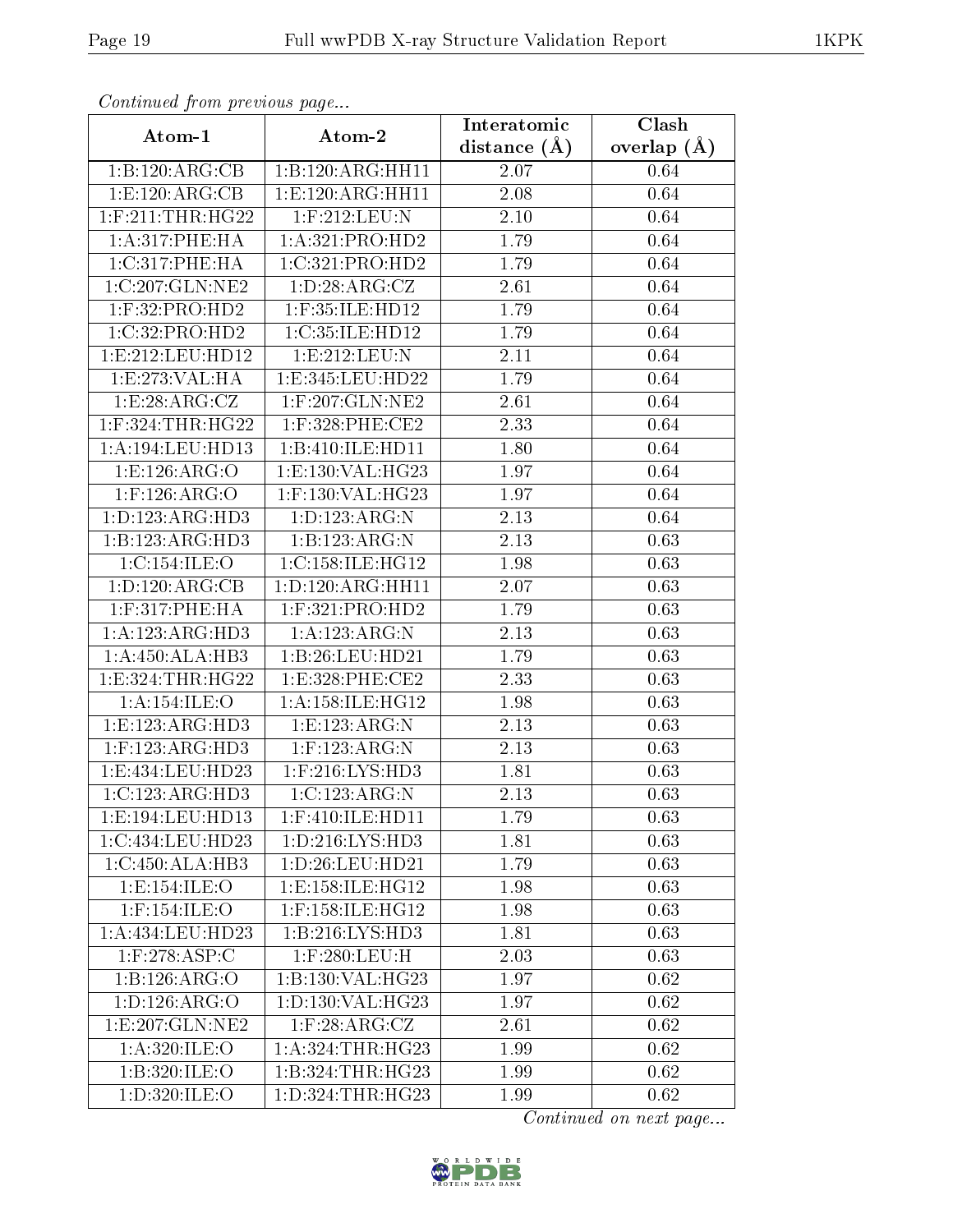| Communa from previous page                |                      | Interatomic    | Clash           |
|-------------------------------------------|----------------------|----------------|-----------------|
| Atom-1                                    | Atom-2               | distance $(A)$ | overlap $(\AA)$ |
| 1: D: 44: THR: HG23                       | 1: D: 228: MET:CE    | 2.30           | 0.62            |
| 1:B:44:THR:HG23                           | 1:B:228:MET:CE       | 2.30           | 0.62            |
| 1:C:320:ILE:O                             | 1:C:324:THR:HG23     | 1.99           | 0.62            |
| 1: D: 154: ILE: O                         | 1: D: 158: ILE: HG12 | 1.98           | 0.62            |
| $1:\overline{A}:244:\underline{LEU}:HD12$ | 1:A:418:ASN:HD21     | 1.65           | 0.62            |
| 1:B:154:ILE:O                             | 1: B:158: ILE: HG12  | 1.98           | 0.62            |
| 1:B:244:LEU:HD12                          | 1:B:418:ASN:HD21     | 1.65           | $0.62\,$        |
| 1: D: 46: VAL:HG21                        | 1: D:181: GLY:HA2    | 1.81           | 0.62            |
| 1:C:244:LEU:HD12                          | 1:C:418:ASN:HD21     | 1.65           | 0.62            |
| 1: A:276: MET:O                           | 1:A:280:LEU:HD23     | 2.00           | 0.62            |
| 1:A:28:ARG:CZ                             | 1:B:207:GLN:NE2      | 2.61           | 0.62            |
| 1:C:28:ARG:CZ                             | 1:D:207:GLN:NE2      | 2.61           | 0.62            |
| 1:D:244:LEU:HD12                          | 1:D:418:ASN:HD21     | 1.65           | 0.62            |
| $1:$ F:46:VAL:HG21                        | $1:$ F:181:GLY:HA2   | 1.81           | 0.62            |
| 1:F:276:MET:O                             | 1:F:280:LEU:HD23     | 2.00           | 0.62            |
| 1: A:200: ILE:O                           | 1:A:200:ILE:HG22     | 2.00           | 0.62            |
| 1:C:200:ILE:O                             | 1:C:200:ILE:HG22     | 2.00           | 0.62            |
| 1: C: 276: MET:O                          | 1:C:280:LEU:HD23     | 2.00           | 0.62            |
| 1:E:320:ILE:O                             | 1:E:324:THR:HG23     | $2.00\,$       | 0.62            |
| 1:E:276:MET:O                             | 1: E: 280: LEU: HD23 | 1.99           | 0.62            |
| 1: C: 131: LYS: NZ                        | 1:C:153:GLN:NE2      | 2.48           | 0.61            |
| 1:C:46:VAL:HG21                           | 1:C:181:GLY:HA2      | 1.81           | 0.61            |
| 1:B:131:LYS:NZ                            | 1:B:153:GLN:NE2      | 2.48           | 0.61            |
| 1:B:46:VAL:H G21                          | 1:B:181:GLY:HA2      | 1.81           | 0.61            |
| $1: D: 131: LYS: \overline{NZ}$           | 1: D: 153: GLN: NE2  | 2.48           | 0.61            |
| 1:D:276:MET:O                             | 1:D:280:LEU:HD23     | $2.00\,$       | 0.61            |
| 1: E: 131: LYS: NZ                        | 1: E: 153: GLN: NE2  | 2.48           | 0.61            |
| $1:$ $F:200:$ $ILE:$ $O$                  | $1:$ F:200:ILE:HG22  | 2.00           | 0.61            |
| 1:A:278:ASP:C                             | 1:A:280:LEU:H        | 2.03           | 0.61            |
| 1:B:313:SER:OG                            | 1:B:314:GLY:N        | 2.32           | 0.61            |
| 1: A: 131: LYS: NZ                        | 1: A: 153: GLN: NE2  | 2.48           | 0.61            |
| 1:E:46:VAL:HG21                           | 1:E:181:GLY:HA2      | 1.81           | 0.61            |
| $1:$ F:320:ILE:O                          | $1:$ F:324:THR:HG23  | 1.99           | 0.61            |
| 1:F:244:LEU:HD12                          | 1:F:418:ASN:HD21     | 1.65           | 0.61            |
| 1:A:44:THR:HG23                           | 1: A:228: MET:CE     | 2.30           | 0.61            |
| 1:C:44:THR:HG23                           | 1:C:228:MET:CE       | 2.30           | 0.61            |
| 1:B:200:ILE:HG22                          | 1:B:200:ILE:O        | 2.00           | 0.61            |
| 1:B:276:MET:O                             | 1:B:280:LEU:HD23     | 2.00           | 0.61            |
| 1: D: 313: SER: OG                        | 1: D: 314: GLY: N    | 2.32           | 0.61            |
| 1:E:278:ASP:C                             | 1: E: 280: LEU: H    | 2.03           | 0.61            |
| 1: E:44: THR: HG23                        | 1: E:228: MET:CE     | 2.30           | 0.61            |

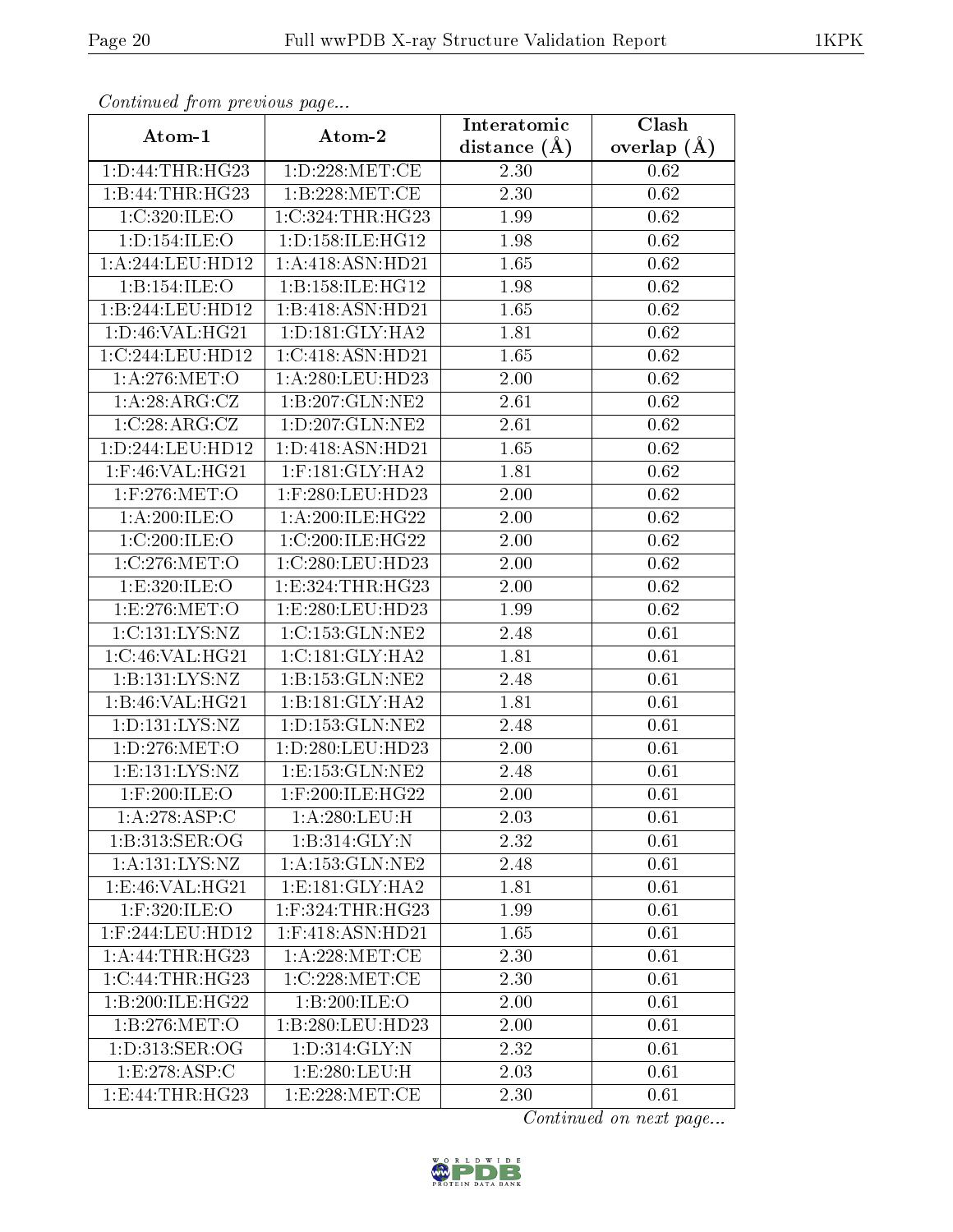| сонинией јтот ртеvиоиз раде |                              | Interatomic    | Clash         |
|-----------------------------|------------------------------|----------------|---------------|
| Atom-1                      | Atom-2                       | distance $(A)$ | overlap $(A)$ |
| 1:E:203:GLU:CD              | $1:$ F:28:ARG:HH22           | 2.05           | 0.61          |
| 1: A:46: VAL:HG21           | 1: A:181: GLY: HA2           | 1.81           | 0.61          |
| 1: A:372: GLY:O             | 1:A:376:VAL:HG23             | 2.01           | 0.61          |
| 1:D:200:ILE:HG22            | 1:D:200:ILE:O                | 2.00           | 0.61          |
| 1:E:420:GLN:HG3             | 1: E: 421: LEU: HG           | 1.83           | 0.61          |
| $1:$ F:44:THR:HG23          | $1:$ F:228:MET:CE            | 2.30           | 0.61          |
| 1:A:103:GLU:CB              | 1:A:123:ARG:HH21             | 2.14           | 0.61          |
| 1:B:278:ASP:C               | 1:B:280:LEU:H                | 2.03           | 0.61          |
| 1:C:103:GLU:CB              | 1:C:123:ARG:HH21             | 2.14           | 0.61          |
| 1:C:372:GLY:O               | 1:C:376:VAL:HG23             | 2.01           | 0.60          |
| $1:$ F:103:GLU:CB           | $1:$ F:123:ARG:HH21          | 2.14           | 0.60          |
| $1:$ F:420:GLN:HG3          | $1:$ F:421:LEU:HG            | 1.83           | 0.60          |
| $1:$ F:131:LYS:NZ           | $1:$ F:153: $GLN:NE2$        | 2.48           | 0.60          |
| 1:E:200:ILE:HG22            | 1:E:200:ILE:O                | 2.00           | 0.60          |
| 1:E:103:GLU:CB              | 1: E: 123: ARG: HH21         | 2.14           | 0.60          |
| 1:B:103:GLU:CB              | 1:B:123:ARG:HH21             | 2.14           | 0.60          |
| 1:C:278:ASP:C               | 1:C:280:LEU:H                | 2.03           | 0.60          |
| 1:D:278:ASP:C               | 1: D: 280: LEU: H            | 2.03           | 0.60          |
| 1:D:420:GLN:HG3             | 1:D:421:LEU:HG               | 1.83           | 0.60          |
| 1:D:103:GLU:CB              | 1:D:123:ARG:HH21             | 2.14           | 0.60          |
| 1:E:372:GLY:O               | 1:E:376:VAL:HG23             | 2.01           | 0.60          |
| 1: A:203: GLU:CD            | 1:B:28:ARG:HH22              | 2.04           | 0.60          |
| 1:B:420:GLN:HG3             | 1:B:421:LEU:HG               | 1.83           | 0.60          |
| 1:E:433:THR:HG22            | $1:$ F:216:LYS:NZ            | 2.16           | 0.60          |
| 1:A:420:GLN:HG3             | 1: A: 421: LEU: HG           | 1.83           | 0.60          |
| 1: B:372: GLY:O             | 1:B:376:VAL:HG23             | $2.01\,$       | 0.60          |
| 1:C:203:GLU:CD              | 1:D:28:ARG:HH22              | 2.05           | 0.60          |
| 1:A:433:THR:HG22            | 1:B:216:LYS:NZ               | 2.16           | 0.60          |
| 1:C:420:GLN:HG3             | 1:C:421:LEU:HG               | 1.83           | 0.60          |
| 1:E:198:LEU:HD21            | $1:$ F:198:LEU: $CD2$        | 2.32           | 0.60          |
| 1: A:313: SER:OG            | $1: A:314: \overline{GLY:N}$ | 2.32           | 0.60          |
| 1:C:433:THR:HG22            | 1: D: 216: LYS: NZ           | 2.16           | 0.60          |
| 1: D: 372: GLY: O           | 1: D: 376: VAL:HG23          | 2.01           | 0.60          |
| 1:E:244:EU:HD12             | 1: E:418: ASN: HD21          | 1.65           | 0.60          |
| 1: A:75:TYR:O               | 1:A:79:LEU:HG                | 2.03           | 0.59          |
| $1:$ F:313:SER:OG           | $1:$ F:314:GLY:N             | 2.32           | 0.59          |
| $1:$ F:372:GLY:O            | 1:F:376:VAL:HG23             | 2.01           | 0.59          |
| 1:C:75:TYR:O                | 1:C:79:LEU:HG                | 2.03           | 0.59          |
| $1:$ F:44:THR:HG23          | $1:$ F:228:MET:HE2           | 1.83           | 0.59          |
| 1: E:419: TYR: CE1          | 1:F:414:GLU:OE1              | 2.56           | 0.59          |
| 1:C:313:SER:OG              | 1:C:314:GLY:N                | 2.32           | 0.59          |

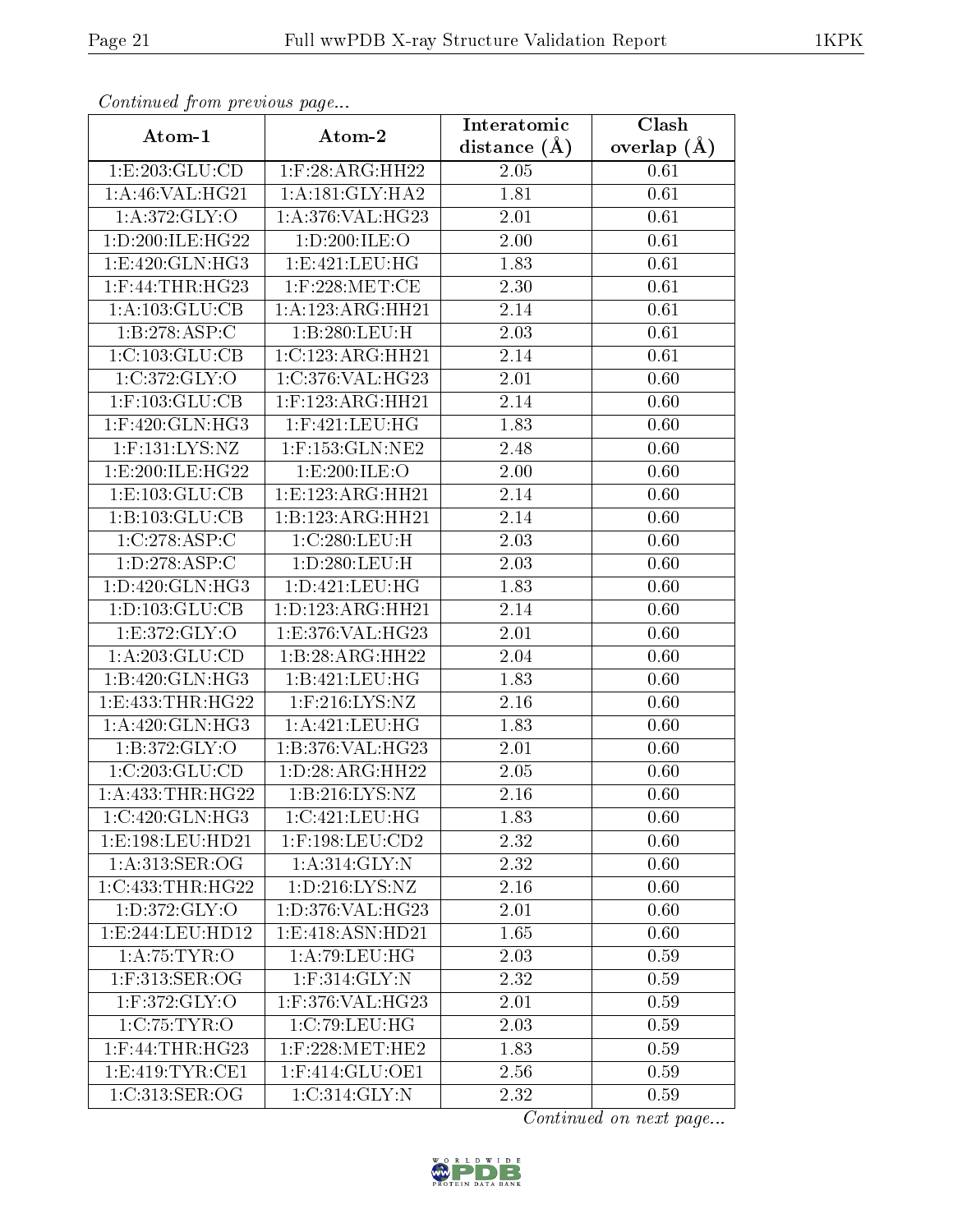| Continuea from previous page |                                | Interatomic       | Clash         |
|------------------------------|--------------------------------|-------------------|---------------|
| Atom-1                       | Atom-2                         | distance $(A)$    | overlap $(A)$ |
| $1:$ F:423:LEU:HB3           | $1:$ F:424:PRO:HD3             | 1.85              | 0.59          |
| 1:E:97:VAL:HG21              | 1:E:353:PRO:HD3                | 1.85              | 0.59          |
| 1:C:198:LEU:HD21             | 1: D: 198: LEU: CD2            | 2.32              | 0.59          |
| 1:B:324:THR:C                | 1:B:326:GLY:N                  | 2.56              | 0.59          |
| 1: D: 97: VAL:HG21           | 1: D: 353: PRO: HD3            | 1.85              | 0.59          |
| 1:E:423:EU:HB3               | 1: E: 424: PRO:H <sub>D3</sub> | 1.85              | 0.58          |
| $1:$ F:148:GLU:CD            | $1:$ F:148: $GLU$ :H           | 2.07              | 0.58          |
| $1:$ F:75:TYR:O              | $1:$ F:79:LEU:HG               | 2.03              | 0.58          |
| 1:B:423:LEU:HB3              | 1:B:424:PRO:HD3                | 1.85              | 0.58          |
| 1:B:75:TYR:O                 | 1:B:79:LEU:HG                  | 2.03              | 0.58          |
| 1:C:419:TYR:CE1              | 1: D: 414: GLU: OE1            | 2.56              | 0.58          |
| 1:C:423:LEU:HB3              | $1:C:424:P\overline{RO:HD3}$   | 1.85              | 0.58          |
| 1:A:148:GLU:H                | 1: A:148: GLU:CD               | 2.07              | 0.58          |
| 1: A:159: GLY:O              | 1:A:162:VAL:HG22               | 2.04              | 0.58          |
| 1: B: 159: GLY:O             | 1:B:162:VAL:HG22               | 2.04              | 0.58          |
| 1:C:157:ASN:C                | 1:C:159:GLY:N                  | 2.56              | 0.58          |
| 1:C:159:GLY:O                | 1:C:162:VAL:HG22               | 2.04              | 0.58          |
| 1: D: 159: GLY: O            | 1:D:162:VAL:HG22               | 2.04              | 0.58          |
| 1:D:423:LEU:HB3              | 1:D:424:PRO:HD3                | 1.85              | 0.58          |
| $1:$ F:97:VAL:HG21           | $1:$ F:353:PRO:HD3             | 1.85              | 0.58          |
| 1:A:198:LEU:HD21             | 1:B:198:LEU:CD2                | 2.32              | 0.58          |
| 1: A:419: TYR: CE1           | 1:B:414:GLU:OE1                | 2.56              | 0.58          |
| 1:D:324:THR:C                | 1:D:326:GLY:N                  | 2.56              | 0.58          |
| 1: D: 75: TYR: O             | 1: D: 79: LEU: HG              | $\overline{2}.03$ | 0.58          |
| 1:E:198:LEU:CD2              | 1:F:198:LEU:HD21               | 2.33              | 0.58          |
| 1: A:203: GLU:OE1            | 1:B:28:ARG:NH2                 | $\overline{2.36}$ | 0.58          |
| 1:C:21:LEU:O                 | 1:C:25:LEU:N                   | 2.34              | 0.58          |
| 1: E: 157: ASN: C            | 1: E: 159: GLY: N              | 2.56              | 0.58          |
| 1:E:75:TYR:O                 | 1:E:79:EU:HG                   | 2.03              | 0.58          |
| $1:A:157:ASN:\overline{C}$   | 1: A: 159: GLY: N              | 2.56              | 0.58          |
| 1:B:148:GLU:H                | 1:B:148:GLU:CD                 | 2.07              | 0.58          |
| 1:B:97:VAL:HG21              | 1:B:353:PRO:HD3                | 1.85              | 0.58          |
| 1:C:270:ASN:HA               | 1:C:273:VAL:CG1                | 2.34              | 0.58          |
| 1: E: 148: GLU: CD           | 1:E:148:GLU:H                  | 2.07              | 0.58          |
| 1: A: 423: LEU: HB3          | 1:A:424:PRO:HD3                | 1.85              | 0.58          |
| 1:B:234:HIS:O                | 1:B:236:VAL:HG23               | 2.04              | 0.58          |
| 1:C:203:GLU:OE1              | 1: D:28: ARG: NH2              | 2.36              | 0.58          |
| 1:C:198:LEU:CD2              | 1:D:198:LEU:HD21               | 2.33              | 0.58          |
| 1:D:234:HIS:O                | 1: D: 236: VAL: HG23           | 2.04              | 0.58          |
| 1:A:270:ASN:HA               | 1: A:273: VAL:CG1              | 2.34              | 0.58          |
| 1:A:198:LEU:CD2              | 1:B:198:LEU:HD21               | 2.33              | 0.58          |

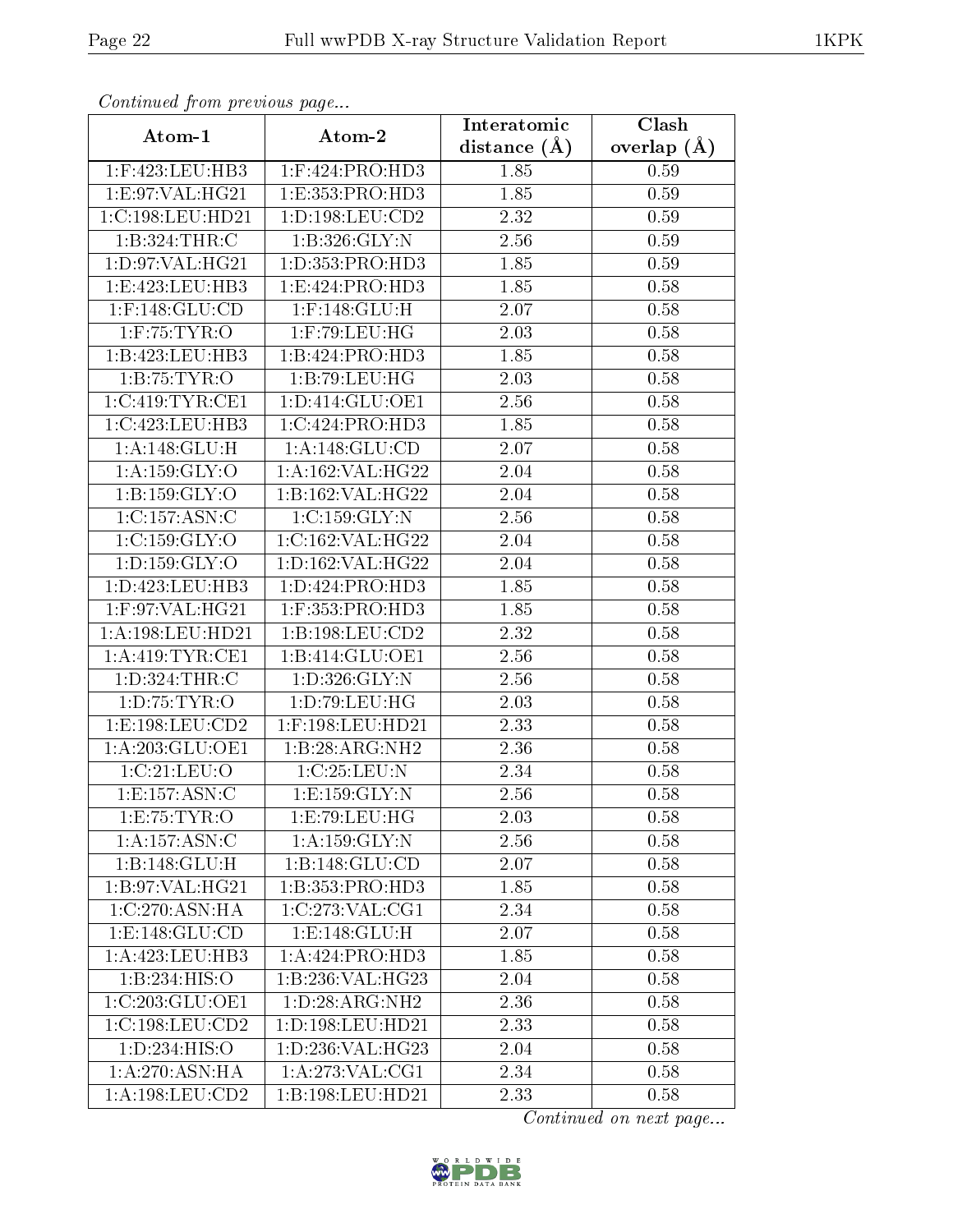| Communica from precious page |                             | Interatomic    | Clash           |
|------------------------------|-----------------------------|----------------|-----------------|
| Atom-1                       | Atom-2                      | distance $(A)$ | overlap $(\AA)$ |
| 1:C:148:GLU:CD               | 1:C:148:GLU:H               | 2.07           | 0.58            |
| 1:C:97:VAL:HG21              | 1:C:353:PRO:HD3             | 1.85           | 0.58            |
| 1:E:203:GLU:OE1              | $1:$ F:28:ARG:NH2           | 2.36           | 0.58            |
| $1:$ F:324:THR:C             | 1:F:326:GLY:N               | 2.56           | 0.58            |
| $1:A:184:ALA:\overline{HBI}$ | 1:A:225:SER:HB2             | 1.86           | 0.58            |
| 1: D: 332: MET:O             | 1:D:336:ILE:HG13            | 2.04           | 0.58            |
| $1:$ F:159:GLY:O             | $1:$ F:162:VAL:HG22         | 2.04           | 0.58            |
| $1:$ F:270:ASN:HA            | $1:$ F:273:VAL:CG1          | 2.34           | 0.58            |
| 1:E:419:TYR:OH               | 1:F:414:GLU:OE1             | 2.19           | 0.58            |
| 1:C:324:THR:C                | 1:C:326:GLY:N               | 2.56           | 0.57            |
| 1: E:270: ASN: HA            | 1:E:273:VAL:CG1             | 2.34           | 0.57            |
| 1: A:88: VAL:O               | 1: A:91: MET:HB2            | 2.04           | 0.57            |
| 1:B:332:MET:O                | 1:B:336:ILE:HG13            | 2.04           | 0.57            |
| 1:B:44:THR:HG23              | 1:B:228:MET:HE3             | 1.86           | 0.57            |
| 1:C:184:ALA:HB1              | 1:C:225:SER:HB2             | 1.86           | 0.57            |
| 1: E: 159: GLY: O            | 1:E:162:VAL:HG22            | 2.04           | 0.57            |
| 1:E:234:HIS:O                | 1:E:236:VAL:HG23            | 2.04           | 0.57            |
| $1:$ F:34:ALA:O              | $1:$ F:38:MET:HB2           | 2.05           | 0.57            |
| $1:$ F:157:ASN:C             | $1:$ F:159:GLY:N            | 2.56           | 0.57            |
| 1:A:332:MET:O                | 1: A: 336: ILE: HG13        | 2.04           | 0.57            |
| 1: A:97: VAL:HG21            | 1:A:353:PRO:HD3             | 1.85           | 0.57            |
| 1:C:430:LEU:HD13             | 1: D: 219: PHE: CD2         | 2.39           | 0.57            |
| 1:C:88:VAL:O                 | $1:C:91:MET:H\overline{B2}$ | 2.04           | 0.57            |
| 1: D: 148: GLU: H            | 1: D: 148: GLU: CD          | 2.07           | 0.57            |
| 1:E:34:ALA:O                 | 1:E:38:MET:HB2              | 2.05           | 0.57            |
| 1: A:324:THR:C               | 1: A: 326: GLY:N            | 2.56           | 0.57            |
| 1:A:430:LEU:HD13             | 1:B:219:PHE:CD2             | 2.39           | 0.57            |
| 1:C:332:MET:O                | 1:C:336:ILE:HG13            | 2.04           | 0.57            |
| 1: A:446: SER:O              | 1: A:449:LEU:N              | 2.38           | 0.57            |
| 1:B:128:LEU:HB2              | 1:B:129:PRO:CD              | 2.35           | 0.57            |
| 1:B:446:SER:O                | 1:B:449:LEU:N               | 2.38           | 0.57            |
| 1:C:128:LEU:HB2              | 1:C:129:PRO:CD              | 2.35           | 0.57            |
| 1:C:446:SER:O                | 1:C:449:LEU:N               | 2.38           | 0.57            |
| 1:D:446:SER:O                | 1:D:449:LEU:N               | 2.38           | 0.57            |
| 1:E:132:PHE:O                | 1: E: 136: LEU: HB2         | 2.05           | 0.57            |
| $1:$ F:128:LEU:HB2           | $1:$ F:129:PRO:CD           | 2.35           | 0.57            |
| $1:$ F:184:ALA:HB1           | $1:$ F:225:SER:HB2          | 1.86           | 0.57            |
| 1: A: 128: LEU: HB2          | 1:A:129:PRO:CD              | 2.35           | 0.57            |
| 1:B:184:ALA:HB1              | 1:B:225:SER:HB2             | 1.86           | 0.57            |
| 1: D: 184: ALA: HB1          | 1: D: 225: SER: HB2         | 1.86           | 0.57            |
| 1: D: 270: ASN: HA           | 1: D: 273: VAL: CG1         | 2.34           | 0.57            |

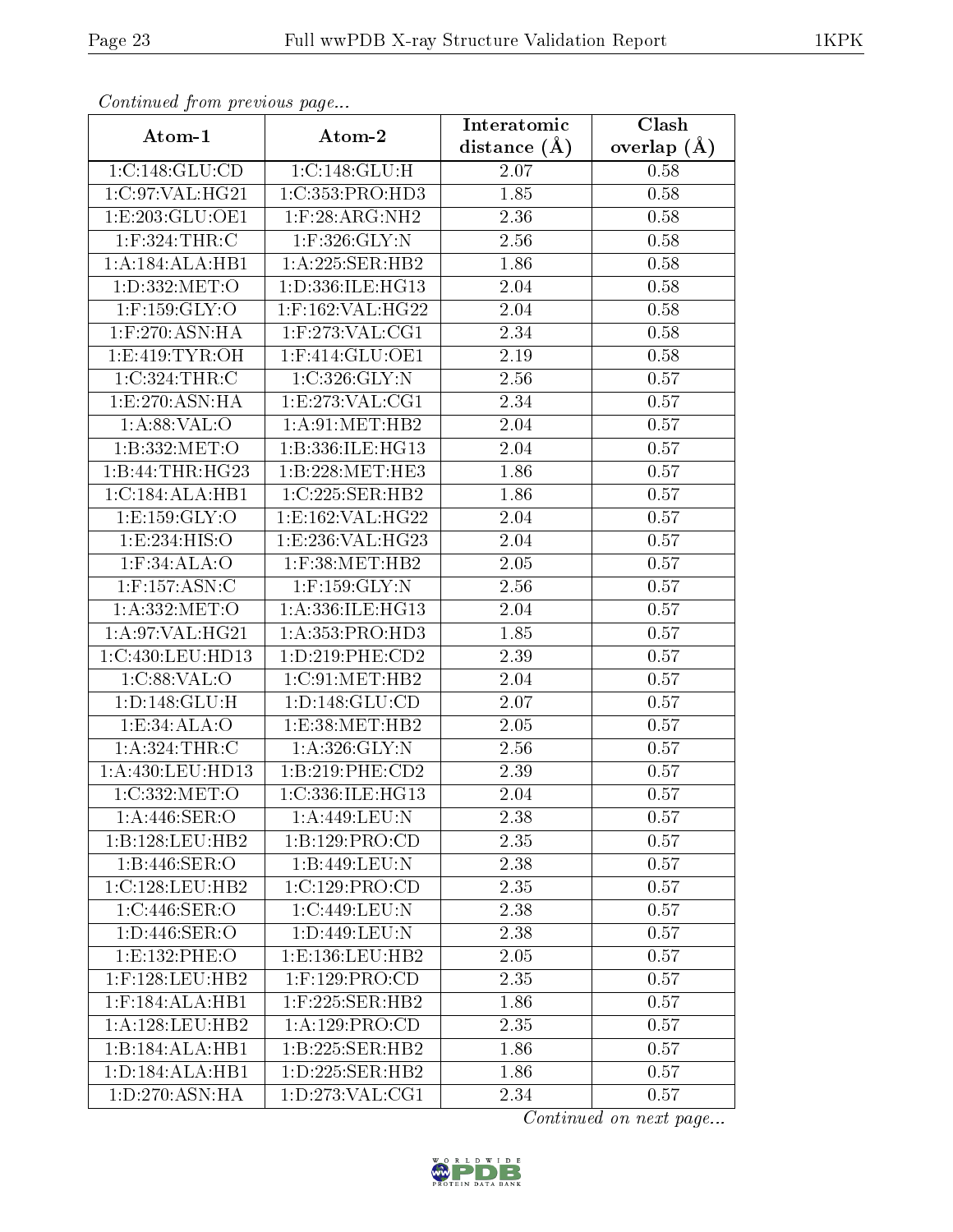| Comunaca jiom previous page |                      | Interatomic       | Clash           |
|-----------------------------|----------------------|-------------------|-----------------|
| Atom-1                      | Atom-2               | distance $(A)$    | overlap $(\AA)$ |
| 1:E:313:SER:OG              | 1: E:314: GLY:N      | 2.32              | 0.57            |
| 1:E:430:LEU:HD13            | $1:$ F:219:PHE:CD2   | 2.39              | 0.57            |
| $1:$ F:446:SER:O            | $1:$ F:449:LEU:N     | 2.38              | 0.57            |
| 1: A:426: ILE:HG22          | 1:B:223:ILE:HD11     | 1.87              | 0.57            |
| 1:B:88:VAL:O                | 1:B:91:MET:HB2       | 2.04              | 0.57            |
| 1:C:234:HIS:O               | 1:C:236:VAL:HG23     | 2.04              | 0.57            |
| 1:D:128:LEU:HB2             | 1:D:129:PRO:CD       | 2.35              | 0.57            |
| 1:D:127:VAL:HB              | 1: D: 157: ASN: ND2  | 2.20              | 0.57            |
| 1: D:98: ARG: NE            | 1: D:98: ARG: HA     | 2.20              | 0.57            |
| $1:$ F:88:VAL:O             | $1:$ F:91:MET:HB2    | 2.04              | 0.57            |
| 1:A:132:PHE:O               | 1: A: 136: LEU: HB2  | 2.05              | 0.57            |
| 1:B:132:PHE:O               | 1:B:136:LEU:HB2      | 2.05              | 0.57            |
| 1:B:127:VAL:HB              | 1:B:157:ASN:ND2      | 2.20              | 0.57            |
| 1:B:270:ASN:HA              | 1:B:273:VAL:CG1      | 2.34              | 0.57            |
| 1:E:127:VAL:HB              | 1:E:157:ASN:ND2      | 2.20              | 0.57            |
| 1:A:234:HIS:O               | 1: A:236: VAL:HG23   | 2.04              | 0.57            |
| 1:A:270:ASN:ND2             | 1:A:444:LEU:HD23     | 2.20              | 0.57            |
| 1:C:270:ASN:ND2             | 1:C:444:LEU:HD23     | 2.20              | 0.57            |
| 1:D:131:LYS:HZ2             | 1: D: 153: GLN: NE2  | 2.03              | 0.57            |
| 1:F:332:MET:O               | 1:F:336:ILE:HG13     | 2.04              | 0.57            |
| 1:B:211:THR:HG21            | 1:B:213:ILE:HG13     | $\overline{1.87}$ | 0.56            |
| 1:C:132:PHE:O               | 1:C:136:LEU:HB2      | 2.05              | 0.56            |
| 1:C:324:THR:HG22            | 1:C:328:PHE:CD2      | 2.40              | 0.56            |
| 1:C:426:ILE:HG22            | 1: D: 223: ILE: HD11 | 1.87              | 0.56            |
| 1: E: 128: LEU: HB2         | 1: E: 129: PRO:CD    | 2.35              | 0.56            |
| 1:A:317:PHE:C               | 1:A:319:LEU:N        | 2.58              | 0.56            |
| 1:A:324:THR:HG22            | 1: A:328: PHE:CD2    | 2.40              | 0.56            |
| 1:B:98:ARG:NE               | 1:B:98:ARG:HA        | 2.20              | 0.56            |
| 1:C:211:THR:HG21            | 1:C:213:ILE:HG13     | 1.87              | 0.56            |
| 1:C:34:ALA:O                | 1:C:38:MET:HB2       | 2.05              | 0.56            |
| 1: D:88: VAL:O              | 1: D: 91: MET: HB2   | 2.04              | 0.56            |
| 1: E: 324: THR: HG22        | 1:E:328:PHE:CD2      | 2.40              | 0.56            |
| 1:E:332:MET:O               | 1:E:336:ILE:HG13     | 2.04              | 0.56            |
| 1: E: 270: ASN: ND2         | 1:E:444:LEU:HD23     | 2.20              | 0.56            |
| 1: E:88: VAL:O              | 1: E: 91: MET: HB2   | 2.04              | 0.56            |
| $1:$ F:234:HIS:O            | $1:$ F:236:VAL:HG23  | 2.04              | $0.56\,$        |
| $1:$ F:270:ASN:ND2          | $1:$ F:444:LEU:HD23  | 2.20              | 0.56            |
| 1:A:127:VAL:HB              | 1: A: 157: ASN: ND2  | 2.20              | 0.56            |
| 1: A:211:THR:HG21           | 1: A:213: ILE: HG13  | 1.87              | 0.56            |
| 1:B:324:THR:HG22            | 1:B:328:PHE:CD2      | 2.40              | 0.56            |
| 1: D: 132: PHE: O           | 1: D: 136: LEU: HB2  | 2.05              | 0.56            |

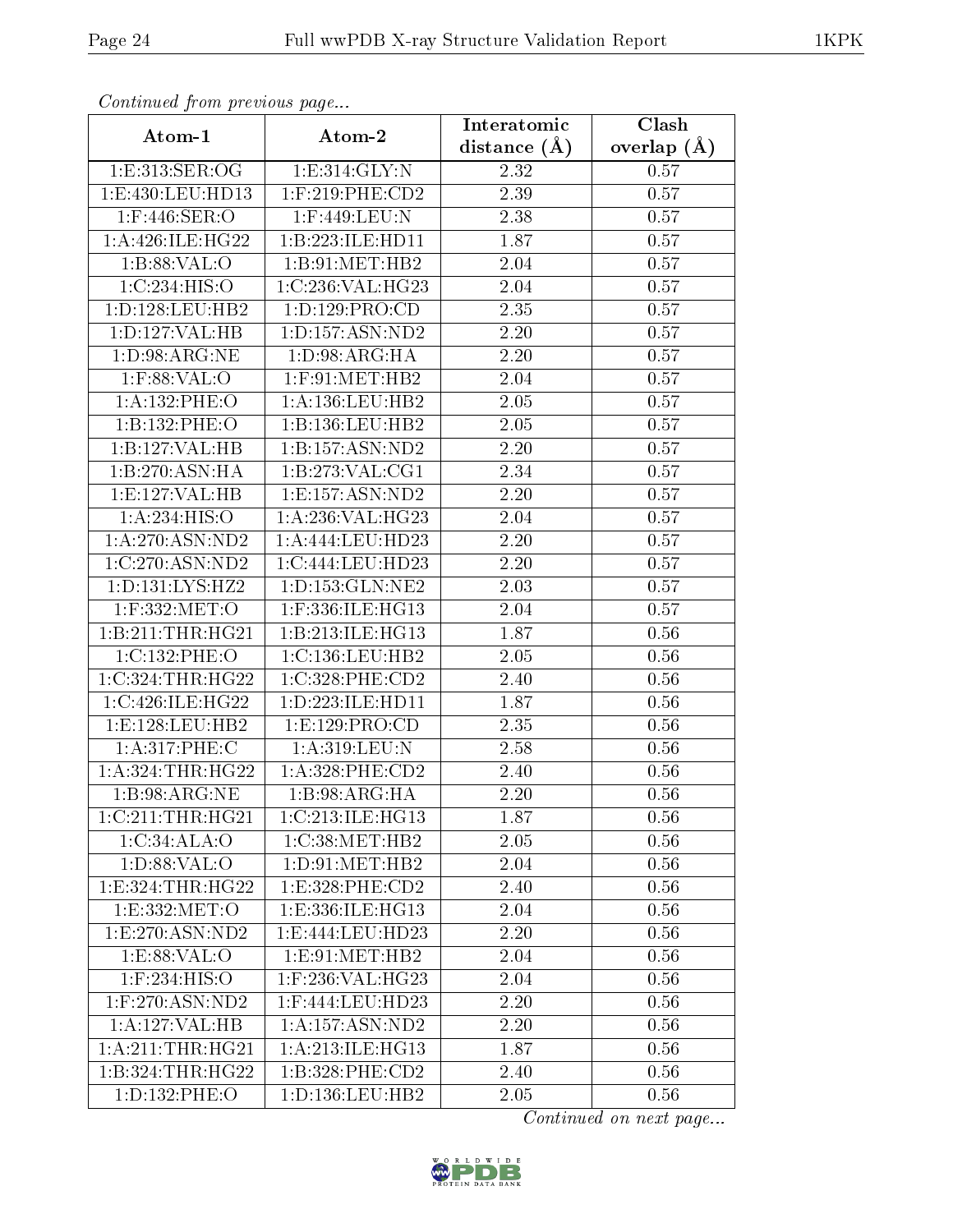| Continuea from previous page |                                    | Interatomic    | Clash         |
|------------------------------|------------------------------------|----------------|---------------|
| Atom-1                       | Atom-2                             | distance $(A)$ | overlap $(A)$ |
| 1: D: 211: THR: HG21         | 1: D: 213: ILE: HG13               | 1.87           | 0.56          |
| 1:E:184:ALA:HB1              | 1:E:225:SER:HB2                    | 1.86           | 0.56          |
| 1: E: 44: THR: HG23          | 1:E:228:MET:HE2                    | 1.88           | 0.56          |
| 1:F:317:PHE:C                | 1:F:319:LEU:N                      | 2.58           | 0.56          |
| 1: A:83:PHE: C               | 1:A:83:PHE:CD1                     | 2.79           | 0.56          |
| 1: D: 44: THR: HG23          | 1:D:228:MET:HE3                    | 1.87           | 0.56          |
| 1:A:34:ALA:O                 | 1: A:38:MET:HB2                    | 2.05           | 0.56          |
| 1: C: 127: VAL: HB           | 1:C:157:ASN:ND2                    | 2.20           | 0.56          |
| 1:C:83:PHE:CD1               | 1:C:83:PHE:C                       | 2.79           | 0.56          |
| 1: D:34: ALA:O               | 1: D:38: MET:HB2                   | 2.05           | 0.56          |
| 1: D: 270: ASN: ND2          | 1: D: 444: LEU: HD23               | 2.20           | 0.56          |
| $1:$ F:324:THR:HG22          | $1:$ F:328:PHE:CD2                 | 2.41           | 0.56          |
| 1:C:317:PHE:C                | 1:C:319:LEU:N                      | 2.58           | 0.56          |
| 1: D: 324: THR: HG22         | 1:D:328:PHE:CD2                    | 2.41           | 0.56          |
| 1:E:21:EU:O                  | 1:E:25:LEU:N                       | 2.34           | 0.56          |
| 1:E:426:ILE:HG22             | 1:F:223:ILE:HD11                   | 1.87           | 0.56          |
| 1: D: 116: LEU: CD2          | 1: D: 178: LEU: HD23               | 2.36           | 0.56          |
| 1:F:127:VAL:HB               | $1:$ F:157:ASN:ND2                 | 2.20           | 0.56          |
| 1:F:360:MET:SD               | 1:F:397:LEU:HD12                   | 2.46           | 0.56          |
| 1:B:34:ALA:O                 | 1:B:38:MET:HB2                     | 2.05           | 0.56          |
| 1:B:360:MET:SD               | 1:B:397:LEU:HD12                   | 2.46           | 0.56          |
| 1: D:360:MET:SD              | 1:D:397:LEU:HD12                   | 2.46           | 0.56          |
| 1:F:132:PHE:O                | $1:$ F:136:LEU:HB2                 | 2.05           | 0.56          |
| $1:$ F:312:THR:HG22          | $1:$ F:339:ALA:CB                  | 2.36           | 0.56          |
| 1:A:122:VAL:HB               | 1: A:160:ARG:CD                    | 2.36           | 0.56          |
| 1:B:83:PHE:CD1               | 1:B:83:PHE:C                       | 2.79           | 0.56          |
| 1:C:322:ILE:CD1              | 1:C:322:ILE:N                      | 2.42           | 0.56          |
| 1:D:317:PHE:C                | 1:D:319:LEU:N                      | $2.58\,$       | 0.56          |
| 1: D:83: PHE: C              | 1:D:83:PHE:CD1                     | 2.79           | 0.56          |
| 1: E: 122: VAL: HB           | 1: E: 160: ARG: CD                 | 2.36           | 0.56          |
| 1: E: 360: MET: SD           | 1:E:397:LEU:HD12                   | 2.46           | 0.56          |
| $1:$ F:122:VAL:HB            | $1:$ F:160:ARG:CD                  | 2.36           | 0.56          |
| 1: A:312:THR:HG22            | 1: A: 339: ALA: CB                 | 2.36           | 0.56          |
| 1: A:360:MET:SD              | 1:A:397:LEU:HD12                   | 2.46           | 0.56          |
| 1: B: 116: LEU: CD2          | 1:B:178:LEU:HD23                   | 2.36           | 0.56          |
| 1:C:122:VAL:HB               | $1:C:160:\overline{\text{ARG:CD}}$ | 2.36           | 0.56          |
| 1:E:317:PHE:C                | 1:E:319:LEU:N                      | 2.59           | 0.56          |
| 1:C:360:MET:SD               | 1:C:397:LEU:HD12                   | 2.46           | 0.55          |
| 1: D: 312: THR: HG22         | 1: D: 339: ALA: CB                 | 2.36           | 0.55          |
| 1: E:446: SER:O              | 1:E:449:LEU:N                      | 2.38           | 0.55          |
| 1: A: 116: LEU: CD2          | 1: A:178: LEU: HD23                | 2.36           | 0.55          |

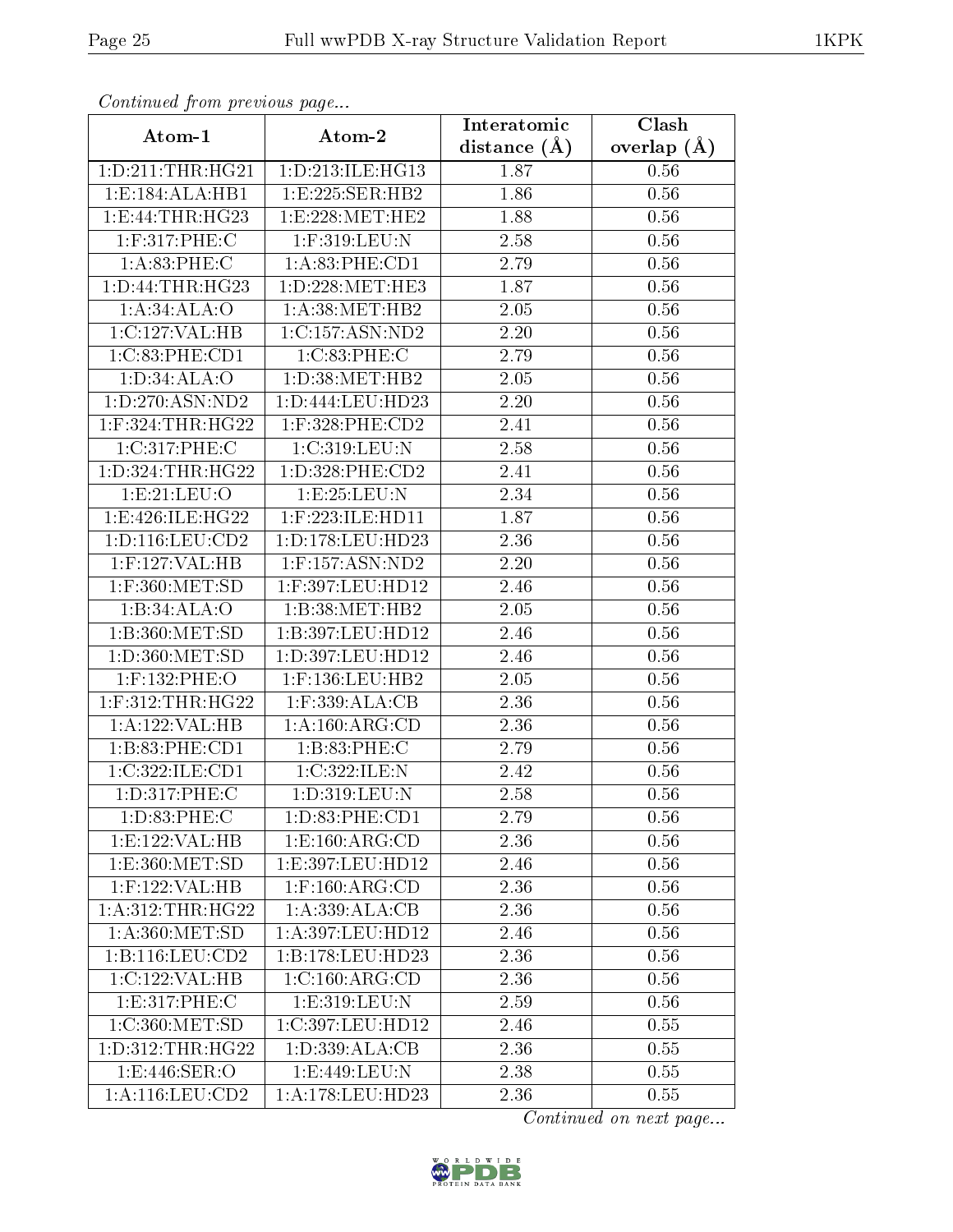| Continuatu jibin previous puge |                      | Interatomic       | Clash           |
|--------------------------------|----------------------|-------------------|-----------------|
| Atom-1                         | Atom-2               | distance $(A)$    | overlap $(\AA)$ |
| 1:B:288:ILE:O                  | 1:B:288:ILE:HG22     | 2.07              | 0.55            |
| 1:C:312:THR:HG22               | 1:C:339:ALA:CB       | 2.36              | 0.55            |
| 1: E: 312: THR: HG22           | 1: E: 339: ALA: CB   | 2.36              | 0.55            |
| $1:$ F:116:LEU:CD2             | $1:$ F:178:LEU:HD23  | 2.36              | 0.55            |
| 1:B:317:PHE:C                  | 1:B:319:LEU:N        | 2.59              | 0.55            |
| 1:D:288:ILE:O                  | 1: D:288: ILE: HG22  | 2.06              | 0.55            |
| 1: E: 324: THR: C              | 1:E:326:GLY:N        | 2.56              | 0.55            |
| $1:$ F:321:PRO:N               | 1:F:322:ILE:HD12     | 2.22              | 0.55            |
| 1: A:210:TYR:H                 | 1:B:210:TYR:HB2      | 1.70              | 0.55            |
| 1:C:210:TYR:H                  | 1: D: 210: TYR: HB2  | 1.70              | 0.55            |
| $1:$ F:320:ILE:O               | 1:F:322:ILE:N        | 2.39              | 0.55            |
| 1:B:312:THR:HG22               | 1:B:339:ALA:CB       | 2.36              | 0.55            |
| 1:E:320:ILE:O                  | 1:E:322:ILE:N        | 2.39              | 0.55            |
| 1: A:320: ILE:O                | 1:A:322:ILE:N        | 2.39              | 0.55            |
| 1:B:270:ASN:ND2                | 1:B:444:LEU:HD23     | 2.20              | 0.55            |
| 1:C:116:LEU:CD2                | 1:C:178:LEU:HD23     | 2.35              | 0.55            |
| 1:C:320:ILE:O                  | 1:C:322:ILE:N        | 2.39              | 0.55            |
| 1: D: 157: ASN: C              | 1: D: 159: GLY: N    | 2.56              | 0.55            |
| 1:D:21:LEU:O                   | 1:D:25:LEU:N         | 2.34              | 0.55            |
| 1:E:258:LEU:HD13               | 1: E:371: PHE: CG    | 2.42              | 0.55            |
| 1:B:157:ASN:C                  | 1:B:159:GLY:N        | $\overline{2}.56$ | 0.55            |
| 1: A:210:TYR:HB2               | 1:B:210:TYR:H        | 1.71              | 0.55            |
| 1: E: 210: TYR: HB2            | $1:$ F:210:TYR:H     | 1.71              | 0.55            |
| 1:F:258:LEU:HD13               | $1:$ F:371:PHE:CG    | 2.42              | 0.55            |
| 1:B:98:ARG:NH2                 | 1:B:102:PRO:HB3      | 2.21              | 0.55            |
| 1:C:171:ASP:HB2                | 1:C:212:LEU:HD22     | 1.89              | 0.55            |
| 1: E: 211: THR: HG21           | 1:E:213:ILE:HG13     | 1.87              | 0.55            |
| 1: E: 321: PRO: N              | 1:E:322:ILE:HD12     | 2.22              | 0.55            |
| 1:E:370:ALA:O                  | 1: E: 373: MET: HB2  | 2.07              | 0.55            |
| 1: E:210: TYR:H                | $1:$ F:210:TYR:HB2   | 1.70              | 0.55            |
| $1:$ F:83:PHE:C                | $1:$ F:83:PHE: $CD1$ | 2.79              | 0.55            |
| 1:B:122:VAL:HB                 | 1:B:160:ARG:CD       | 2.36              | 0.55            |
| 1:C:258:LEU:HD13               | 1:C:371:PHE:CG       | 2.42              | 0.55            |
| 1:D:98:ARG:NH2                 | 1: D: 102: PRO: HB3  | 2.21              | 0.55            |
| 1:E:74:ASN:HD21                | 1:E:77:LEU:CB        | 2.20              | 0.55            |
| $1:$ F:171:ASP:HB2             | $1:$ F:212:LEU:HD22  | 1.89              | 0.55            |
| $1:$ F:211:THR:HG21            | $1:$ F:213:ILE:HG13  | 1.87              | 0.55            |
| 1:A:258:LEU:HD13               | 1: A:371: PHE: CG    | 2.42              | 0.55            |
| 1: A:288: ILE: O               | 1: A:288: ILE: HG22  | 2.07              | 0.55            |
| 1:B:320:ILE:O                  | 1:B:322:ILE:N        | 2.39              | 0.55            |
| 1:B:74:ASN:HD21                | 1:B:77:LEU:CB        | 2.20              | 0.55            |

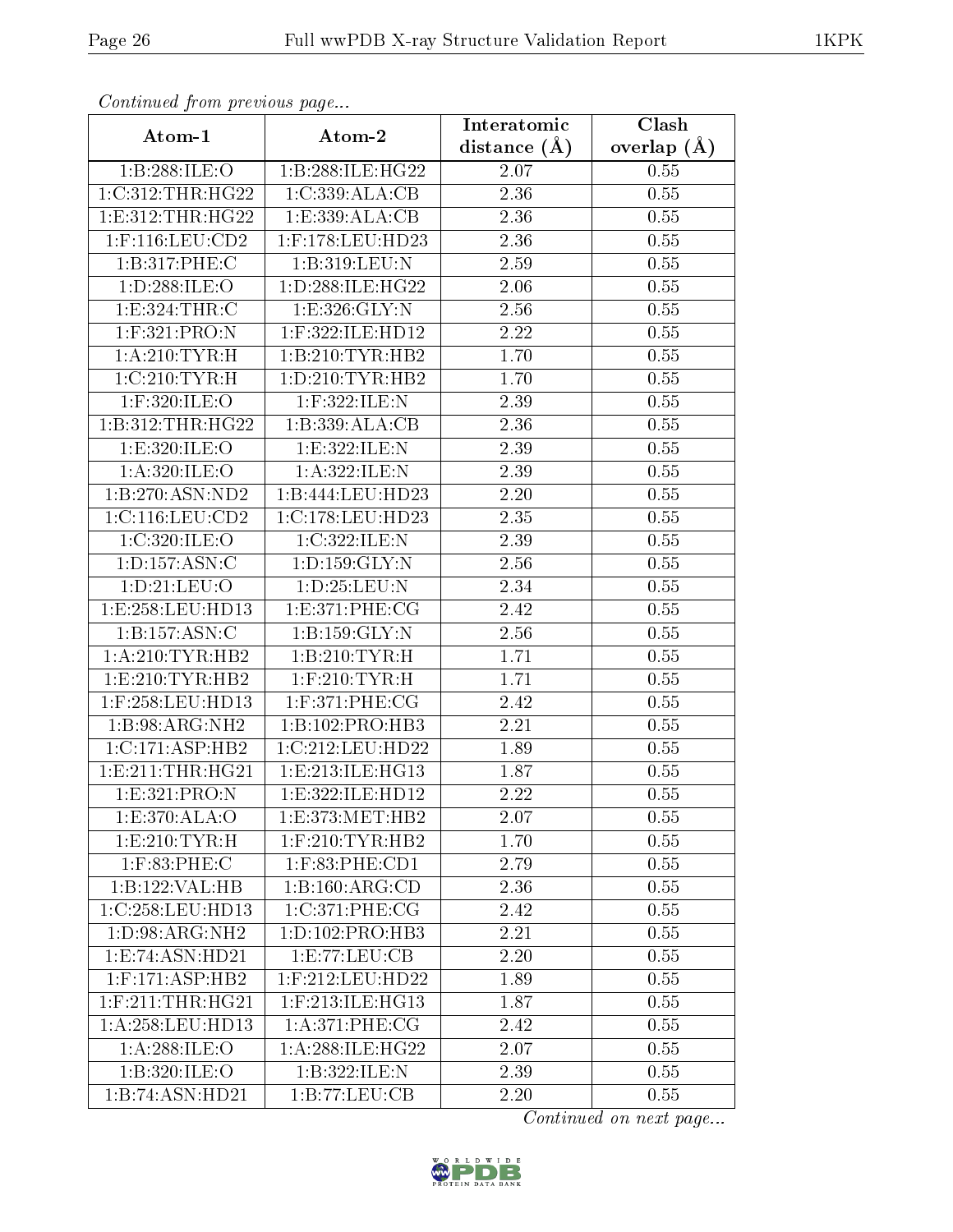| Continuea from previous page |                                       | Interatomic       | Clash           |
|------------------------------|---------------------------------------|-------------------|-----------------|
| Atom-1                       | Atom-2                                | distance $(A)$    | overlap $(\AA)$ |
| $1:$ F:370:ALA:O             | $1:$ F:373:MET:HB2                    | 2.07              | 0.55            |
| 1:C:135:GLY:HA2              | 1:C:138:THR:OG1                       | $\overline{2}.08$ | 0.54            |
| 1:C:288:ILE:HG22             | 1:C:288:ILE:O                         | 2.06              | 0.54            |
| 1:C:74:ASN:HD21              | 1:C:77:LEU:CB                         | 2.20              | 0.54            |
| 1: D: 122: VAL: HB           | 1: D: 160: ARG: CD                    | 2.36              | 0.54            |
| 1:D:320:ILE:O                | 1:D:322:ILE:N                         | 2.39              | 0.54            |
| 1:E:83:PHE:C                 | 1:ES3:PHE:CD1                         | 2.79              | 0.54            |
| 1: A: 135: GLY: HA2          | 1: A: 138: THR: OG1                   | 2.08              | 0.54            |
| 1:A:74:ASN:HD21              | 1:A:77:LEU:CB                         | 2.20              | 0.54            |
| 1:D:258:LEU:HD13             | 1: D:371: PHE: CG                     | 2.42              | 0.54            |
| 1:D:74:ASN:HD21              | 1: D: 77: LEU: CB                     | 2.20              | 0.54            |
| 1: E: 116: LEU: CD2          | 1:E:178:LEU:HD23                      | 2.36              | 0.54            |
| $1:$ F:244:LEU:CD1           | $1:$ F:418:ASN:ND2                    | 2.70              | 0.54            |
| 1: A:171: ASP:HB2            | 1:A:212:LEU:HD22                      | 1.89              | 0.54            |
| 1:A:370:ALA:O                | 1: A:373:MET:HB2                      | 2.07              | 0.54            |
| 1:A:74:A SN:H D21            | 1:A:77:LEU:HB2                        | 1.73              | 0.54            |
| 1:B:258:LEU:HD13             | 1:B:371:PHE:CG                        | 2.42              | 0.54            |
| 1:C:74:ASN:HD21              | 1:C:77:LEU:HB2                        | 1.73              | 0.54            |
| 1:D:171:ASP:HB2              | 1:D:212:LEU:HD22                      | 1.89              | 0.54            |
| 1: E:216: LYS: HD3           | 1:F:434:LEU:HD23                      | 1.89              | 0.54            |
| 1: A:321: PRO: N             | 1:A:322:ILE:HD12                      | 2.22              | 0.54            |
| 1:C:210:TYR:HB2              | 1: D: 210: TYR:H                      | 1.71              | 0.54            |
| 1:C:44:THR:HG23              | 1:C:228:MET:HE3                       | 1.89              | 0.54            |
| 1: D: 135: GLY: HA2          | 1: D: 138: THR: OG1                   | 2.08              | 0.54            |
| 1:E:410:ILE:HD11             | 1:F:194:LEU:HD13                      | 1.89              | 0.54            |
| 1: A:54:ASP:OD1              | 1:A:147:ARG:NH1                       | $\overline{2}.40$ | 0.54            |
| 1:B:21:LEU:O                 | 1:B:25:LEU:N                          | 2.34              | 0.54            |
| 1:B:54:ASP:OD1               | 1:B:147:ARG:NH1                       | 2.40              | 0.54            |
| 1:C:321:PRO:N                | 1:C:322:ILE:HD12                      | 2.22              | $0.54\,$        |
| 1:C:98:ARG:NE                | 1:C:98:ARG:HA                         | 2.20              | 0.54            |
| 1:C:433:THR:HG22             | 1:D:216:LYS:HZ3                       | 1.73              | 0.54            |
| 1:D:321:PRO:N                | 1:D:322:ILE:HD12                      | 2.22              | 0.54            |
| 1:D:370:ALA:O                | 1: D: 373: MET: HB2                   | 2.07              | 0.54            |
| $1:$ F:135: $GLY:HA2$        | $1:$ F:138:THR:OG1                    | 2.08              | 0.54            |
| 1:F:322:ILE:N                | $1:$ F:322:ILE:CD1                    | 2.42              | 0.54            |
| $1:$ F:74:ASN:HD21           | $1:$ F:77:LEU:CB                      | 2.20              | 0.54            |
| 1:B:135:GLY:HA2              | 1: B: 138: THR: OG1                   | 2.08              | 0.54            |
| 1:C:370:ALA:O                | $1:C:373:\overline{\mathrm{MET:HB2}}$ | 2.07              | 0.54            |
| 1: D: 54: ASP: OD1           | 1: D: 147: ARG: NH1                   | 2.40              | 0.54            |
| $1:$ F:54:ASP:OD1            | 1:F:147:ARG:NH1                       | 2.40              | 0.54            |
| 1:B:321:PRO:N                | 1:B:322:ILE:HD12                      | 2.22              | 0.54            |

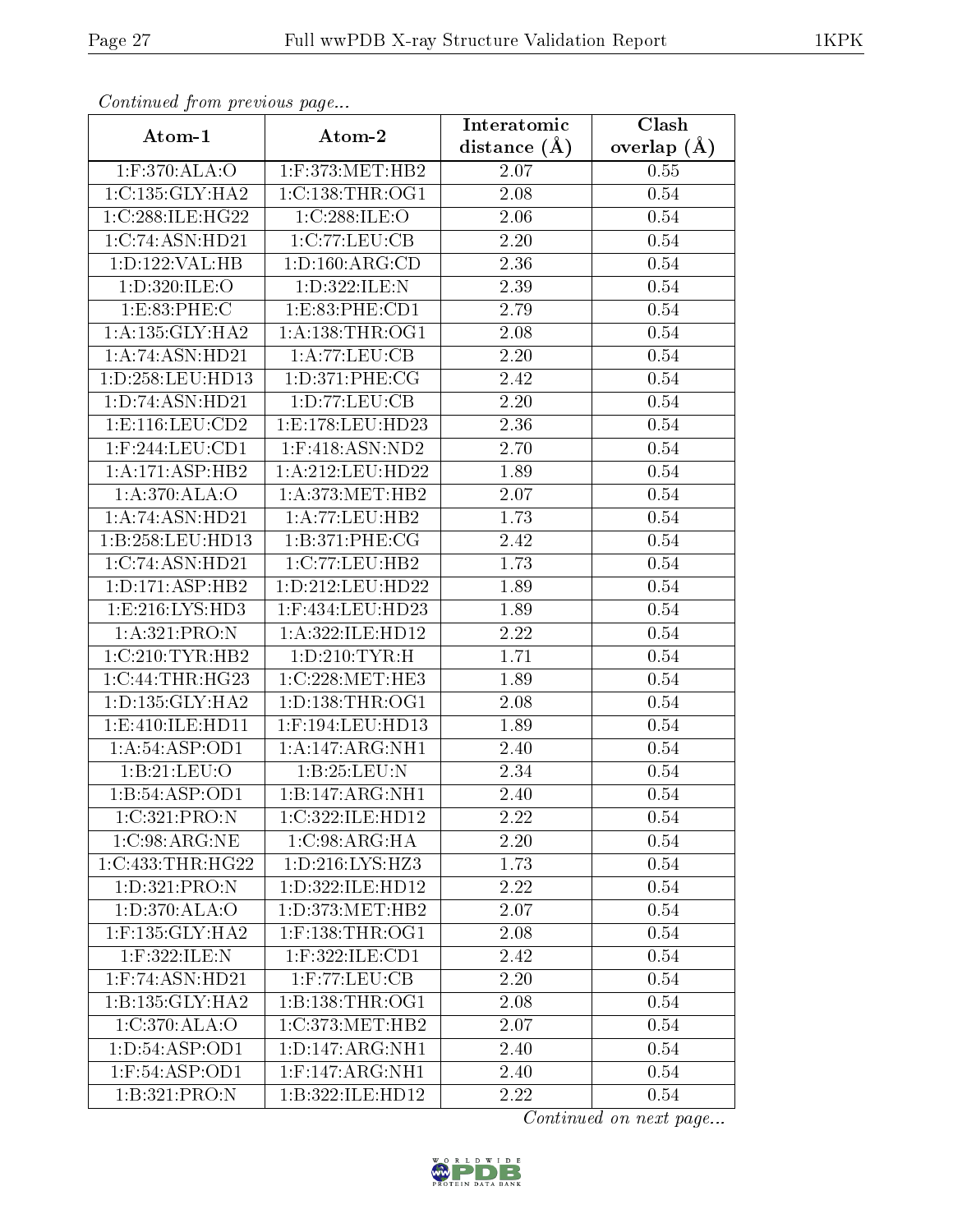| Continuea from previous page   |                                | Interatomic       | Clash         |
|--------------------------------|--------------------------------|-------------------|---------------|
| Atom-1                         | Atom-2                         | distance $(A)$    | overlap $(A)$ |
| 1: E: 171: ASP: HB2            | 1:E:212:LEU:HD22               | 1.89              | 0.54          |
| 1:E:244:EU:CD1                 | 1:E:418:ASN:ND2                | 2.70              | 0.54          |
| 1:A:224:MET:O                  | 1: A:228: MET:HG2              | 2.08              | 0.54          |
| 1:B:244:LEU:CD1                | 1:B:418:ASN:ND2                | 2.70              | 0.54          |
| 1:A:244:LEU:CD1                | 1: A:418: ASN:ND2              | 2.70              | 0.54          |
| 1:B:171:ASP:HB2                | 1:B:212:LEU:HD22               | 1.89              | 0.54          |
| 1:C:54:ASP:OD1                 | 1:C:147:ARG:NH1                | 2.40              | $0.54\,$      |
| 1:C:244:LEU:CD1                | 1:C:418:ASN:ND2                | 2.70              | 0.54          |
| 1:D:224:MET:O                  | 1: D: 228: MET:HG2             | <b>2.08</b>       | 0.54          |
| 1: D: 244: LEU: CD1            | 1: D: 418: ASN: ND2            | 2.70              | $0.54\,$      |
| 1: E: 135: GLY: HA2            | 1: E: 138: THR: OG1            | 2.08              | 0.54          |
| $1: E: 54: \overline{APP:OD1}$ | 1:E:147:ARG:NH1                | 2.40              | 0.54          |
| 1: A:216: LYS: HD3             | 1:B:434:LEU:HD23               | 1.89              | 0.53          |
| 1:A:28:ARG:NH2                 | 1:B:207:GLN:HE22               | 2.05              | 0.53          |
| 1:B:224:MET:O                  | 1:B:228:MET:HG2                | 2.08              | 0.53          |
| 1:B:370:ALA:O                  | 1:B:373:MET:HB2                | 2.07              | $0.53\,$      |
| 1:C:224:MET:O                  | 1:C:228:MET:HG2                | 2.08              | 0.53          |
| 1:C:28:ARG:NH2                 | 1:D:207:GLN:HE22               | 2.05              | 0.53          |
| $1:$ F:98:ARG:HA               | $1:$ F:98:ARG:NE               | $\overline{2}.20$ | 0.53          |
| 1: A:98: ARG: HA               | 1: A:98: ARG: NE               | 2.20              | 0.53          |
| 1:B:74:ASN:HD21                | 1:B:77:LEU:HB2                 | 1.73              | 0.53          |
| 1:E:74:ASN:HD21                | 1:E:77:LEU:HB2                 | 1.73              | 0.53          |
| 1:F:288:ILE:O                  | 1:F:288:ILE:HG22               | 2.07              | 0.53          |
| 1:E:446:SER:OG                 | $1:$ F:28:ARG:NH $1$           | 2.41              | 0.53          |
| 1:A:449:LEU:O                  | 1: A: 453: LEU: HB2            | 2.09              | 0.53          |
| 1:B:449:LEU:O                  | 1:B:453:LEU:HB2                | 2.09              | 0.53          |
| 1:C:198:LEU:HD13               | 1:C:406:LEU:HG                 | 1.89              | 0.53          |
| 1:C:410:ILE:H <sub>D11</sub>   | 1: D: 194: LEU: HD13           | 1.89              | 0.53          |
| 1:A:410:ILE:HD11               | 1:B:194:LEU:HD13               | 1.89              | 0.53          |
| 1: A:446: SER:OG               | 1:B:28:ARG:NH1                 | 2.41              | 0.53          |
| 1:C:28:ARG:NH1                 | $1: D:446: SER: \overline{OG}$ | 2.42              | 0.53          |
| 1:C:446:SER:OG                 | 1: D:28: ARG:NH1               | 2.41              | 0.53          |
| 1:C:219:PHE:CD2                | 1:D:430:LEU:HD13               | 2.44              | 0.53          |
| 1:D:74:ASN:HD21                | 1:D:77:LEU:HB2                 | 1.73              | 0.53          |
| 1: F:74: ASN:HD21              | 1:F:77:LEU:HB2                 | 1.73              | 0.53          |
| 1:A:219:PHE:CD2                | 1:B:430:LEU:HD13               | 2.44              | 0.53          |
| 1: A: 433: THR: HG22           | 1:B:216:LYS:HZ3                | 1.74              | 0.53          |
| 1:C:244:LEU:HD13               | 1:C:418:ASN:ND2                | 2.24              | 0.53          |
| 1:C:449:LEU:O                  | 1:C:453:LEU:HB2                | 2.09              | 0.53          |
| 1: C: 216: LYS: HD3            | 1:D:434:LEU:HD23               | 1.89              | 0.53          |
| 1:D:449:LEU:O                  | 1: D: 453: LEU: HB2            | 2.09              | 0.53          |

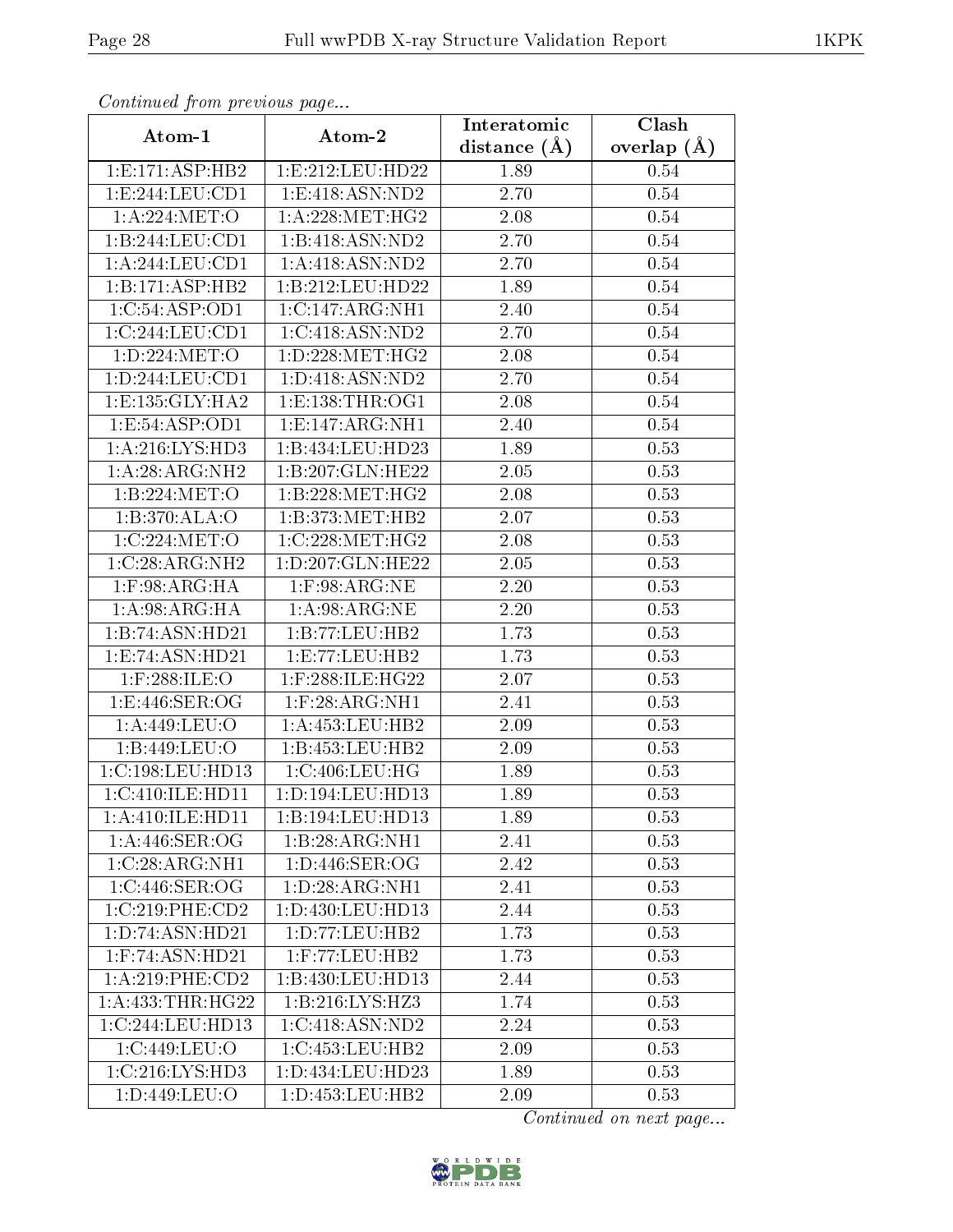| connana promo provio ao pago<br>Atom-1 | Atom-2                          | Interatomic      | $\overline{\text{Clash}}$ |
|----------------------------------------|---------------------------------|------------------|---------------------------|
|                                        |                                 | distance $(\AA)$ | overlap $(\AA)$           |
| 1: E: 98: ARG: HA                      | 1: E: 98: ARG: NE               | 2.20             | 0.53                      |
| 1:F:198:LEU:HD13                       | $1:$ F:406:LEU:HG               | 1.89             | 0.53                      |
| $1:$ F:224:MET:O                       | $1:$ F:228:MET:HG2              | 2.08             | 0.53                      |
| 1:A:244:LEU:HD13                       | 1: A:418: ASN:ND2               | 2.24             | 0.53                      |
| 1:B:198:LEU:HD13                       | 1:B:406:LEU:HG                  | 1.89             | 0.53                      |
| 1:A:28:ARG:NH1                         | 1: B:446: SER:OG                | 2.42             | 0.53                      |
| 1:E:109:ILE:N                          | $1: E: 110: \overline{PRO:HD2}$ | 2.24             | 0.53                      |
| 1: E:219: PHE:CD2                      | $1:$ F:430:LEU:HD13             | 2.44             | 0.53                      |
| 1:E:288:ILE:HG22                       | 1:E:288:ILE:O                   | 2.07             | 0.53                      |
| 1: A: 198: LEU: HD13                   | 1: A:406:LEU:HG                 | 1.89             | 0.53                      |
| 1:C:110:PRO:O                          | 1:C:449:LEU:HD13                | 2.09             | 0.53                      |
| 1:C:288:ILE:N                          | 1:C:288:ILE:HD12                | 2.24             | 0.53                      |
| $1:$ F:109:ILE:N                       | $1:$ F:110:PRO:HD2              | 2.24             | 0.53                      |
| $1:$ F:191:ASN:HB2                     | $1:$ F:229:TYR:CE2              | 2.44             | 0.53                      |
| 1: A:148: GLU:O                        | 1: A:149: GLY: C                | 2.48             | 0.53                      |
| 1:B:148:GLU:O                          | 1:B:149:GLY:C                   | 2.48             | 0.53                      |
| 1: A:419: TYR:OH                       | 1:B:414:GLU:OE1                 | 2.19             | 0.53                      |
| 1:B:98:ARG:NH1                         | 1:B:291:TRP:C <sub>23</sub>     | 2.77             | 0.53                      |
| 1:D:98:ARG:NH1                         | 1:D:291:TRP:CZ3                 | 2.77             | 0.53                      |
| 1: E: 244: LEU: HD13                   | 1: E: 418: ASN: ND2             | 2.24             | 0.53                      |
| 1: E: 449: LEU: O                      | 1:E:453:LEU:HB2                 | 2.09             | 0.53                      |
| 1:F:244:LEU:HD13                       | $1:$ F:418:ASN:ND2              | 2.24             | 0.53                      |
| 1: A:109: ILE:N                        | 1: A: 110: PRO: HD2             | 2.24             | $0.52\,$                  |
| 1: A: 110: PRO: O                      | 1:A:449:LEU:HD13                | 2.09             | $0.52\,$                  |
| 1:C:109:ILE:N                          | 1: C: 110: PRO: HD2             | 2.24             | 0.52                      |
| 1:C:148:GLU:O                          | 1:C:149:GLY:C                   | 2.48             | 0.52                      |
| 1:E:274:LEU:HD12                       | 1: E: 277: GLN: HE21            | 1.74             | 0.52                      |
| 1:E:198:LEU:HD13                       | 1:E:406:LEU:HG                  | 1.89             | 0.52                      |
| $1:$ F:148: $GLU:$ O                   | $1:$ F:149:GLY:C                | 2.48             | 0.52                      |
| 1: A:288: ILE:N                        | 1:A:288:ILE:HD12                | 2.24             | 0.52                      |
| 1:B:284:HIS:O                          | 1: B:286: GLY:N                 | 2.42             | 0.52                      |
| 1: D: 148: GLU: O                      | 1: D: 149: GLY: C               | 2.48             | 0.52                      |
| 1: E:28: ARG:NH1                       | $1:$ F:446:SER:OG               | 2.42             | 0.52                      |
| 1: E: 98: ARG: NH1                     | 1: E:291:TRP: CZ3               | 2.77             | 0.52                      |
| $1:$ F:131:LYS:HZ2                     | $1:$ F:153: $GLN:NE2$           | 2.07             | 0.52                      |
| 1: E:28: ARG: NH2                      | 1:F:207:GLN:HE22                | 2.05             | 0.52                      |
| $1:$ F:288:ILE:N                       | $1:$ F:288:ILE:HD12             | 2.24             | 0.52                      |
| 1:D:109:ILE:N                          | 1:D:110:PRO:HD2                 | 2.24             | 0.52                      |
| 1: D: 244: LEU: HD13                   | 1:D:418:ASN:ND2                 | 2.24             | 0.52                      |
| 1:D:284:HIS:O                          | 1: D: 286: GLY: N               | 2.43             | 0.52                      |
| 1:D:198:LEU:HD13                       | 1:D:406:LEU:HG                  | 1.89             | 0.52                      |

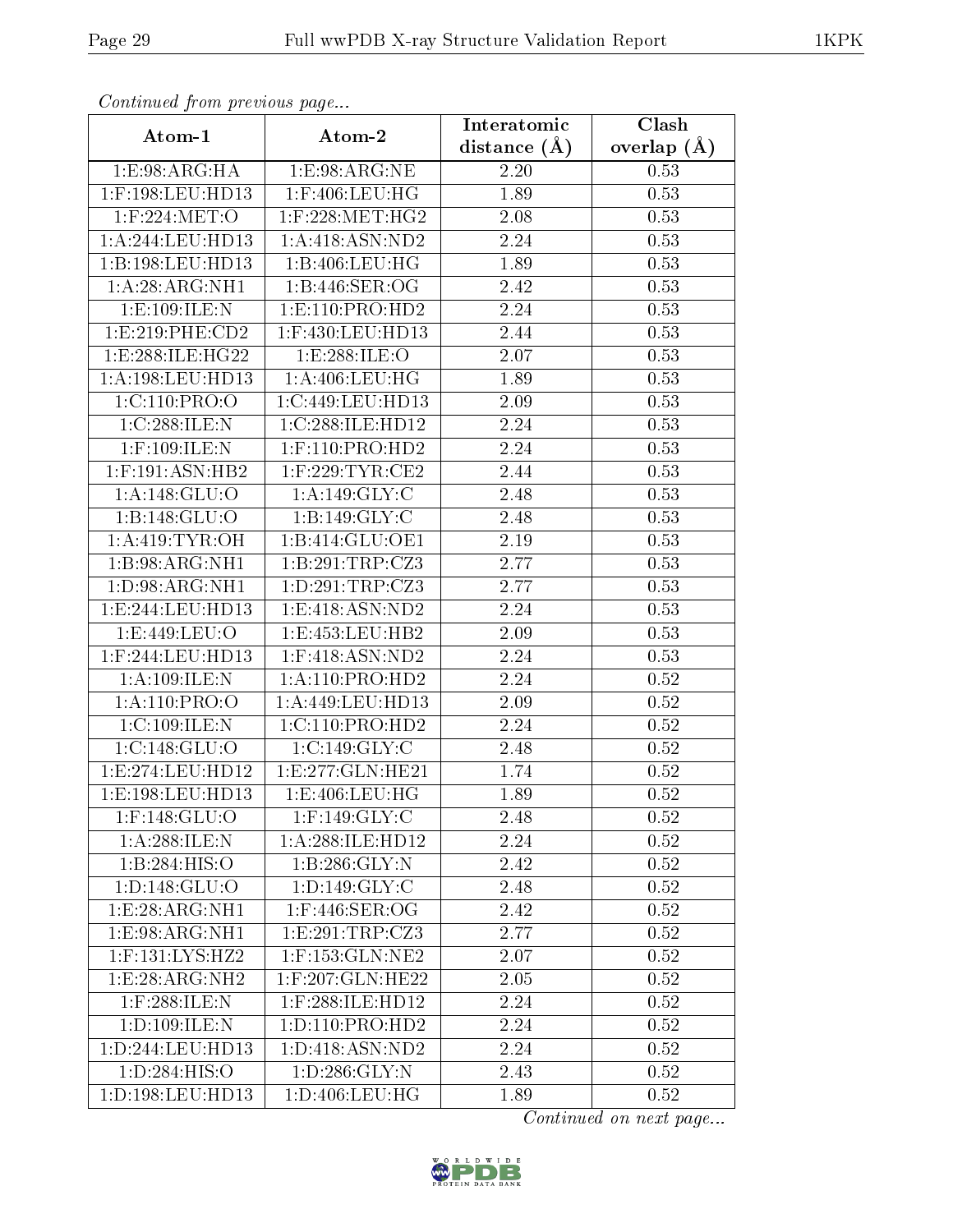| Continuea from previous page |                     | Interatomic    | Clash           |
|------------------------------|---------------------|----------------|-----------------|
| Atom-1                       | Atom-2              | distance $(A)$ | overlap $(\AA)$ |
| $1:$ F: $21:$ LEU: $O$       | $1:$ F:25:LEU:N     | 2.34           | 0.52            |
| 1:B:110:PRO:O                | 1:B:449:LEU:HD13    | 2.09           | 0.52            |
| 1: D: 191: ASN: HB2          | 1: D: 229: TYR: CE2 | 2.44           | 0.52            |
| 1:E:224:MET:O                | 1:E:228:MET:HG2     | 2.08           | 0.52            |
| $1:$ F:110:PRO:O             | 1:F:449:LEU:HD13    | 2.09           | 0.52            |
| 1:A:284:HIS:O                | 1: A:286: GLY:N     | 2.43           | 0.52            |
| 1:B:109:ILE:N                | 1:B:110:PRO:HD2     | 2.24           | 0.52            |
| 1:C:191:ASN:HB2              | 1:C:229:TYR:CE2     | 2.44           | 0.52            |
| 1:C:98:ARG:NH1               | 1:C:291:TRP:CZ3     | 2.77           | 0.52            |
| 1:D:288:ILE:N                | 1:D:288:ILE:HD12    | 2.24           | 0.52            |
| $1:$ F:90:ALA:O              | $1:$ F:94:TYR:HD1   | 1.93           | 0.52            |
| 1:A:44:THR:HG23              | 1: A:228: MET:HE2   | 1.90           | 0.52            |
| 1:A:44:THR:HG23              | 1: A:228: MET:HE3   | 1.92           | 0.52            |
| 1:B:191:ASN:HB2              | 1: B: 229: TYR: CE2 | 2.44           | 0.52            |
| 1:B:244:LEU:HD13             | 1:B:418:ASN:ND2     | 2.24           | 0.52            |
| 1:B:288:ILE:HD12             | 1:B:288:ILE:N       | 2.24           | 0.52            |
| 1:C:419:TYR:OH               | 1: D: 414: GLU: OE1 | 2.19           | $0.52\,$        |
| 1:D:444:LEU:HD13             | 1:D:444:LEU:O       | 2.10           | $0.52\,$        |
| 1: A:98: ARG: NH1            | 1:A:291:TRP:CZ3     | 2.77           | 0.52            |
| 1:B:444:LEU:O                | 1:B:444:LEU:HD13    | 2.10           | 0.52            |
| 1:C:274:LEU:HD12             | 1:C:277:GLN:HE21    | 1.74           | 0.52            |
| 1:C:284:HIS:O                | 1:C:286:GLY:N       | 2.43           | 0.52            |
| 1:D:274:LEU:HD12             | 1:D:277:GLN:HE21    | 1.75           | 0.52            |
| 1:E:98:ARG:NH2               | 1: E: 102: PRO: HB3 | 2.21           | 0.52            |
| 1: E: 110: PRO: O            | 1:E:449:LEU:HD13    | 2.09           | 0.52            |
| 1: E: 191: ASN: HB2          | 1:E:229:TYR:CE2     | 2.44           | 0.52            |
| 1:F:444:LEU:HD13             | 1:F:444:LEU:O       | $2.10\,$       | 0.52            |
| 1:A:444:LEU:HD13             | 1: A:444:LEU:O      | $2.10\,$       | 0.52            |
| 1:B:200:ILE:HA               | 1:B:204:MET:HB2     | 1.92           | 0.52            |
| 1:E:284:HIS:O                | 1:E:286:GLY:N       | 2.43           | 0.52            |
| 1: E: 90: ALA: O             | 1: E:94: TYR: HD1   | 1.93           | 0.52            |
| $1:$ F:98:ARG:NH2            | $1:$ F:102:PRO:HB3  | 2.21           | 0.52            |
| $1:$ F:284:HIS:O             | 1:F:286:GLY:N       | 2.43           | 0.52            |
| 1: A:90:ALA:O                | 1: A:94:TYR:HD1     | 1.93           | 0.52            |
| 1: D: 109: ILE: HG21         | 1: D: 445: TYR: CD1 | 2.45           | 0.52            |
| 1: D: 110: PRO: O            | 1:D:449:LEU:HD13    | 2.09           | 0.52            |
| 1:A:200:ILE:HA               | 1: A:204:MET:HB2    | 1.92           | 0.52            |
| 1:A:191:ASN:HB2              | 1: A:229:TYR:CE2    | 2.44           | 0.52            |
| 1: A:274:LEU:HD12            | 1:A:277:GLN:HE21    | 1.74           | 0.52            |
| 1:C:444:LEU:HD13             | 1:C:444:LEU:O       | $2.10\,$       | 0.52            |
| 1:E:444:LEU:O                | 1:E:444:LEU:HD13    | 2.10           | 0.52            |

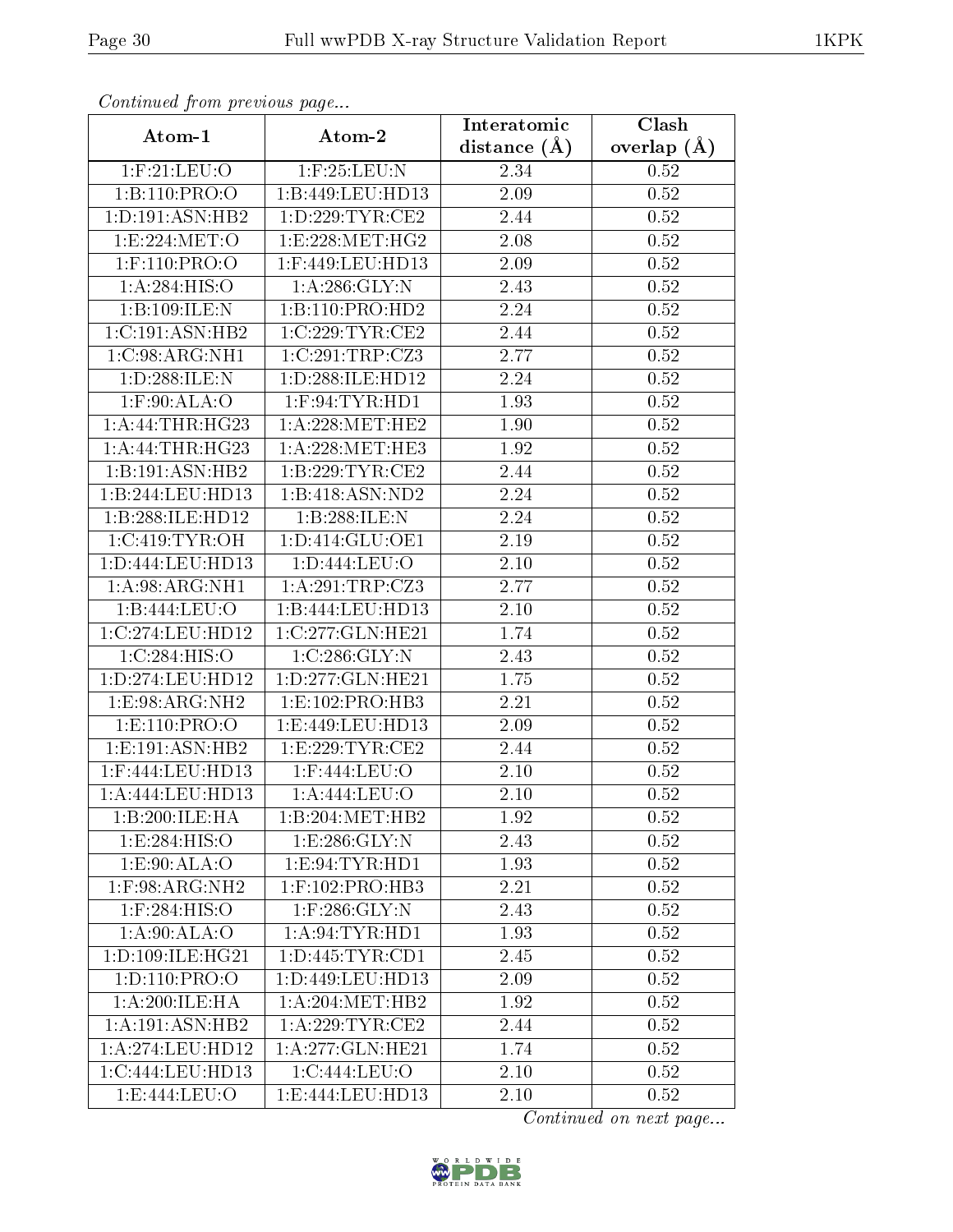| Communaca from previous page |                              | Interatomic    | Clash         |
|------------------------------|------------------------------|----------------|---------------|
| Atom-1                       | Atom-2                       | distance $(A)$ | overlap $(A)$ |
| 1:F:30:LYS:HZ3               | 1:F:30:LYS:HB3               | 1.74           | 0.52          |
| 1:B:109:ILE:HG21             | 1:B:445:TYR:CD1              | 2.45           | 0.51          |
| 1:D:200:ILE:HA               | 1: D: 204: MET: HB2          | 1.92           | 0.51          |
| 1:E:288:ILE:HD12             | 1:E:288:ILE:N                | 2.24           | 0.51          |
| $1:$ F:98:ARG:NH $1$         | $1:$ F:291:TRP:CZ3           | 2.77           | 0.51          |
| 1:A:321:PRO:HA               | 1: A: 365: THR: HG21         | 1.92           | 0.51          |
| 1:E:321:PRO:HA               | 1: E: 365: THR: HG21         | 1.92           | 0.51          |
| 1:F:274:LEU:HD12             | 1:F:277:GLN:HE21             | 1.74           | 0.51          |
| 1:B:274:LEU:HD12             | 1:B:277:GLN:HE21             | 1.74           | 0.51          |
| 1:B:30:LYS:HB3               | 1:B:30:LYS:HZ3               | 1.73           | 0.51          |
| 1:C:200:ILE:HA               | 1:C:204:MET:HB2              | 1.92           | 0.51          |
| 1: E: 148: GLU:O             | 1:E:149:GLY:C                | 2.48           | 0.51          |
| 1:C:321:PRO:HA               | 1:C:365:THR:HG21             | 1.93           | 0.51          |
| 1:E:109:ILE:HG21             | 1: E: 445: TYR: CD1          | 2.45           | 0.51          |
| 1:E:430:LEU:CD1              | 1:F:219:PHE:HB3              | 2.40           | 0.51          |
| 1:C:90:ALA:O                 | 1:C:94:TYR:HD1               | 1.93           | 0.51          |
| 1:E:200:ILE:HA               | 1:E:204:MET:HB2              | 1.92           | 0.51          |
| 1:F:449:LEU:O                | $1:$ F:453:LEU:HB2           | 2.09           | 0.51          |
| 1:C:419:TYR:CZ               | 1:D:414:GLU:OE1              | 2.64           | 0.51          |
| 1: D:90: ALA:O               | 1: D:94: TYR: HD1            | 1.93           | 0.51          |
| $1:$ F:176:THR:HG22          | 1:F:177:LEU:N                | 2.26           | 0.51          |
| $1:$ F:200:ILE:HA            | $1:$ F:204:MET:HB2           | 1.92           | 0.51          |
| $1:$ F:321:PRO:HA            | $1:$ F:365:THR:HG21          | 1.92           | 0.51          |
| 1: A:176:THR:HG22            | 1:A:177:LEU:N                | 2.26           | 0.51          |
| 1:D:356:ILE:HG13             | 1:D:360:MET:HE1              | 1.93           | 0.51          |
| $1:$ F:449:LEU:HA            | $1:$ F:452:THR:HG22          | 1.93           | 0.51          |
| 1: A:109: ILE: HG21          | 1: A: 445: TYR: CD1          | 2.45           | 0.51          |
| 1:B:308:VAL:O                | 1:B:309:ALA:HB3              | 2.11           | 0.51          |
| 1:C:249:LEU:HD11             | $1:D:230:AR\overline{G:HB3}$ | 1.93           | 0.51          |
| 1:D:321:PRO:HA               | 1:D:365:THR:HG21             | 1.92           | 0.51          |
| 1:A:419:TYR:CZ               | 1:B:414:GLU:OE1              | 2.64           | 0.50          |
| 1:B:176:THR:HG22             | 1:B:177:LEU:N                | 2.26           | 0.50          |
| $1:C:176$ :THR:HG22          | 1:C:177:LEU:N                | 2.26           | 0.50          |
| $1:$ F:109:ILE:HG21          | $1:$ F:445:TYR:CD1           | 2.45           | 0.50          |
| 1: E:419: TYR: CZ            | 1:F:414:GLU:OE1              | 2.64           | 0.50          |
| 1:A:249:LEU:HD11             | 1:B:230:ARG:HB3              | 1.93           | 0.50          |
| 1:B:42:VAL:H G21             | 1:B:177:LEU:HD13             | 1.94           | 0.50          |
| 1: B:90:ALA:O                | 1:B:94:TYR:HD1               | 1.93           | 0.50          |
| 1: D:308: VAL:O              | 1: D: 309: ALA: HB3          | 2.11           | 0.50          |
| 1: D: 176: THR: HG22         | 1:D:177:LEU:N                | 2.26           | 0.50          |
| 1: D:211:THR:C               | 1:D:212:LEU:HD12             | 2.32           | 0.50          |

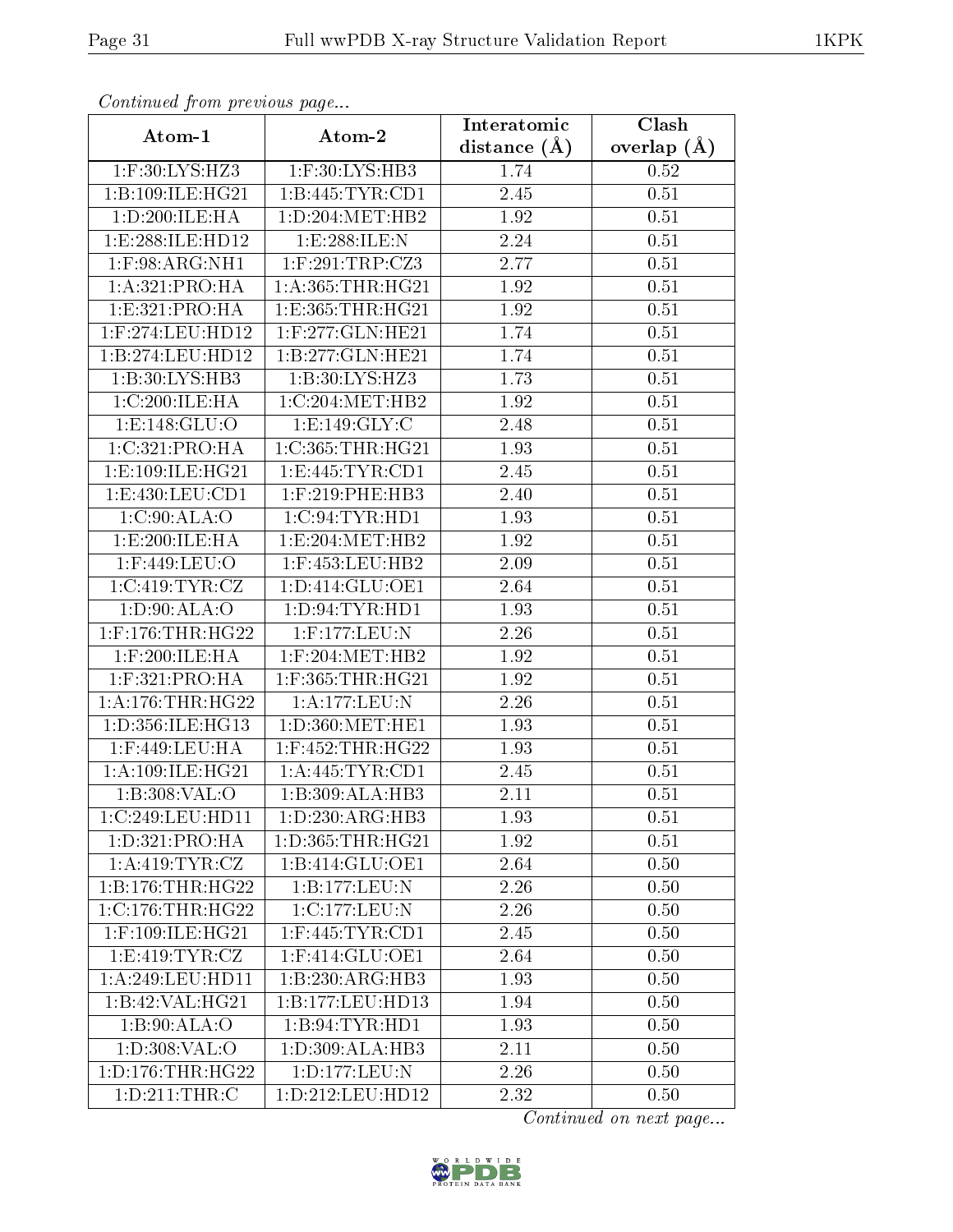| Continuea jioin previous page |                                        | Interatomic       | Clash         |
|-------------------------------|----------------------------------------|-------------------|---------------|
| Atom-1                        | Atom-2                                 | distance $(A)$    | overlap $(A)$ |
| 1: E: 176: THR: HG22          | 1:E:177:LEU:N                          | 2.26              | 0.50          |
| 1:E:244:EU:CD1                | 1:E:418:ASN:HD21                       | $\overline{2.25}$ | 0.50          |
| 1:E:249:LEU:HD11              | $1:$ F:230:ARG:HB3                     | 1.94              | 0.50          |
| $1:$ F:308:VAL:O              | 1:F:309:ALA:HB3                        | 2.12              | 0.50          |
| 1: A:211:THR:C                | 1:A:212:LEU:HD12                       | 2.32              | 0.50          |
| 1:C:109:ILE:HG21              | 1:C:445:TYR:CD1                        | 2.45              | 0.50          |
| 1:C:449:LEU:HA                | 1:C:452:THR:HG22                       | 1.93              | 0.50          |
| 1: D: 148: GLU: HG2           | 1: D: 357: PHE: HD2                    | 1.77              | 0.50          |
| 1: E:449: LEU: HA             | 1: E: 452: THR: HG22                   | 1.93              | 0.50          |
| $1:$ F:318:ASN:O              | 1:F:319:LEU:HD13                       | 2.12              | 0.50          |
| 1:A:249:LEU:C                 | 1:A:251:THR:H                          | 2.15              | 0.50          |
| 1:B:211:THR:C                 | 1:B:212:LEU:HD12                       | 2.32              | 0.50          |
| 1:B:148:GLU:HG2               | 1:B:357:PHE:HD2                        | 1.77              | 0.50          |
| 1:C:148:GLU:HG2               | $1:C:\overline{357:PHE:HD2}$           | 1.77              | 0.50          |
| 1: D: 42: VAL:HG21            | 1:D:177:LEU:HD13                       | 1.94              | 0.50          |
| 1:D:249:LEU:C                 | 1: D: 251: THR:H                       | 2.15              | 0.50          |
| 1:F:112:ILE:HD12              | $1:$ F:156: $GLY:HA3$                  | 1.94              | 0.50          |
| 1: A:148: GLU: HG2            | $1: A:357:$ PHE:HD2                    | 1.77              | 0.50          |
| 1:A:430:LEU:CD1               | 1:B:219:PHE:HB3                        | 2.40              | 0.50          |
| 1:B:249:LEU:C                 | 1:B:251:THR:H                          | 2.15              | 0.50          |
| 1:E:249:LEU:C                 | 1:E:251:THR:H                          | 2.15              | 0.50          |
| 1:A:112:ILE:HD12              | 1: A: 156: GLY: HA3                    | 1.94              | 0.50          |
| 1:B:321:PRO:HA                | 1:B:365:THR:HG21                       | 1.93              | 0.50          |
| 1:C:430:LEU:CD1               | 1: D: 219: PHE: HB3                    | 2.41              | 0.50          |
| 1:D:122:VAL:HB                | 1: D: 160: ARG: HD2                    | 1.94              | 0.50          |
| 1:E:211:THR:C                 | 1:E:212:LEU:HD12                       | $\overline{2}.32$ | 0.50          |
| 1:E:318:ASN:O                 | 1:E:319:LEU:HD13                       | 2.12              | 0.50          |
| 1:A:30:LYS:HB3                | 1:A:30:LYS:HZ2                         | 1.77              | 0.50          |
| $1:B:122:V\overline{AL:H}B$   | 1:B:160:ARG:HD2                        | 1.94              | 0.50          |
| 1:C:211:THR:C                 | 1:C:212:LEU:HD12                       | 2.32              | 0.50          |
| 1:C:44:THR:HG23               | 1:C:228:MET:HE2                        | 1.93              | 0.50          |
| 1: E: 112: ILE: HD12          | 1:E:156:GLY:HA3                        | 1.94              | 0.50          |
| $1:$ F:249:LEU:C              | $1:$ F:251:THR:H                       | 2.15              | 0.50          |
| 1: A:21:LEV:O                 | 1: A:25:LEU: N                         | 2.34              | 0.50          |
| 1:A:449:LEU:HA                | 1: A: 452: THR: HG22                   | 1.93              | 0.50          |
| 1: E:294: MET:O               | 1:E:297:ALA:HB3                        | 2.12              | 0.50          |
| 1:B:356:ILE:HG13              | 1:B:360:MET:HE1                        | 1.94              | 0.49          |
| 1:C:112:ILE:HD12              | 1:C:156:GLY:HA3                        | 1.94              | 0.49          |
| 1:C:249:LEU:C                 | $1:C:251$ : THR: H                     | 2.15              | 0.49          |
| 1:C:269:PHE:O                 | $1:C:273:V\overline{\mathrm{AL:HG12}}$ | 2.12              | 0.49          |
| 1:C:308:VAL:O                 | 1:C:309:ALA:HB3                        | 2.12              | 0.49          |

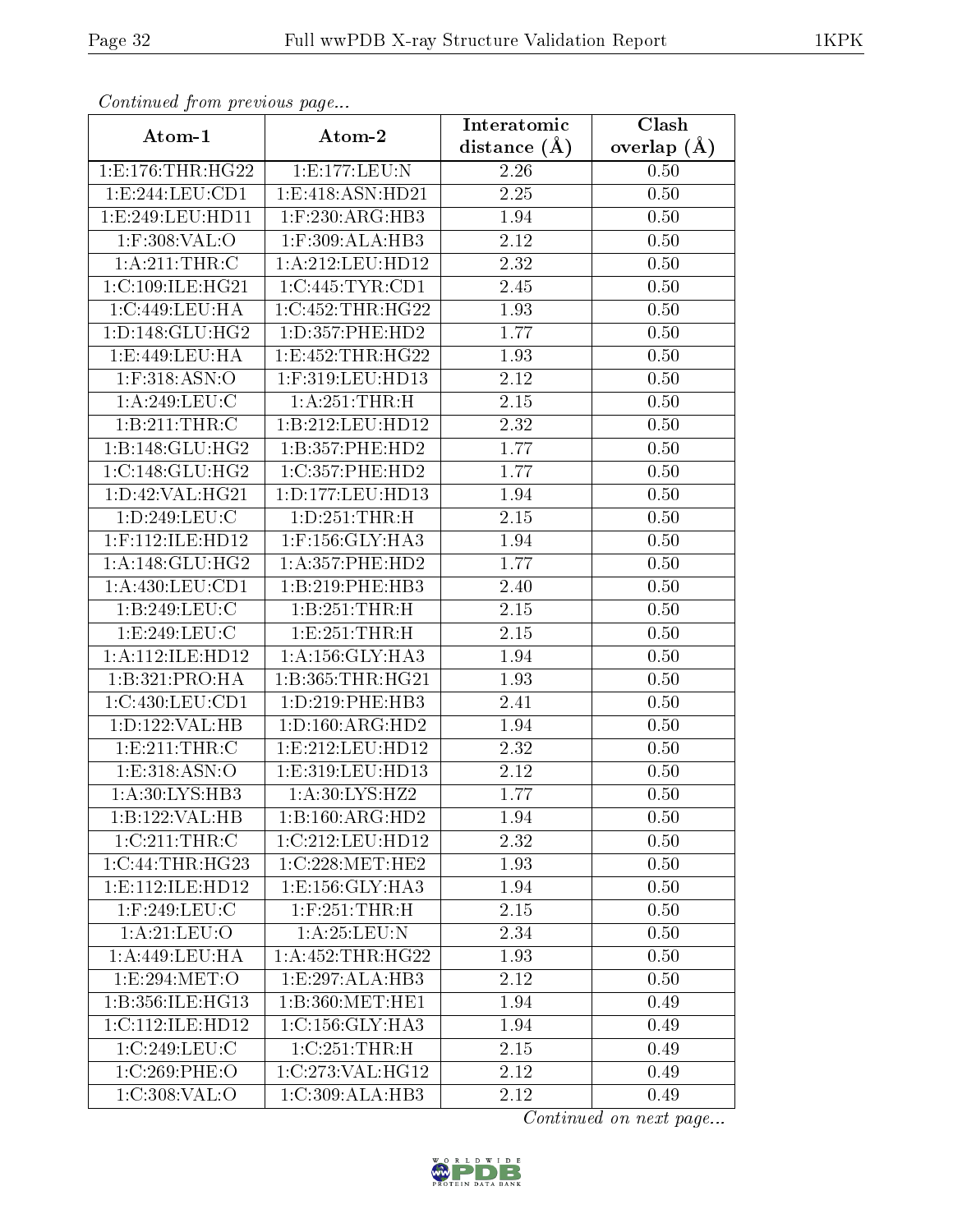| Continuea from previous page         |                                   | Interatomic       | Clash         |
|--------------------------------------|-----------------------------------|-------------------|---------------|
| Atom-1                               | Atom-2                            | distance $(A)$    | overlap $(A)$ |
| 1:C:42:VAL:HG21                      | 1:C:177:LEU:HD13                  | 1.94              | 0.49          |
| 1:D:449:LEU:HA                       | 1:D:452:THR:HG22                  | 1.93              | 0.49          |
| 1:E:42:VAL:HG21                      | 1:E:177:LEU:HD13                  | 1.94              | 0.49          |
| $1: A:308:\overline{\mathsf{VAL}}:O$ | 1:A:309:ALA:HB3                   | 2.11              | 0.49          |
| 1:E:269:PHE:O                        | 1:E:273:VAL:HG12                  | 2.12              | 0.49          |
| 1:E:459:GLU:HG2                      | 1:E:459:GLU:O                     | 2.12              | 0.49          |
| $1:$ F:269:PHE:O                     | 1:F:273:VAL:HG12                  | 2.12              | 0.49          |
| $1:$ F:148:GLU:HG2                   | $1:$ F:357:PHE:CD2                | 2.48              | 0.49          |
| $1:$ F:459:GLU:O                     | $1:$ F:459:GLU:HG2                | 2.12              | 0.49          |
| 1: A:269:PHE:O                       | 1:A:273:VAL:HG12                  | 2.12              | 0.49          |
| 1:A:430:LEU:CD2                      | 1:B:223:ILE:HD12                  | 2.40              | 0.49          |
| 1: E: 308: VAL: O                    | 1:E:309:ALA:HB3                   | 2.11              | 0.49          |
| $1:$ F:211:THR:C                     | 1:F:212:LEU:HD12                  | 2.32              | 0.49          |
| 1: A:315: GLY:H                      | 1: A:318: <b>ASN</b> : <b>ND2</b> | $2.10\,$          | 0.49          |
| 1: D: 443: PRO: O                    | 1:D:446:SER:N                     | 2.41              | 0.49          |
| $1: E:30: LYS: H\overline{G2}$       | 1: E:30: LYS:O                    | 2.12              | 0.49          |
| $1:$ F:358:ALA:O                     | $1:$ F:361:LEU:HB2                | 2.13              | 0.49          |
| 1: A:42: VAL:HG21                    | 1:A:177:LEU:HD13                  | 1.94              | 0.49          |
| 1:B:131:LYS:HZ2                      | 1:B:153:GLN:NE2                   | $2.10\,$          | 0.49          |
| 1:B:322:ILE:CD1                      | 1:B:322:ILE:N                     | 2.42              | 0.49          |
| 1:B:449:LEU:HA                       | 1:B:452:THR:HG22                  | 1.93              | 0.49          |
| 1:D:269:PHE:O                        | 1:D:273:VAL:HG12                  | 2.12              | 0.49          |
| 1:D:288:ILE:HD12                     | 1:D:288:ILE:H                     | 1.77              | 0.49          |
| 1:D:294:MET:O                        | 1: D: 297: ALA: HB3               | $\overline{2}.12$ | 0.49          |
| 1:E:198:LEU:HD13                     | 1:E:406:LEU:CD2                   | 2.43              | 0.49          |
| 1:F:288:ILE:HD12                     | $1:$ F:288:ILE:H                  | 1.77              | 0.49          |
| 1: A:294: MET:O                      | 1:A:297:ALA:HB3                   | 2.12              | 0.49          |
| 1: A: 459: GLU:O                     | 1: A: 459: GLU: HG2               | 2.12              | 0.49          |
| 1:B:288:ILE:HD12                     | 1:B:288:ILE:H                     | 1.77              | 0.49          |
| 1:B:318:ASN:O                        | 1:B:319:LEU:HD13                  | 2.12              | 0.49          |
| 1:C:288:ILE:H                        | 1:C:288:ILE:HD12                  | 1.77              | 0.49          |
| 1:C:315:GLY:H                        | 1:C:318:ASN:ND2                   | 2.10              | 0.49          |
| 1:C:459:CLU:HG2                      | 1:C:459:GLU:O                     | 2.12              | 0.49          |
| 1: D: 30: LYS: HZ3                   | 1:D:30:LYS:HB3                    | 1.76              | 0.49          |
| 1: D: 198: LEU: HD13                 | 1: D: 406: LEU: CD2               | 2.43              | 0.49          |
| 1: A:288: ILE:H                      | 1:A:288:ILE:HD12                  | 1.77              | 0.49          |
| $1: A:30: LYS: H\overline{G2}$       | 1: A:30: LYS:O                    | 2.12              | 0.49          |
| 1: A:318: ASN:O                      | 1:A:319:LEU:HD13                  | 2.12              | 0.49          |
| 1:B:294:MET:O                        | 1:B:297:ALA:HB3                   | 2.12              | 0.49          |
| 1:B:443:PRO:O                        | 1:B:446:SER:N                     | 2.41              | 0.49          |
| 1:C:148:GLU:HG2                      | 1:C:357:PHE:CD2                   | 2.48              | 0.49          |

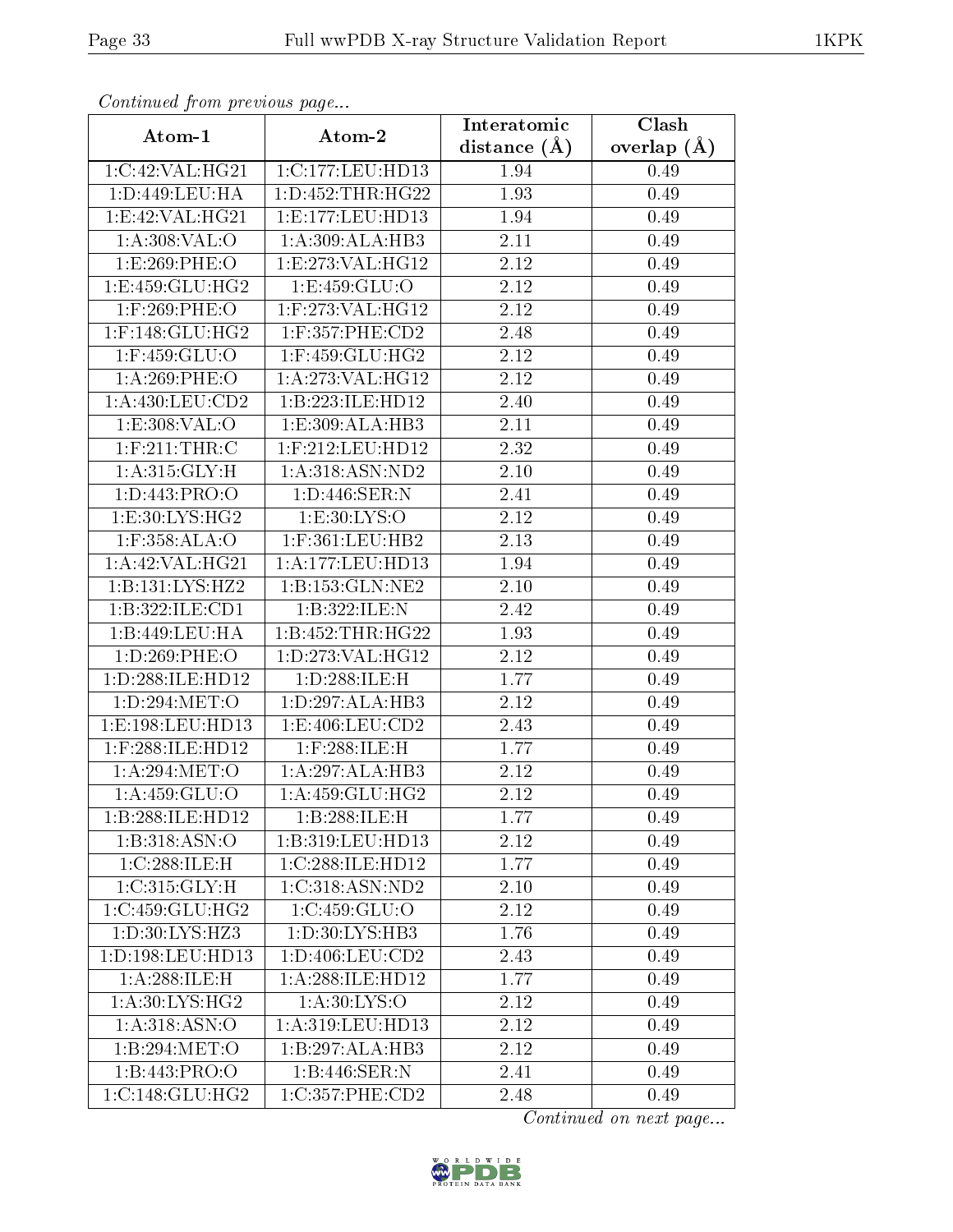| Continuea from previous page  |                             | Interatomic    | Clash         |
|-------------------------------|-----------------------------|----------------|---------------|
| Atom-1                        | Atom-2                      | distance $(A)$ | overlap $(A)$ |
| 1:C:122:VAL:HB                | 1:C:160:ARG:HD2             | 1.94           | 0.49          |
| 1:C:294:MET:O                 | 1:C:297:ALA:HB3             | 2.12           | 0.49          |
| 1: E: 148: GLU: HG2           | 1:E:357:PHE:CD2             | 2.48           | 0.49          |
| 1:E:44:THR:HG23               | 1:E:228:MET:HE3             | 1.94           | 0.49          |
| $1:$ F:123:ARG:CZ             | $1:$ F:127:VAL:HG21         | 2.43           | 0.49          |
| $1:$ F:148:GLU:HG2            | $1:$ F:357:PHE:HD2          | 1.77           | 0.49          |
| 1: A:148: GLU: HG2            | 1: A: 357: PHE: CD2         | 2.48           | 0.49          |
| 1:A:122:VAL:HB                | 1:A:160:ARG:HD2             | 1.94           | 0.49          |
| 1:A:198:LEU:HD13              | 1: A:406:LEU:CD2            | 2.43           | 0.49          |
| 1:B:112:ILE:HD12              | 1: B:156: GLY:HA3           | 1.94           | 0.49          |
| 1:B:269:PHE:O                 | 1:B:273:VAL:HG12            | 2.12           | 0.49          |
| 1:C:198:LEU:HD13              | 1:C:406:LEU:CD2             | 2.43           | 0.49          |
| 1:E:209:ARG:HG3               | 1:E:209:ARG:O               | 2.13           | 0.49          |
| 1: E: 358: ALA: O             | 1: E: 361: LEU: HB2         | 2.13           | 0.49          |
| $1:$ F:30:LYS:O               | $1:$ F:30:LYS:HG2           | 2.12           | 0.49          |
| $1:$ F:315: $GLY:H$           | $1:$ F:318:ASN:ND2          | 2.10           | 0.49          |
| 1:C:318:ASN:O                 | 1:C:319:LEU:HD13            | 2.12           | 0.49          |
| 1: D: 112: ILE: HD12          | 1: D: 156: GLY: HA3         | 1.94           | 0.49          |
| 1:C:430:LEU:CD2               | 1:D:223:ILE:HD12            | 2.40           | 0.49          |
| $1:$ F:42:VAL:HG21            | 1:F:177:LEU:HD13            | 1.94           | 0.49          |
| 1:A:358:ALA:O                 | 1: A: 361: LEU: HB2         | 2.13           | 0.49          |
| 1:B:148:GLU:HG2               | 1:B:357:PHE:CD2             | 2.48           | 0.49          |
| 1:B:124:TRP:HA                | 1:B:157:ASN:HD22            | 1.78           | 0.49          |
| 1:C:30:LYS:O                  | 1:C:30:LYS:HG2              | 2.12           | 0.49          |
| 1:D:30:LYS:HG2                | 1: D: 30: LYS: O            | 2.12           | 0.49          |
| 1:D:318:ASN:O                 | 1: D: 319: LEU: HD13        | 2.12           | 0.49          |
| 1: E:216: LYS:O               | 1: E: 220: ILE: HG13        | 2.13           | 0.49          |
| 1:E:26:LEU:HD21               | 1:F:450:ALA:CB              | $2.43\,$       | 0.49          |
| 1:B:30:LYS:HG2                | 1: B:30: LYS:O              | 2.12           | 0.48          |
| 1:B:459:GLU:O                 | 1:B:459:GLU:HG2             | 2.12           | 0.48          |
| 1:C:30:LYS:HZ2                | $1:C:30:L\overline{YS:H}B3$ | 1.78           | 0.48          |
| 1: D: 124: TRP: HA            | 1: D: 157: ASN: HD22        | 1.78           | 0.48          |
| 1: D: 148: GLU: HG2           | 1: D: 357: PHE: CD2         | 2.48           | 0.48          |
| $1: D: 216: L\overline{YS:O}$ | 1: D: 220: ILE: HG13        | 2.13           | 0.48          |
| $1:$ F:122:VAL:HB             | $1:$ F:160:ARG:HD2          | 1.94           | 0.48          |
| $1:$ F:216:LYS:O              | 1:F:220:ILE:HG13            | 2.13           | 0.48          |
| 1: D: 123: ARG: CZ            | 1: D: 127: VAL: HG21        | 2.43           | 0.48          |
| 1:D:244:LEU:CD1               | 1:D:418:ASN:HD21            | 2.25           | 0.48          |
| 1:E:123:ARG:CZ                | 1: E: 127: VAL: HG21        | 2.43           | 0.48          |
| 1: E: 124: TRP: HA            | 1:E:157:ASN:HD22            | 1.78           | 0.48          |
| 1:F:198:LEU:HD13              | $1:$ F:406:LEU:CD2          | 2.43           | 0.48          |

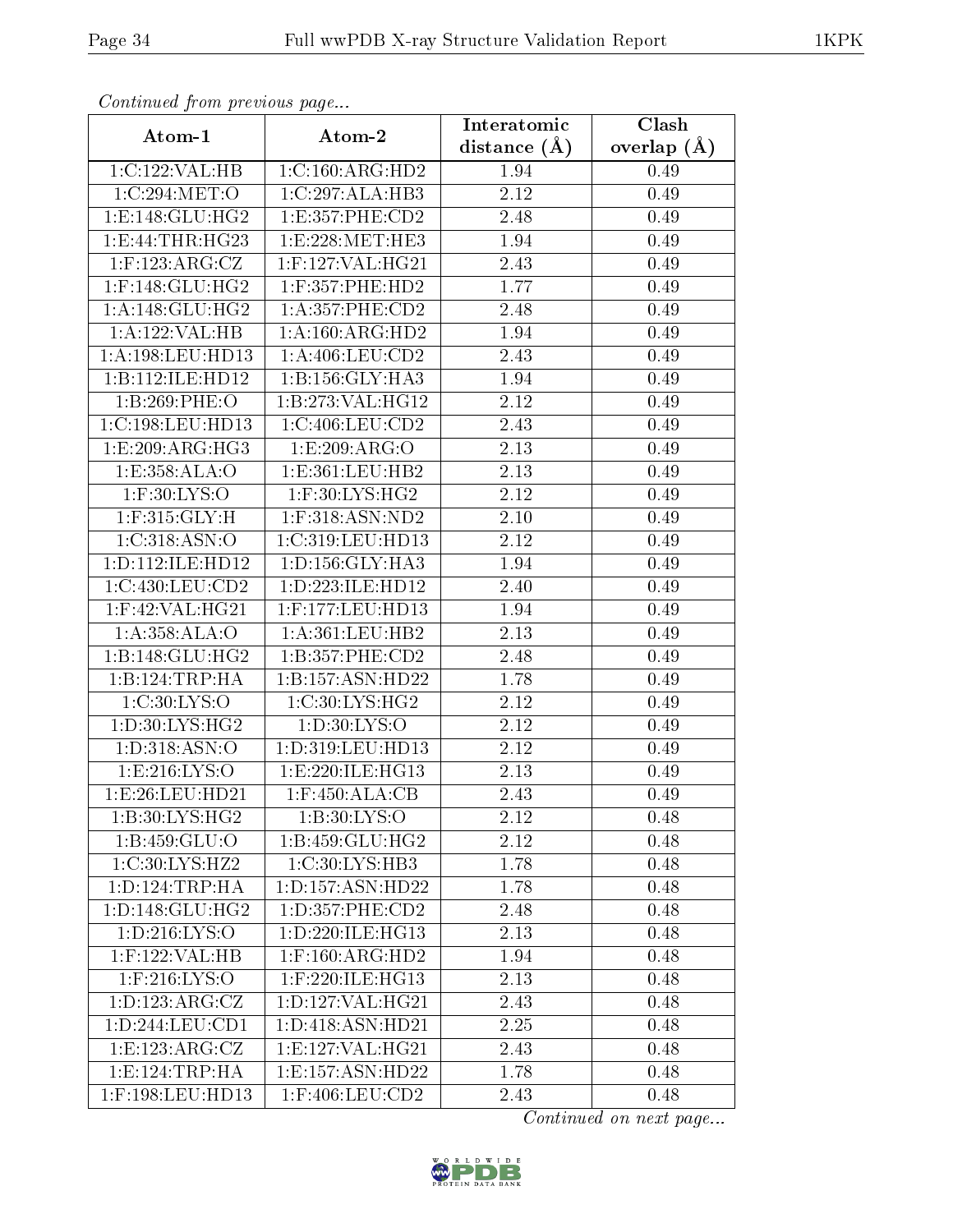| Commuca from previous page   |                                  | Interatomic    | Clash           |
|------------------------------|----------------------------------|----------------|-----------------|
| Atom-1                       | Atom-2                           | distance $(A)$ | overlap $(\AA)$ |
| 1: A: 124: TRP: HA           | 1:A:157:ASN:HD22                 | 1.78           | 0.48            |
| 1:A:223:ILE:HD11             | 1:B:430:LEU:HD22                 | 1.93           | 0.48            |
| 1:B:198:LEU:HD13             | $1: B:406:$ LEU: $CD2$           | 2.43           | 0.48            |
| 1:A:26:LEU:HD21              | 1:B:450:ALA:CB                   | 2.43           | 0.48            |
| 1:C:223:ILE:HD11             | 1:D:430:LEU:HD22                 | 1.93           | 0.48            |
| 1: E:288: ILE: HD12          | 1:E:288:ILE:H                    | 1.77           | 0.48            |
| 1:E:430:LEU:HD21             | $1:$ F:220:ILE:CG1               | 2.32           | 0.48            |
| 1:F:294:MET:O                | $1:$ F:297:ALA:HB3               | 2.12           | 0.48            |
| 1:F:443:PRO:O                | $1:$ F:446:SER:N                 | 2.41           | 0.48            |
| 1: A:108: GLY:HA2            | 1: A: 153: GLN: NE2              | 2.29           | 0.48            |
| 1:B:128:LEU:HB2              | 1:B:129:PRO:HD2                  | 1.96           | 0.48            |
| 1:B:216:LYS:O                | 1:B:220:ILE:HG13                 | 2.13           | 0.48            |
| 1:B:244:LEU:CD1              | 1:B:418:ASN:HD21                 | 2.25           | 0.48            |
| 1:C:109:ILE:HD11             | 1:C:152:VAL:CG2                  | 2.43           | 0.48            |
| 1:C:108:GLY:HA2              | 1:C:153:GLN:NE2                  | 2.29           | 0.48            |
| 1:C:131:LYS:HZ2              | 1:C:153:GLN:NE2                  | 2.09           | 0.48            |
| 1: D: 44: THR: HG23          | 1:D:228:MET:HE2                  | 1.94           | 0.48            |
| 1:E:122:VAL:HB               | 1: E: 160: ARG: HD2              | 1.94           | 0.48            |
| 1:C:123:ARG:CZ               | 1:C:127:VAL:HG21                 | 2.43           | 0.48            |
| 1: D: 128: LEU: HB2          | 1: D: 129: PRO: HD2              | 1.96           | 0.48            |
| 1:C:26:LEU:HD21              | 1: D: 450: ALA: CB               | 2.43           | 0.48            |
| 1: E: 148: GLU: HG2          | 1:E:357:PHE:HD2                  | 1.77           | 0.48            |
| 1:A:356:ILE:HG13             | 1: A:360:MET:HE1                 | 1.95           | 0.48            |
| 1:C:98:ARG:NH2               | 1:C:102:PRO:HB3                  | 2.21           | 0.48            |
| 1:C:157:ASN:C                | 1:C:159:GLY:H                    | 2.16           | 0.48            |
| 1:C:30:LYS:HZ3               | 1:C:30:LYS:HB3                   | 1.78           | 0.48            |
| 1:C:358:ALA:O                | 1:C:361:LEU:HB2                  | 2.13           | 0.48            |
| 1: D: 459: GLU: O            | $1: D: 459: GLU: H\overline{G2}$ | 2.12           | 0.48            |
| $1:$ F:124:TRP:HA            | 1:F:157:ASN:HD22                 | 1.78           | 0.48            |
| 1: E: 433: THR: HG22         | $1:$ F:216:LYS:HZ3               | 1.77           | 0.48            |
| 1:A:267:PRO:O                | 1:A:270:ASN:HB2                  | 2.14           | 0.48            |
| 1: A:312:THR:HG22            | 1: A: 339: ALA: HB1              | 1.96           | 0.48            |
| 1:B:123:ARG:CZ               | 1:B:127:VAL:HG21                 | 2.43           | 0.48            |
| $1:B:209:AR\overline{G:HG3}$ | 1:B:209:ARG:O                    | 2.13           | 0.48            |
| 1:C:124:TRP:HA               | 1:C:157:ASN:HD22                 | 1.78           | 0.48            |
| 1: D: 157: ASN: C            | 1: D: 159: GLY: H                | 2.16           | $0.48\,$        |
| 1: D: 315: GLY: H            | 1:D:318:ASN:ND2                  | 2.10           | 0.48            |
| 1:D:358:ALA:O                | 1: D: 361: LEU: HB2              | 2.13           | 0.48            |
| 1: D:91: MET:O               | 1: D: 93: GLY: N                 | 2.47           | 0.48            |
| 1:E:91:MET:O                 | 1: E: 93: GLY:N                  | 2.47           | 0.48            |
| 1:B:108:GLY:HA2              | 1:B:153:GLN:NE2                  | 2.29           | 0.48            |

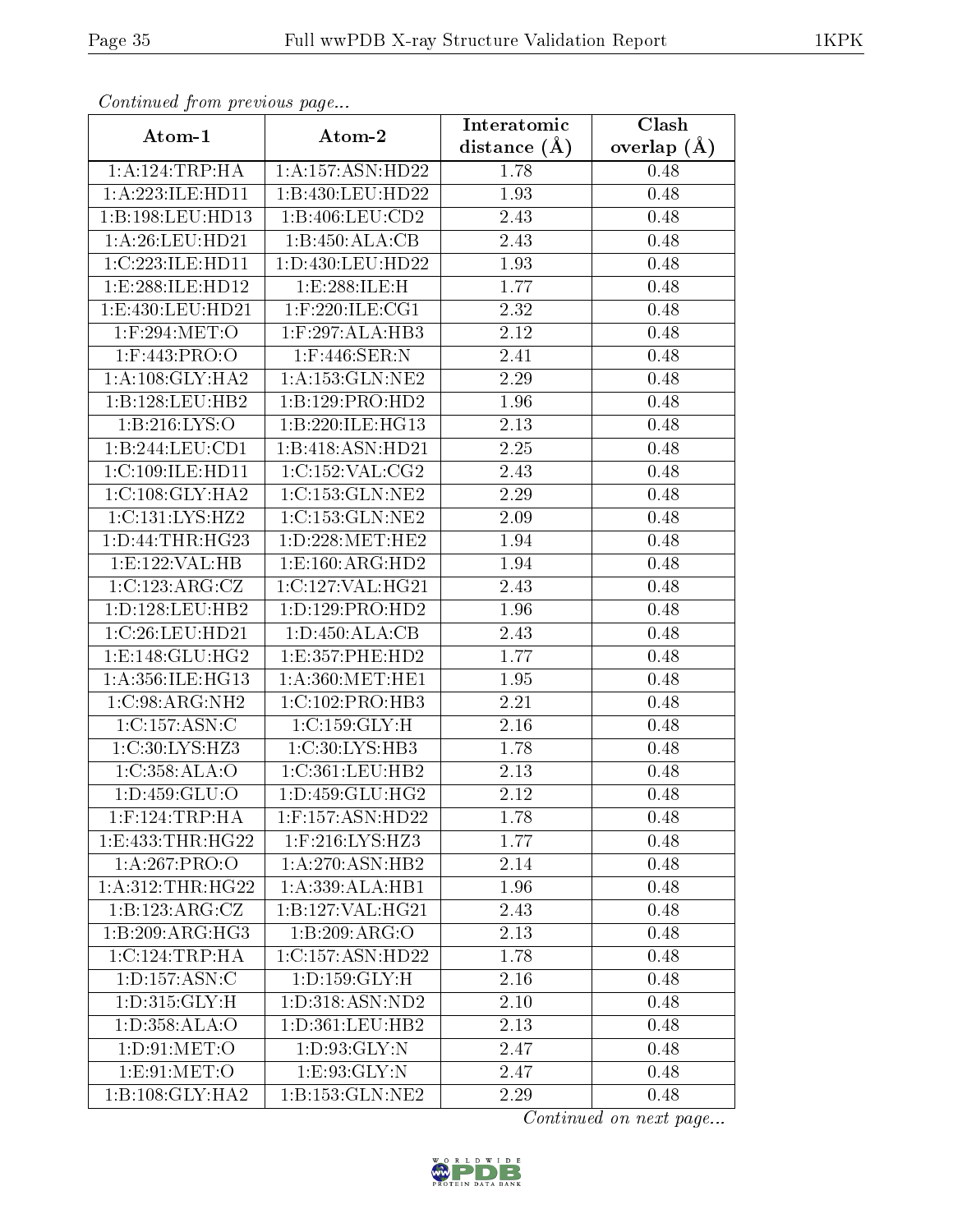| Continuea from previous page |                                  | Interatomic    | Clash           |
|------------------------------|----------------------------------|----------------|-----------------|
| Atom-1                       | Atom-2                           | distance $(A)$ | overlap $(\AA)$ |
| 1: B:91:MET:O                | 1: B:93: GLY:N                   | 2.47           | 0.48            |
| 1:C:128:LEU:HB2              | 1:C:129:PRO:HD2                  | 1.96           | 0.48            |
| 1:C:216:LYS:O                | 1:C:220:ILE:HG13                 | 2.13           | 0.48            |
| 1:C:312:THR:HG22             | 1:C:339:ALA:HB1                  | 1.96           | 0.48            |
| 1: D:209: ARG:HG3            | 1:D:209:ARG:O                    | 2.13           | 0.48            |
| 1:E:356:ILE:HG13             | 1:E:360:MET:HE1                  | 1.96           | 0.48            |
| 1:F:267:PRO:O                | 1:F:270:ASN:HB2                  | 2.14           | 0.48            |
| 1:B:312:THR:HG22             | 1:B:339:ALA:HB1                  | 1.96           | 0.48            |
| 1:C:267:PRO:O                | 1:C:270:ASN:HB2                  | 2.14           | 0.48            |
| 1:C:433:THR:CG2              | 1: D: 216: LYS: HE2              | 2.44           | 0.48            |
| 1: D: 312: THR: HG22         | 1: D: 339: ALA: HB1              | 1.96           | 0.48            |
| 1: A: 123: ARG: CZ           | 1:A:127:VAL:HG21                 | 2.43           | 0.48            |
| 1: A: 128: LEU: HB2          | 1:A:129:PRO:HD2                  | 1.96           | 0.48            |
| 1:B:315:GLY:H                | 1:B:318:ASN:ND2                  | 2.10           | 0.48            |
| 1:D:179:ALA:HB1              | 1: D:200: ILE: HG21              | 1.96           | 0.48            |
| 1: E: 108: GLY: HA2          | 1: E: 153: GLN: NE2              | 2.29           | 0.48            |
| 1:E:131:LYS:HZ2              | 1: E: 153: GLN: NE2              | 2.10           | 0.48            |
| 1: E: 179: ALA: HB1          | 1:E:200:ILE:HG21                 | 1.96           | 0.48            |
| $1:$ F:157:ASN:C             | $1:$ F:159:GLY:H                 | 2.16           | 0.48            |
| 1:E:430:LEU:CD2              | 1:F:223:ILE:HD12                 | 2.40           | 0.48            |
| $1:$ F:91:MET:O              | $1:$ F:93:GLY:N                  | 2.47           | 0.48            |
| 1:A:157:ASN:C                | 1: A: 159: GLY: H                | 2.16           | 0.47            |
| 1:B:179:ALA:HB1              | 1:B:200:ILE:HG21                 | 1.96           | 0.47            |
| 1: A: 433: THR: CG2          | 1: B: 216: LYS: HE2              | 2.44           | 0.47            |
| 1:D:209:ARG:O                | 1: D: 210: TYR: C                | 2.52           | 0.47            |
| 1:E:443:PRO:O                | 1: E:446: SER: N                 | 2.41           | 0.47            |
| $1:B:209:ARG:\overline{O}$   | 1:B:210:TYR:C                    | 2.52           | 0.47            |
| 1:D:42:VAL:HG22              | 1:D:162:VAL:HG21                 | 1.96           | 0.47            |
| 1:E:209:ARG:O                | 1: E:210: TYR: C                 | 2.52           | 0.47            |
| 1:B:267:PRO:O                | 1:B:270:ASN:HB2                  | 2.14           | 0.47            |
| 1:B:358:ALA:O                | 1:B:361:LEU:HB2                  | 2.13           | 0.47            |
| 1: D: 108: GLY: HA2          | 1: D: 153: GLN: NE2              | 2.29           | 0.47            |
| 1:E:267:PRO:O                | $1: E: 270: ASN: \overline{HB2}$ | 2.14           | 0.47            |
| $1:$ F:266: $GLY:HA3$        | $1:$ F:400:ALA:HB1               | 1.97           | 0.47            |
| 1:A:209:ARG:O                | 1: A:210:TYR: C                  | 2.52           | 0.47            |
| 1: A:216: LYS:O              | 1: A:220: ILE: HG13              | 2.13           | 0.47            |
| 1:C:244:LEU:CD1              | 1:C:418:ASN:HD21                 | 2.25           | 0.47            |
| 1:A:98:ARG:NH2               | 1:A:102:PRO:HB3                  | 2.21           | 0.47            |
| 1: A:91: MET:O               | 1: A:93: GLY:N                   | 2.47           | 0.47            |
| 1:B:157:ASN:C                | 1: B: 159: GLY: H                | 2.16           | 0.47            |
| $1:B:42:VAL$ : HG22          | 1:B:162:VAL:HG21                 | 1.97           | 0.47            |

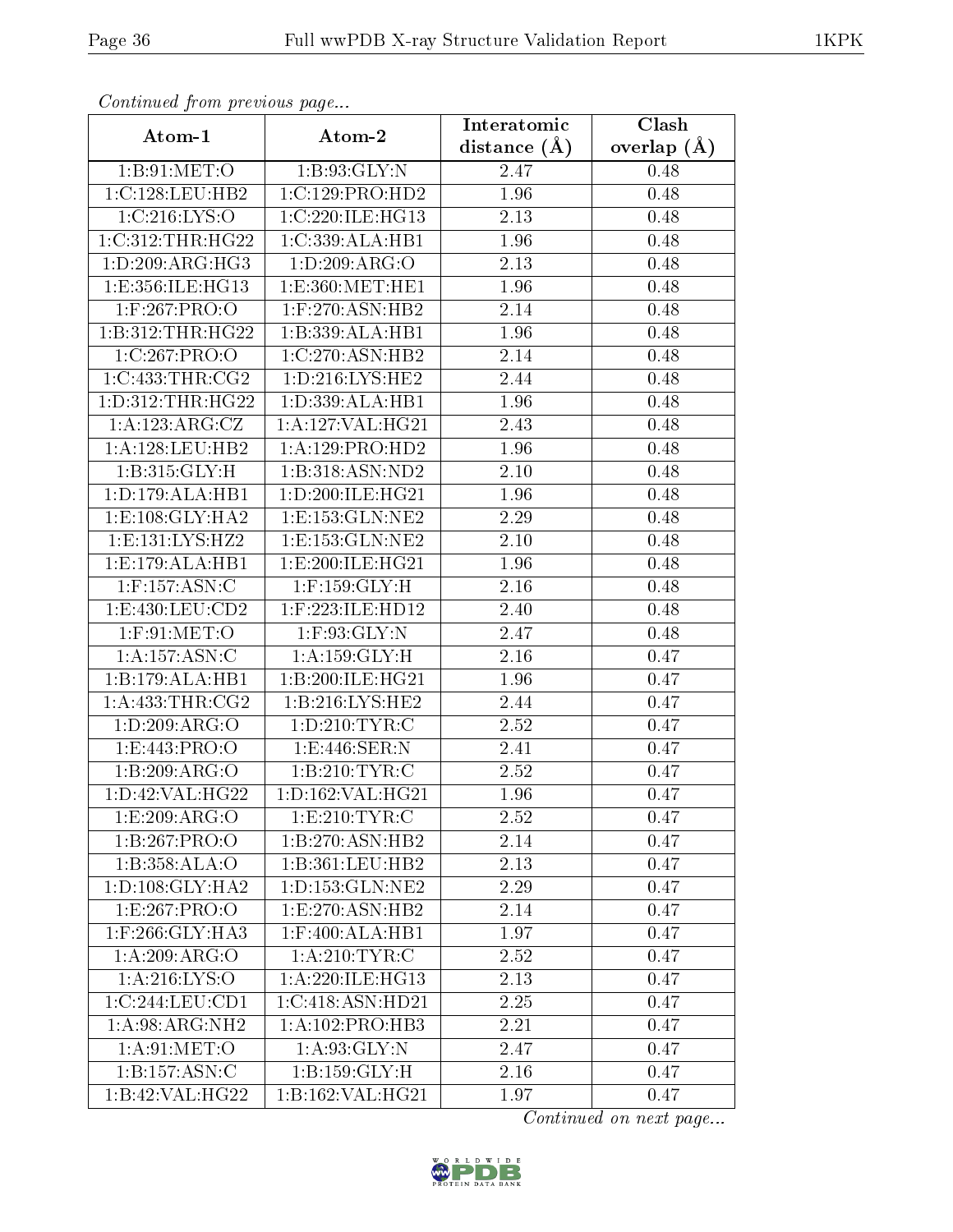| Continuou from proctious pugon. |                     | Interatomic       | Clash           |
|---------------------------------|---------------------|-------------------|-----------------|
| Atom-1                          | Atom-2              | distance $(A)$    | overlap $(\AA)$ |
| 1:C:209:ARG:O                   | 1:C:210:TYR:C       | 2.52              | 0.47            |
| 1:C:266:GLY:HA3                 | 1:C:400:ALA:HB1     | 1.97              | 0.47            |
| 1: E: 315: GLY: H               | 1: E: 318: ASN: ND2 | 2.10              | 0.47            |
| $1:$ F:108:GLY:HA2              | 1:F:153:GLN:NE2     | 2.29              | 0.47            |
| $1:$ F:209:ARG:HG3              | $1:$ F:209:ARG:O    | 2.13              | 0.47            |
| 1: A:266: GLY:HA3               | 1:A:400:ALA:HB1     | 1.97              | 0.47            |
| 1: A:244:LEU:CD1                | 1:A:418:ASN:HD21    | 2.25              | 0.47            |
| 1: B:314: GLY: C                | 1:B:316:GLY:H       | 2.18              | 0.47            |
| 1:C:209:ARG:HG3                 | 1:C:209:ARG:O       | 2.13              | 0.47            |
| 1:C:287:ASN:HB3                 | 1:C:290:LYS:HB2     | 1.97              | 0.47            |
| 1: E: 314: GLY: C               | 1: E:316: GLY: H    | 2.18              | 0.47            |
| 1: E: 266: GLY: HA3             | 1:E:400:ALA:HB1     | 1.97              | 0.47            |
| 1:E:451:ARG:C                   | 1: E: 453: LEU: H   | 2.18              | 0.47            |
| $1:$ F:109:ILE:HD11             | $1:$ F:152:VAL:CG2  | 2.43              | 0.47            |
| $1:$ F:74:ASN:ND2               | 1:F:77:LEU:HB3      | 2.29              | 0.47            |
| 1:B:44:THR:HG23                 | 1:B:228:MET:HE2     | 1.96              | 0.47            |
| 1:C:74:ASN:ND2                  | 1:C:77:LEU:HB3      | 2.29              | 0.47            |
| 1:C:91:MET:O                    | 1:C:93:GLY:N        | 2.47              | 0.47            |
| 1:D:132:PHE:C                   | 1: D: 132: PHE: CD2 | 2.88              | 0.47            |
| 1: D: 267: PRO: O               | 1: D: 270: ASN: HB2 | 2.14              | 0.47            |
| 1:E:433:THR:CG2                 | 1:F:216:LYS:HE2     | 2.44              | 0.47            |
| 1:F:287:ASN:HB3                 | 1:F:290:LYS:HB2     | 1.97              | 0.47            |
| $1:$ F:314:GLY:C                | $1:$ F:316:GLY:H    | 2.18              | 0.47            |
| $1:\overline{A:451:ARG:C}$      | 1:A:453:LEU:H       | 2.18              | 0.47            |
| 1:B:132:PHE:CD2                 | 1:B:132:PHE:C       | 2.88              | 0.47            |
| 1:B:451:ARG:C                   | 1:B:453:LEU:H       | $\overline{2}.18$ | 0.47            |
| 1:C:314:GLY:C                   | 1: C:316: GLY:H     | 2.18              | 0.47            |
| 1:C:433:THR:HG21                | 1: D: 216: LYS: HE2 | 1.97              | 0.47            |
| 1:C:451:ARG:C                   | 1:C:453:LEU:H       | 2.18              | 0.47            |
| 1: D: 314: GLY: C               | 1: D: 316: GLY: H   | 2.18              | 0.47            |
| 1:E:183:ALA:HB2                 | 1:E:200:ILE:CG1     | 2.39              | 0.47            |
| 1:E:287:ASN:HB3                 | 1:E:290:LYS:HB2     | 1.97              | 0.47            |
| $1:$ F:128:LEU:HB2              | $1:$ F:129:PRO:HD2  | 1.96              | 0.47            |
| 1: E: 223: ILE: HD11            | 1:F:430:LEU:HD22    | 1.93              | 0.47            |
| 1:A:179:ALA:HB1                 | 1: A:200:ILE:HG21   | 1.96              | 0.47            |
| 1: A:287: ASN:HB3               | 1: A:290: LYS: HB2  | 1.97              | 0.47            |
| 1: A:314: GLY: C                | 1: A:316: GLY:H     | 2.18              | 0.47            |
| 1:B:287:ASN:HB3                 | 1:B:290:LYS:HB2     | 1.97              | 0.47            |
| 1:B:74:ASN:ND2                  | 1:B:77:LEU:HB3      | 2.29              | 0.47            |
| 1:E:157:ASN:C                   | 1: E: 159: GLY: H   | 2.16              | 0.47            |
| 1:E:249:LEU:HD11                | $1:$ F:230:ARG:CB   | 2.45              | 0.47            |

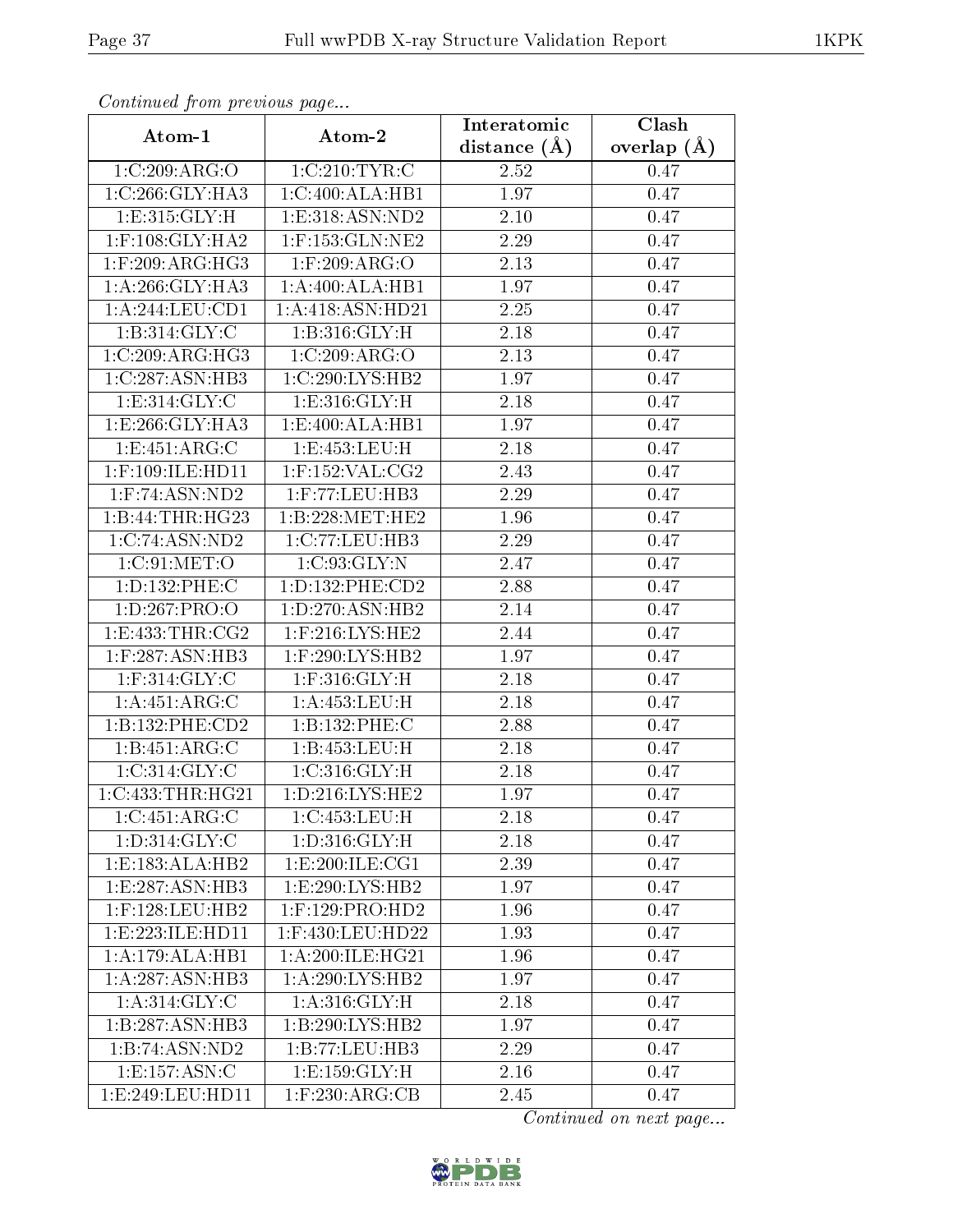| Communaca from previous page |                       | Interatomic       | Clash           |
|------------------------------|-----------------------|-------------------|-----------------|
| Atom-1                       | Atom-2                | distance $(\AA)$  | overlap $(\AA)$ |
| 1:A:209:ARG:O                | 1: A:209: ARG: HG3    | 2.13              | 0.47            |
| 1: A:74: ASN:ND2             | 1:A:77:LEU:HB3        | 2.29              | 0.47            |
| 1: A: 433: THR: HG21         | 1:B:216:LYS:HE2       | 1.97              | 0.47            |
| 1:B:266:GLY:HA3              | 1:B:400:ALA:HB1       | 1.97              | 0.47            |
| 1:D:451:ARG:C                | 1: D: 453: LEU:H      | 2.18              | 0.47            |
| 1: E: 312: THR: HG22         | 1:E:339:ALA:HB1       | 1.96              | 0.47            |
| 1:E:42:VAL:HG22              | 1:E:162:VAL:HG21      | 1.97              | 0.47            |
| 1: E: 74: ASN: ND2           | 1:E:77:LEU:HB3        | 2.29              | 0.47            |
| $1:$ F:209:ARG:O             | $1:$ F:210:TYR:C      | $\overline{2}.52$ | 0.47            |
| $1:$ F:312:THR:HG22          | $1:$ F:339:ALA:HB1    | 1.96              | 0.47            |
| 1:A:12:GLN:O                 | 1:A:16:LEU:HB2        | 2.16              | 0.46            |
| 1:A:30:LYS:HB3               | 1:A:30:LYS:HZ3        | 1.80              | 0.46            |
| 1:C:12:GLN:O                 | 1:C:16:LEU:HB2        | 2.16              | 0.46            |
| 1:C:179:ALA:HB1              | 1:C:200:ILE:HG21      | 1.96              | 0.46            |
| 1:E:30:LYS:HB3               | 1:E:30:LYS:HZ3        | 1.79              | 0.46            |
| 1:E:216:LYS:HD3              | $1:$ F:434:LEU: $CD2$ | 2.45              | 0.46            |
| 1: A:203: GLU:O              | 1: A:204:MET:C        | 2.54              | 0.46            |
| 1:A:430:LEU:HD21             | 1:B:220:ILE:CG1       | 2.32              | 0.46            |
| 1:C:356:ILE:HG13             | 1:C:360:MET:HE1       | 1.96              | 0.46            |
| 1:C:42:VAL:HG22              | 1:C:162:VAL:HG21      | 1.97              | 0.46            |
| 1: E: 108: GLY: HA3          | 1:E:153:GLN:HE21      | 1.81              | 0.46            |
| 1: E: 203: GLU:O             | 1:E:204:MET:C         | 2.54              | 0.46            |
| 1:C:274:LEU:O                | 1:C:277:GLN:HG2       | 2.15              | 0.46            |
| 1: E: 101: ALA: C            | 1:E:103:GLU:H         | 2.19              | 0.46            |
| 1:E:109:ILE:HD11             | 1:E:152:VAL:CG2       | 2.43              | 0.46            |
| $1:$ F:12:GLN:O              | $1:$ F:16:LEU:HB2     | 2.16              | 0.46            |
| $1:$ F:179:ALA:HB1           | $1:$ F:200:ILE:HG21   | 1.96              | 0.46            |
| 1:A:274:LEU:O                | 1: A:277: GLN: HG2    | 2.15              | 0.46            |
| 1:B:101:ALA:C                | 1:B:103:GLU:H         | 2.19              | 0.46            |
| 1:C:132:PHE:CD2              | 1:C:132:PHE:C         | 2.88              | 0.46            |
| 1: D: 287: ASN: HB3          | 1:D:290:LYS:HB2       | 1.97              | 0.46            |
| 1:D:74:ASN:ND2               | 1:D:77:LEU:HB3        | 2.29              | 0.46            |
| 1:E:128:EU:HB2               | 1:E:129:PRO:HD2       | 1.96              | 0.46            |
| 1:E:358:ALA:HB3              | 1:E:359:PRO:CD        | 2.46              | 0.46            |
| 1:F:356:ILE:HG13             | $1:$ F:360:MET:HE1    | 1.97              | 0.46            |
| $1:$ F:244:LEU:CD1           | 1:F:418:ASN:HD21      | 2.25              | 0.46            |
| $1:$ F:451:ARG:C             | $1:$ F:453:LEU:H      | 2.18              | 0.46            |
| 1:A:74:ASN:ND2               | 1:A:77:LEU:CB         | 2.79              | 0.46            |
| 1:B:74:ASN:ND2               | 1:B:77:LEU:CB         | 2.79              | 0.46            |
| 1:C:203:GLU:O                | 1:C:204:MET:C         | 2.54              | 0.46            |
| 1:D:266:GLY:HA3              | 1: D:400: ALA:HB1     | 1.97              | 0.46            |

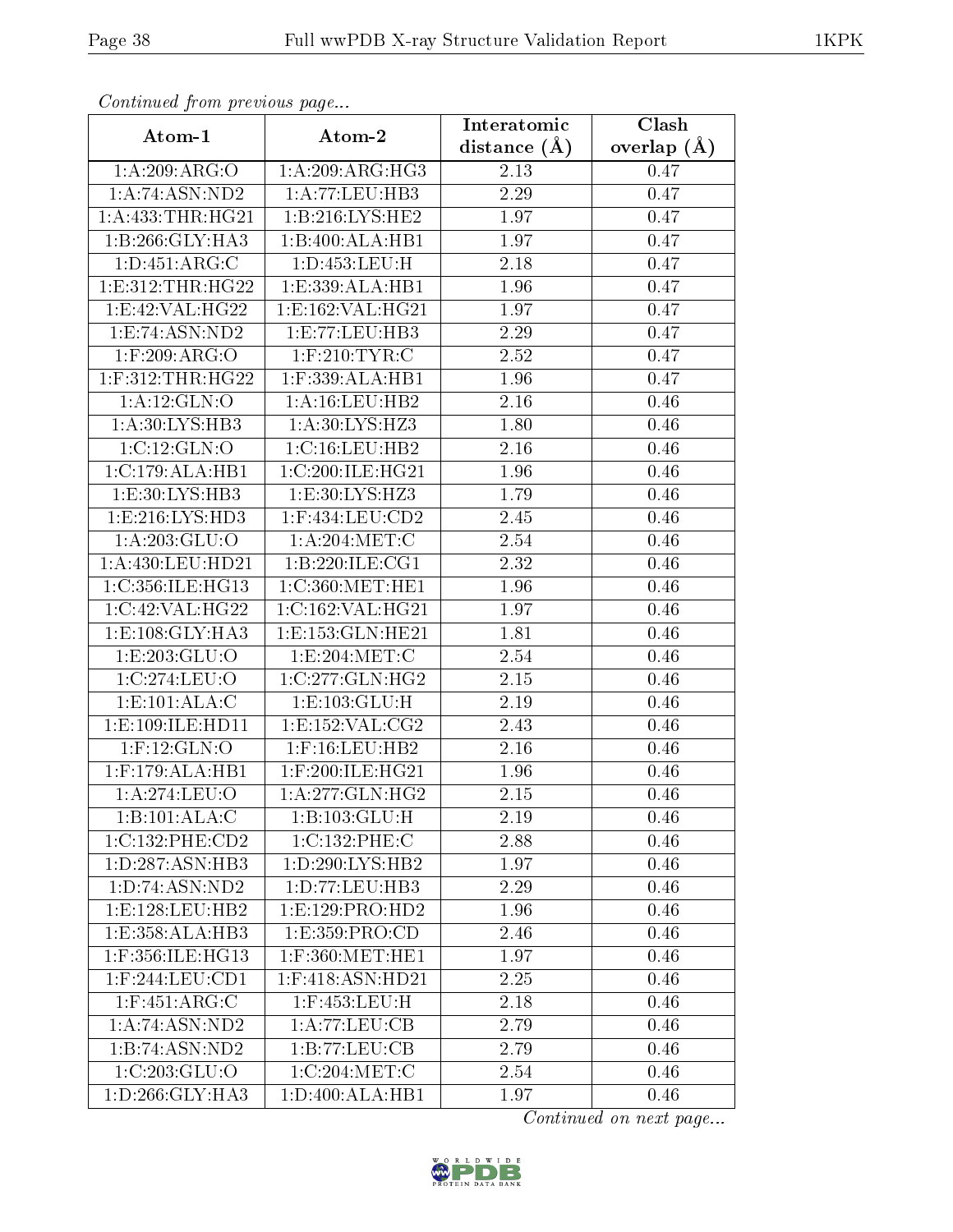| Communa from previous page |                       | Interatomic    | Clash           |
|----------------------------|-----------------------|----------------|-----------------|
| Atom-1                     | Atom-2                | distance $(A)$ | overlap $(\AA)$ |
| 1:D:274:LEU:O              | 1: D: 277: GLN: HG2   | 2.15           | 0.46            |
| 1:C:216:LYS:HD3            | 1:D:434:LEU:CD2       | 2.45           | 0.46            |
| 1:D:74:ASN:ND2             | 1: D: 77: LEU: CB     | 2.79           | 0.46            |
| 1:A:132:PHE:C              | 1:A:132:PHE:CD2       | 2.88           | 0.46            |
| 1:B:12:GLN:O               | 1:B:16:LEU:HB2        | 2.16           | 0.46            |
| 1:E:255:TYR:CG             | 1:E:424:PRO:HB3       | 2.51           | 0.46            |
| 1:E:74:ASN:ND2             | 1: E: 77: LEU: CB     | 2.79           | 0.46            |
| $1:$ F:101:ALA:C           | $1:$ F:103:GLU:H      | 2.19           | 0.46            |
| 1:A:101:ALA:C              | 1: A: 103: GLU: H     | 2.19           | 0.46            |
| 1:A:249:LEU:HD11           | 1:B:230:ARG:CB        | 2.45           | 0.46            |
| 1:C:108:GLY:HA3            | 1:C:153:GLN:HE21      | 1.81           | 0.46            |
| 1:C:74:ASN:ND2             | 1:C:77:LEU:CB         | 2.79           | 0.46            |
| 1: D: 101: ALA: C          | 1: D: 103: GLU: H     | 2.19           | 0.46            |
| 1: E: 12: GLN: O           | 1:E:16:LEU:HB2        | 2.16           | 0.46            |
| 1:E:30:LYS:HB3             | 1:E:30:LYS:HZ2        | 1.78           | 0.46            |
| $1:$ F:132:PHE:C           | $1:$ F:132:PHE: $CD2$ | 2.88           | 0.46            |
| 1:E:22:ILE:HD13            | $1:$ F:454:ALA:HB2    | 1.98           | 0.46            |
| 1:A:244:LEU:H              | 1: A:418: ASN:ND2     | 2.14           | 0.46            |
| 1:A:42:VAL:HG22            | 1:A:162:VAL:HG21      | 1.97           | 0.46            |
| 1:C:255:TYR:CG             | 1:C:424:PRO:HB3       | 2.51           | 0.46            |
| 1:C:249:LEU:HD11           | 1: D: 230: ARG: CB    | 2.45           | 0.46            |
| 1: D:94: TYR: CZ           | 1: D: 352: ALA: HB2   | $2.51\,$       | 0.46            |
| $1:$ F:274:LEU:O           | $1:$ F:277:GLN:HG2    | 2.15           | 0.46            |
| $1:$ F:358:ALA:HB3         | $1:$ F:359:PRO:CD     | 2.46           | 0.46            |
| 1:A:109:ILE:HD11           | 1:A:152:VAL:CG2       | 2.43           | 0.46            |
| 1: A:216: LYS: HD3         | 1:B:434:LEU:CD2       | 2.45           | 0.46            |
| 1: A:255:TYR:CG            | 1:A:424:PRO:HB3       | 2.51           | 0.46            |
| 1:B:274:LEU:O              | 1:B:277:GLN:HG2       | 2.15           | 0.46            |
| 1: B:94: TYR: CZ           | 1:B:352:ALA:HB2       | 2.51           | 0.46            |
| 1:C:391:ILE:N              | 1:C:391:ILE:HD12      | 2.31           | 0.46            |
| 1:C:430:LEU:HD21           | 1: D: 220: ILE: CG1   | 2.32           | 0.46            |
| 1: E:94: TYR: CZ           | 1:E:352:ALA:HB2       | 2.51           | 0.46            |
| $1:$ F:255:TYR:CG          | 1:F:424:PRO:HB3       | 2.51           | 0.46            |
| 1: A:108: GLY:HA3          | 1:A:153:GLN:HE21      | 1.81           | 0.46            |
| 1:B:203:GLU:O              | 1:B:204:MET:C         | 2.54           | 0.46            |
| 1:B:358:ALA:HB3            | 1:B:359:PRO:CD        | 2.46           | 0.46            |
| 1:D:12:GLN:O               | 1: D: 16: LEU: HB2    | 2.16           | 0.46            |
| 1: E: 127: VAL: HB         | 1:E:157:ASN:HD21      | 1.81           | 0.46            |
| $1:$ F:203:GLU:O           | $1:$ F:204:MET:C      | 2.54           | 0.46            |
| 1:F:283:VAL:HG12           | $1:$ F:283:VAL:O      | 2.16           | 0.46            |
| $1:$ F:74:ASN:ND2          | $1:$ F:77:LEU:CB      | 2.79           | 0.46            |

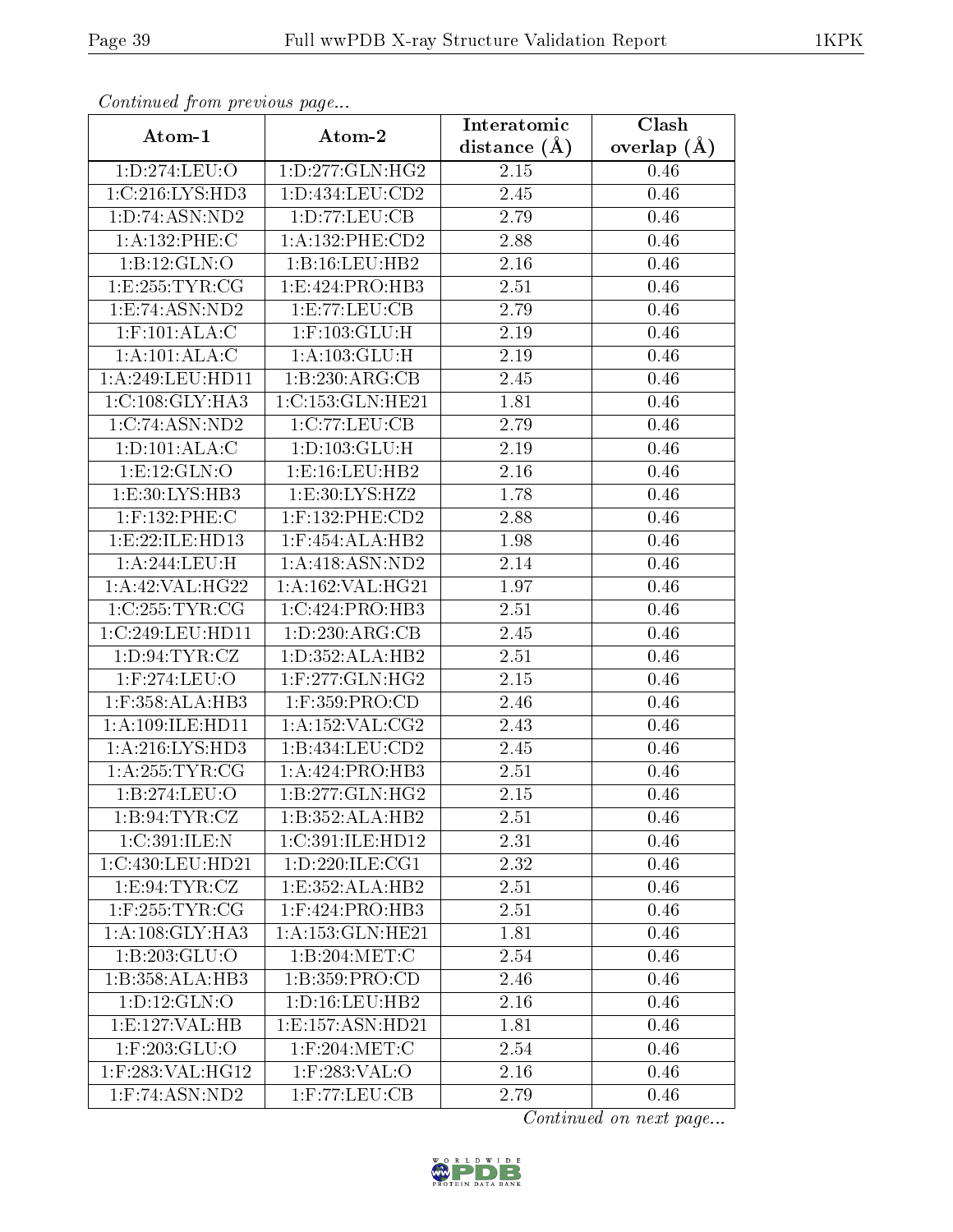| Communa from previous page       |                      | Interatomic      | Clash           |
|----------------------------------|----------------------|------------------|-----------------|
| Atom-1                           | Atom-2               | distance $(\AA)$ | overlap $(\AA)$ |
| 1:C:101:ALA:C                    | 1:C:103:GLU:H        | 2.19             | 0.45            |
| 1:C:284:HIS:CE1                  | 1:C:291:TRP:CD2      | 3.04             | 0.45            |
| 1:C:244:LEU:H                    | 1:C:418:ASN:ND2      | 2.14             | 0.45            |
| 1: D: 283: VAL:O                 | 1:D:283:VAL:HG12     | 2.16             | 0.45            |
| $1: D: 358: ALA: \overline{HB3}$ | 1: D: 359: PRO:CD    | 2.46             | 0.45            |
| 1: E: 433: THR: HG21             | $1:$ F:216:LYS:HE2   | 1.97             | 0.45            |
| 1:F:391:ILE:HD12                 | 1:F:391:ILE:N        | 2.31             | 0.45            |
| 1: A:391: ILE:N                  | 1:A:391:ILE:HD12     | 2.31             | 0.45            |
| 1:A:434:LEU:C                    | 1:A:436:ALA:N        | 2.70             | 0.45            |
| 1:C:128:LEU:CB                   | 1:C:129:PRO:CD       | 2.95             | 0.45            |
| 1:C:434:LEU:C                    | 1:C:436:ALA:N        | 2.70             | 0.45            |
| 1: D: 276: MET:HG2               | 1: D: 280: LEU: HD23 | 1.98             | 0.45            |
| 1:D:244:LEU:H                    | 1: D: 418: ASN: ND2  | 2.14             | 0.45            |
| 1:E:132:PHE:C                    | 1: E: 132: PHE: CD2  | 2.88             | 0.45            |
| 1:E:283:VAL:HG12                 | 1:E:283:VAL:O        | 2.16             | 0.45            |
| $1:$ F:108:GLY:HA3               | $1:$ F:153:GLN:HE21  | 1.81             | 0.45            |
| $1:$ F:42:VAL:HG22               | 1:F:162:VAL:HG21     | 1.97             | 0.45            |
| 1:B:255:TYR:CG                   | 1:B:424:PRO:HB3      | 2.51             | 0.45            |
| 1:D:128:LEU:CB                   | 1:D:129:PRO:CD       | 2.95             | 0.45            |
| 1: D:284: HIS: CE1               | 1: D:291:TRP:CD2     | 3.04             | 0.45            |
| 1: D: 255: TYR: CG               | 1: D: 424: PRO: HB3  | 2.51             | 0.45            |
| 1:E:276:MET:HG2                  | 1:E:280:LEU:HD23     | 1.98             | 0.45            |
| 1:A:127:VAL:HB                   | 1:A:157:ASN:HD21     | 1.81             | 0.45            |
| 1: A:284: HIS: CE1               | 1:A:291:TRP:CD2      | 3.04             | 0.45            |
| 1: A:316: GLY:HA2                | 1:A:340:ARG:NH2      | 2.32             | 0.45            |
| 1: B: 276: MET:HG2               | 1:B:280:LEU:HD23     | 1.98             | 0.45            |
| 1:C:372:GLY:O                    | 1:C:373:MET:C        | 2.55             | 0.45            |
| 1:C:94:TYR:CZ                    | 1:C:352:ALA:HB2      | 2.51             | 0.45            |
| 1:E:286:GLY:O                    | 1:E:288:ILE:HD12     | 2.17             | 0.45            |
| 1:E:372:GLY:O                    | 1:E:373:MET:C        | 2.55             | 0.45            |
| 1:E:391:ILE:N                    | 1: E:391: ILE: HD12  | 2.31             | 0.45            |
| $1:$ F:94:TYR:CZ                 | 1:F:352:ALA:HB2      | 2.51             | 0.45            |
| 1:A:128:LEU:CB                   | 1: A: 129: PRO:CD    | 2.95             | 0.45            |
| 1:A:244:LEU:CD1                  | 1: A:244:LEU:N       | 2.79             | 0.45            |
| 1: A:94:TYR:CZ                   | 1: A: 352: ALA: HB2  | 2.51             | 0.45            |
| 1:A:430:LEU:HD11                 | 1:B:219:PHE:HB3      | 1.99             | 0.45            |
| 1:B:186:LEU:HD22                 | 1:B:199:PHE:CD2      | 2.52             | 0.45            |
| 1:B:283:VAL:HG12                 | 1:B:283:VAL:O        | 2.16             | 0.45            |
| 1:B:434:LEU:C                    | 1:B:436:ALA:N        | 2.70             | 0.45            |
| 1:C:316:GLY:HA2                  | 1:C:340:ARG:NH2      | 2.32             | 0.45            |
| 1:C:430:LEU:HD11                 | 1:D:219:PHE:HB3      | 1.99             | 0.45            |

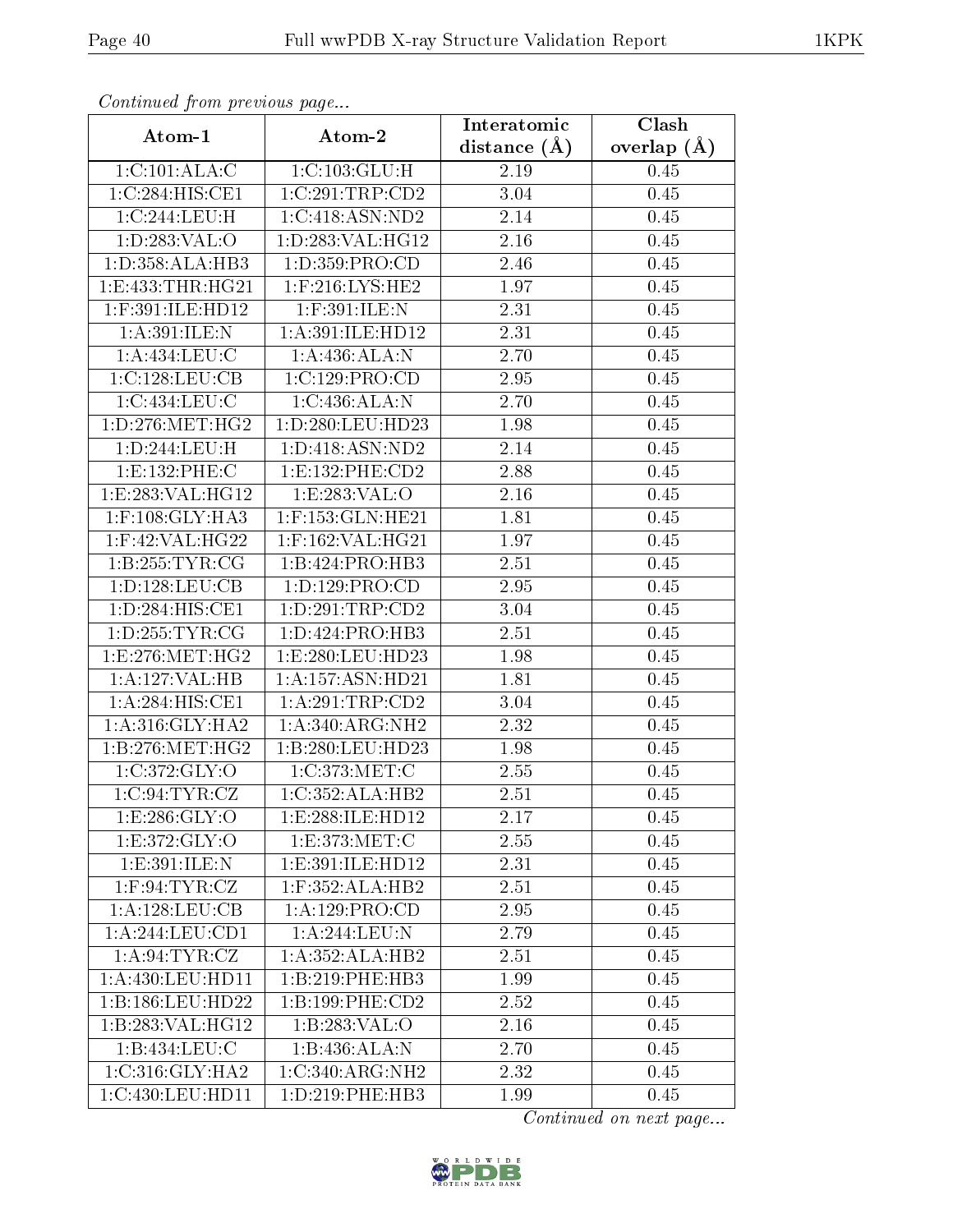| Communa from previous page |                                      | Interatomic       | Clash           |
|----------------------------|--------------------------------------|-------------------|-----------------|
| Atom-1                     | Atom-2                               | distance $(A)$    | overlap $(\AA)$ |
| 1: D:391: ILE:N            | 1: D:391: ILE: HD12                  | 2.31              | 0.45            |
| 1: E: 316: GLY: HA2        | 1:E:340:ARG:NH2                      | $\overline{2.32}$ | 0.45            |
| $1:$ F:286:GLY:O           | $1:$ F:288:ILE:HD12                  | $2.17\,$          | 0.45            |
| $1:$ F:372:GLY:O           | $1:$ F:373:MET:C                     | $\overline{2}.55$ | 0.45            |
| 1: A:372: GLY:O            | 1: A:373:MET:C                       | 2.55              | 0.45            |
| 1:C:321:PRO:C              | 1:C:322:ILE:HD12                     | 2.36              | 0.45            |
| 1:D:127:VAL:HB             | 1:D:157:ASN:HD21                     | 1.81              | 0.45            |
| 1: E: 128: LEU: CB         | 1:E:129:PRO:CD                       | 2.95              | 0.45            |
| 1:E:274:LEU:O              | 1: E: 277: GLN: HG2                  | 2.15              | 0.45            |
| 1:E:444:EU:O               | 1:E:448:ILE:HG13                     | 2.17              | 0.45            |
| 1: A: 358: ALA: HB3        | 1:A:359:PRO:CD                       | 2.46              | 0.45            |
| 1:B:127:VAL:HB             | 1:B:157:ASN:HD21                     | 1.81              | 0.45            |
| 1:B:244:LEU:H              | $1:B:418: \overline{\text{ASN:ND2}}$ | 2.14              | 0.45            |
| 1:C:244:LEU:CD1            | 1:C:244:LEU:N                        | 2.79              | 0.45            |
| 1:D:186:LEU:HD22           | 1:D:199:PHE:CD2                      | 2.52              | 0.45            |
| 1:E:186:LEU:HD22           | 1: E: 199: PHE: CD2                  | 2.52              | 0.45            |
| 1:E:244:LEU:H              | 1: E: 418: ASN: ND2                  | 2.14              | 0.45            |
| 1:F:258:LEU:HD13           | $1:$ F:371:PHE:CB                    | 2.47              | 0.45            |
| 1:F:284:HIS:CE1            | $1:$ F:291:TRP:CD2                   | 3.04              | 0.45            |
| 1:F:316:GLY:HA2            | $1:$ F:340:ARG:NH2                   | 2.32              | 0.45            |
| 1:F:244:LEU:H              | $1:$ F:418:ASN:ND2                   | 2.14              | 0.45            |
| 1:F:444:LEU:O              | 1:F:448:ILE:HG13                     | 2.17              | 0.45            |
| 1: A:251:THR:HG22          | 1: A:255:TYR:CE1                     | 2.47              | 0.45            |
| 1:B:108:GLY:HA3            | 1:B:153:GLN:HE21                     | 1.81              | 0.45            |
| 1:B:284:HIS:CE1            | 1:B:291:TRP:CD2                      | 3.04              | 0.45            |
| 1:B:391:ILE:HD12           | 1:B:391:ILE:N                        | 2.31              | 0.45            |
| 1:A:22:ILE:HD13            | 1:B:454:ALA:HB2                      | 1.98              | 0.45            |
| 1: D: 203: GLU: O          | 1: D:204:MET:C                       | 2.54              | 0.45            |
| 1: D:286: GLY:O            | 1:D:288:ILE:HD12                     | 2.17              | 0.45            |
| 1:D:434:LEU:C              | 1:D:436:ALA:N                        | 2.70              | 0.45            |
| 1:F:423:LEU:HA             | $1:$ F:423:LEU:HD12                  | 1.81              | 0.45            |
| 1:A:258:LEU:HD13           | 1:A:371:PHE:CB                       | 2.47              | 0.45            |
| 1: B:51: VAL:HG21          | 1:B:232:PHE:CG                       | 2.52              | 0.45            |
| 1:B:258:LEU:HD13           | 1:B:371:PHE:CB                       | 2.47              | 0.45            |
| 1: B: 286: GLY:O           | 1:B:288:ILE:HD12                     | 2.17              | 0.45            |
| 1:B:42:VAL:O               | 1:B:46:VAL:HG23                      | 2.17              | 0.45            |
| 1:B:434:LEU:C              | 1:B:436:ALA:H                        | 2.21              | 0.45            |
| 1:C:127:VAL:HB             | 1:C:157:ASN:HD21                     | 1.81              | 0.45            |
| 1:D:258:LEU:HD13           | 1: D: 371: PHE: CB                   | 2.47              | 0.45            |
| 1:D:434:LEU:C              | 1: D: 436: ALA:H                     | 2.20              | 0.45            |
| 1: D: 51: VAL: HG21        | 1:D:232:PHE:CG                       | 2.52              | 0.45            |

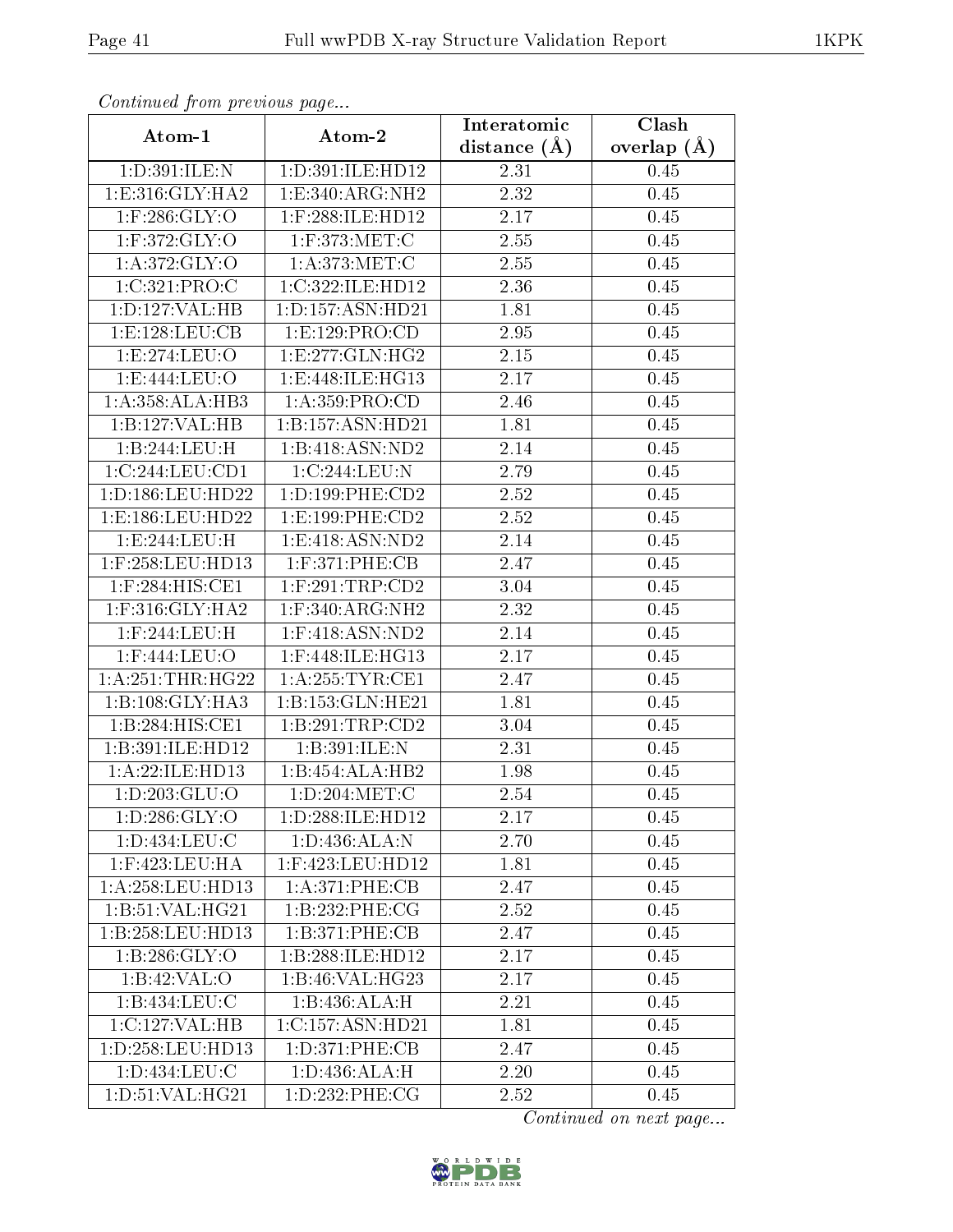| Commuca from previous page |                       | Interatomic       | Clash           |
|----------------------------|-----------------------|-------------------|-----------------|
| Atom-1                     | Atom-2                | distance $(A)$    | overlap $(\AA)$ |
| 1:F:186:LEU:HD22           | $1:$ F:199:PHE: $CD2$ | 2.52              | 0.45            |
| 1: A:75:TYR:N              | 1: A:76: PRO:CD       | 2.80              | 0.45            |
| 1: D: 108: GLY: HA3        | 1: D: 153: GLN: HE21  | 1.81              | 0.45            |
| 1: D: 243: LYS: HD2        | 1:D:243:LYS:O         | 2.17              | 0.45            |
| 1:C:22:ILE:HD13            | 1: D: 454: ALA: HB2   | 1.98              | 0.45            |
| 1:E:258:EU:HD13            | 1:E:371:PHE:CB        | 2.47              | 0.45            |
| 1:E:91:MET:C               | 1:E:93:GLY:N          | 2.70              | 0.45            |
| $1:$ F:127:VAL:HB          | $1:$ F:157:ASN:HD21   | 1.81              | 0.45            |
| $1:$ F:276:MET:HG2         | 1:F:280:LEU:HD23      | 1.98              | 0.45            |
| $1:$ F:30:LYS:O            | $1:$ F:30:LYS:CG      | 2.65              | 0.45            |
| $1:$ F:320:ILE:C           | 1:F:322:ILE:H         | 2.21              | 0.45            |
| 1: A: 153: GLN: C          | 1:A:155:GLY:N         | 2.69              | 0.44            |
| 1:A:283:VAL:O              | 1: A:283: VAL:HG12    | 2.16              | 0.44            |
| 1:B:128:LEU:CB             | 1:B:129:PRO:CD        | 2.95              | 0.44            |
| 1:B:243:LYS:O              | 1:B:243:LYS:HD2       | 2.17              | 0.44            |
| 1:C:358:ALA:HB3            | 1:C:359:PRO:CD        | 2.46              | 0.44            |
| 1:D:122:VAL:HB             | 1: D: 160: ARG: HD3   | 1.99              | 0.44            |
| 1:D:244:LEU:N              | 1: D: 244: LEU: CD1   | 2.79              | 0.44            |
| 1:D:30:LYS:HB3             | 1:D:30:LYS:HZ2        | 1.81              | 0.44            |
| 1: D:42: VAL:O             | 1: D: 46: VAL:HG23    | 2.17              | 0.44            |
| 1:E:284:HIS:CE1            | 1:E:291:TRP:CD2       | $\overline{3}.04$ | 0.44            |
| $1:$ F:128:LEU:CB          | $1:$ F:129:PRO:CD     | 2.95              | 0.44            |
| 1:F:252:LEU:HD22           | 1:F:427:ILE:HD12      | 1.99              | 0.44            |
| 1:A:444:LEU:O              | 1: A:448: ILE: HG13   | 2.17              | 0.44            |
| 1: A:51: VAL:HG21          | 1:A:232:PHE:CG        | 2.52              | 0.44            |
| 1:C:258:LEU:HD13           | 1:C:371:PHE:CB        | 2.47              | 0.44            |
| 1:E:104:ALA:HB2            | 1: E: 127: VAL: HG13  | 1.99              | 0.44            |
| $1:$ F:122:VAL:HB          | $1:$ F:160:ARG:HD3    | 1.98              | 0.44            |
| $1:$ F:243:LYS:O           | 1:F:243:LYS:HD2       | 2.17              | 0.44            |
| 1: A:30: LYS:O             | 1: A:30: LYS: CG      | 2.65              | 0.44            |
| 1:A:321:PRO:C              | 1:A:322:ILE:HD12      | 2.36              | 0.44            |
| 1:B:316:GLY:HA2            | 1:B:340:ARG:NH2       | 2.32              | 0.44            |
| 1:C:286:GLY:O              | 1:C:288:ILE:HD12      | 2.17              | 0.44            |
| 1:C:444:LEU:O              | 1:C:448:ILE:HG13      | 2.17              | 0.44            |
| 1: E: 51: VAL: HG21        | 1:E:232:PHE:CG        | 2.52              | 0.44            |
| 1:E:243:LYS:HD2            | 1: E: 243: LYS: O     | 2.17              | 0.44            |
| 1:E:267:PRO:HG2            | 1:E:268:ILE:H         | 1.82              | 0.44            |
| 1:E:340:ARG:HB3            | 1:E:340:ARG:HH11      | 1.82              | 0.44            |
| $1:$ F:251:THR:HG22        | $1:$ F:255:TYR:CE1    | 2.47              | 0.44            |
| 1:A:186:LEU:HD22           | 1: A: 199: PHE: CD2   | 2.52              | 0.44            |
| 1:B:444:LEU:O              | 1:B:448:ILE:HG13      | 2.17              | 0.44            |

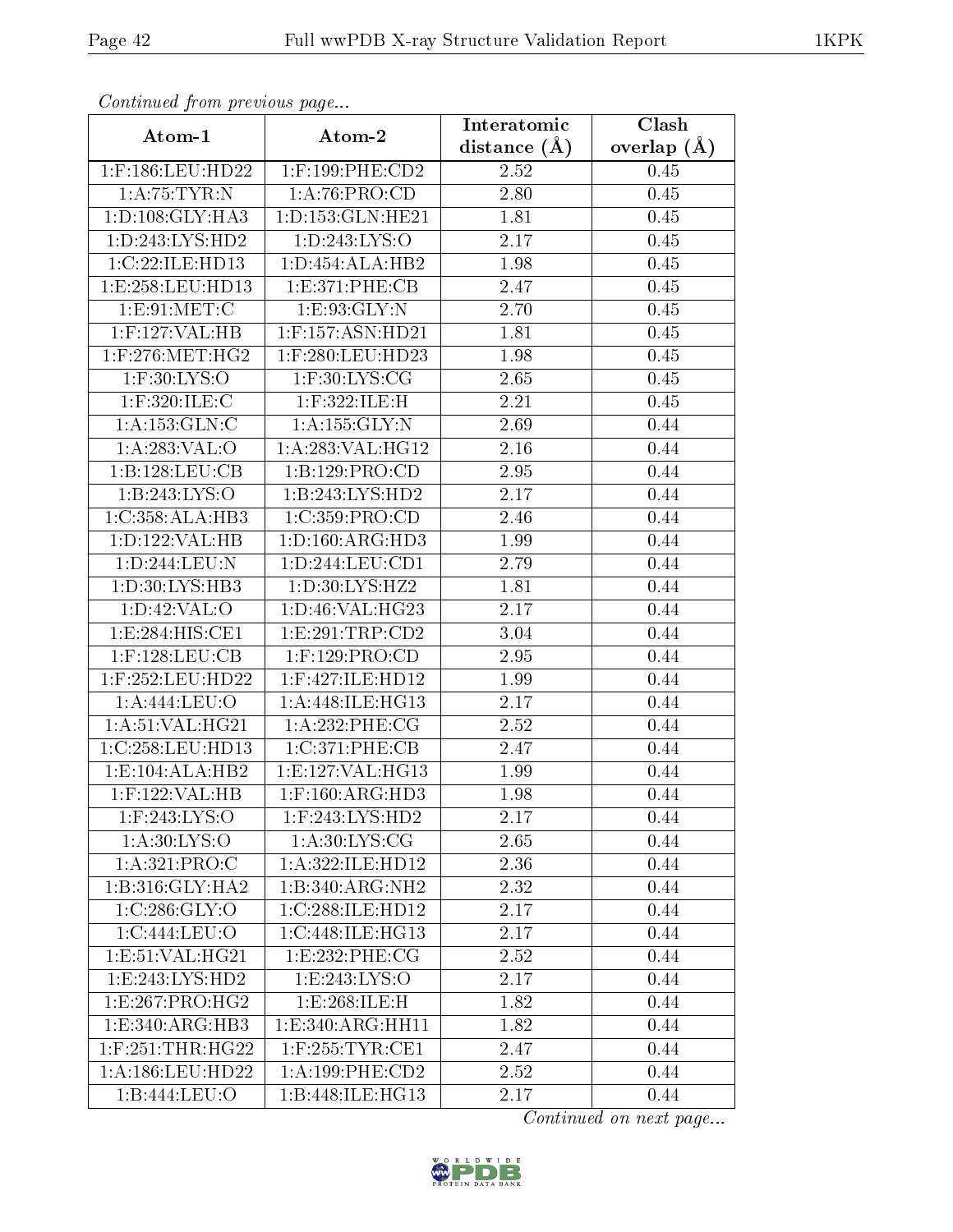| Continued from previous page |                                               | Interatomic       | Clash         |
|------------------------------|-----------------------------------------------|-------------------|---------------|
| Atom-1                       | Atom-2                                        | distance $(\AA)$  | overlap $(A)$ |
| 1:C:186:LEU:HD22             | 1:C:199:PHE:CD2                               | 2.52              | 0.44          |
| 1:C:252:LEU:HD22             | 1:C:427:ILE:HD12                              | 1.99              | 0.44          |
| 1:C:51:VAL:HG21              | 1:C:232:PHE:CG                                | 2.52              | 0.44          |
| 1: D: 316: GLY: HA2          | 1: D: 340: ARG: NH2                           | 2.32              | 0.44          |
| 1:D:444:LEU:O                | 1:D:448:ILE:HG13                              | 2.17              | 0.44          |
| 1:E:75:TYR:N                 | 1: E: 76: PRO: CD                             | 2.80              | 0.44          |
| 1:E:406:LEU:HD21             | 1:F:198:LEU:HD21                              | 2.00              | 0.44          |
| $1:$ F:340:ARG:HH11          | $1:$ F:340:ARG:HB3                            | 1.83              | 0.44          |
| 1: A:276:MET:HG2             | 1:A:280:LEU:HD23                              | $\overline{1}.98$ | 0.44          |
| 1:C:153:GLN:C                | 1:C:155:GLY:N                                 | 2.69              | 0.44          |
| 1:C:75:TYR:N                 | 1:C:76:PRO:CD                                 | 2.80              | 0.44          |
| 1:D:340:ARG:HH11             | 1: D:340: ARG:HB3                             | 1.83              | 0.44          |
| 1:E:122:VAL:HB               | 1:E:160:ARG:HD3                               | 1.99              | 0.44          |
| 1:E:252:LEU:HD22             | 1:E:427:ILE:HD12                              | 1.99              | 0.44          |
| 1:F:434:LEU:C                | $1:$ F:436:ALA:H                              | 2.21              | 0.44          |
| $1:$ F:42:VAL:O              | 1:F:46:VAL:HG23                               | 2.17              | 0.44          |
| 1:A:122:VAL:HB               | 1: A:160: ARG:HD3                             | 1.99              | 0.44          |
| 1:A:124:TRP:HB2              | 1: A: 128: LEU: HG                            | $2.00\,$          | 0.44          |
| 1:A:198:LEU:HD21             | 1:B:406:LEU:HD21                              | 2.00              | 0.44          |
| 1: A:286: GLY:O              | 1:A:288:ILE:HD12                              | 2.17              | 0.44          |
| 1:B:340:ARG:HH11             | 1:B:340:ARG:HB3                               | 1.83              | 0.44          |
| 1:C:283:VAL:HG12             | 1:C:283:VAL:O                                 | 2.16              | 0.44          |
| 1:C:198:LEU:HD21             | 1: D: 406: LEU: HD21                          | 2.00              | 0.44          |
| 1: E: 124: TRP: HB2          | 1:E:128:LEU:HG                                | 2.00              | 0.44          |
| 1:E:207:GLN:HE22             | $1:$ F:28:ARG:NH2                             | 2.15              | 0.44          |
| 1: E: 434: LEU: C            | 1: E: 436: ALA: N                             | 2.70              | 0.44          |
| $1:$ F:104:ALA:HB2           | 1:F:127:VAL:HG13                              | 1.99              | 0.44          |
| 1: A:278: ASP:C              | 1:A:280:LEU:N                                 | 2.71              | 0.44          |
| 1: A:340:ARG:HH11            | $1:A:340:A\overline{RG:H}B3$                  | 1.83              | 0.44          |
| 1: A:42: VAL:O               | $1:A:46:\overline{VAL:HG23}$                  | 2.17              | 0.44          |
| 1:B:153:GLN:C                | 1: B: 155: GLY:N                              | 2.69              | 0.44          |
| 1:B:122:VAL:HB               | 1:B:160:ARG:HD3                               | 1.99              | 0.44          |
| 1:B:244:LEU:CD1              | 1:B:244:LEU:N                                 | 2.79              | 0.44          |
| 1:C:124:TRP:HB2              | $1:C:128:\overline{\textrm{LEU}:\textrm{HG}}$ | 2.00              | 0.44          |
| 1:C:243:LYS:O                | $1:C:243:LYS:H\overline{D2}$                  | 2.17              | 0.44          |
| 1: D: 288: ILE: CG2          | 1:D:288:ILE:O                                 | 2.66              | 0.44          |
| 1:E:434:LEU:CD2              | $1:$ F:216:LYS:H $\overline{D3}$              | 2.46              | 0.44          |
| $1:$ F:321:PRO:C             | 1:F:322:ILE:HD12                              | 2.36              | 0.44          |
| 1: A:243: LYS:O              | 1:A:243:LYS:HD2                               | 2.17              | 0.44          |
| 1:B:108:GLY:CA               | 1:B:153:GLN:NE2                               | 2.81              | 0.44          |
| 1:B:252:LEU:HD22             | 1:B:427:ILE:HD12                              | 1.99              | 0.44          |

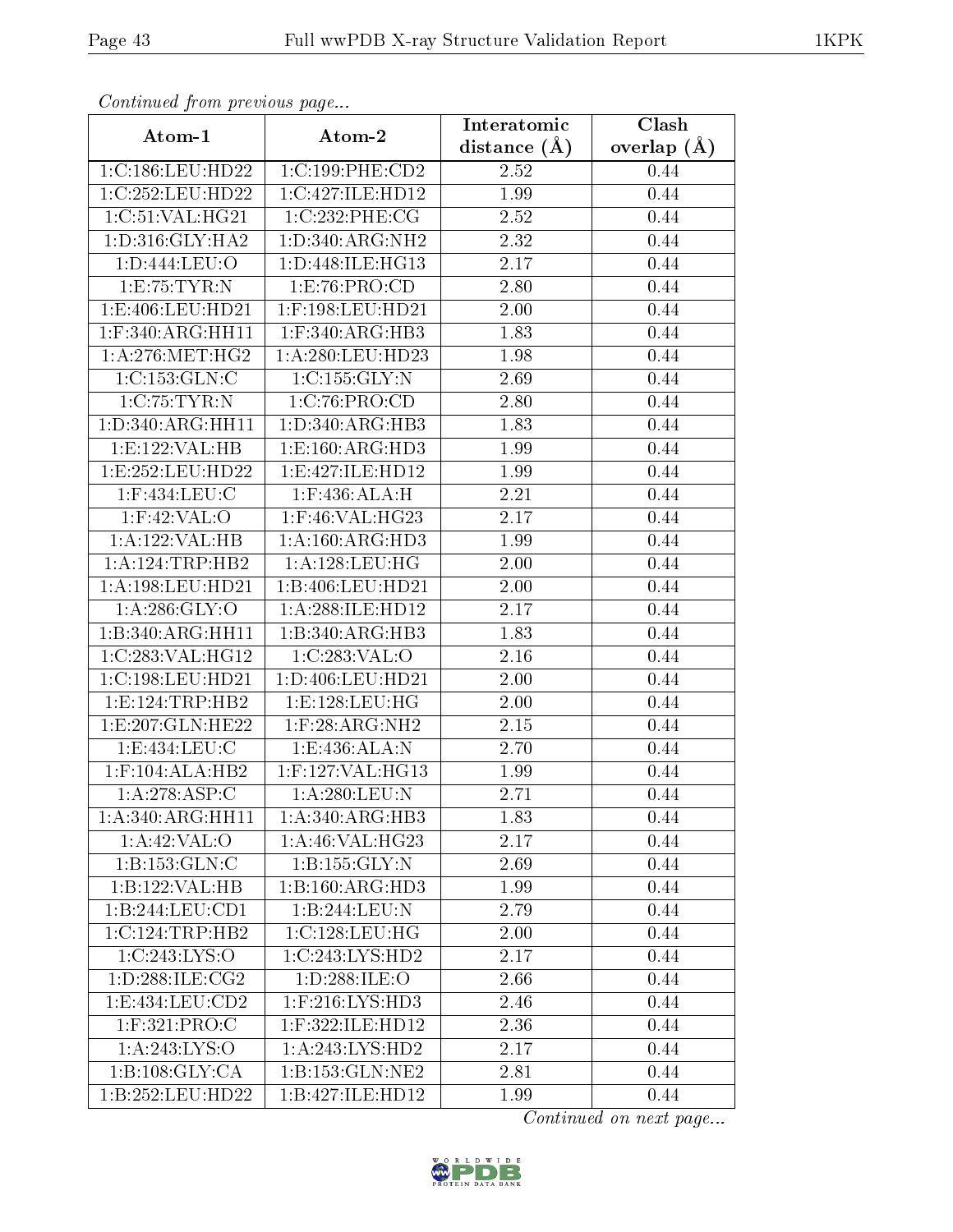| Continuatu from previous page |                     | Interatomic       | Clash         |
|-------------------------------|---------------------|-------------------|---------------|
| Atom-1                        | Atom-2              | distance $(A)$    | overlap $(A)$ |
| 1:B:267:PRO:HG2               | 1:B:268:ILE:H       | 1.82              | 0.44          |
| 1: B:91:MET:C                 | 1: B:93: GLY:N      | 2.70              | 0.44          |
| 1:C:251:THR:HG22              | 1:C:255:TYR:CE1     | 2.47              | 0.44          |
| 1:C:30:LYS:O                  | 1:C:30:LYS:CG       | 2.65              | 0.44          |
| 1:C:340:ARG:HH11              | 1:C:340:ARG:HB3     | 1.83              | 0.44          |
| 1:C:42:VAL:O                  | 1:C:46:VAL:HG23     | 2.17              | 0.44          |
| 1:D:109:ILE:HD11              | 1: D: 152: VAL: CG2 | 2.43              | 0.44          |
| 1: D: 153: GLN: C             | 1: D: 155: GLY: N   | 2.69              | 0.44          |
| 1:E:198:LEU:HD21              | 1:F:406:LEU:HD21    | $\overline{2}.00$ | 0.44          |
| 1:E:288:ILE:CG2               | 1:E:288:ILE:O       | 2.66              | 0.44          |
| 1:E:430:LEU:HD11              | $1:$ F:219:PHE:HB3  | 1.99              | 0.44          |
| 1:E:434:LEU:C                 | 1: E: 436: ALA: H   | 2.21              | 0.44          |
| $1:$ F:379:PHE:CD1            | $1:$ F:379:PHE:N    | 2.86              | 0.44          |
| $1:$ F:44:THR:HG23            | $1:$ F:228:MET:HE3  | 1.99              | 0.44          |
| $1:$ F:91:MET:C               | 1:F:93:GLY:N        | 2.70              | 0.44          |
| 1: A:252:LEU:HD22             | 1:A:427:ILE:HD12    | 1.99              | 0.44          |
| 1:C:122:VAL:HB                | 1:C:160:ARG:HD3     | 1.99              | 0.44          |
| 1:C:276:MET:HG2               | 1:C:280:LEU:HD23    | 1.98              | 0.44          |
| 1: D:91: MET:C                | 1: D: 93: GLY:N     | 2.70              | 0.44          |
| 1:E:278:ASP:C                 | 1:E:280:EEU:N       | 2.71              | 0.44          |
| 1: E: 30: LYS: CG             | 1: E:30: LYS:O      | 2.65              | 0.44          |
| 1:E:42:VAL:O                  | 1:E:46:VAL:HG23     | 2.17              | 0.44          |
| 1:F:90:ALA:HB3                | $1:$ F:296:GLY:HA2  | 2.00              | 0.44          |
| 1:B:21:LEU:O                  | 1:B:24:GLN:N        | 2.52              | 0.43          |
| 1:D:122:VAL:HA                | 1: D: 123: ARG: NH1 | 2.33              | 0.43          |
| 1:E:98:ARG:NH2                | 1:E:102:PRO:CB      | 2.79              | 0.43          |
| 1:E:132:PHE:C                 | 1: E: 132: PHE: HD2 | 2.22              | 0.43          |
| 1:E:90:ALA:HB3                | 1: E:296: GLY: HA2  | 2.00              | 0.43          |
| $1:$ F:122:VAL:HA             | $1:$ F:123:ARG:NH1  | 2.34              | 0.43          |
| $1:$ F:124:TRP:HB2            | $1:$ F:128:LEU:HG   | 2.00              | 0.43          |
| 1:F:434:LEU:C                 | $1:$ F:436:ALA:N    | 2.70              | 0.43          |
| 1:A:104:ALA:HB2               | 1:A:127:VAL:HG13    | 1.99              | 0.43          |
| 1:A:450:ALA:CB                | 1:B:26:LEU:CD2      | 2.94              | 0.43          |
| 1:B:122:VAL:HA                | 1:B:123:ARG:NH1     | 2.34              | 0.43          |
| 1:B:288:ILE:O                 | 1:B:288:ILE:CG2     | 2.66              | 0.43          |
| 1:B:320:ILE:C                 | 1:B:322:ILE:H       | 2.21              | 0.43          |
| 1:C:104:ALA:HB2               | 1:C:127:VAL:HG13    | 1.99              | 0.43          |
| 1:C:278:ASP:C                 | 1:C:280:LEU:N       | 2.71              | 0.43          |
| 1:C:434:LEU:C                 | 1: C:436:ALA:H      | 2.21              | 0.43          |
| 1: D: 108: GLY: CA            | 1: D: 153: GLN: NE2 | 2.81              | 0.43          |
| 1:D:252:LEU:HD22              | 1:D:427:ILE:HD12    | 1.99              | 0.43          |

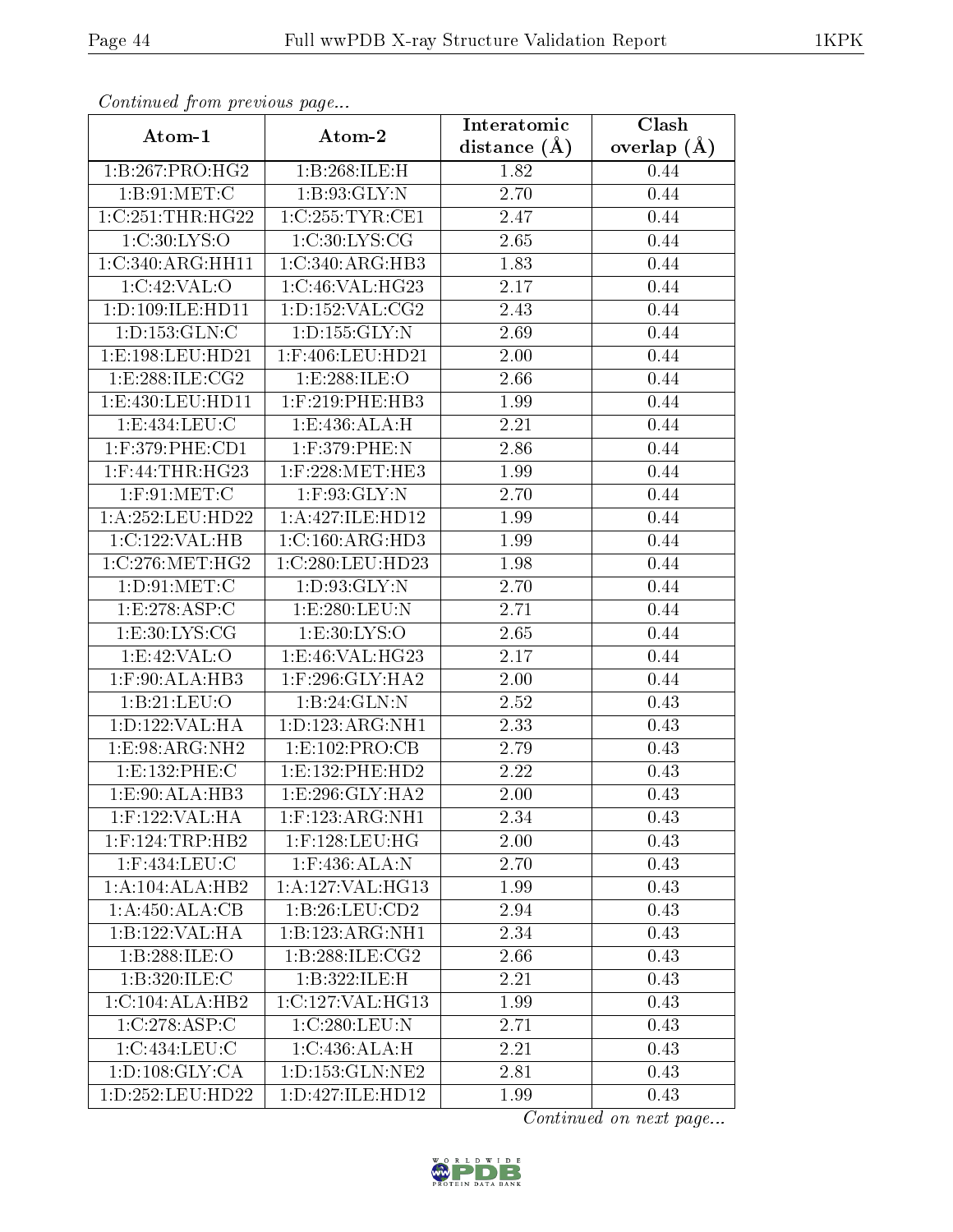| Continuea jioin pievivus page |                                     | Interatomic       | Clash         |
|-------------------------------|-------------------------------------|-------------------|---------------|
| Atom-1                        | Atom-2                              | distance $(A)$    | overlap $(A)$ |
| 1:C:207:GLN:HE22              | 1: D:28: ARG: NH2                   | 2.15              | 0.43          |
| 1:E:108:GLY:CA                | 1:E:153:GLN:NE2                     | $\overline{2.81}$ | 0.43          |
| 1: E: 153: GLN:O              | 1:E:154:ILE:C                       | 2.57              | 0.43          |
| $1:$ F:267:PRO:HG2            | $1:$ F:268:ILE:H                    | 1.82              | 0.43          |
| 1:A:122:VAL:HA                | 1:A:123:ARG:NH1                     | 2.34              | 0.43          |
| 1:A:434:LEU:C                 | 1:A:436:ALA:H                       | 2.21              | 0.43          |
| 1:B:379:PHE:N                 | 1:B:379:PHE:CD1                     | $\overline{2}.86$ | 0.43          |
| 1:C:288:ILE:CG2               | 1:C:288:ILE:O                       | 2.66              | 0.43          |
| 1: D: 21: LEU: O              | 1: D:24: GLN:N                      | $\overline{2}.52$ | 0.43          |
| $1:$ F: $21:$ LEU: $O$        | $1:$ F:24:GLN:N                     | 2.51              | 0.43          |
| $1:$ F:288:ILE:CG2            | $1:$ F:288:ILE:O                    | 2.66              | 0.43          |
| 1: A:320: ILE:C               | 1:A:322:ILE:H                       | 2.21              | 0.43          |
| 1:B:100:TYR:O                 | 1:B:126:ARG:HD3                     | 2.18              | 0.43          |
| 1: B:30: LYS: CG              | 1: B:30: LYS:O                      | 2.65              | 0.43          |
| 1: B:372: GLY:O               | 1:B:373:MET:C                       | 2.55              | 0.43          |
| 1:C:131:LYS:NZ                | 1:C:153:GLN:HE21                    | 2.16              | 0.43          |
| 1: D: 100: TYR: O             | 1: D: 126: ARG: HD3                 | 2.18              | 0.43          |
| 1: D: 183: ALA: HB2           | 1: D:200: ILE:CG1                   | 2.39              | 0.43          |
| 1:C:434:LEU:CD2               | 1:D:216:LYS:HD3                     | 2.46              | 0.43          |
| 1:E:28:ARG:NE                 | $1:$ F:443:PRO:HG2                  | 2.33              | 0.43          |
| 1:F:132:PHE:C                 | $1:$ F:132:PHE:HD2                  | 2.22              | 0.43          |
| $1:$ F:51:VAL:H $G21$         | 1:F:232:PHE:CG                      | 2.52              | 0.43          |
| 1:A:288:ILE:O                 | 1: A:288: ILE: CG2                  | 2.66              | 0.43          |
| 1:B:109:ILE:HD11              | 1: B: 152: VAL: CG2                 | 2.43              | 0.43          |
| 1:A:207:GLN:HE22              | 1:B:28:ARG:NH2                      | $2.15\,$          | 0.43          |
| 1:C:122:VAL:HA                | 1:C:123:ARG:NH1                     | 2.34              | 0.43          |
| 1:C:124:TRP:CG                | 1:C:125:TRP:N                       | 2.86              | 0.43          |
| 1:C:108:GLY:CA                | $1:C:153:GLN:\overline{\text{NE2}}$ | 2.81              | 0.43          |
| 1: D: 267: PRO:HG2            | 1:D:268:ILE:H                       | 1.82              | 0.43          |
| 1:E:122:VAL:HA                | 1: E: 123: ARG: NH1                 | 2.34              | 0.43          |
| $1:$ F:100:TYR:O              | $1:$ F:126:AR $\overline{G:HD3}$    | 2.18              | 0.43          |
| $1:$ F:191:ASN:OD1            | $1:$ F:230:ARG:NH1                  | 2.52              | 0.43          |
| $1:$ F:199:PHE:CD1            | $1:$ F:407:THR:HG21                 | 2.54              | 0.43          |
| 1:A:124:TRP:CG                | 1:A:125:TRP:N                       | 2.86              | 0.43          |
| $1: A:265:$ PHE:CE2           | $1: A:269:$ PHE:HB2                 | 2.54              | 0.43          |
| 1:A:90:ALA:HB3                | 1:A:296:GLY:HA2                     | 2.00              | 0.43          |
| 1:B:104:ALA:HB2               | 1:B:127:VAL:HG13                    | 1.99              | 0.43          |
| 1:B:199:PHE:CD1               | 1:B:407:THR:HG21                    | 2.54              | 0.43          |
| 1:B:116:LEU:HB3               | 1:B:206:PRO:HD3                     | 2.01              | 0.43          |
| 1:B:266:GLY:N                 | 1:B:267:PRO:HD2                     | 2.33              | 0.43          |
| 1:B:315:GLY:N                 | 1:B:318:ASN:ND2                     | 2.67              | 0.43          |

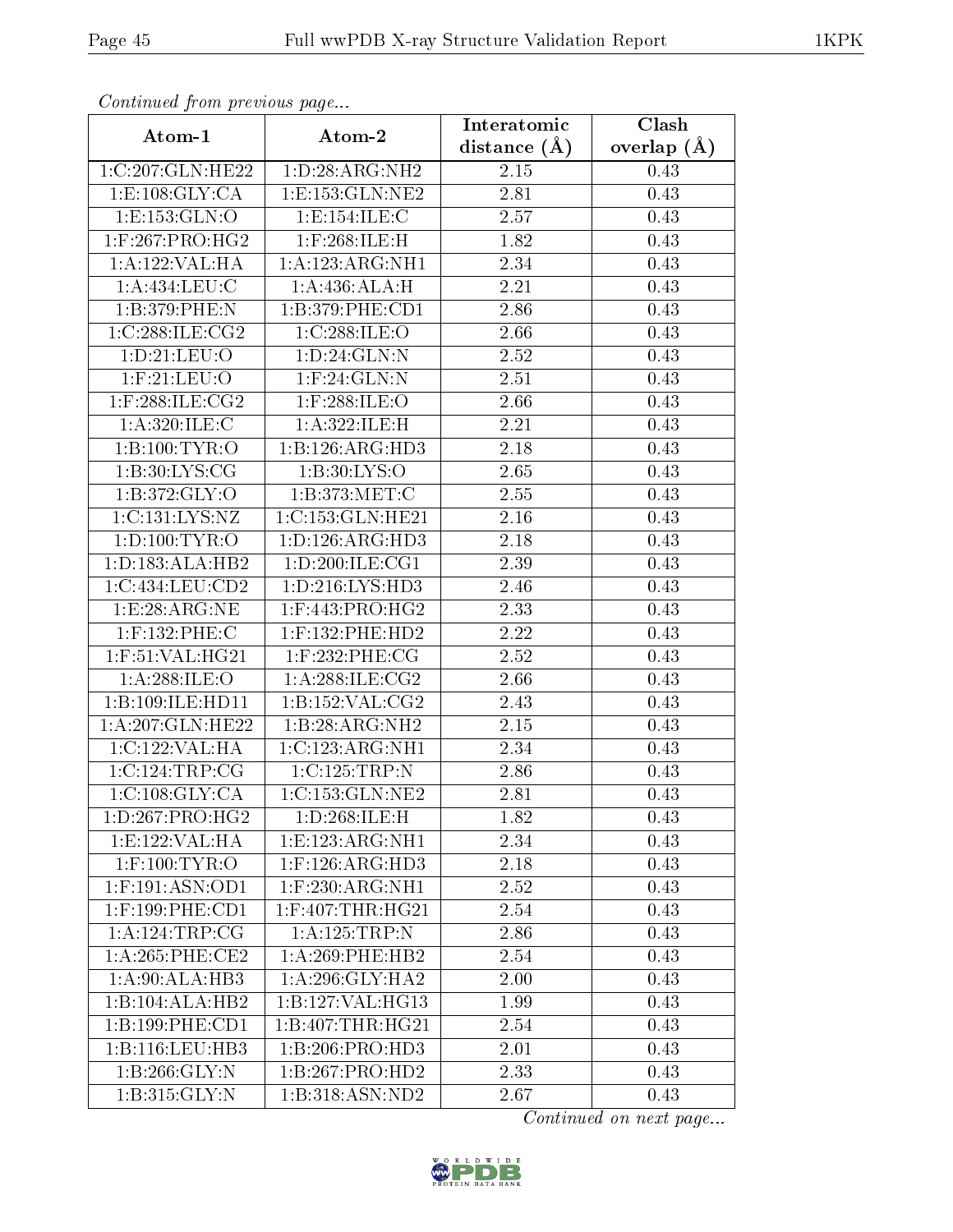| Continuati pont previous page |                          | Interatomic       | Clash           |
|-------------------------------|--------------------------|-------------------|-----------------|
| Atom-1                        | Atom-2                   | distance $(A)$    | overlap $(\AA)$ |
| 1:C:267:PRO:HG2               | 1:C:268:ILE:H            | 1.82              | 0.43            |
| 1:C:90:ALA:HB3                | 1:C:296:GLY:HA2          | 2.00              | 0.43            |
| 1:C:199:PHE:CD1               | $1:C:407$ : THR: H $G21$ | $2.54\,$          | 0.43            |
| 1: D: 104: ALA: HB2           | 1:D:127:VAL:HG13         | 1.99              | 0.43            |
| 1: D: 116: LEU: HB3           | 1: D: 206: PRO: HD3      | 2.01              | 0.43            |
| 1: D: 315: GLY: N             | 1: D: 318: ASN: ND2      | 2.67              | 0.43            |
| 1: D: 321: PRO: HD2           | 1:D:322:ILE:CD1          | 2.49              | 0.43            |
| 1:D:320:ILE:C                 | 1:D:322:ILE:H            | 2.21              | 0.43            |
| 1: D: 372: GLY: O             | 1: D: 373: MET:C         | $\overline{2}.55$ | 0.43            |
| 1: D: 379: PHE: CD1           | 1:D:379:PHE:N            | 2.86              | 0.43            |
| 1:E:124:TRP:CG                | 1: E: 125: TRP: N        | 2.86              | 0.43            |
| 1: E: 116: LEU: HB3           | 1:E:206:PRO:HD3          | 2.01              | 0.43            |
| 1:E:244:LEU:H                 | 1:E:418:ASN:HD21         | 1.67              | 0.43            |
| 1: E:69: VAL: HG12            | 1: E:69: VAL:O           | 2.19              | 0.43            |
| 1:F:98:ARG:NH2                | $1:$ F:102:PRO:CB        | 2.80              | 0.43            |
| $1:$ F:124:TRP:CG             | $1:$ F:125:TRP:N         | 2.86              | 0.43            |
| 1: A: 131: LYS: NZ            | 1:A:153:GLN:HE21         | $\overline{2}.16$ | 0.43            |
| 1:A:321:PRO:HD2               | 1:A:322:ILE:CD1          | 2.49              | 0.43            |
| 1:C:100:TYR:O                 | 1:C:126:ARG:HD3          | 2.18              | 0.43            |
| 1:C:209:ARG:HG2               | 1:C:209:ARG:HH11         | 1.84              | 0.43            |
| 1:C:265:PHE:CE2               | 1:C:269:PHE:HB2          | 2.54              | 0.43            |
| 1: D: 199: PHE: CD1           | 1: D: 407: THR: HG21     | 2.54              | 0.43            |
| 1: E: 191: ASN: OD1           | 1: E: 230: ARG: NH1      | 2.52              | 0.43            |
| 1: E: 315: GLY: N             | 1: E: 318: ASN: ND2      | 2.67              | 0.43            |
| 1:E:320:ILE:C                 | 1:E:322:ILE:H            | 2.21              | 0.43            |
| 1:E:148:GLU:CD                | 1: E: 357: PHE: HB3      | 2.39              | 0.43            |
| 1:E:379:PHE:N                 | 1:E:379:PHE:CD1          | 2.86              | 0.43            |
| $1:$ F:183:ALA:HB2            | $1:$ F:200:ILE:CG1       | 2.39              | 0.43            |
| $1:$ F:266:GLY:N              | $1:$ F:267:PRO:HD2       | 2.34              | 0.43            |
| 1:F:30:LYS:HB3                | 1:F:30:LYS:HZ2           | 1.83              | 0.43            |
| 1:A:132:PHE:C                 | $1:A:132:$ PHE:HD2       | 2.22              | 0.43            |
| 1: A:209: ARG: HG2            | 1:A:209:ARG:HH11         | 1.84              | 0.43            |
| 1: A:267:PRO:HG2              | 1:A:268:ILE:H            | 1.82              | 0.43            |
| 1:A:274:LEU:HD12              | 1: A:277: GLN:NE2        | 2.34              | 0.43            |
| 1:A:288:ILE:CD1               | 1:A:288:ILE:H            | 2.32              | 0.43            |
| 1:C:266:GLY:N                 | 1:C:267:PRO:HD2          | 2.34              | 0.43            |
| 1:C:28:ARG:NE                 | 1: D: 443: PRO:HG2       | 2.33              | 0.43            |
| 1: D:30: LYS:O                | 1: D:30: LYS: CG         | 2.65              | 0.43            |
| 1: E: 266: GLY:N              | 1:E:267:PRO:HD2          | 2.33              | 0.43            |
| 1:F:131:LYS:NZ                | 1:F:153:GLN:HE21         | 2.16              | 0.43            |
| $1:$ F:153: $GLN:C$           | $1:$ F:155: $GLY:N$      | 2.69              | 0.43            |

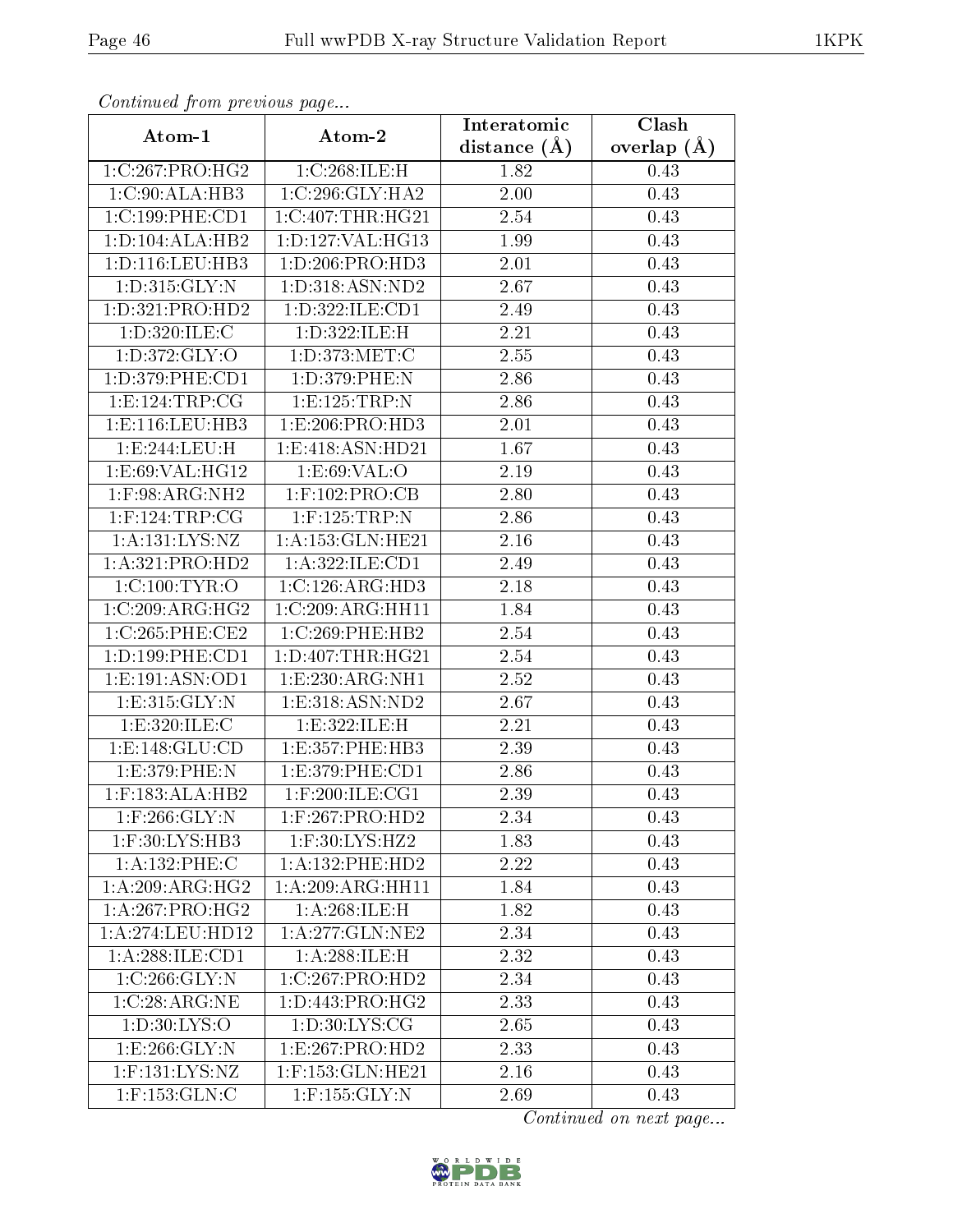| Continuati pont previous page |                                         | Interatomic      | Clash           |
|-------------------------------|-----------------------------------------|------------------|-----------------|
| Atom-1                        | Atom-2                                  | distance $(\AA)$ | overlap $(\AA)$ |
| 1:F:288:ILE:CD1               | $1:$ F:288:ILE:H                        | 2.32             | 0.43            |
| 1: A:108: GLY:CA              | 1: A: 153: GLN: NE2                     | 2.81             | 0.43            |
| 1: A: 100: TYR: O             | 1:A:126:ARG:HD3                         | 2.18             | 0.43            |
| 1:A:266:GLY:N                 | 1:A:267:PRO:HD2                         | 2.34             | 0.43            |
| 1: A:321: PRO:CA              | 1:A:322:ILE:HD12                        | 2.49             | 0.43            |
| 1:A:406:LEU:HD21              | 1:B:198:LEU:HD21                        | 2.00             | 0.43            |
| 1:B:191:ASN:OD1               | 1:B:230:ARG:NH1                         | 2.52             | 0.43            |
| 1:B:244:LEU:H                 | 1:B:418:ASN:HD21                        | 1.67             | 0.43            |
| 1:B:273:VAL:HG13              | 1:B:274:LEU:N                           | 2.34             | 0.43            |
| 1:C:191:ASN:OD1               | $1:C:230:A\overline{\mathrm{RG:NH1}}$   | 2.52             | 0.43            |
| 1:C:274:LEU:HD12              | 1:C:277:GLN:NE2                         | 2.34             | 0.43            |
| 1:C:288:ILE:H                 | 1:C:288:ILE:CD1                         | 2.32             | 0.43            |
| 1:C:320:ILE:C                 | 1:C:322:ILE:H                           | 2.21             | 0.43            |
| 1: E: 273: VAL:HG13           | 1:E:274:LEU:N                           | 2.34             | 0.43            |
| 1:E:199:PHE:CD1               | 1:E:407:THR:HG21                        | 2.54             | 0.43            |
| 1:F:270:ASN:HA                | 1:F:273:VAL:HG12                        | 2.01             | 0.43            |
| 1:A:379:PHE:N                 | 1: A:379: PHE:CD1                       | 2.86             | 0.43            |
| 1:B:124:TRP:CG                | 1:B:125:TRP:N                           | 2.86             | 0.43            |
| 1:B:265:PHE:CE2               | 1:B:269:PHE:HB2                         | 2.54             | 0.43            |
| 1:B:321:PRO:HD2               | 1:B:322:ILE:CD1                         | 2.49             | 0.43            |
| 1: B:57: VAL:HG22             | 1:B:136:LEU:HD12                        | 2.01             | 0.43            |
| 1:D:132:PHE:C                 | 1: D: 132: PHE: HD2                     | 2.21             | 0.43            |
| 1: D: 57: VAL:HG22            | 1:D:136:LEU:HD12                        | 2.01             | 0.43            |
| 1: D: 191: ASN: OD1           | 1: D: 230: ARG: NH1                     | 2.52             | 0.43            |
| 1:D:423:LEU:HD12              | 1: D: 423: LEU: HA                      | 1.81             | 0.43            |
| 1: E: 153: GLN: C             | 1: E: 155: GLY: N                       | 2.69             | 0.43            |
| 1:E:202:GLU:HG2               | 1:E:202:GLU:O                           | 2.19             | 0.43            |
| 1:E:21:EU:O                   | 1:E:24:GLN:N                            | 2.52             | 0.43            |
| $1:$ F:215:ILE:HG22           | $1:$ F:216:LYS:N                        | 2.34             | 0.43            |
| $1:$ F:321:PRO:HD2            | 1:F:322:ILE:CD1                         | 2.49             | 0.43            |
| $1: A: 116: \text{LEU:HB3}$   | 1: A:206:PRO:HD3                        | 2.01             | 0.42            |
| 1:A:194:LEU:HD13              | 1:B:410:ILE:CD1                         | 2.47             | 0.42            |
| 1:A:191:ASN:OD1               | 1:A:230:ARG:NH1                         | 2.52             | 0.42            |
| 1:A:69:VAL:HG12               | $1: A:69: \overline{VAL}:$ <sup>O</sup> | 2.19             | 0.42            |
| 1:B:150:PRO:CD                | $1:B:354:GLY:H\overline{A2}$            | 2.49             | 0.42            |
| 1:B:131:LYS:NZ                | 1:B:153:GLN:HE21                        | 2.16             | 0.42            |
| 1:B:288:ILE:H                 | 1: B: 288: ILE: CD1                     | 2.32             | 0.42            |
| 1:B:321:PRO:C                 | 1:B:322:ILE:HD12                        | 2.36             | 0.42            |
| 1: A:28: ARG:NE               | 1:B:443:PRO:HG2                         | 2.33             | 0.42            |
| 1:C:321:PRO:CA                | 1:C:322:ILE:HD12                        | 2.49             | 0.42            |
| 1:C:406:LEU:HD21              | 1:D:198:LEU:HD21                        | 2.00             | 0.42            |

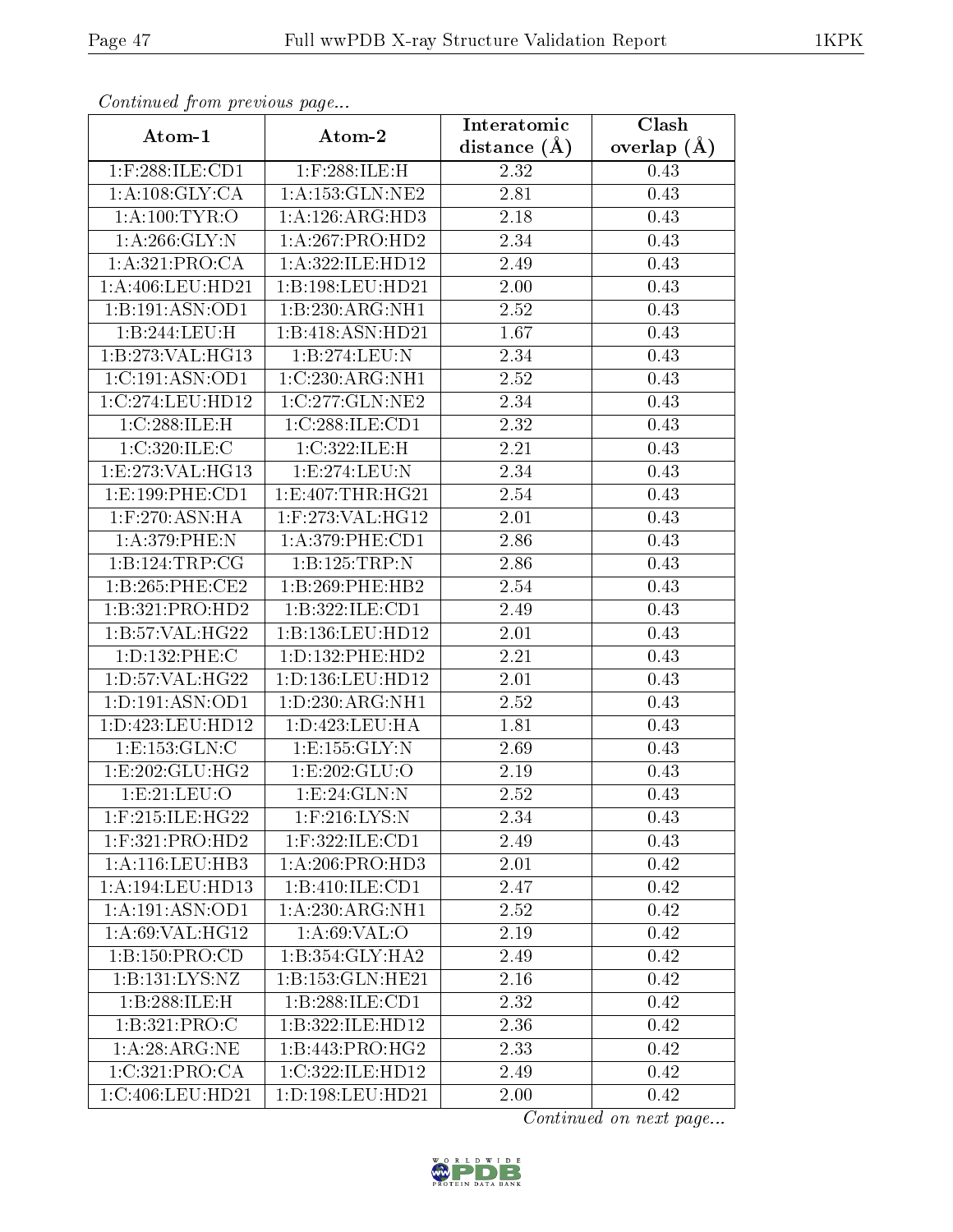| сонинией јтот ртеvиоиз раде |                       | Interatomic    | Clash           |
|-----------------------------|-----------------------|----------------|-----------------|
| Atom-1                      | Atom-2                | distance $(A)$ | overlap $(\AA)$ |
| 1:C:69:VAL:HG12             | 1:C:69:VAL:O          | 2.19           | 0.42            |
| 1: D: 124: TRP: CG          | 1:D:125:TRP:N         | 2.86           | 0.42            |
| 1: D: 265: PHE: CE2         | 1: D:269: PHE:HB2     | 2.54           | 0.42            |
| 1:E:100:TYR:O               | 1:E:126:ARG:HD3       | 2.18           | 0.42            |
| $1:$ F:273:VAL:HG13         | $1:$ F:274:LEU:N      | 2.34           | 0.42            |
| 1:B:202:GLU:HG2             | 1:B:202:GLU:O         | 2.19           | 0.42            |
| 1:B:209:ARG:HH11            | 1:B:209:ARG:HG2       | 1.84           | 0.42            |
| 1: A: 434: LEU: CD2         | 1:B:216:LYS:HD3       | 2.46           | 0.42            |
| 1:C:379:PHE:CD1             | 1:C:379:PHE:N         | 2.86           | 0.42            |
| 1: D: 124: TRP: HB2         | 1: D: 128: LEU: HG    | 2.00           | 0.42            |
| 1: D:266: GLY:N             | 1: D: 267: PRO: HD2   | 2.34           | 0.42            |
| 1: D: 273: VAL: HG13        | 1:D:274:LEU:N         | 2.34           | 0.42            |
| 1:D:288:ILE:CD1             | 1:D:288:ILE:H         | 2.32           | 0.42            |
| 1: E: 215: ILE: HG22        | 1: E:216: LYS:N       | 2.34           | 0.42            |
| 1:E:46:VAL:HG11             | 1: E: 181: GLY: O     | 2.19           | 0.42            |
| $1:$ F:135:GLY:C            | $1:$ F:137:GLY:N      | 2.73           | 0.42            |
| $1:$ F:108:GLY:CA           | $1:$ F:153: $GLN:NE2$ | 2.81           | 0.42            |
| $1:$ F:209:ARG:HG2          | $1:$ F:209:ARG:HH11   | 1.84           | 0.42            |
| 1:F:69:VAL:HG12             | $1:$ F:69:VAL:O       | 2.19           | 0.42            |
| 1: A:21:LEV:O               | 1: A:24: GLN:N        | 2.52           | 0.42            |
| 1: A: 199: PHE: CD1         | 1: A:407:THR:HG21     | 2.54           | 0.42            |
| 1:C:132:PHE:HD2             | 1:C:132:PHE:C         | 2.21           | 0.42            |
| 1:C:21:LEU:O                | 1:C:24:GLN:N          | 2.52           | 0.42            |
| 1:C:273:VAL:HG13            | 1:C:274:LEU:N         | 2.34           | 0.42            |
| 1:C:321:PRO:HD2             | 1:C:322:ILE:CD1       | 2.49           | 0.42            |
| 1:D:150:PRO:CD              | 1: D: 354: GLY: HA2   | 2.49           | 0.42            |
| 1:D:324:THR:O               | 1: D: 326: GLY: N     | 2.53           | 0.42            |
| 1:E:150:PRO:CD              | 1:E:354:GLY:HA2       | $2.49\,$       | 0.42            |
| 1: E: 176: THR: HA          | 1:E:213:ILE:HG23      | 2.01           | 0.42            |
| $1:$ F:176:THR:HA           | $1:$ F:213:ILE:HG23   | 2.01           | 0.42            |
| $1:$ F:252:LEU:HD13         | $1:$ F:427:ILE:HD11   | 2.01           | 0.42            |
| $1:$ F:148:GLU:CD           | $1:$ F:357:PHE:HB3    | 2.39           | 0.42            |
| 1: E: 414: GLU: OE1         | $1:$ F:419:TYR:CE1    | 2.73           | 0.42            |
| 1:A:270:ASN:HA              | 1: A:273: VAL:HG12    | 2.01           | 0.42            |
| 1: A:148: GLU:CD            | 1: A: 357: PHE: HB3   | 2.39           | 0.42            |
| 1:A:252:LEU:HD13            | 1:A:427:ILE:HD11      | 2.01           | 0.42            |
| 1:B:132:PHE:HD2             | 1:B:132:PHE:C         | 2.22           | 0.42            |
| 1:B:153:GLN:O               | 1:B:154:ILE:C         | 2.57           | 0.42            |
| 1:B:183:ALA:HB2             | 1:B:200:ILE:CG1       | 2.39           | 0.42            |
| 1:B:324:THR:O               | 1: B:326: GLY:N       | 2.53           | 0.42            |
| 1:C:150:PRO:CD              | 1:C:354:GLY:HA2       | 2.49           | 0.42            |

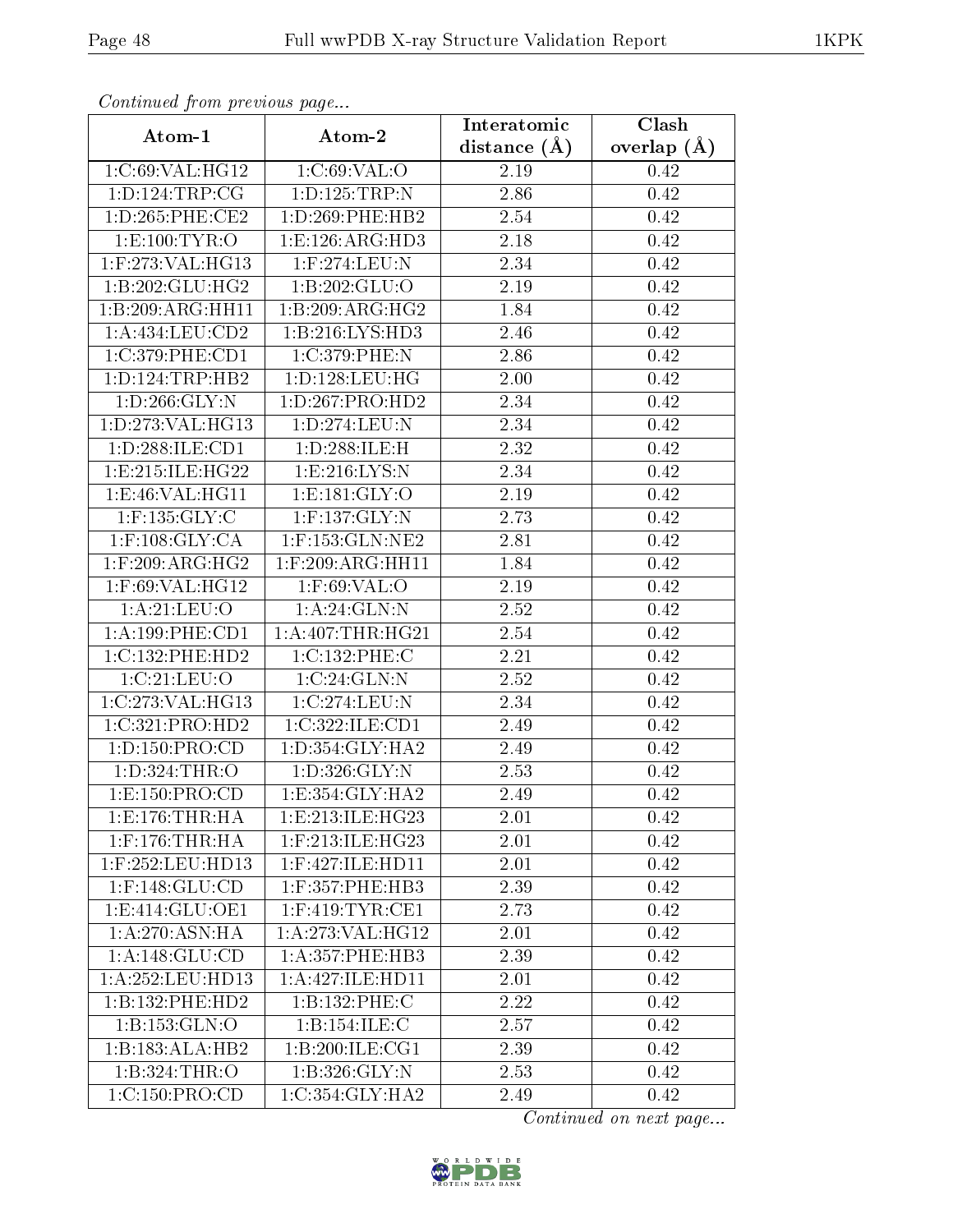| Communica from precious page |                                       | Interatomic       | Clash           |  |  |
|------------------------------|---------------------------------------|-------------------|-----------------|--|--|
| Atom-1                       | Atom-2                                | distance $(A)$    | overlap $(\AA)$ |  |  |
| 1:C:194:LEU:HD13             | 1:D:410:ILE:CD1                       | 2.47              | 0.42            |  |  |
| 1: D: 153: GLN: O            | 1: D: 154: ILE:C                      | 2.57              | 0.42            |  |  |
| 1: D: 176: THR: HA           | 1: D: 213: ILE: HG23                  | 2.01              | 0.42            |  |  |
| 1:D:252:LEU:HD13             | 1:D:427:ILE:HD11                      | 2.01              | 0.42            |  |  |
| 1: E: 274: LEU: HD12         | 1: E: 277: GLN: NE2                   | 2.34              | 0.42            |  |  |
| 1: E: 312: THR: CG2          | 1:E:339:ALA:HB1                       | 2.50              | 0.42            |  |  |
| 1: E: 321: PRO:CA            | 1:E:322:ILE:HD12                      | $\overline{2}.49$ | 0.42            |  |  |
| $1:$ F:116:LEU:HB3           | $1:$ F:206:PRO:HD3                    | 2.01              | 0.42            |  |  |
| $1:$ F:157:ASN:O             | $1:$ F:159:GLY:N                      | 2.52              | 0.42            |  |  |
| $1:$ F:244:LEU:H             | 1:F:418:ASN:HD21                      | 1.67              | 0.42            |  |  |
| 1: A: 135: GLY: C            | 1:A:137:GLY:N                         | 2.73              | 0.42            |  |  |
| 1: A:57: VAL:HG22            | 1:A:136:LEU:HD12                      | 2.01              | 0.42            |  |  |
| 1:B:90:ALA:HB3               | 1:B:296:GLY:HA2                       | 2.00              | 0.42            |  |  |
| 1:B:30:LYS:HB3               | 1:B:30:LYS:HZ2                        | 1.84              | 0.42            |  |  |
| 1:B:252:LEU:HD13             | 1:B:427:ILE:HD11                      | 2.01              | 0.42            |  |  |
| 1:C:324:THR:O                | 1:C:326:GLY:N                         | 2.53              | 0.42            |  |  |
| 1:D:244:LEU:H                | 1:D:418:ASN:HD21                      | 1.67              | 0.42            |  |  |
| 1: D: 90: ALA: HB3           | 1: D:296: GLY:HA2                     | 2.00              | 0.42            |  |  |
| 1: D: 148: GLU: CD           | 1:D:357:PHE:HB3                       | 2.39              | 0.42            |  |  |
| 1:C:414:GLU:OE1              | 1: D: 419: TYR: CE1                   | 2.73              | 0.42            |  |  |
| 1:E:288:ILE:CD1              | 1: E: 288: ILE:H                      | $\overline{2.32}$ | 0.42            |  |  |
| $1:$ F:202:GLU:HG2           | $1:$ F:202: $\overline{\text{GLU:O}}$ | 2.19              | 0.42            |  |  |
| $1:$ F:315: $GLY:N$          | $1:$ F:318:ASN:ND2                    | 2.67              | 0.42            |  |  |
| $1:$ F:46:VAL:HG11           | $1:$ F:181:GLY:O                      | 2.19              | 0.42            |  |  |
| 1: A: 150: PRO:CD            | 1: A:354: GLY:HA2                     | 2.49              | 0.42            |  |  |
| 1: A:91: MET:C               | 1: A:93: GLY:N                        | 2.70              | 0.42            |  |  |
| 1:B:321:PRO:CA               | 1:B:322:ILE:HD12                      | 2.49              | 0.42            |  |  |
| 1:C:153:GLN:O                | 1:C:154:ILE:C                         | 2.57              | 0.42            |  |  |
| 1:C:116:LEU:HB3              | 1:C:206:PRO:HD3                       | 2.01              | 0.42            |  |  |
| 1:C:176:THR:HA               | 1:C:213:ILE:HG23                      | 2.01              | 0.42            |  |  |
| 1:C:215:ILE:HG22             | 1:C:216:LYS:N                         | 2.34              | 0.42            |  |  |
| 1:C:91:MET:C                 | 1:C:93:GLY:N                          | 2.70              | 0.42            |  |  |
| 1: D:209: ARG: HG2           | 1: D: 209: ARG: HH11                  | 1.84              | 0.42            |  |  |
| 1: D:312: THR:CG2            | 1:D:339:ALA:HB1                       | 2.50              | 0.42            |  |  |
| 1: E: 321: PRO: HD2          | 1:E:322:ILE:CD1                       | 2.49              | 0.42            |  |  |
| $1:$ F:265:PHE:CE2           | $1:$ F:269:PHE:HB2                    | 2.54              | 0.42            |  |  |
| $1:$ F:421:LEU:O             | $1:$ F:424:PRO:HD2                    | 2.20              | 0.42            |  |  |
| 1:A:157:ASN:O                | 1:A:159:GLY:N                         | 2.52              | 0.42            |  |  |
| 1: A:202: GLU:O              | 1: A:202: GLU:HG2                     | 2.19              | 0.42            |  |  |
| 1: A:324:THR:O               | 1:A:326:GLY:N                         | 2.53              | 0.42            |  |  |
| 1: B: 212: LEU: CD1          | 1:B:212:LEU:N                         | 2.81              | 0.42            |  |  |

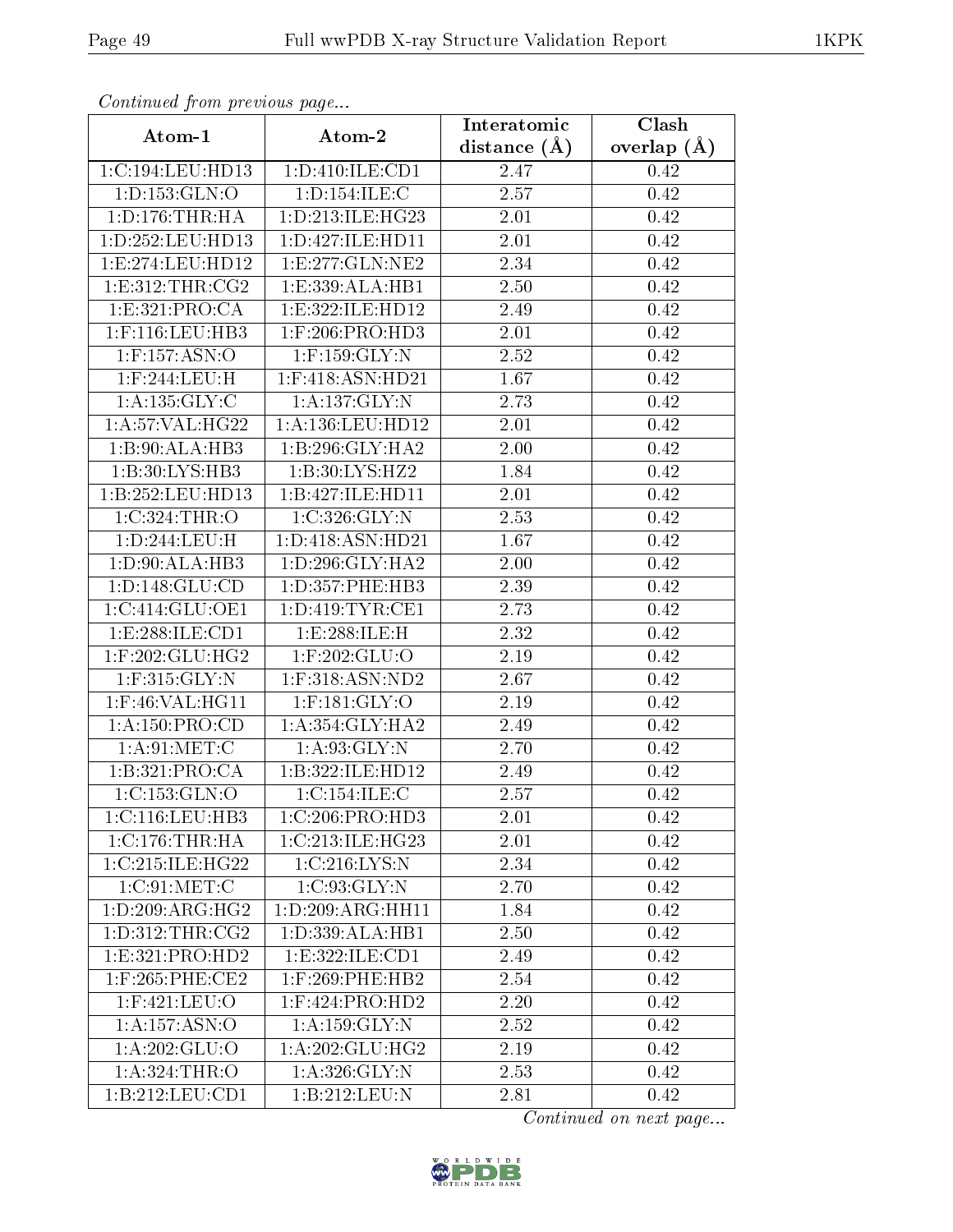| Communa from previous page    |                                         | Interatomic       | Clash           |  |  |
|-------------------------------|-----------------------------------------|-------------------|-----------------|--|--|
| Atom-1                        | Atom-2                                  | distance $(A)$    | overlap $(\AA)$ |  |  |
| $1:B:312:THR: \overline{CG2}$ | 1:B:339:ALA:HB1                         | 2.50              | 0.42            |  |  |
| 1:A:414:GLU:OE1               | 1:B:419:TYR:CE1                         | 2.73              | 0.42            |  |  |
| 1:C:223:ILE:HD12              | 1: D: 430: LEU: CD2                     | $2.45\,$          | 0.42            |  |  |
| 1:C:252:LEU:HD13              | 1:C:427:ILE:HD11                        | 2.01              | 0.42            |  |  |
| 1:C:315:GLY:N                 | 1:C:318:ASN:ND2                         | 2.67              | 0.42            |  |  |
| 1: D: 202: GLU: HG2           | 1:D:202:GLU:O                           | 2.19              | 0.42            |  |  |
| 1:E:157:ASN:O                 | 1: E: 159: GLY:N                        | 2.52              | 0.42            |  |  |
| 1: E: 251: THR: HG22          | 1:E:255:TYR:CE1                         | 2.47              | 0.42            |  |  |
| $1:$ F:150:PRO:CD             | $1:$ F:354:GLY:HA2                      | 2.49              | 0.42            |  |  |
| $1:$ F:153: $GLN:$ O          | $1:$ F:154:ILE:C                        | 2.57              | 0.42            |  |  |
| 1:A:273:VAL:HG13              | 1:A:274:LEU:N                           | 2.34              | 0.42            |  |  |
| 1:B:124:TRP:HB2               | 1: B: 128: LEU: HG                      | 2.00              | 0.42            |  |  |
| 1:B:46:VAL:HG11               | 1: B: 181: GLY:O                        | 2.19              | 0.42            |  |  |
| 1:C:157:ASN:O                 | 1:C:159:GLY:N                           | 2.52              | 0.42            |  |  |
| 1:C:270:ASN:HA                | 1:C:273:VAL:HG12                        | 2.01              | 0.42            |  |  |
| 1:C:148:GLU:CD                | 1:C:357:PHE:HB3                         | 2.39              | 0.42            |  |  |
| 1:C:244:LEU:H                 | 1:C:418:ASN:HD21                        | 1.67              | 0.42            |  |  |
| 1: E: 265: PHE: CE2           | 1: E: 269: PHE: HB2                     | 2.54              | 0.42            |  |  |
| 1:E:324:THR:O                 | 1:E:326:GLY:N                           | 2.53              | 0.42            |  |  |
| $1:$ F:244:LEU:N              | $1:$ F:244:LEU:CD1                      | 2.79              | 0.42            |  |  |
| 1:F:324:THR:O                 | 1:F:326:GLY:N                           | 2.52              | 0.42            |  |  |
| $1:$ F:75:TYR:N               | $1:$ F:76:PRO:CD                        | 2.79              | 0.42            |  |  |
| 1:A:153:GLN:O                 | 1: A:154: ILE:C                         | 2.57              | 0.42            |  |  |
| 1:A:190:PHE:HE1               | $1: A:357:$ PHE:CE2                     | $\overline{2}.38$ | 0.42            |  |  |
| 1:A:201:ILE:HA                | 1: A:205: ARG: HG2                      | 2.01              | 0.42            |  |  |
| 1:A:312:THR:CG2               | 1: A: 339: ALA: HB1                     | 2.50              | 0.42            |  |  |
| 1:A:244:LEU:H                 | 1:A:418:ASN:HD21                        | 1.67              | 0.42            |  |  |
| 1:B:100:TYR:N                 | 1:B:100:TYR:CD1                         | 2.88              | 0.42            |  |  |
| 1:C:135:GLY:C                 | 1:C:137:GLY:N                           | 2.73              | 0.42            |  |  |
| 1:C:57:VAL:HG22               | 1:C:136:LEU:HD12                        | 2.01              | 0.42            |  |  |
| 1: D: 270: ASN: HA            | $1:D:273:V\overline{AL:HG12}$           | 2.01              | 0.42            |  |  |
| 1:E:421:LEU:O                 | 1: E: 424: PRO: HD2                     | 2.20              | 0.42            |  |  |
| $1:$ F:100:TYR:CD1            | $1:$ F:100:TYR:N                        | 2.88              | 0.42            |  |  |
| 1: A:53:PHE: CZ               | 1:A:139:LEU:HD12                        | 2.55              | 0.42            |  |  |
| 1: A: 131: LYS: HZ2           | $1: A: 153: GLN: \overline{\text{NE2}}$ | 2.16              | 0.42            |  |  |
| 1: A:176:THR:HA               | 1:A:213:ILE:HG23                        | 2.01              | 0.42            |  |  |
| 1: A:315: GLY:N               | 1: A:318: ASN:ND2                       | 2.67              | 0.42            |  |  |
| 1:B:176:THR:HA                | 1:B:213:ILE:HG23                        | 2.01              | 0.42            |  |  |
| 1:C:202:GLU:HG2               | 1:C:202:GLU:O                           | 2.19              | 0.42            |  |  |
| 1: D: 100: TYR: CD1           | 1: D: 100: TYR: N                       | 2.88              | 0.42            |  |  |
| 1: D: 53: PHE: CZ             | 1:D:139:LEU:HD12                        | 2.55              | 0.42            |  |  |

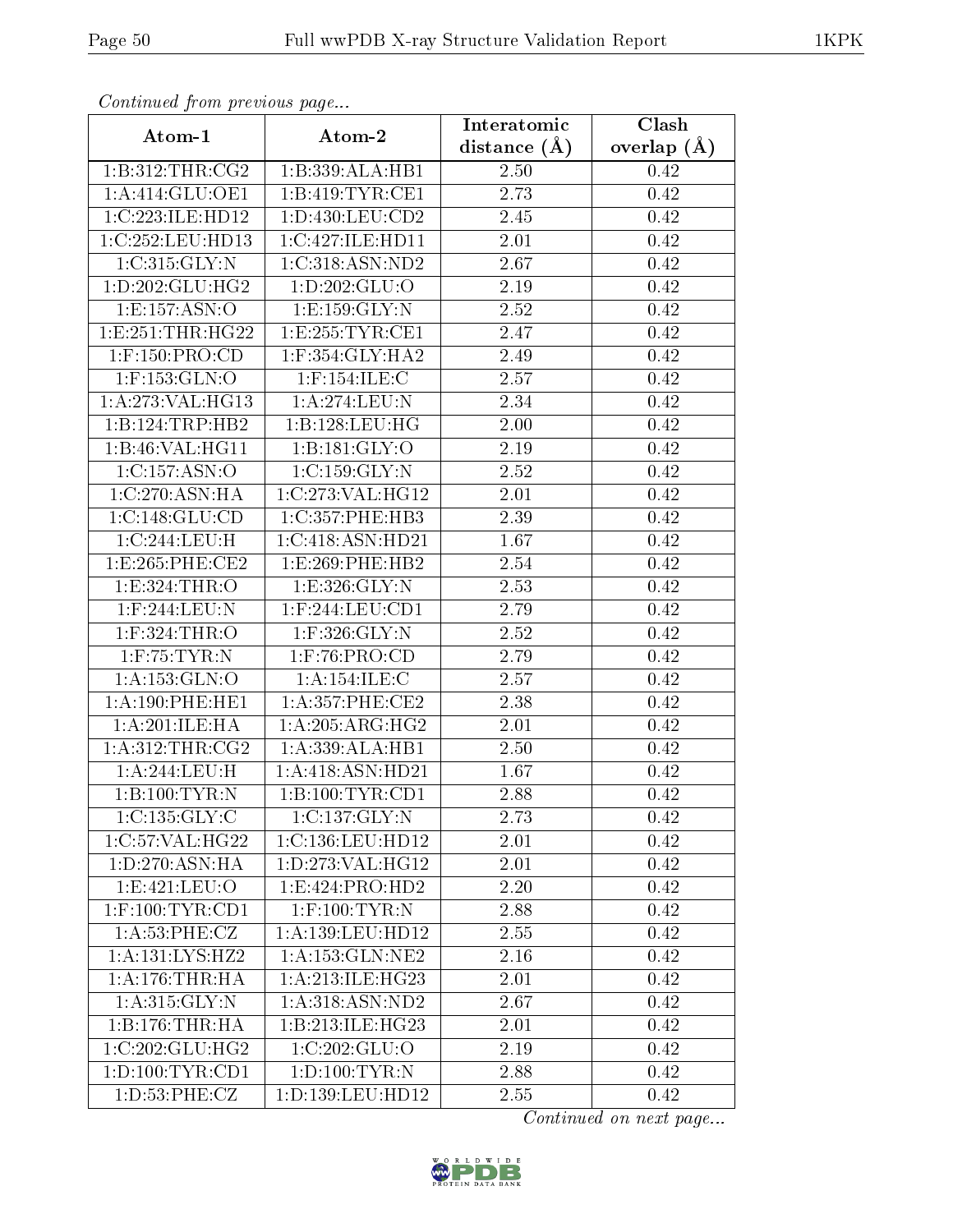| Commuca from previous page  |                                              | Interatomic       | Clash         |  |  |
|-----------------------------|----------------------------------------------|-------------------|---------------|--|--|
| Atom-1                      | Atom-2                                       | distance $(A)$    | overlap $(A)$ |  |  |
| 1:D:190:PHE:HE1             | 1:D:357:PHE:CE2                              | 2.38              | 0.42          |  |  |
| 1: E: 100: TYR: CD1         | 1: E: 100: TYR: N                            | 2.88              | 0.42          |  |  |
| $1:$ F:190:PHE:HE1          | $1:$ F:357:PHE:CE2                           | 2.38              | 0.42          |  |  |
| $1:$ F:201:ILE:HA           | $1:$ F:205:ARG:HG2                           | 2.01              | 0.42          |  |  |
| 1:A:223:ILE:HD12            | 1:B:430:LEU:CD2                              | $\overline{2.45}$ | 0.41          |  |  |
| 1:B:143:MET:HE2             | 1:B:347:CYS:HB3                              | 2.02              | 0.41          |  |  |
| 1:B:201:ILE:HA              | 1:B:205:ARG:HG2                              | 2.01              | 0.41          |  |  |
| 1:C:190:PHE:HE1             | 1:C:357:PHE:CE2                              | 2.38              | 0.41          |  |  |
| 1:C:197:ILE:HG12            | 1:C:222:VAL:HG21                             | 2.02              | 0.41          |  |  |
| 1:D:321:PRO:CA              | 1:D:322:ILE:HD12                             | 2.49              | 0.41          |  |  |
| 1:E:57:VAL:HG22             | 1:E:136:LEU:HD12                             | 2.01              | 0.41          |  |  |
| 1:F:197:ILE:HG12            | $1:$ F:222:VAL:HG21                          | 2.02              | 0.41          |  |  |
| $1:$ F:53:PHE:CZ            | 1:F:139:LEU:HD12                             | 2.55              | 0.41          |  |  |
| 1:A:421:LEU:O               | 1:A:424:PRO:HD2                              | 2.20              | 0.41          |  |  |
| 1:B:53:PHE:CZ               | 1:B:139:LEU:HD12                             | 2.55              | 0.41          |  |  |
| 1:B:215:ILE:HG22            | 1:B:216:LYS:N                                | 2.34              | 0.41          |  |  |
| 1:B:190:PHE:HE1             | 1:B:357:PHE:CE2                              | 2.38              | 0.41          |  |  |
| 1: B:69: VAL:HG12           | 1: B:69: VAL:O                               | 2.19              | 0.41          |  |  |
| 1:C:197:ILE:CG1             | 1:C:222:VAL:HG21                             | 2.51              | 0.41          |  |  |
| 1: C:53: PHE: CZ            | 1:C:139:LEU:HD12                             | 2.55              | 0.41          |  |  |
| 1:D:131:LYS:NZ              | 1: D: 153: GLN: HE21                         | 2.16              | 0.41          |  |  |
| 1:D:321:PRO:C               | 1:D:322:ILE:HD12                             | 2.36              | 0.41          |  |  |
| 1:D:46:VAL:HG11             | 1: D: 181: GLY: O                            | 2.19              | 0.41          |  |  |
| 1: E: 135: GLY: C           | 1: E: 137: GLY: N                            | $\overline{2}.73$ | 0.41          |  |  |
| 1:E:321:PRO:C               | 1:E:322:ILE:HD12                             | 2.36              | 0.41          |  |  |
| $1:$ F:278:ASP:O            | 1:F:280:LEU:N                                | 2.53              | 0.41          |  |  |
| $1:$ F:57:VAL:H $G22$       | 1:F:136:LEU:HD12                             | 2.01              | 0.41          |  |  |
| 1: A:197: ILE: CG1          | 1: A:222: VAL: HG21                          | 2.51              | 0.41          |  |  |
| 1: A:46: VAL:HGI1           | 1:A:181:GLY:O                                | 2.19              | 0.41          |  |  |
| 1:B:157:ASN:O               | 1:B:159:GLY:N                                | 2.52              | 0.41          |  |  |
| 1:B:270:ASN:HA              | 1:B:273:VAL:HG12                             | 2.01              | 0.41          |  |  |
| 1:B:274:LEU:HD12            | 1:B:277:GLN:NE2                              | 2.34              | 0.41          |  |  |
| 1:B:148:GLU:CD              | 1:B:357:PHE:HB3                              | 2.39              | 0.41          |  |  |
| 1:B:421:LEU:O               | 1:B:424:PRO:HD2                              | 2.20              | 0.41          |  |  |
| 1:C:46:VAL:HG11             | 1:C:181:GLY:O                                | 2.19              | 0.41          |  |  |
| 1:C:201:ILE:HA              | $1:C:205: \overline{\text{ARG}: \text{HG2}}$ | 2.01              | 0.41          |  |  |
| $1:C:247:ALA:\overline{HA}$ | 1:C:248:PRO:HD2                              | 1.93              | 0.41          |  |  |
| 1:C:312:THR:CG2             | 1:C:339:ALA:HB1                              | 2.50              | 0.41          |  |  |
| 1:E:143:MET:HE2             | 1:E:347:CYS:HB3                              | 2.03              | 0.41          |  |  |
| 1:E:194:LEU:HD13            | 1:F:410:ILE:CD1                              | 2.47              | 0.41          |  |  |
| 1: E:201: ILE: HA           | 1:E:205:ARG:HG2                              | 2.01              | 0.41          |  |  |

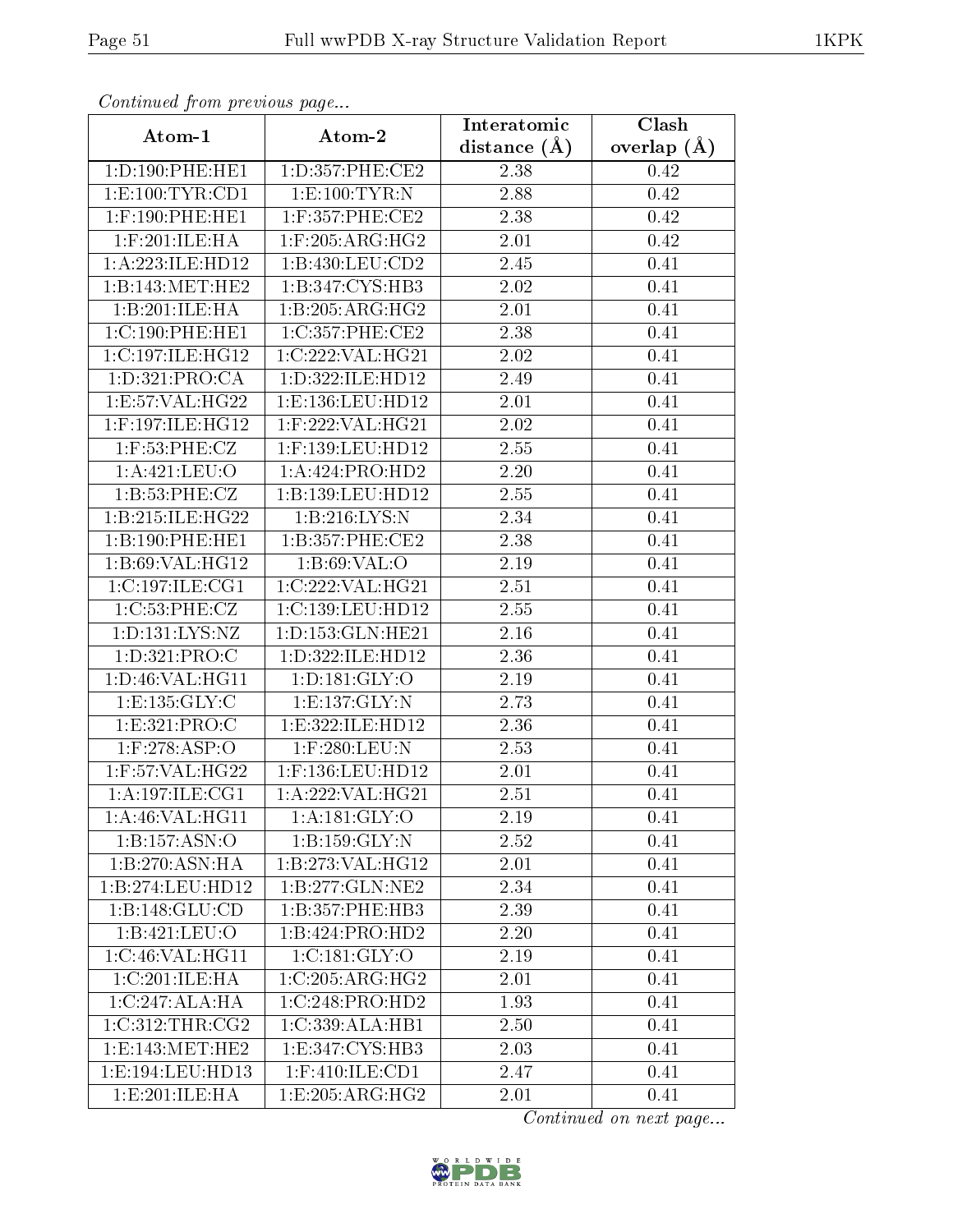| Commuca from previous page |                      | Interatomic       | Clash           |  |  |
|----------------------------|----------------------|-------------------|-----------------|--|--|
| Atom-1                     | Atom-2               | distance $(A)$    | overlap $(\AA)$ |  |  |
| 1:E:209:ARG:HG2            | 1:E:209:ARG:HH11     | 1.84              | 0.41            |  |  |
| 1:E:223:ILE:HD12           | 1:F:430:LEU:CD2      | 2.45              | 0.41            |  |  |
| 1:E:252:LEU:HD13           | 1: E:427: ILE: HD11  | 2.01              | 0.41            |  |  |
| $1:$ F:103:GLU:HG3         | $1:$ F:123:ARG:HE    | 1.85              | 0.41            |  |  |
| 1:A:320:ILE:C              | 1:A:322:ILE:N        | 2.74              | 0.41            |  |  |
| 1:B:103:GLU:HG3            | 1: B: 123: ARG: HE   | 1.84              | 0.41            |  |  |
| 1: B: 197: ILE: CG1        | 1:B:222:VAL:HG21     | 2.51              | 0.41            |  |  |
| 1:C:278:ASP:O              | 1:C:280:LEU:N        | 2.53              | 0.41            |  |  |
| 1:C:421:LEU:O              | 1:C:424:PRO:HD2      | 2.20              | 0.41            |  |  |
| 1:D:69:VAL:HG12            | 1: D:69:VAL:O        | 2.19              | 0.41            |  |  |
| 1:E:103:GLU:HG3            | 1:E:123:ARG:HE       | 1.84              | 0.41            |  |  |
| 1:E:320:ILE:C              | 1:E:322:ILE:N        | 2.74              | 0.41            |  |  |
| 1:E:430:LEU:HD13           | $1:$ F:219:PHE:HD2   | 1.85              | 0.41            |  |  |
| 1: A:215: ILE: HG22        | 1: A:216: LYS:N      | 2.34              | 0.41            |  |  |
| 1:B:124:TRP:O              | 1:B:126:ARG:N        | 2.53              | 0.41            |  |  |
| 1:B:190:PHE:CD1            | 1:B:411:LEU:HD11     | 2.56              | 0.41            |  |  |
| 1:C:320:ILE:C              | 1:C:322:ILE:N        | 2.74              | 0.41            |  |  |
| 1: D: 103: GLU: HG3        | 1: D: 123: ARG: HE   | 1.84              | 0.41            |  |  |
| 1:D:274:LEU:HD12           | 1:D:277:GLN:NE2      | 2.34              | 0.41            |  |  |
| 1: E: 53: PHE: CZ          | 1:E:139:LEU:HD12     | 2.55              | 0.41            |  |  |
| 1:E:197:ILE:CG1            | 1:E:222:VAL:HG21     | 2.51              | 0.41            |  |  |
| $1:$ F:190:PHE:CD1         | $1:$ F:411:LEU:HD11  | 2.56              | 0.41            |  |  |
| 1: A:197: ILE: HG12        | 1:A:222:VAL:HG21     | 2.02              | 0.41            |  |  |
| 1:C:411:LEU:O              | 1:C:415:MET:HG2      | 2.21              | 0.41            |  |  |
| 1: D: 143: MET: HE2        | 1: D: 347: CYS: HB3  | 2.03              | 0.41            |  |  |
| 1:D:212:LEU:N              | 1: D: 212: LEU: CD1  | $\overline{2}.81$ | 0.41            |  |  |
| 1: D: 215: ILE: HG22       | 1: D: 216: LYS: N    | 2.34              | 0.41            |  |  |
| 1: D: 190: PHE: CD1        | 1: D: 411: LEU: HD11 | 2.56              | 0.41            |  |  |
| 1: E: 124: TRP:O           | 1:E:126:ARG:N        | 2.53              | 0.41            |  |  |
| 1:E:197:ILE:HG12           | 1:E:222:VAL:HG21     | 2.02              | 0.41            |  |  |
| 1: E: 190: PHE: CD1        | 1: E: 411: LEU: HD11 | 2.56              | 0.41            |  |  |
| $1:$ F:124:TRP:CD1         | $1:$ F:161:MET:HG3   | 2.56              | 0.41            |  |  |
| 1:C:124:TRP:O              | 1:C:126:ARG:N        | 2.53              | 0.41            |  |  |
| 1: D: 124: TRP: CD1        | 1:D:125:TRP:N        | 2.89              | 0.41            |  |  |
| 1: D: 197: ILE: CG1        | 1: D: 222: VAL: HG21 | 2.51              | 0.41            |  |  |
| 1:E:190:PHE:HE1            | 1: E: 357: PHE: CE2  | 2.38              | 0.41            |  |  |
| 1:F:274:LEU:HD12           | $1:$ F:277:GLN:NE2   | 2.34              | 0.41            |  |  |
| 1: A: 103: GLU: HG3        | 1:A:123:ARG:HE       | 1.84              | 0.41            |  |  |
| 1: A: 356: ILE: HA         | 1: A:359: PRO:CG     | 2.51              | 0.41            |  |  |
| 1:A:411:LEU:O              | 1: A: 415: MET: HG2  | 2.21              | 0.41            |  |  |
| 1:A:443:PRO:O              | 1:A:446:SER:N        | 2.41              | 0.41            |  |  |

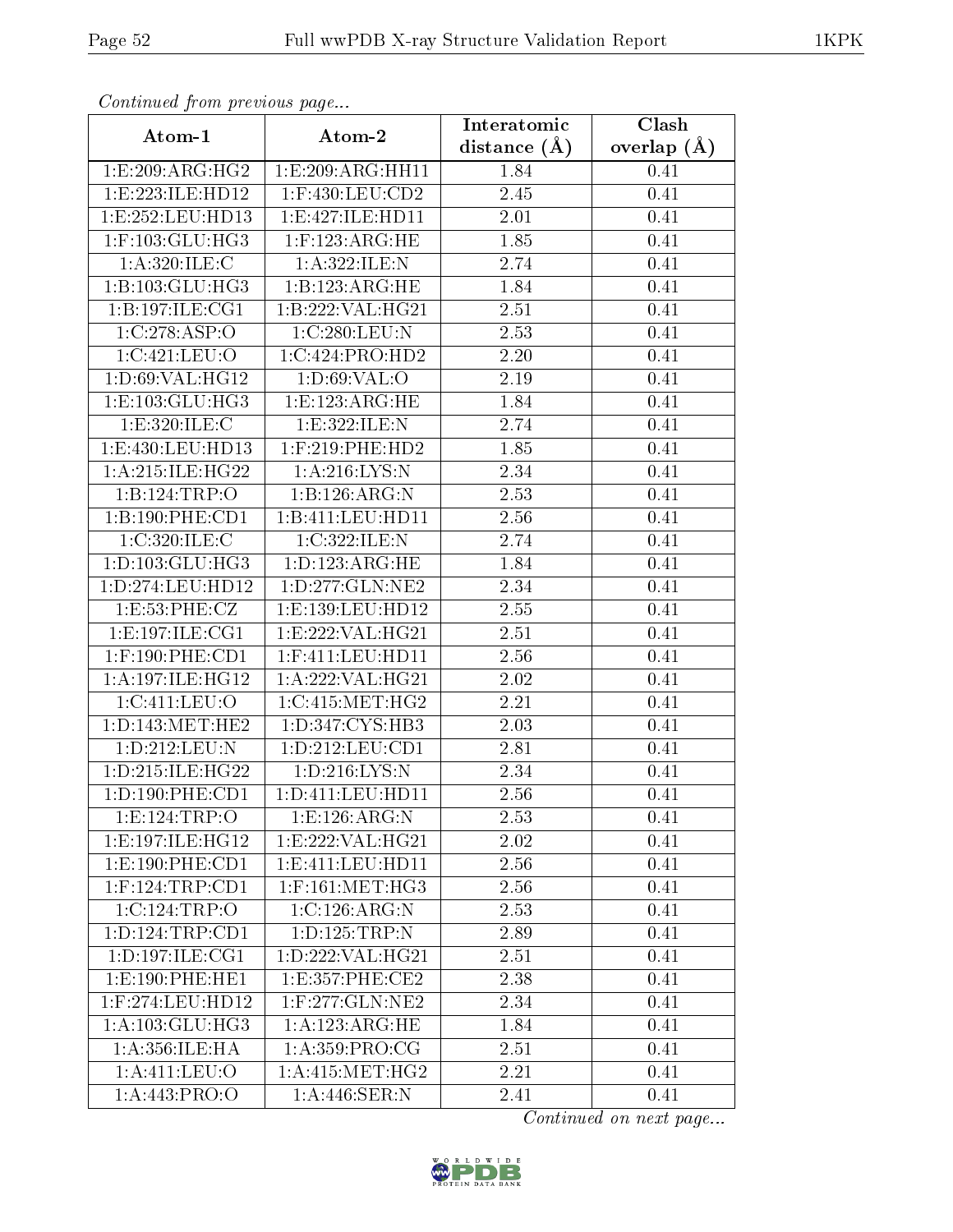| Communaca from previous page |                     | Interatomic       | Clash           |  |  |
|------------------------------|---------------------|-------------------|-----------------|--|--|
| Atom-1                       | Atom-2              | distance $(A)$    | overlap $(\AA)$ |  |  |
| 1:C:356:ILE:HA               | 1:C:359:PRO:CG      | 2.51              | 0.41            |  |  |
| 1:D:157:ASN:O                | 1: D: 159: GLY: N   | $\overline{2.52}$ | 0.41            |  |  |
| 1: D:200: ILE: CG2           | 1:D:200:ILE:O       | $2.68\,$          | 0.41            |  |  |
| 1:D:201:ILE:HA               | 1: D: 205: ARG: HG2 | 2.01              | 0.41            |  |  |
| 1:D:251:THR:HG22             | 1: D: 255: TYR: CE1 | 2.46              | 0.41            |  |  |
| 1:D:421:LEU:O                | 1:D:424:PRO:HD2     | 2.20              | 0.41            |  |  |
| $1:$ F:124:TRP:O             | $1:$ F:126:ARG:N    | 2.53              | 0.41            |  |  |
| $1:$ F:197:ILE:CG1           | $1:$ F:222:VAL:HG21 | 2.51              | 0.41            |  |  |
| 1:F:284:HIS:CE1              | $1:$ F:291:TRP:CE3  | 3.09              | 0.41            |  |  |
| $1:$ F:321:PRO:CA            | 1:F:322:ILE:HD12    | 2.49              | 0.41            |  |  |
| 1:A:124:TRP:O                | 1:A:126:ARG:N       | 2.53              | 0.41            |  |  |
| 1:A:278:ASP:O                | 1: A:280:LEU:N      | 2.53              | 0.41            |  |  |
| 1:B:124:TRP:CD1              | 1:B:125:TRP:N       | 2.89              | 0.41            |  |  |
| 1:B:200:ILE:O                | 1: B:200: ILE: CG2  | 2.68              | 0.41            |  |  |
| 1:Bi:411:LEU:O               | 1: B: 415: MET:HG2  | 2.21              | 0.41            |  |  |
| 1: D: 124: TRP:O             | 1: D: 126: ARG: N   | 2.53              | 0.41            |  |  |
| 1:D:278:ASP:C                | 1:D:280:LEU:N       | 2.71              | 0.41            |  |  |
| 1:E:179:ALA:HB1              | 1: E:200: ILE: CG2  | 2.51              | 0.41            |  |  |
| 1:E:278:ASP:O                | 1:E:280:LEU:N       | 2.53              | 0.41            |  |  |
| $1:$ F:278:ASP:C             | $1:$ F:280:LEU:N    | 2.71              | 0.41            |  |  |
| $1:$ F:312:THR:CG2           | 1:F:339:ALA:HB1     | 2.50              | 0.41            |  |  |
| $1:$ F:320:ILE:C             | 1:F:322:ILE:N       | 2.74              | 0.41            |  |  |
| 1:A:179:ALA:HB1              | 1: A:200: ILE: CG2  | <b>2.51</b>       | 0.41            |  |  |
| 1:A:247:ALA:HA               | 1:A:248:PRO:HD2     | 1.93              | 0.41            |  |  |
| 1:A:317:PHE:CA               | 1:A:321:PRO:HD2     | 2.50              | 0.41            |  |  |
| 1:B:124:TRP:CD1              | 1:B:161:MET:HG3     | 2.56              | 0.41            |  |  |
| $1:C:98:ARG:N\overline{H2}$  | 1:C:102:PRO:CB      | 2.79              | 0.41            |  |  |
| 1:C:103:GLU:HG3              | 1:C:123:ARG:HE      | 1.84              | 0.41            |  |  |
| 1:C:179:ALA:HB1              | 1:C:200:ILE:CG2     | 2.51              | 0.41            |  |  |
| 1:C:317:PHE:CA               | 1:C:321:PRO:HD2     | 2.50              | 0.41            |  |  |
| 1:C:190:PHE:CD1              | 1:C:411:LEU:HD11    | 2.56              | 0.41            |  |  |
| 1:D:256:LEU:O                | 1: D: 257: ILE:C    | 2.59              | 0.41            |  |  |
| 1: D: 278: ASP: O            | 1: D: 280: LEU: N   | 2.53              | 0.41            |  |  |
| 1: E: 316: GLY: O            | 1: E: 318: ASN: N   | 2.54              | 0.41            |  |  |
| 1:E:423:LEU:HD12             | 1: E: 423: LEU: HA  | 1.81              | 0.41            |  |  |
| 1:B:278:ASP:C                | 1:B:280:LEU:N       | 2.71              | 0.41            |  |  |
| 1:A:443:PRO:HG2              | 1:B:28:ARG:NE       | 2.36              | 0.41            |  |  |
| 1:B:29:ASP:OD1               | 1: B: 216: LYS: NZ  | 2.51              | 0.41            |  |  |
| 1:B:423:LEU:HD12             | 1:B:423:LEU:HA      | 1.81              | 0.41            |  |  |
| 1:B:95:PHE:O                 | 1: B:96: LEU: C     | 2.60              | 0.41            |  |  |
| 1:C:123:ARG:CD               | 1:C:123:ARG:N       | 2.81              | 0.41            |  |  |

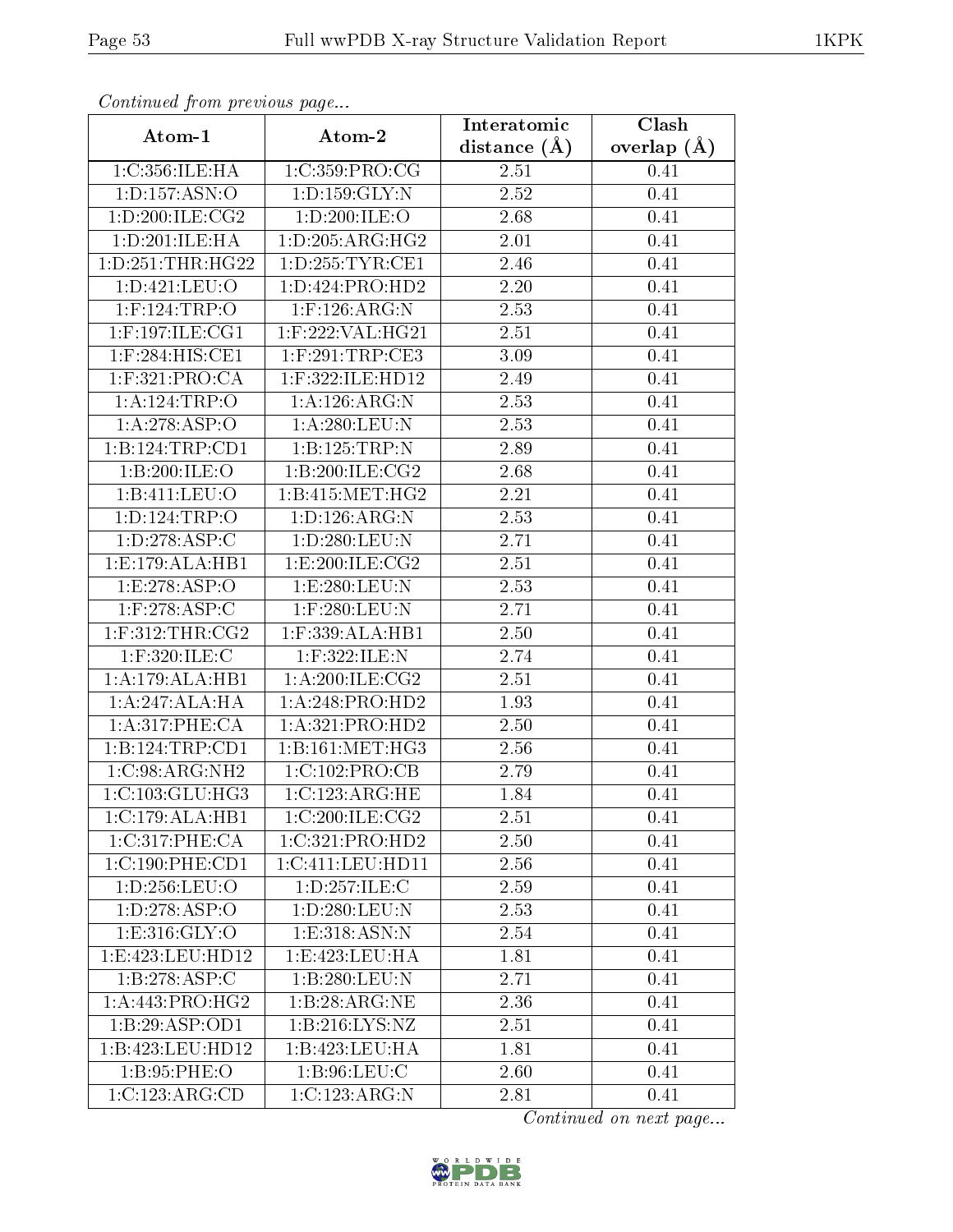| Commuca from previous page |                          | Interatomic       | Clash         |  |  |
|----------------------------|--------------------------|-------------------|---------------|--|--|
| Atom-1                     | Atom-2                   | distance $(A)$    | overlap $(A)$ |  |  |
| 1:C:200:ILE:CG2            | 1:C:200:ILE:O            | 2.68              | 0.41          |  |  |
| 1:C:201:ILE:HD13           | 1:C:201:ILE:HG21         | 1.87              | 0.41          |  |  |
| 1:C:443:PRO:HG2            | 1: D:28: ARG:NE          | 2.36              | 0.41          |  |  |
| 1:D:341:VAL:O              | 1:D:345:LEU:HG           | 2.21              | 0.41          |  |  |
| 1: D: 95: PHE: O           | 1: D:96: LEU: C          | 2.60              | 0.41          |  |  |
| 1:E:284:HIS:C              | 1: E: 286: GLY: H        | 2.25              | 0.41          |  |  |
| $1:$ F:284:HIS:C           | $1:$ $F:286:$ $GLY:$ $H$ | 2.25              | 0.41          |  |  |
| 1: A:124:TRP:CD1           | 1:A:125:TRP:N            | 2.89              | 0.40          |  |  |
| 1: A: 190: PHE: CD1        | 1:A:411:LEU:HD11         | 2.56              | 0.40          |  |  |
| 1: A:317: PHE:CD1          | 1:A:317:PHE:C            | 2.95              | 0.40          |  |  |
| 1:A:423:LEU:HD12           | 1:A:423:LEU:HA           | 1.81              | 0.40          |  |  |
| 1:B:256:LEU:O              | 1:B:257:ILE:C            | 2.59              | 0.40          |  |  |
| 1:C:284:HIS:CE1            | 1:C:291:TRP:CE3          | 3.09              | 0.40          |  |  |
| 1:D:356:ILE:HA             | 1:D:359:PRO:CG           | 2.51              | 0.40          |  |  |
| $1:$ F:124:TRP:CD1         | $1:$ F:125:TRP:N         | 2.89              | 0.40          |  |  |
| 1:E:443:PRO:HG2            | $1:$ F:28:ARG:NE         | 2.36              | 0.40          |  |  |
| 1:F:317:PHE:C              | $1:$ F:317:PHE:CD1       | 2.95              | 0.40          |  |  |
| 1:F:341:VAL:O              | $1:$ F:345:LEU:HG        | 2.21              | 0.40          |  |  |
| 1: A: 100: TYR: N          | 1: A: 100: TYR: CD1      | 2.88              | 0.40          |  |  |
| 1:A:201:ILE:HD13           | 1: A:201: ILE: HG21      | $\overline{1.87}$ | 0.40          |  |  |
| 1: A:316: GLY: C           | 1: A:318: ASN:H          | 2.25              | 0.40          |  |  |
| 1:B:197:ILE:HG12           | 1:B:222:VAL:HG21         | $2.02\,$          | 0.40          |  |  |
| 1:B:278:ASP:O              | 1:B:280:LEU:N            | 2.53              | 0.40          |  |  |
| 1:C:100:TYR:CD1            | 1:C:100:TYR:N            | 2.88              | 0.40          |  |  |
| 1:C:124:TRP:CD1            | 1:C:125:TRP:N            | 2.89              | 0.40          |  |  |
| 1: D: 124: TRP: CD1        | 1: D: 161: MET:HG3       | 2.56              | 0.40          |  |  |
| 1:D:197:ILE:HG12           | 1:D:222:VAL:HG21         | 2.02              | 0.40          |  |  |
| 1: D:211:THR:CG2           | 1:D:212:LEU:H            | 2.26              | 0.40          |  |  |
| 1: D: 273: VAL: CA         | 1:D:345:LEU:HD22         | 2.49              | 0.40          |  |  |
| 1:D:411:LEU:O              | 1: D: 415: MET:HG2       | 2.21              | 0.40          |  |  |
| 1:E:124:TRP:CD1            | 1: E: 125: TRP: N        | 2.89              | 0.40          |  |  |
| 1: E: 131: LYS: NZ         | 1:E:153:GLN:HE21         | 2.16              | 0.40          |  |  |
| 1: E: 411: LEU: O          | 1: E: 415: MET: HG2      | 2.21              | 0.40          |  |  |
| 1: A:98: ARG: NH2          | 1:A:102:PRO:CB           | 2.80              | 0.40          |  |  |
| 1: A:200: ILE: CG2         | 1: A:200: ILE:O          | 2.68              | 0.40          |  |  |
| 1: A:143:MET:HE2           | 1:A:347:CYS:HB3          | 2.03              | 0.40          |  |  |
| 1:B:317:PHE:C              | 1:B:317:PHE:CD1          | 2.95              | 0.40          |  |  |
| 1:B:356:ILE:HA             | 1:B:359:PRO:CG           | 2.51              | 0.40          |  |  |
| 1:C:316:GLY:C              | 1:C:318:ASN:H            | 2.25              | 0.40          |  |  |
| 1:D:123:ARG:CD             | 1:D:123:ARG:N            | 2.81              | 0.40          |  |  |
| 1: E: 316: GLY: C          | 1: E: 318: ASN: H        | 2.25              | 0.40          |  |  |

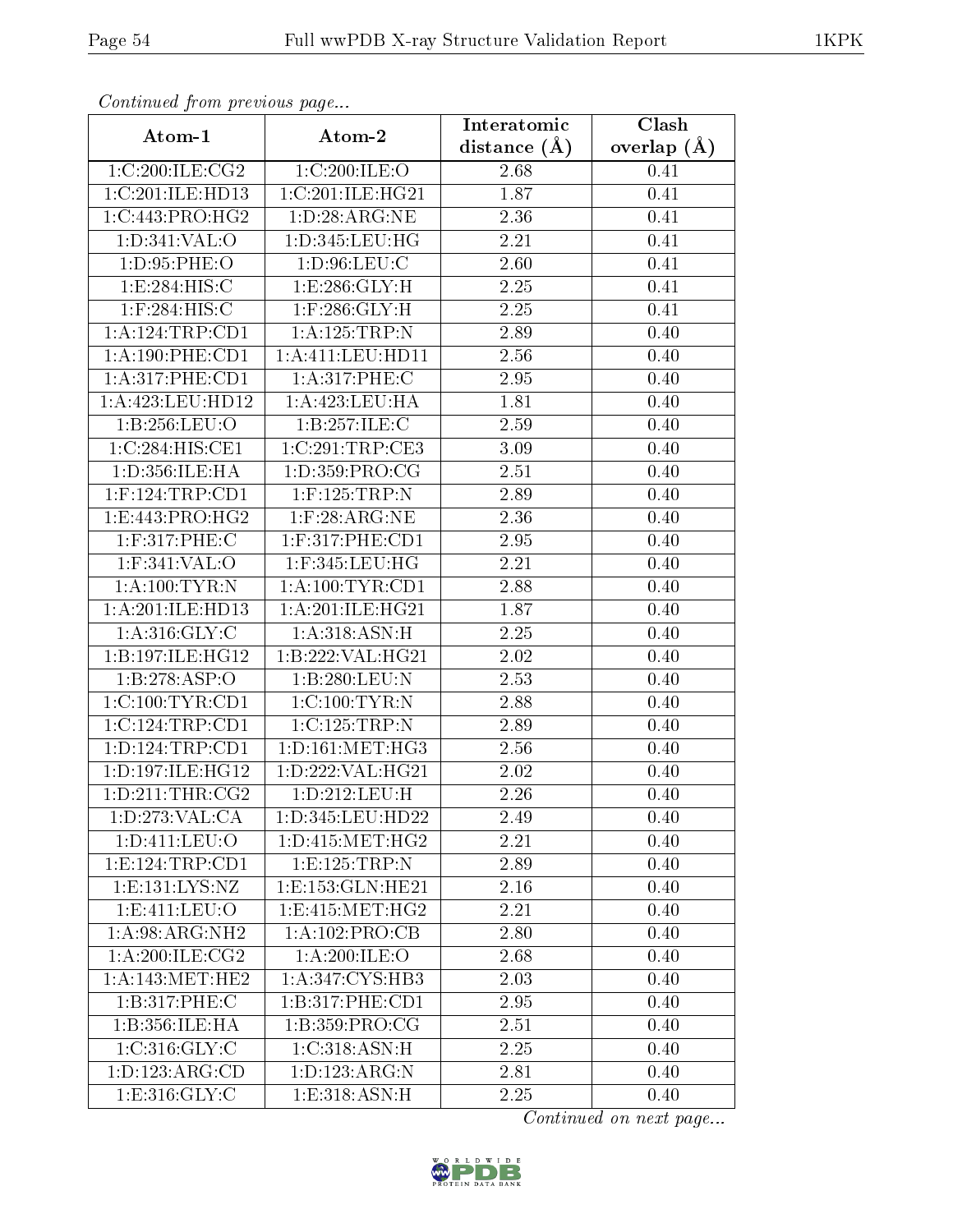|                      |                                       | Interatomic    | Clash         |
|----------------------|---------------------------------------|----------------|---------------|
| $\rm{Atom\text{-}1}$ | $\boldsymbol{\mathrm{Atom}\text{-}2}$ | distance $(A)$ | overlap $(A)$ |
| 1: E:426: ILE: HG22  | $1:$ F:223:ILE:CD1                    | 2.51           | 0.40          |
| $1:$ F:356:ILE:HA    | $1:$ F:359:PRO:CG                     | 2.51           | 0.40          |
| 1:A:284:HIS:C        | 1:A:286:GLY:H                         | 2.25           | 0.40          |
| 1:A:420:GLN:HG2      | 1: A:420: GLN:H                       | 1.64           | 0.40          |
| 1:B:251:THR:HG22     | 1: B: 255: TYR: CE1                   | 2.47           | 0.40          |
| 1:B:341:VAL:O        | 1: B: 345: LEU: HG                    | 2.22           | 0.40          |
| 1:B:361:LEU:HD23     | 1:B:361:LEU:HA                        | 1.95           | 0.40          |
| 1:C:450:ALA:CB       | 1: D: 26: LEU: CD2                    | 2.94           | 0.40          |
| 1: E: 284: HIS: CE1  | 1:E:291:TRP:CE3                       | 3.09           | 0.40          |
| 1:A:183:ALA:HB2      | 1: A:200: ILE: CG1                    | 2.39           | 0.40          |
| 1:B:75:TYR:N         | 1:B:76:PRO:CD                         | 2.80           | 0.40          |
| 1:C:317:PHE:C        | 1:C:317:PHE:CD1                       | 2.95           | 0.40          |
| 1:C:430:LEU:HD13     | 1: D: 219: PHE: HD2                   | 1.85           | 0.40          |
| 1: D: 223: ILE: HG22 | 1: D: 227: ILE: HD11                  | 2.04           | 0.40          |
| $1:$ F:316: $GLY$ :O | $1:$ F:318:ASN:N                      | 2.54           | 0.40          |

All (53) symmetry-related close contacts are listed below. The label for Atom-2 includes the symmetry operator and encoded unit-cell translations to be applied.

| Atom-1            | Atom-2                                                 | Interatomic    | Clash         |
|-------------------|--------------------------------------------------------|----------------|---------------|
|                   |                                                        | distance $(A)$ | overlap $(A)$ |
| 1:B:15:ARG:CA     | 1:E:12:GLN:NE2[4 455]                                  | 0.70           | 1.50          |
| 1: B: 16: LEU: CG | $1: \mathrm{E}: 19: \mathrm{ARG}: \mathrm{CZ}[4\ 455]$ | 0.73           | 1.47          |
| 1:B:19:ARG:NH1    | 1: E: 16: LEU: CB[4 455]                               | 0.88           | 1.32          |
| 1:B:12:GLN:CD     | 1: E: 15: ARG: CB[4 455]                               | 0.91           | 1.29          |
| 1:B:19:ARG:NH1    | 1:E:16:LEU:CG[4 455]                                   | 0.96           | 1.24          |
| 1:B:16:LEU:CD2    | 1:E:19:ARG:NH2[4 455]                                  | 1.03           | 1.17          |
| 1:B:19:ARG:CD     | $1: E: 16: LEU: CD1[4 \ \overline{455}]$               | 1.05           | 1.15          |
| 1:B:12:GLN:NE2    | 1: E: 15: ARG: CB[4 455]                               | 1.07           | 1.13          |
| 1:B:167:ARG:NH1   | 1:D:12:GLN:OE1[2 554]                                  | 1.15           | 1.05          |
| 1:B:15:ARG:CB     | 1:E:12:GLN:NE2[4 455]                                  | 1.18           | 1.02          |
| 1:B:19:ARG:CZ     | 1: E: 16: LEU: CG[4 455]                               | 1.18           | 1.02          |
| 1:B:12:GLN:OE1    | 1: E: 15: ARG: CB[4 455]                               | 1.26           | 0.94          |
| 1:B:19:ARG:CZ     | 1: E: 16: LEU: CB[4 455]                               | 1.28           | 0.92          |
| 1:B:19:ARG:NE     | 1:E:16:LEU:CD2[4 455]                                  | 1.31           | 0.89          |
| 1:B:19:ARG:CZ     | 1:E:16:LEU:CD2[4 455]                                  | 1.34           | 0.86          |
| 1:B:16:LEU:CD2    | $1:E:19:ARG:CZ[4$ 455                                  | 1.35           | 0.85          |
| 1:B:12:GLN:N      | 1:E:15:ARG:NH2[4 455]                                  | 1.35           | 0.85          |
| 1:B:16:LEU:CG     | 1:E:19:ARG:NH2[4 455]                                  | 1.38           | 0.82          |
| 1:B:15:ARG:C      | 1: E: 12: GLN: NE2[4 455]                              | 1.39           | 0.81          |
| 1:B:15:ARG:O      | 1:E:12:GLN:OE1[4 455]                                  | 1.40           | 0.80          |

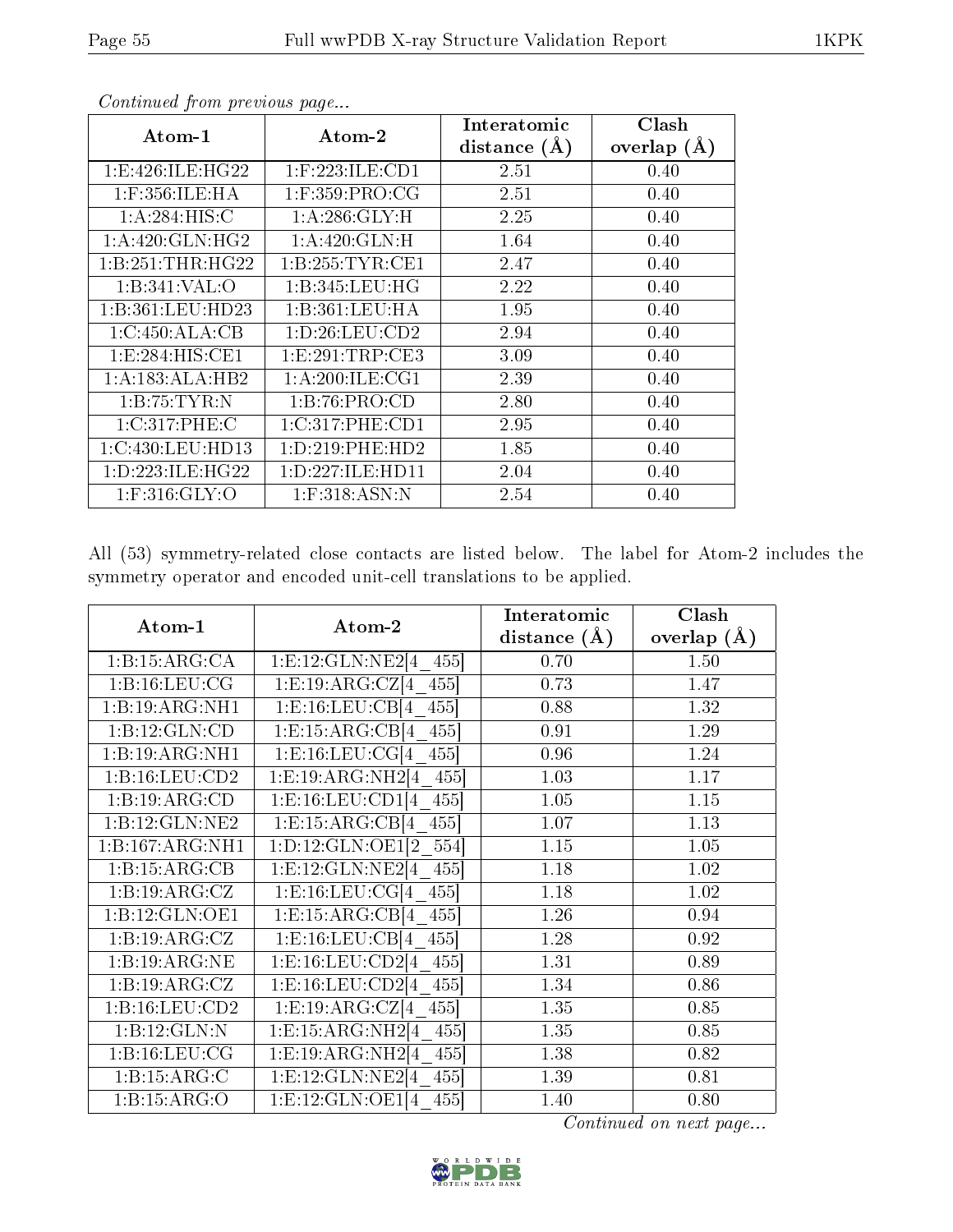| Atom-1             | Atom-2                                           | Interatomic       | Clash             |
|--------------------|--------------------------------------------------|-------------------|-------------------|
|                    |                                                  | distance $(A)$    | overlap $(\AA)$   |
| 1: B: 16: LEU: CG  | 1: E: 19: ARG: NH1[4 455]                        | 1.52              | 0.68              |
| 1:B:15:ARG:CB      | 1: E: 12: GLN: CD[4 455]                         | $\overline{1.57}$ | $\overline{0.63}$ |
| 1:B:12:GLN:NE2     | 1: E: 15: ARG: CG[4 455]                         | 1.57              | 0.63              |
| 1:C:12:GLN:OE1     | 1:E:167:ARG:NH2[3 645]                           | 1.58              | 0.62              |
| 1:B:16:LEU:CD1     | $1: E: 19: \overline{\text{ARG:NE}[4\quad 455]}$ | 1.59              | 0.61              |
| 1:B:19:ARG:NE      | 1:E:16:LEU:CG[4 455]                             | 1.61              | 0.59              |
| 1: B: 16: LEU: CD2 | 1: E: 19: ARG: NE[4 455]                         | 1.64              | 0.56              |
| 1:B:16:LEU:CG      | 1:E:19:ARG:NE[4 455]                             | 1.66              | 0.54              |
| 1:B:167:ARG:CZ     | 1:D:12:GLN:OE1[2 554]                            | $\overline{1.66}$ | 0.54              |
| 1:B:15:ARG:O       | 1: E: 12: GLN: CD[4 455]                         | 1.70              | 0.50              |
| 1:B:12:GLN:NE2     | 1: E: 15: ARG: CA[4 455]                         | 1.74              | 0.46              |
| 1:B:15:ARG:C       | $1: E: 12: GLN: CD[4 \ 455]$                     | 1.80              | 0.40              |
| 1:B:19:ARG:NH1     | 1: E: 16: LEU: CA[4 455]                         | 1.81              | 0.39              |
| 1:B:19:ARG:NE      | 1: E: 16: LEU: CD1[4 455]                        | 1.85              | 0.35              |
| 1:B:16:LEU:CD1     | 1: E: 19: ARG: CZ[4 455]                         | 1.85              | 0.35              |
| 1:B:167:ARG:NH1    | 1:D:12:GLN:CD[2 554]                             | 1.87              | 0.33              |
| 1:B:23:ARG:NH1     | 1: E: 23: ARG: CD[4 455]                         | 1.89              | 0.31              |
| 1:B:12:GLN:NE2     | 1: E: 15: ARG: N[4 455]                          | 1.91              | 0.29              |
| 1:B:12:GLN:CD      | 1:E:15:ARG:CG[4 455]                             | $\overline{1.93}$ | 0.27              |
| 1:B:16:LEU:CD1     | 1: E: 19: ARG: CD[4 455]                         | 1.93              | 0.27              |
| 1:B:16:LEU:CB      | 1: E: 19: ARG: NH2[4 455]                        | 1.93              | 0.27              |
| 1:B:15:ARG:N       | 1: E: 12: GLN: NE2[4 455]                        | 1.96              | 0.24              |
| 1:B:19:ARG:NH2     | 1: E: 16: LEU: CB[4 455]                         | 1.97              | 0.23              |
| 1:B:19:ARG:CD      | 1: E: 16: LEU: CG[4 455]                         | 1.98              | 0.22              |
| 1:B:15:ARG:CA      | $1: E: 12: GLN: CD[4 \ 455]$                     | $\overline{2.00}$ | $\overline{0.20}$ |
| 1:B:167:ARG:NH2    | 1:D:12:GLN:OE1[2 554]                            | 2.03              | 0.17              |
| 1:B:19:ARG:NH2     | 1: E: 16: LEU: CD2[4 455]                        | $\overline{2.06}$ | 0.14              |
| 1:B:15:ARG:O       | $1: E: 12: GLN: NE2[4 \ 455]$                    | 2.09              | 0.11              |
| 1:B:12:GLN:N       | 1: E: 15: ARG: CZ[4 455]                         | 2.14              | 0.06              |
| 1:B:16:LEU:O       | 1: E: 19: ARG: NH1[4 455]                        | $2.17\,$          | 0.03              |
| 1:B:12:GLN:CG      | 1: E: 15: ARG: NE[4 455]                         | 2.18              | $\overline{0.02}$ |
| 1:B:19:ARG:NH1     | $1: E: 16: LEU: \overline{CD2[4 \ 455]}$         | 2.18              | 0.02              |
| 1:B:16:LEU:CB      | 1: E: 19: ARG: CZ[4 455]                         | 2.19              | $\overline{0.01}$ |

## 5.3 Torsion angles (i)

#### 5.3.1 Protein backbone (i)

In the following table, the Percentiles column shows the percent Ramachandran outliers of the chain as a percentile score with respect to all X-ray entries followed by that with respect to entries of similar resolution.

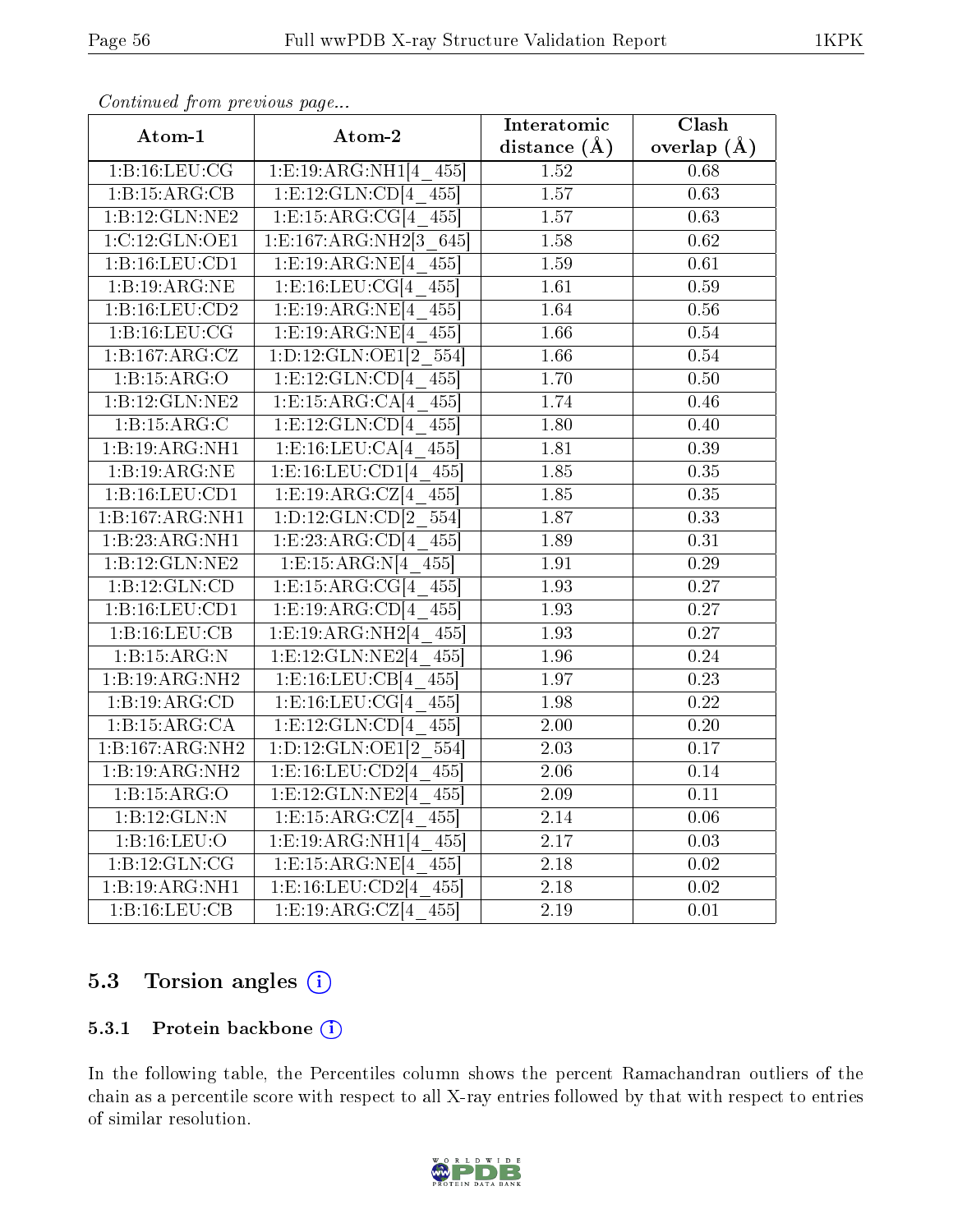| Mol | Chain         | Analysed        | Favoured   | Allowed   | Outliers  |              | Percentiles  |  |
|-----|---------------|-----------------|------------|-----------|-----------|--------------|--------------|--|
| 1   | A             | 448/473 (95%)   | 340 (76%)  | 75 (17%)  | 33 (7%)   |              | 11           |  |
| 1   | B             | 448/473 (95%)   | 340 (76%)  | 75 (17%)  | 33 $(7%)$ | $\mathbf{1}$ | $ 11\rangle$ |  |
| 1   | $\mathcal{C}$ | 448/473 (95%)   | 340 (76%)  | 75 (17%)  | 33 (7%)   | $\mathbf{1}$ | 11           |  |
| 1   | D             | 448/473 (95%)   | 340 (76%)  | 76 (17%)  | 32 (7%)   |              | 12           |  |
| 1   | Ε             | 448/473 (95%)   | 340 (76%)  | 76 (17%)  | 32 (7%)   | $\mathbf{1}$ | 12           |  |
| 1   | $\mathbf{F}$  | 448/473 (95%)   | 340 (76%)  | 75 (17%)  | 33 (7%)   | $\mathbf{1}$ | 11           |  |
| All | All           | 2688/2838 (95%) | 2040 (76%) | 452 (17%) | 196 (7%)  |              | 11           |  |

The Analysed column shows the number of residues for which the backbone conformation was analysed, and the total number of residues.

All (196) Ramachandran outliers are listed below:

| Mol            | Chain                                                                                                                     | Res              | Type                      |
|----------------|---------------------------------------------------------------------------------------------------------------------------|------------------|---------------------------|
| $\overline{1}$ | $\overline{A}$                                                                                                            | 319              | <b>LEU</b>                |
| $\overline{1}$ | $\overline{\text{B}}$                                                                                                     | 319              | LEU                       |
| $\overline{1}$ | $\overline{\text{C}}$                                                                                                     | 319              | $\overline{\text{LEU}}$   |
| $\overline{1}$ | $\overline{\rm D}$                                                                                                        | $\overline{319}$ | LEU                       |
| $\overline{1}$ | $\overline{\mathrm{E}}$                                                                                                   | $\overline{319}$ | LEU                       |
| $\overline{1}$ | $\overline{\mathrm{F}}$                                                                                                   | $\overline{319}$ | LEU                       |
| $\overline{1}$ | $\overline{A}$                                                                                                            | $\overline{33}$  | <b>LEU</b>                |
| $\overline{1}$ | $\overline{A}$                                                                                                            | 167              | $\overline{\rm{ARG}}$     |
| $\overline{1}$ | $\overline{A}$                                                                                                            | 204              | MET                       |
| $\overline{1}$ | $\overline{A}$                                                                                                            | 285              | $\overline{\text{GLY}}$   |
| $\overline{1}$ | $\overline{A}$                                                                                                            | $\overline{318}$ | $\overline{\mathrm{ASN}}$ |
| $\overline{1}$ | $\overline{\mathrm{B}}$                                                                                                   | $\overline{33}$  | LEU                       |
| $\overline{1}$ | $\overline{\mathbf{B}}$                                                                                                   | 167              | $\overline{\rm{ARG}}$     |
| $\overline{1}$ | $\overline{\mathbf{B}}$                                                                                                   | $\overline{204}$ | $\overline{\text{MET}}$   |
| $\overline{1}$ | $\overline{\mathrm{B}}$                                                                                                   | 285              | $\overline{\text{GLY}}$   |
| $\overline{1}$ | $\overline{\mathbf{B}}$                                                                                                   | $\overline{318}$ | <b>ASN</b>                |
| $\overline{1}$ |                                                                                                                           | 33               | LEU                       |
| $\overline{1}$ |                                                                                                                           | 167              | $\overline{\rm{ARG}}$     |
| $\overline{1}$ |                                                                                                                           | 204              | $\overline{\text{MET}}$   |
| $\overline{1}$ | $\overline{\text{C}}$<br>$\overline{\text{C}}$<br>$\overline{\text{C}}$<br>$\overline{\text{C}}$<br>$\overline{\text{D}}$ | 285              | $\overline{\text{GLY}}$   |
| $\overline{1}$ |                                                                                                                           | $\overline{318}$ | $\overline{\text{ASN}}$   |
| $\mathbf{1}$   |                                                                                                                           | 33               | LEU                       |
| $\mathbf{1}$   | $\overline{D}$                                                                                                            | 167              | $\overline{\rm{ARG}}$     |
| $\overline{1}$ | $\overline{D}$                                                                                                            | 204              | MET                       |
| $\overline{1}$ | $\overline{\rm D}$                                                                                                        | 285              | $\overline{\text{GLY}}$   |
| $\overline{1}$ | $\overline{\rm D}$                                                                                                        | $\overline{318}$ | $\overline{\text{ASN}}$   |
| $\overline{1}$ | E                                                                                                                         | 33               | LEU                       |

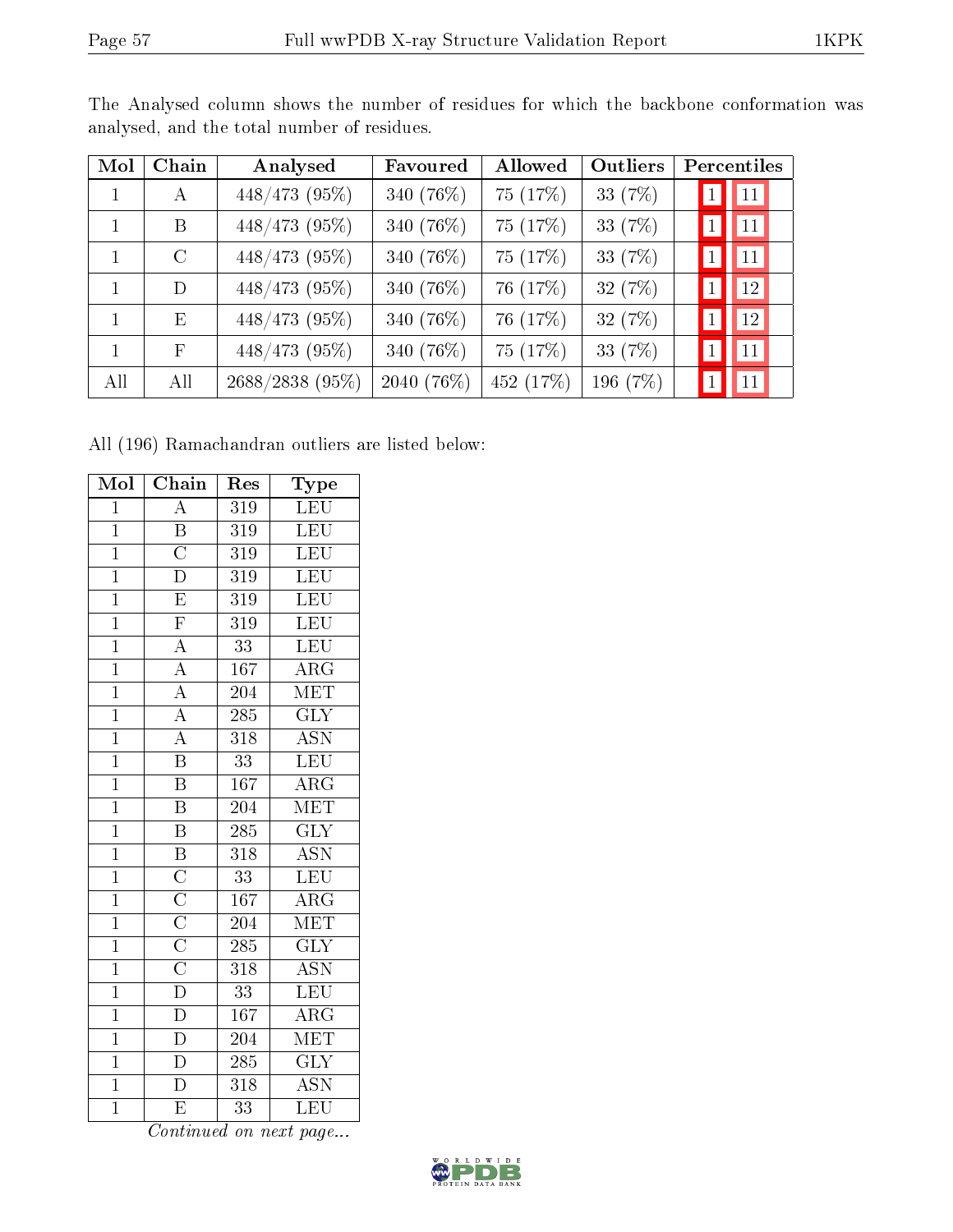| Mol            | $\overline{\text{Chain}}$                                                                                                      | $\mathbf{r}$<br>Res | $r \sim \sigma$<br>Type   |
|----------------|--------------------------------------------------------------------------------------------------------------------------------|---------------------|---------------------------|
| $\mathbf 1$    | E                                                                                                                              | 167                 | $\rm{ARG}$                |
| $\mathbf{1}$   | E                                                                                                                              | 204                 | MET                       |
| $\overline{1}$ | $\overline{\mathrm{E}}$                                                                                                        | 285                 | $\overline{\text{GLY}}$   |
| $\mathbf{1}$   | $\overline{E}$                                                                                                                 | 318                 | <b>ASN</b>                |
| $\overline{1}$ | $\overline{\mathrm{F}}$                                                                                                        | $\overline{33}$     | <b>LEU</b>                |
| $\mathbf 1$    | F                                                                                                                              | 167                 | $\rm{ARG}$                |
| $\overline{1}$ | $\overline{F}$                                                                                                                 | 204                 | $\overline{\text{MET}}$   |
| $\overline{1}$ | $\overline{\mathrm{F}}$                                                                                                        | 285                 | $\overline{\text{GLY}}$   |
| $\overline{1}$ | $\overline{F}$                                                                                                                 | 318                 | <b>ASN</b>                |
| $\overline{1}$ | $\overline{A}$                                                                                                                 | 92                  | $\overline{\rm{PHE}}$     |
| $\overline{1}$ | $\overline{A}$                                                                                                                 | 107                 | $\overline{\text{SER}}$   |
| $\overline{1}$ | $\overline{A}$                                                                                                                 | 125                 | <b>TRP</b>                |
| $\mathbf{1}$   |                                                                                                                                | 172                 | $\overline{\text{GLU}}$   |
| $\mathbf{1}$   | $\frac{\overline{A}}{\overline{A}}$ $\frac{\overline{A}}{\overline{A}}$                                                        | 210                 | <b>TYR</b>                |
| $\overline{1}$ |                                                                                                                                | 250                 | <b>ASN</b>                |
| $\mathbf{1}$   |                                                                                                                                | 279                 | LEU                       |
| $\overline{1}$ | $\frac{\overline{A}}{A}$                                                                                                       | 325                 | $\overline{ALA}$          |
| $\mathbf{1}$   |                                                                                                                                | 444                 | <b>LEU</b>                |
| $\mathbf{1}$   | $\overline{\mathrm{B}}$                                                                                                        | $\overline{92}$     | PHE                       |
| $\mathbf{1}$   | $\overline{\mathrm{B}}$                                                                                                        | 107                 | $\overline{\text{SER}}$   |
| $\overline{1}$ | $\overline{\mathrm{B}}$                                                                                                        | 125                 | <b>TRP</b>                |
| $\overline{1}$ | $\overline{\mathrm{B}}$                                                                                                        | $\overline{172}$    | $\overline{\mathrm{GLU}}$ |
| $\mathbf{1}$   | $\overline{\mathrm{B}}$                                                                                                        | 210                 | <b>TYR</b>                |
| $\overline{1}$ | $\overline{\mathrm{B}}$                                                                                                        | 250                 | $\overline{\mathrm{ASN}}$ |
| $\mathbf{1}$   | $\overline{\mathrm{B}}$                                                                                                        | 279                 | <b>LEU</b>                |
| $\overline{1}$ | $\overline{\mathrm{B}}$                                                                                                        | 325                 | $\overline{\text{ALA}}$   |
| $\overline{1}$ | $\overline{B}$                                                                                                                 | 444                 | $\overline{\text{LEU}}$   |
| $\mathbf{1}$   | $\overline{\text{C}}$                                                                                                          | 92                  | PHE                       |
| $\overline{1}$ | $\overline{\rm C}$                                                                                                             | $\overline{10}7$    | $\overline{\text{SER}}$   |
| 1              |                                                                                                                                | 125                 | TRP                       |
| $\mathbf{1}$   |                                                                                                                                | 172                 | GLU                       |
| $\mathbf{1}$   | $\overline{C}\ \overline{C}\ \overline{C}\ \overline{C}\ \overline{C}\ \overline{C}\ \overline{C}\ \overline{C}\ \overline{D}$ | $21\overline{0}$    | <b>TYR</b>                |
| $\mathbf{1}$   |                                                                                                                                | 250                 | $\overline{\text{ASN}}$   |
| $\overline{1}$ |                                                                                                                                | 279                 | $\frac{L}{L}$             |
| $\mathbf{1}$   |                                                                                                                                | 325                 | $\overline{\text{ALA}}$   |
| $\overline{1}$ |                                                                                                                                | 444                 | LEU                       |
| $\mathbf{1}$   |                                                                                                                                | 92                  | PHE                       |
| $\mathbf{1}$   | $\overline{D}$                                                                                                                 | 107                 | $\overline{\text{SER}}$   |
| $\mathbf{1}$   | $\frac{\overline{D}}{\overline{D}}$                                                                                            | $125\,$             | $\overline{\text{TRP}}$   |
| $\mathbf{1}$   |                                                                                                                                | 172                 | $\overline{\text{GLU}}$   |
| $\mathbf{1}$   |                                                                                                                                | 210                 | <b>TYR</b>                |
| $\mathbf{1}$   | $\overline{\rm D}$                                                                                                             | 250                 | <b>ASN</b>                |

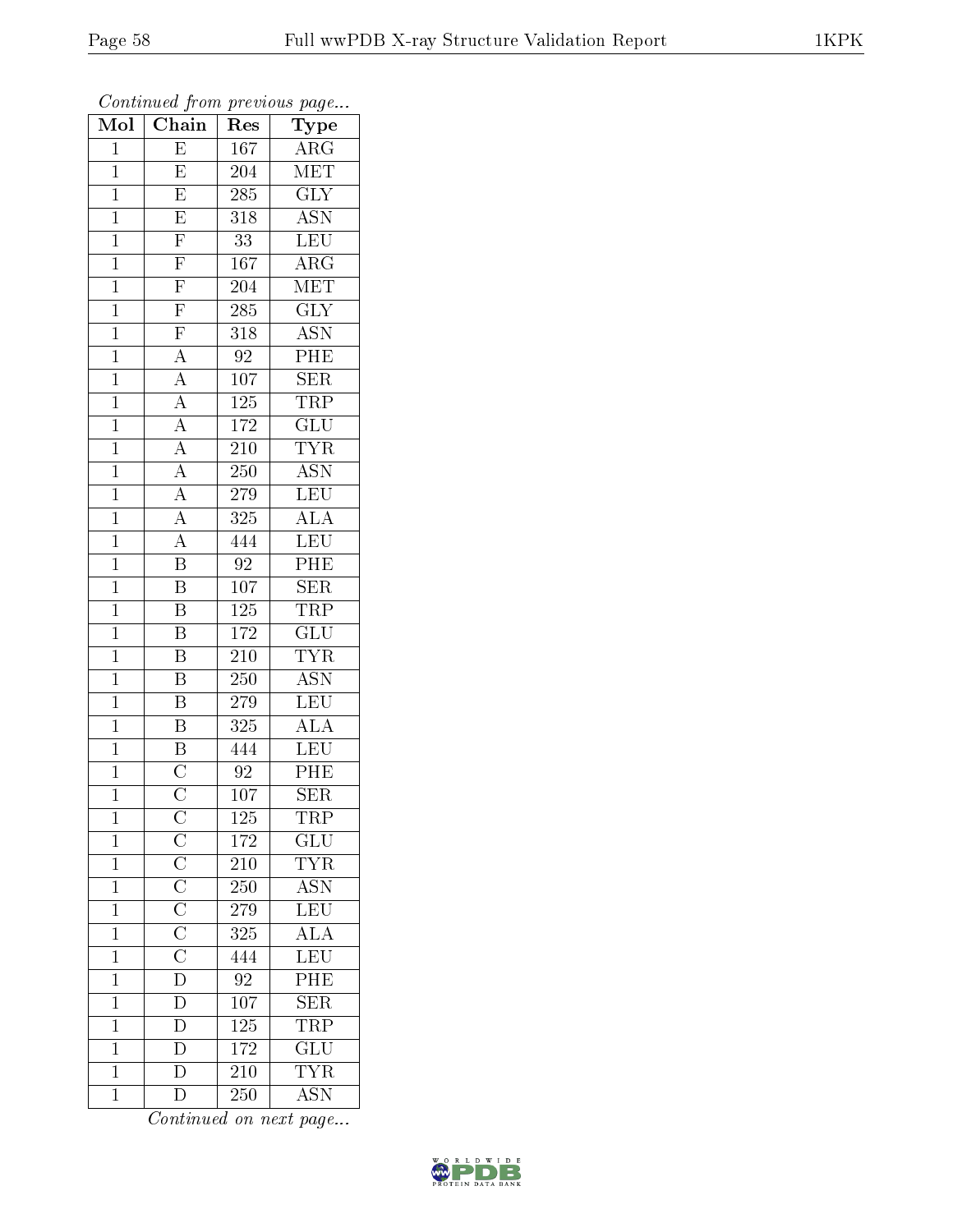| $\overline{\text{Mol}}$ | $\boldsymbol{\mathsf{u}}$<br>Chain                                                                                                                      | Res              | $\overline{ }$<br>$\overline{\phantom{a}}$<br>Type |
|-------------------------|---------------------------------------------------------------------------------------------------------------------------------------------------------|------------------|----------------------------------------------------|
| $\overline{1}$          | $\overline{D}$                                                                                                                                          | 279              | <b>LEU</b>                                         |
| $\mathbf{1}$            | D                                                                                                                                                       | 325              | $\overline{\rm ALA}$                               |
| $\overline{1}$          | $\overline{\rm D}$                                                                                                                                      | 444              | $\overline{\text{LEU}}$                            |
| $\mathbf 1$             | $\overline{\mathrm{E}}$                                                                                                                                 | $\overline{92}$  | $\overline{\text{PHE}}$                            |
| $\mathbf{1}$            | $\overline{E}$                                                                                                                                          | 107              | SER                                                |
| $\mathbf{1}$            | $\overline{E}$                                                                                                                                          | 125              | <b>TRP</b>                                         |
| $\mathbf{1}$            | $\overline{E}$                                                                                                                                          | 172              | $\overline{\text{GLU}}$                            |
| $\mathbf{1}$            | $\overline{E}$                                                                                                                                          | 210              | <b>TYR</b>                                         |
| $\mathbf{1}$            | $\overline{E}$                                                                                                                                          | 250              | <b>ASN</b>                                         |
| $\mathbf{1}$            | $\overline{\mathrm{E}}$                                                                                                                                 | 279              | LEU                                                |
| $\mathbf{1}$            | $\overline{E}$                                                                                                                                          | 325              | $\overline{\text{ALA}}$                            |
| $\mathbf{1}$            | $\overline{E}$                                                                                                                                          | 444              | LEU                                                |
| $\overline{1}$          | $\overline{F}$                                                                                                                                          | $\overline{92}$  | PHE                                                |
| $\mathbf{1}$            | $\overline{F}$                                                                                                                                          | 107              | SER                                                |
| $\mathbf{1}$            | $\frac{\overline{F}}{\overline{F}}$ $\frac{\overline{F}}{\overline{F}}$ $\frac{\overline{F}}{\overline{F}}$ $\frac{\overline{F}}{\overline{F}}$         | <b>125</b>       | <b>TRP</b>                                         |
| $\mathbf{1}$            |                                                                                                                                                         | 172              | $\overline{\text{GLU}}$                            |
| $\overline{1}$          |                                                                                                                                                         | $\overline{210}$ | <b>TYR</b>                                         |
| $\mathbf{1}$            |                                                                                                                                                         | 250              | <b>ASN</b>                                         |
| $\mathbf{1}$            |                                                                                                                                                         | 279              | LEU                                                |
| $\overline{1}$          |                                                                                                                                                         | 325              | $\overline{\rm ALA}$                               |
| $\mathbf{1}$            | $\overline{\mathrm{F}}$                                                                                                                                 | 444              | LEU                                                |
| $\overline{1}$          | $\frac{\overline{A}}{\overline{A}}$                                                                                                                     | $\overline{91}$  | $\overline{\text{MET}}$                            |
| $\mathbf 1$             |                                                                                                                                                         | 121              | PRO                                                |
| $\mathbf 1$             | $\overline{A}$                                                                                                                                          | 177              | LEU                                                |
| $\mathbf{1}$            | $\overline{A}$                                                                                                                                          | 242              | $\overline{\text{GLY}}$                            |
| $\overline{1}$          | $\overline{A}$                                                                                                                                          | 283              | $\overline{\text{VAL}}$                            |
| $\mathbf{1}$            | $\overline{A}$                                                                                                                                          | 342              | ILE                                                |
| $\mathbf{1}$            | $\overline{A}$                                                                                                                                          | 343              | <b>THR</b>                                         |
| $\mathbf 1$             | $\overline{\rm A}$                                                                                                                                      | 452              | <b>THR</b>                                         |
| $\mathbf 1$             | B                                                                                                                                                       | 91               | MET                                                |
| $\mathbf 1$             | Β                                                                                                                                                       | 121              | PRO                                                |
| $\mathbf{1}$            | $\overline{\mathrm{B}}$                                                                                                                                 | 177              | LEU <sup>-</sup>                                   |
| $\mathbf 1$             | $\boldsymbol{B}$                                                                                                                                        | 242              | <b>GLY</b>                                         |
| $\mathbf 1$             | $\overline{\mathrm{B}}$                                                                                                                                 | 283              | $\overline{\text{VAL}}$                            |
| $\mathbf 1$             | B                                                                                                                                                       | 342              | ILE                                                |
| $\mathbf 1$             | $\overline{\mathrm{B}}$                                                                                                                                 | 343              | <b>THR</b>                                         |
| $\mathbf 1$             |                                                                                                                                                         | 452              | $\overline{\text{THR}}$                            |
| $\mathbf 1$             |                                                                                                                                                         | 91               | MET                                                |
| $\mathbf{1}$            |                                                                                                                                                         | 121              | $\overline{\text{PRO}}$                            |
| $\overline{1}$          |                                                                                                                                                         | 177              | $\overline{\text{LEU}}$                            |
| $\mathbf{1}$            | $\frac{\overline{\text{B}}}{\overline{\text{C}}}}$ $\frac{\overline{\text{C}}}{\overline{\text{C}}}}$ $\frac{\overline{\text{C}}}{\overline{\text{C}}}$ | 242              | $\overline{\text{GLY}}$                            |
| $\mathbf 1$             |                                                                                                                                                         | 283              | VAL                                                |

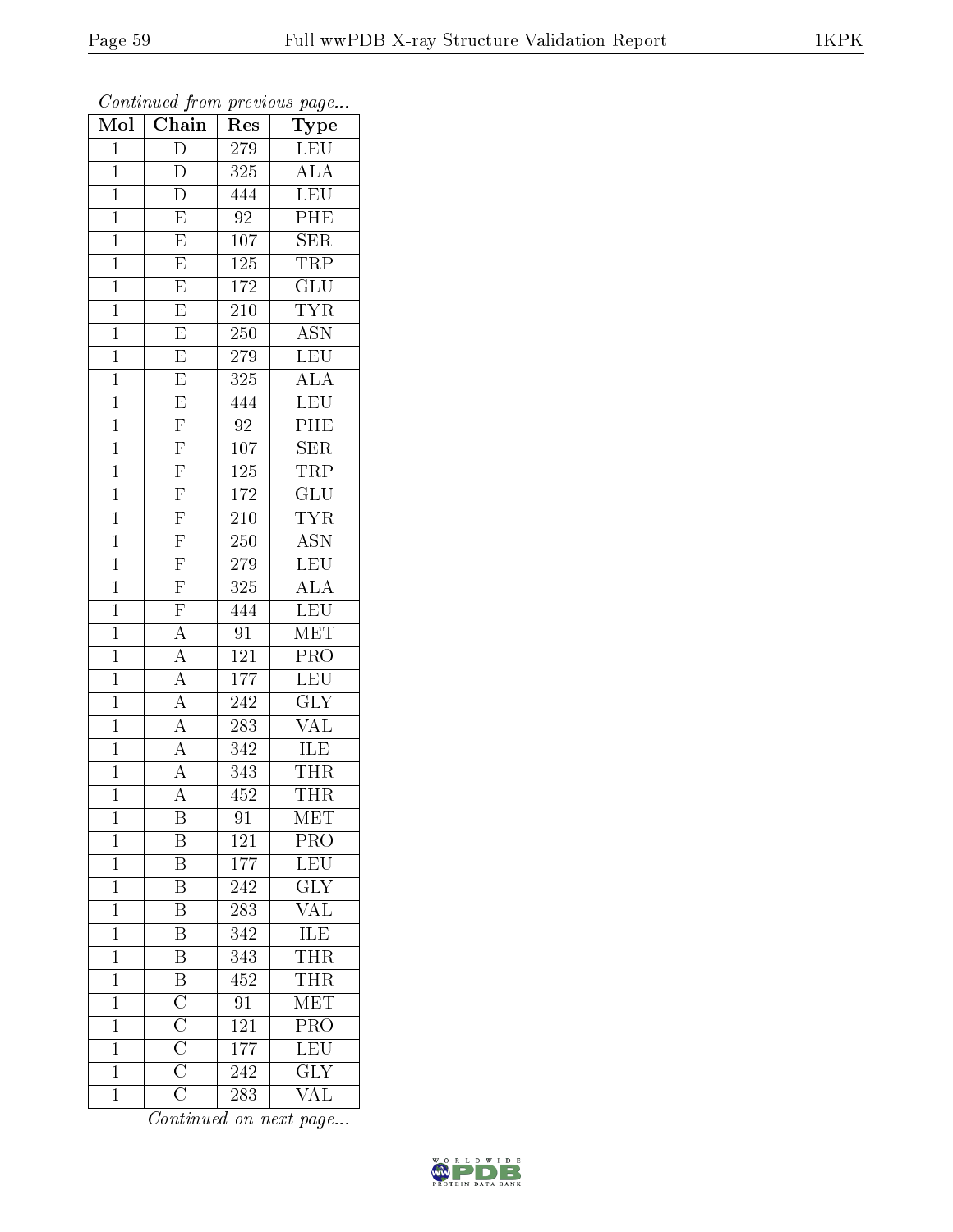| Mol            | $\sum_{i=1}^{n} a_i$<br>Chain                                                                               | $\bar{R}$ es     | $r \sim 3$<br>Type        |
|----------------|-------------------------------------------------------------------------------------------------------------|------------------|---------------------------|
| $\mathbf 1$    | $\overline{C}$                                                                                              | 342              | ILE                       |
| $\mathbf{1}$   |                                                                                                             | 343              | <b>THR</b>                |
| $\overline{1}$ |                                                                                                             | 452              | <b>THR</b>                |
| $\mathbf{1}$   |                                                                                                             | 91               | $\overline{\text{MET}}$   |
| $\overline{1}$ | $\frac{\overline{C}}{\overline{D}}$ $\frac{\overline{C}}{\overline{D}}$                                     | 121              | $\overline{\text{PRO}}$   |
| $\mathbf{1}$   | D                                                                                                           | 177              | LEU                       |
| $\overline{1}$ | $\overline{D}$                                                                                              | $\overline{242}$ | $\overline{\text{GLY}}$   |
| $\mathbf{1}$   | $\overline{D}$                                                                                              | 283              | $\overline{\text{VAL}}$   |
| $\mathbf{1}$   | $\overline{D}$                                                                                              | 342              | <b>ILE</b>                |
| $\mathbf 1$    | $\overline{\rm D}$                                                                                          | 343              | <b>THR</b>                |
| $\overline{1}$ | $\overline{\rm D}$                                                                                          | 452              | <b>THR</b>                |
| $\overline{1}$ | $\overline{\mathrm{E}}$                                                                                     | $\overline{91}$  | MET                       |
| $\mathbf{1}$   | $\overline{E}$                                                                                              | $121\,$          | PRO                       |
| $\mathbf{1}$   | $\overline{\mathrm{E}}$                                                                                     | $\overline{17}7$ | LEU                       |
| $\overline{1}$ | $\overline{E}$                                                                                              | 242              | $\overline{\text{GLY}}$   |
| $\mathbf{1}$   | $\overline{\mathrm{E}}$                                                                                     | 283              | $\overline{\text{VAL}}$   |
| $\overline{1}$ | $\overline{\mathrm{E}}$                                                                                     | $\overline{342}$ | <b>ILE</b>                |
| $\mathbf{1}$   | E                                                                                                           | 343              | <b>THR</b>                |
| $\mathbf{1}$   | $\overline{E}$                                                                                              | 452              | <b>THR</b>                |
| $\mathbf{1}$   | $\overline{F}$                                                                                              | 91               | $\overline{\text{MET}}$   |
| $\overline{1}$ | $\frac{\overline{F}}{\overline{F}}$                                                                         | $121\,$          | PRO                       |
| $\overline{1}$ |                                                                                                             | 177              | LEU                       |
| $\mathbf{1}$   | $\frac{\overline{F}}{\overline{F}}$                                                                         | 242              | $\overline{\text{GLY}}$   |
| $\overline{1}$ |                                                                                                             | 283              | $\overline{\text{VAL}}$   |
| $\mathbf{1}$   | $\overline{\mathrm{F}}$                                                                                     | 342              | <b>ILE</b>                |
| $\overline{1}$ | $\overline{\mathrm{F}}$                                                                                     | $\overline{343}$ | <b>THR</b>                |
| $\mathbf{1}$   | $\overline{F}$                                                                                              | 452              | <b>THR</b>                |
| $\mathbf{1}$   | $\overline{A}$                                                                                              | 102              | $\overline{P}RO$          |
| $\overline{1}$ | $\overline{\rm A}$                                                                                          | 317              | PHE                       |
| 1              | A                                                                                                           | 326              | GLY                       |
| $\mathbf 1$    | B                                                                                                           | $102\,$          | $\overline{\mathrm{PRO}}$ |
| $\mathbf{1}$   | $\overline{B}$                                                                                              | 317              | PHE                       |
| $\mathbf{1}$   | $\frac{\overline{B}}{\overline{C}}$ $\frac{\overline{C}}{\overline{C}}$ $\frac{\overline{C}}{\overline{D}}$ | 326              | $\overline{\text{GLY}}$   |
| $\overline{1}$ |                                                                                                             | $\overline{102}$ | $\overline{\text{PRO}}$   |
| $\mathbf{1}$   |                                                                                                             | 317              | PHE                       |
| $\overline{1}$ |                                                                                                             | $\overline{326}$ | $\overline{\text{GLY}}$   |
| $\mathbf 1$    |                                                                                                             | 102              | $\overline{\text{PRO}}$   |
| $\mathbf{1}$   | $\overline{\rm D}$                                                                                          | $31\overline{7}$ | PHE                       |
| $\mathbf 1$    | $\overline{D}$                                                                                              | 326              | $\overline{\text{GLY}}$   |
| $\mathbf{1}$   | $\overline{E}$                                                                                              | $102\,$          | PRO                       |
| $\mathbf 1$    | $\overline{E}$                                                                                              | $\overline{317}$ | $\overline{\rm PHE}$      |
| $\mathbf 1$    | $\overline{\mathrm{E}}$                                                                                     | 326              | $\overline{\text{GLY}}$   |

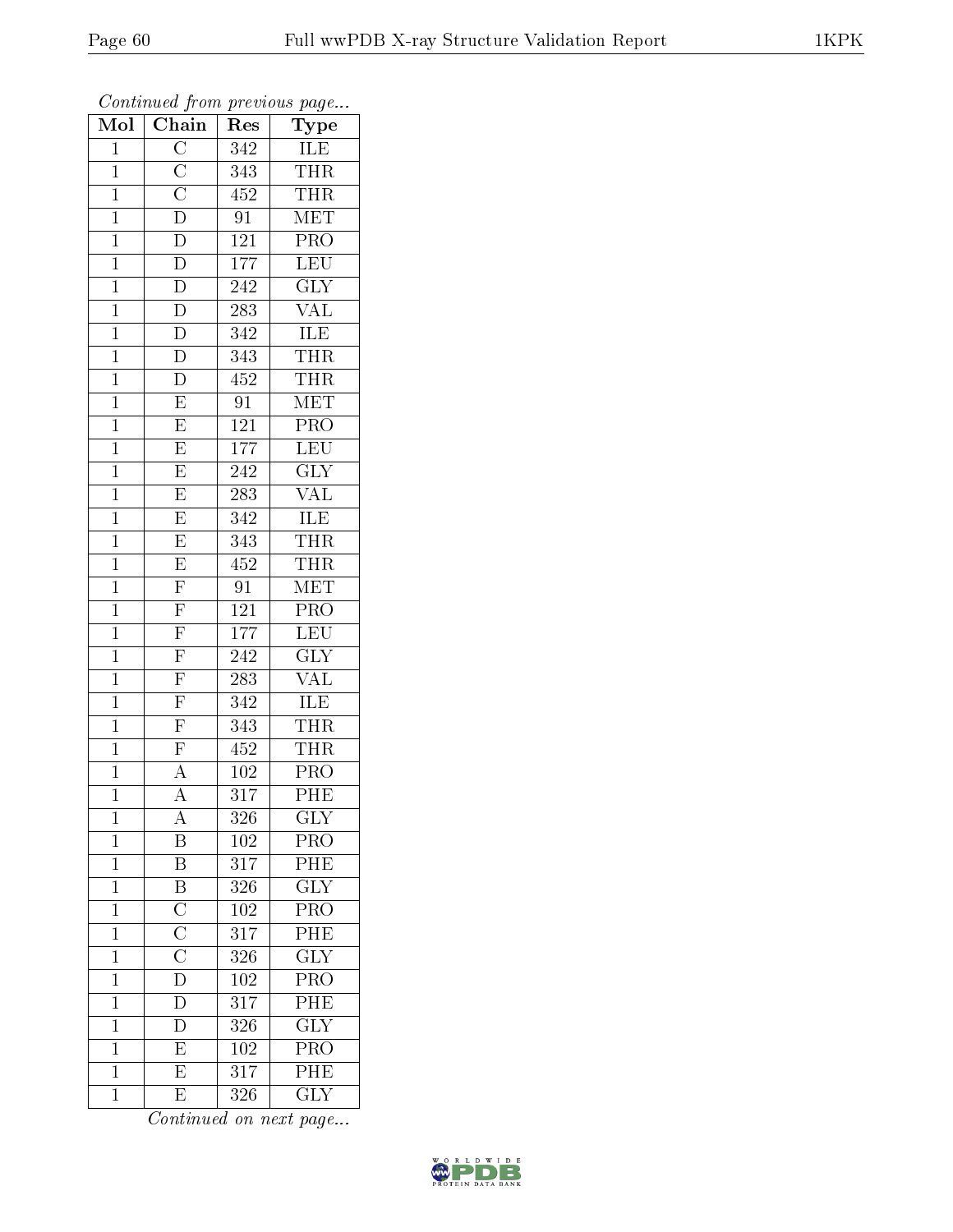| Mol            | $\overline{\text{Chain}}$                                               | Res              | Type                    |
|----------------|-------------------------------------------------------------------------|------------------|-------------------------|
| $\mathbf{1}$   | $\overline{F}$                                                          | 102              | <b>PRO</b>              |
| $\mathbf 1$    | $\overline{F}$                                                          | 317              | PHE                     |
| $\mathbf{1}$   | $\overline{F}$                                                          | 326              | <b>GLY</b>              |
| $\overline{1}$ | $\overline{A}$                                                          | 26               | LEU                     |
| $\overline{1}$ | $\overline{A}$                                                          | $\overline{443}$ | $\overline{\text{PRO}}$ |
| $\mathbf{1}$   | $\overline{\mathbf{B}}$                                                 | 26               | <b>LEU</b>              |
| $\mathbf{1}$   | $\frac{\overline{B}}{\overline{C}}$ $\frac{\overline{C}}{\overline{D}}$ | 443              | PRO                     |
| $\mathbf{1}$   |                                                                         | $\overline{26}$  | <b>LEU</b>              |
| $\mathbf{1}$   |                                                                         | 443              | PRO                     |
| $\mathbf{1}$   |                                                                         | $\overline{26}$  | LEU                     |
| $\mathbf{1}$   | $\overline{D}$                                                          | 443              | $\overline{PRO}$        |
| $\mathbf{1}$   | $\overline{E}$                                                          | $26\,$           | $\overline{\text{LEU}}$ |
| $\mathbf{1}$   | $\overline{E}$                                                          | 443              | PRO                     |
| $\mathbf{1}$   | $\overline{\mathrm{F}}$                                                 | 26               | LEU                     |
| $\mathbf{1}$   | $\frac{\overline{F}}{A}$                                                | 443              | PRO                     |
| $\mathbf{1}$   |                                                                         | 149              | $\overline{\text{GLY}}$ |
| $\overline{1}$ | $\overline{A}$                                                          | 288              | <b>ILE</b>              |
| $\mathbf{1}$   | $\overline{\mathrm{B}}$                                                 | 149              | <b>GLY</b>              |
| $\overline{1}$ | $\overline{B}$                                                          | 288              | $\overline{\text{ILE}}$ |
| $\mathbf{1}$   | $\frac{\overline{C}}{\overline{C}}$                                     | 149              | $\overline{\text{GLY}}$ |
| $\mathbf 1$    |                                                                         | 288              | ILE                     |
| $\mathbf{1}$   |                                                                         | 149              | $\overline{\text{GLY}}$ |
| $\overline{1}$ | $\overline{\rm D}$                                                      | 288              | $\overline{\text{ILE}}$ |
| $\mathbf{1}$   | $\overline{\mathrm{E}}$                                                 | 149              | $\overline{\text{GLY}}$ |
| $\mathbf{1}$   | $\overline{E}$                                                          | 288              | <b>ILE</b>              |
| $\mathbf{1}$   | $\frac{\overline{F}}{\overline{F}}$                                     | 149              | $\overline{\text{GLY}}$ |
| $\mathbf{1}$   |                                                                         | 288              | ILE                     |
| $\mathbf{1}$   |                                                                         | 321              | PRO                     |
| $\mathbf 1$    | $\overline{\rm A}$                                                      | 440              | $\overline{\text{GLY}}$ |
| 1              | B                                                                       | 321              | PRO                     |
| $\mathbf 1$    | $\mathbf{B}$                                                            | 440              | <b>GLY</b>              |
| $\mathbf 1$    | $\overline{\rm C}$                                                      | 321              | $\overline{\text{PRO}}$ |
| $\mathbf 1$    | $\overline{\overline{C}}$                                               | 440              | $\overline{\text{GLY}}$ |
| $\mathbf 1$    | $\overline{\rm D}$                                                      | 321              | $\overline{\text{PRO}}$ |
| $\mathbf{1}$   | $\overline{\rm D}$                                                      | 440              | $\overline{\text{GLY}}$ |
| $\mathbf{1}$   | $\overline{E}$                                                          | $\overline{321}$ | $\overline{\text{PRO}}$ |
| $\mathbf{1}$   | $\overline{E}$                                                          | 440              | $\overline{\text{GLY}}$ |
| $\overline{1}$ | $\overline{\mathrm{F}}$                                                 | 321              | $\overline{\text{PRO}}$ |
| $\mathbf{1}$   | $\overline{F}$                                                          | 440              | $\overline{\text{GLY}}$ |
| $\mathbf 1$    | $\overline{A}$                                                          | 200              | $\overline{\text{ILE}}$ |
| $\mathbf{1}$   | $\overline{\mathrm{B}}$                                                 | 200              | $\overline{\text{ILE}}$ |
| $\mathbf{1}$   | $\overline{\rm C}$                                                      | 200              | $\overline{\text{ILE}}$ |

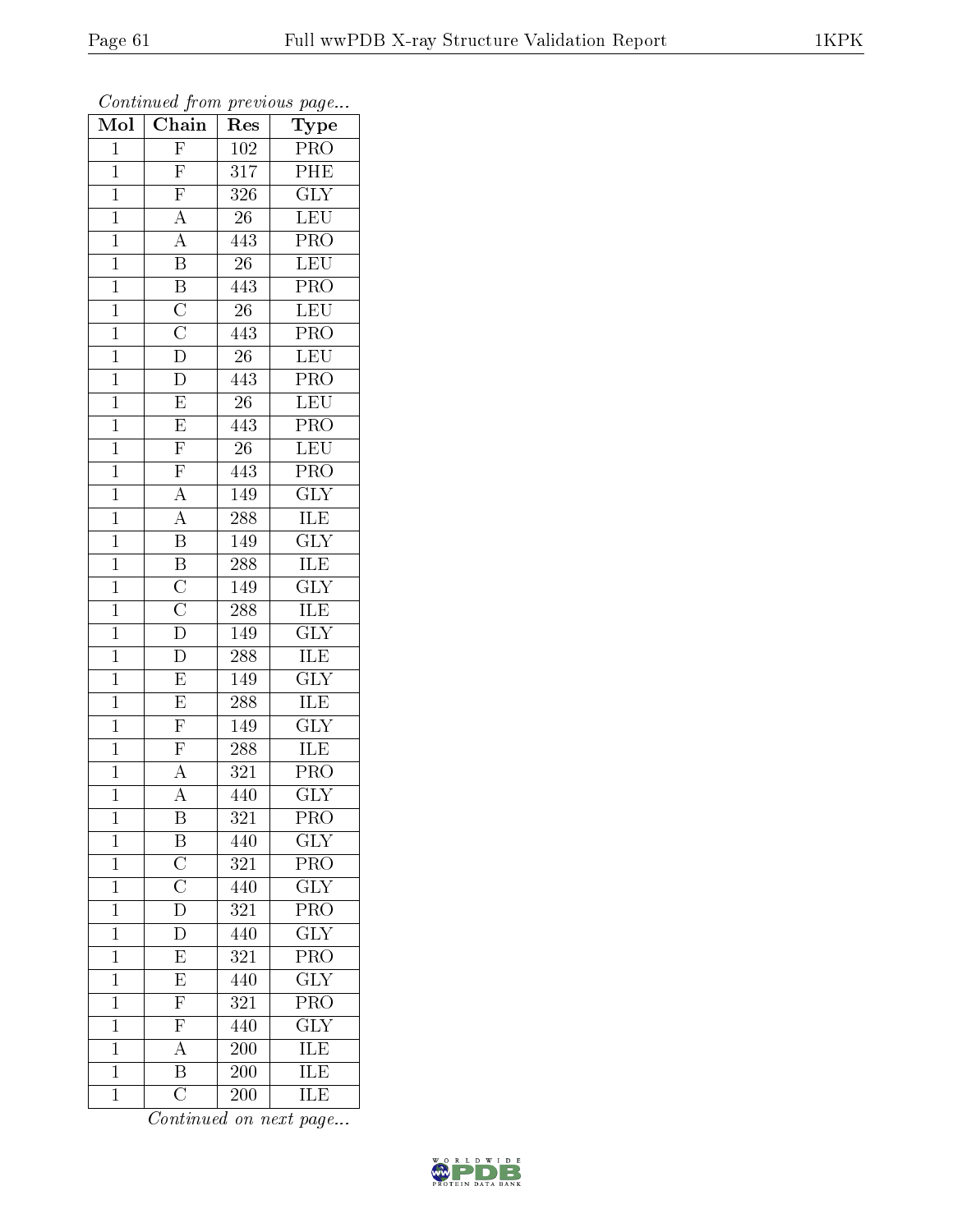Continued from previous page...

| Chain | ∣ Res | ъe |
|-------|-------|----|
|       |       |    |

### 5.3.2 Protein sidechains  $(i)$

In the following table, the Percentiles column shows the percent sidechain outliers of the chain as a percentile score with respect to all X-ray entries followed by that with respect to entries of similar resolution.

The Analysed column shows the number of residues for which the sidechain conformation was analysed, and the total number of residues.

| Mol          | Chain         | Analysed          | Rotameric  | Outliers  | Percentiles |
|--------------|---------------|-------------------|------------|-----------|-------------|
|              | $\mathbf{A}$  | 339/358 (95%)     | 323 (95%)  | 16 $(5%)$ | 26<br>60    |
|              | B             | 339/358 (95%)     | 323 (95%)  | 16 $(5%)$ | 60<br>26    |
| $\mathbf{1}$ | $\mathcal{C}$ | 339/358 (95%)     | 323 (95%)  | 16 $(5%)$ | 60<br>26    |
| 1            | D             | 339/358 (95%)     | 323 (95%)  | $16(5\%)$ | 60<br>26    |
| $\mathbf{1}$ | E             | $339/358$ (95%)   | 323 (95%)  | 16 $(5%)$ | 60<br>26    |
|              | F             | 339/358 (95%)     | 323 (95%)  | 16 $(5%)$ | 60<br>26    |
| All          | All           | $2034/2148$ (95%) | 1938 (95%) | $96(5\%)$ | 60<br>26    |

All (96) residues with a non-rotameric sidechain are listed below:

| Mol            | Chain              | Res | Type        |
|----------------|--------------------|-----|-------------|
| $\mathbf{1}$   | А                  | 30  | <b>LYS</b>  |
| $\mathbf{1}$   | $\overline{\rm A}$ | 62  | <b>ASN</b>  |
| $\mathbf{1}$   | $\overline{\rm A}$ | 83  | PHE         |
| $\mathbf{1}$   | $\bf{A}$           | 120 | $\rm{ARG}$  |
| $\mathbf{1}$   | $\overline{\rm A}$ | 123 | ARG         |
| $\mathbf{1}$   | $\overline{A}$     | 132 | PHE         |
| $\mathbf{1}$   | $\overline{\rm A}$ | 164 | ASP         |
| $\mathbf{1}$   | $\overline{\rm A}$ | 177 | LEU         |
| $\mathbf{1}$   | $\overline{\rm A}$ | 212 | LEU         |
| $\mathbf{1}$   | $\overline{\rm A}$ | 243 | <b>LYS</b>  |
| $\mathbf{1}$   | $\overline{A}$     | 284 | <b>HIS</b>  |
| $\mathbf{1}$   | $\overline{A}$     | 317 | PHE         |
| $\mathbf{1}$   | $\overline{A}$     | 322 | ILE         |
| $\mathbf{1}$   | $\overline{A}$     | 397 | LEU         |
| $\overline{1}$ | $\overline{\rm A}$ | 416 | $\rm THR$   |
| $\mathbf{1}$   | $\overline{\rm A}$ | 451 | ${\rm ARG}$ |
| $\overline{1}$ | Β                  | 30  | <b>LYS</b>  |

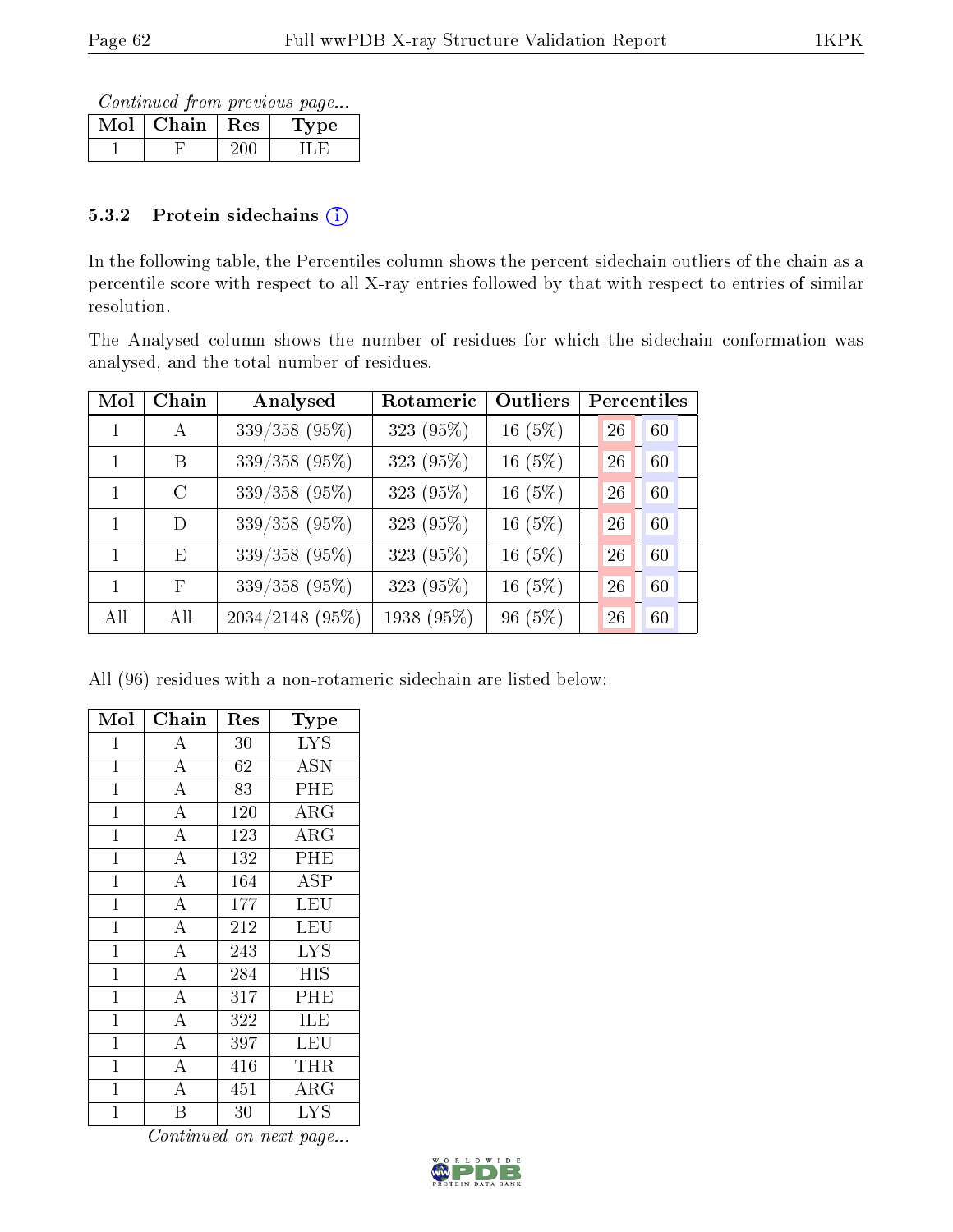| $\overline{\text{Mol}}$ | $\sim$ $\sim$<br>Chain                                                                                                                                                                                            | r -<br>Res       | x.<br>ر .<br>Type         |
|-------------------------|-------------------------------------------------------------------------------------------------------------------------------------------------------------------------------------------------------------------|------------------|---------------------------|
| $\mathbf 1$             | Β                                                                                                                                                                                                                 | 62               | <b>ASN</b>                |
| $\mathbf{1}$            | $\overline{\mathrm{B}}$                                                                                                                                                                                           | 83               | $P\overline{HE}$          |
| $\overline{1}$          | $\overline{\mathrm{B}}$                                                                                                                                                                                           | $120\,$          | $\overline{\rm{ARG}}$     |
| $\mathbf{1}$            | $\, {\bf B}$                                                                                                                                                                                                      | 123              | $\overline{\rm{ARG}}$     |
| $\overline{1}$          | $\overline{B}$                                                                                                                                                                                                    | 132              | PHE                       |
| $\mathbf 1$             | $\overline{\mathrm{B}}$                                                                                                                                                                                           | 164              | $\overline{\text{ASP}}$   |
| $\overline{1}$          | $\overline{\mathrm{B}}$                                                                                                                                                                                           | 177              | $\overline{\text{LEU}}$   |
| $\mathbf{1}$            | $\overline{\mathbf{B}}$                                                                                                                                                                                           | 212              | $\overline{\text{LEU}}$   |
| $\overline{1}$          | $\overline{\mathbf{B}}$                                                                                                                                                                                           | 243              | $\overline{\text{LYS}}$   |
| $\mathbf{1}$            | $\overline{\mathrm{B}}$                                                                                                                                                                                           | 284              | $\overline{\text{HIS}}$   |
| $\mathbf{1}$            | $\overline{\mathrm{B}}$                                                                                                                                                                                           | $3\overline{17}$ | PHE                       |
| $\mathbf{1}$            | $\overline{B}$                                                                                                                                                                                                    | 322              | <b>ILE</b>                |
| $\overline{1}$          | $\overline{B}$                                                                                                                                                                                                    | 397              | <b>LEU</b>                |
| $\mathbf{1}$            | $\overline{\mathbf{B}}$                                                                                                                                                                                           | 416              | <b>THR</b>                |
| $\overline{1}$          |                                                                                                                                                                                                                   | 451              | $\overline{\rm ARG}$      |
| $\mathbf{1}$            | $\overline{B} \overline{C} \overline{C} \overline{C} \overline{C} \overline{C} \overline{C} \overline{C} \overline{C} \overline{C} \overline{C} \overline{C} \overline{C} \overline{C} \overline{C} \overline{C}$ | 30               | $\overline{\text{LYS}}$   |
| $\mathbf{1}$            |                                                                                                                                                                                                                   | $\overline{62}$  | <b>ASN</b>                |
| $\overline{1}$          |                                                                                                                                                                                                                   | 83               | PHE                       |
| $\overline{1}$          |                                                                                                                                                                                                                   | 120              | $\overline{\rm ARG}$      |
| $\overline{1}$          |                                                                                                                                                                                                                   | 123              | $\overline{\text{ARG}}$   |
| $\mathbf{1}$            |                                                                                                                                                                                                                   | $\overline{132}$ | $\overline{\text{PHE}}$   |
| $\overline{1}$          |                                                                                                                                                                                                                   | 164              | $\overline{\text{ASP}}$   |
| $\mathbf{1}$            |                                                                                                                                                                                                                   | 177              | <b>LEU</b>                |
| $\overline{1}$          |                                                                                                                                                                                                                   | $\overline{212}$ | LEU                       |
| $\overline{1}$          |                                                                                                                                                                                                                   | 243              | $\overline{\text{LYS}}$   |
| $\mathbf{1}$            |                                                                                                                                                                                                                   | 284              | $\overline{H}$ IS         |
| $\mathbf{1}$            |                                                                                                                                                                                                                   | 317              | $\overline{\rm{PHE}}$     |
| $\overline{1}$          |                                                                                                                                                                                                                   | 322              | <b>ILE</b>                |
| $\overline{1}$          |                                                                                                                                                                                                                   | 397              | $\overline{\text{LEU}}$   |
| 1                       | $\mathcal{C}$                                                                                                                                                                                                     | 416              | THR                       |
| $\mathbf{1}$            | $\frac{\overline{C}}{\overline{D}}$                                                                                                                                                                               | 451              | $\rm{ARG}$                |
| $\mathbf{1}$            |                                                                                                                                                                                                                   | 30               | $\overline{\text{LYS}}$   |
| $\mathbf{1}$            | $\overline{\rm D}$                                                                                                                                                                                                | 62               | $\overline{\mathrm{ASN}}$ |
| $\overline{1}$          | $\overline{\rm D}$                                                                                                                                                                                                | $\overline{83}$  | $\overline{\rm{PHE}}$     |
| $\mathbf{1}$            | $\mathbf D$                                                                                                                                                                                                       | 120              | $\rm{ARG}$                |
| $\mathbf{1}$            | $\overline{D}$                                                                                                                                                                                                    | $\overline{123}$ | $\overline{\rm ARG}$      |
| $\mathbf 1$             | $\overline{\rm D}$                                                                                                                                                                                                | 132              | PHE                       |
| $\overline{1}$          | $\overline{\rm D}$                                                                                                                                                                                                | 164              | $\overline{\text{ASP}}$   |
| $\mathbf{1}$            | $\overline{\rm D}$                                                                                                                                                                                                | 177              | $\overline{\text{LEU}}$   |
| $\mathbf{1}$            | $\overline{\rm D}$                                                                                                                                                                                                | $\overline{21}2$ | LEU                       |
| $\mathbf 1$             | $\overline{\rm D}$                                                                                                                                                                                                | 243              | $\overline{\rm LYS}$      |
| $\mathbf{1}$            | D                                                                                                                                                                                                                 | 284              | <b>HIS</b>                |

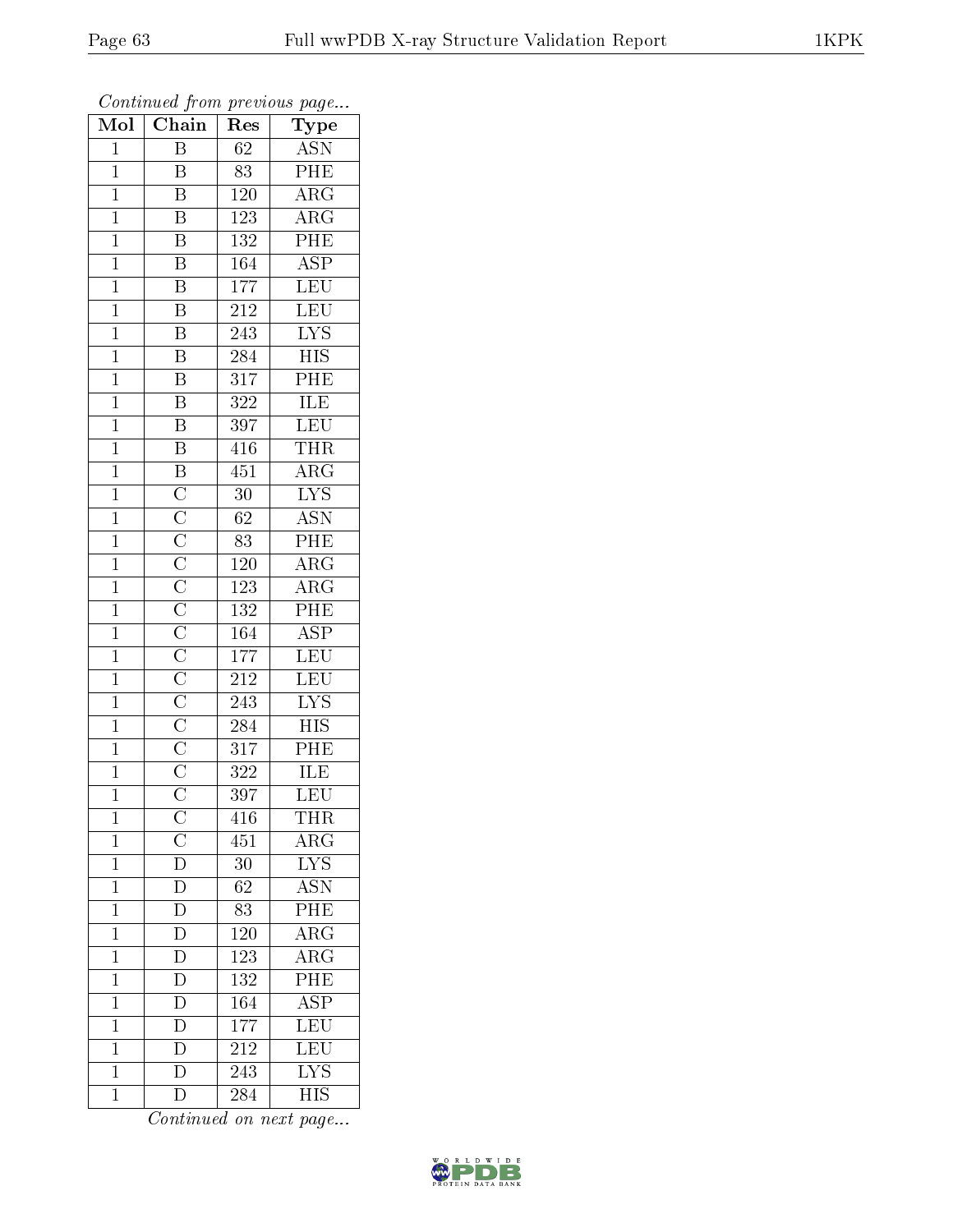| Mol            | $\overline{\text{Chain}}$           | Res              | $\bf Type$              |
|----------------|-------------------------------------|------------------|-------------------------|
| $\mathbf{1}$   | $\overline{\rm D}$                  | $\overline{317}$ | PHE                     |
| $\mathbf 1$    | ${\rm D}$                           | 322              | ILE                     |
| $\mathbf{1}$   | $\overline{\rm D}$                  | 397              | $\overline{\text{LEU}}$ |
| $\mathbf{1}$   | $\overline{\rm D}$                  | 416              | <b>THR</b>              |
| $\overline{1}$ | $\overline{\rm D}$                  | 451              | $\overline{\text{ARG}}$ |
| $\mathbf{1}$   | $\mathbf E$                         | 30               | <b>LYS</b>              |
| $\mathbf{1}$   | $\overline{\mathrm{E}}$             | $\overline{62}$  | <b>ASN</b>              |
| $\mathbf 1$    | $\overline{E}$                      | 83               | $\overline{PHE}$        |
| $\mathbf{1}$   | $\overline{\mathrm{E}}$             | $1\,20$          | $\rm{ARG}$              |
| $\overline{1}$ | $\overline{E}$                      | 123              | $\overline{\rm ARG}$    |
| $\mathbf 1$    | $\overline{\mathrm{E}}$             | 132              | PHE                     |
| $\mathbf{1}$   | $\overline{\mathrm{E}}$             | $\overline{164}$ | $\overline{\text{ASP}}$ |
| $\mathbf 1$    | $\overline{\mathrm{E}}$             | 177              | $\overline{\text{LEU}}$ |
| $\mathbf 1$    | $\overline{E}$                      | 212              | <b>LEU</b>              |
| $\overline{1}$ | $\overline{E}$                      | 243              | $\overline{\text{LYS}}$ |
| $\mathbf{1}$   | $\overline{\mathrm{E}}$             | 284              | HIS                     |
| $\mathbf 1$    | $\overline{E}$                      | $\overline{317}$ | PHE                     |
| $\mathbf{1}$   | $\overline{E}$                      | 322              | ILE                     |
| $\mathbf 1$    | $\overline{E}$                      | 397              | LEU                     |
| $\mathbf{1}$   | $\overline{\mathrm{E}}$             | 416              | <b>THR</b>              |
| $\mathbf{1}$   | $\overline{E}$                      | 451              | $\overline{\rm{ARG}}$   |
| $\overline{1}$ | $\overline{\mathrm{F}}$             | 30               | $\overline{\text{LYS}}$ |
| $\mathbf{1}$   | $\overline{F}$                      | 62               | <b>ASN</b>              |
| $\mathbf 1$    | $\overline{F}$                      | $\overline{83}$  | $\overline{\text{PHE}}$ |
| $\mathbf{1}$   | $\overline{F}$                      | 120              | $\rm{ARG}$              |
| $\mathbf{1}$   | $\frac{\overline{F}}{\overline{F}}$ | 123              | $\rm{ARG}$              |
| $\mathbf{1}$   |                                     | 132              | $\overline{\text{PHE}}$ |
| $\mathbf 1$    | $\overline{F}$                      | 164              | $\overline{\text{ASP}}$ |
| $\mathbf 1$    | $\overline{\mathrm{F}}$             | $\overline{177}$ | $\overline{\text{LEU}}$ |
| 1              | $\mathbf{F}$                        | 212              | $\overline{\text{LEU}}$ |
| $\mathbf 1$    | $\overline{F}$                      | 243              | LYS                     |
| $\mathbf 1$    | $\overline{\mathrm{F}}$             | 284              | <b>HIS</b>              |
| $\mathbf 1$    | $\overline{\mathrm{F}}$             | 317              | PHE                     |
| $\mathbf 1$    | $\overline{\mathrm{F}}$             | $\overline{322}$ | $\overline{\text{ILE}}$ |
| $\mathbf 1$    | $\overline{\mathrm{F}}$             | 397              | LEU                     |
| $\mathbf 1$    | $\overline{F}$                      | $\overline{416}$ | THR                     |
| $\mathbf 1$    | $\overline{\mathrm{F}}$             | 451              | $\rm{ARG}$              |

Some sidechains can be flipped to improve hydrogen bonding and reduce clashes. All (72) such sidechains are listed below:

| Mol | Chain  | ${\mathop{\mathrm{Res}}\nolimits}$ | L'ype : |
|-----|--------|------------------------------------|---------|
|     |        |                                    |         |
|     | $\sim$ |                                    |         |

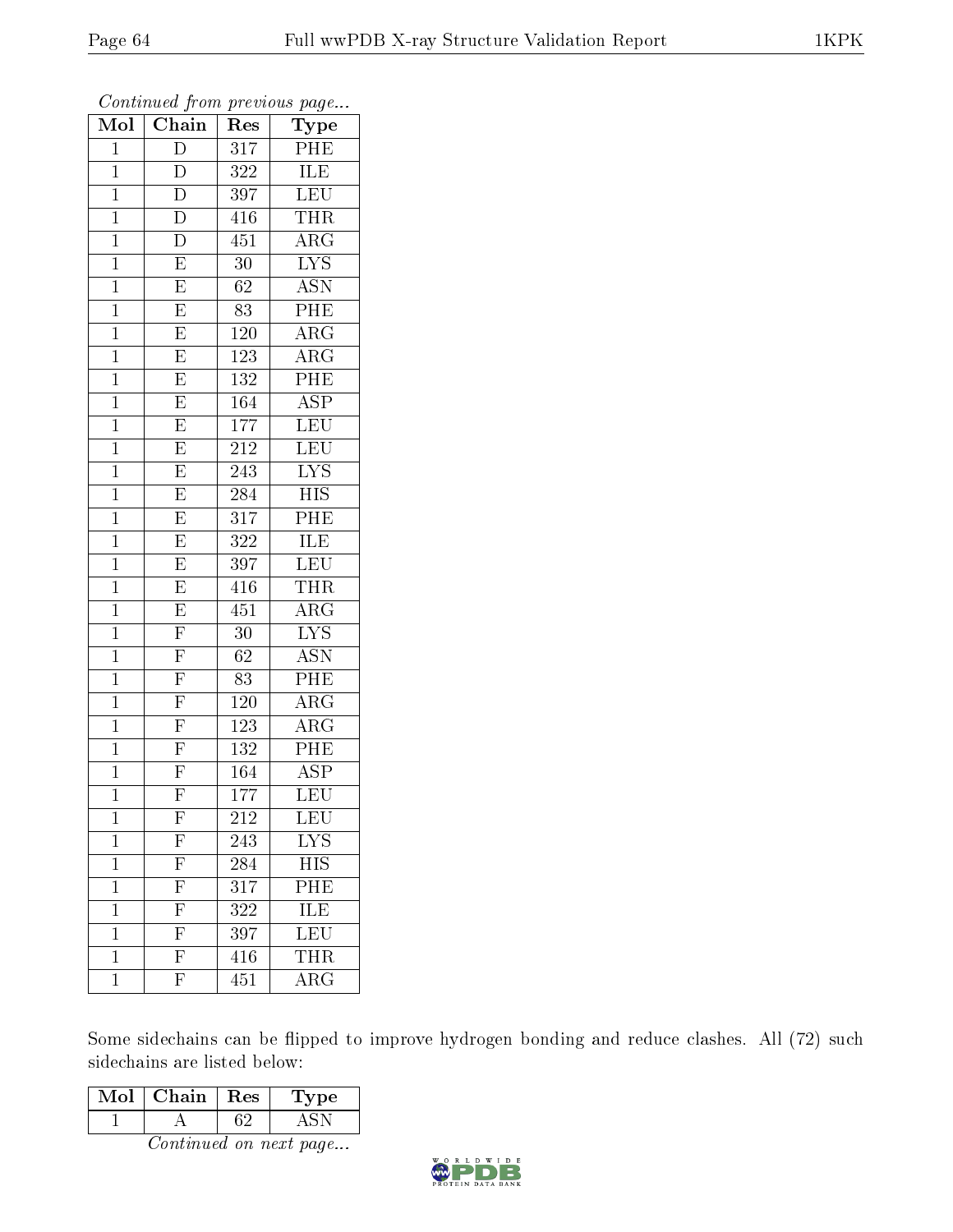| ${\bf Type}$<br><b>ASN</b><br>$\mathbf{A}$<br>74<br>$\mathbf{1}$                                                                                                                                                                 |  |
|----------------------------------------------------------------------------------------------------------------------------------------------------------------------------------------------------------------------------------|--|
|                                                                                                                                                                                                                                  |  |
| $\overline{A}$<br>$\overline{1}$<br>153<br>$\overline{\text{GLN}}$                                                                                                                                                               |  |
| $\rm \overline{ASN}$<br>157<br>$\mathbf{1}$                                                                                                                                                                                      |  |
| $\overline{207}$<br>$\overline{\text{GLN}}$<br>$\mathbf{1}$                                                                                                                                                                      |  |
| $\overline{\text{ASN}}$<br>$\overline{1}$<br>270                                                                                                                                                                                 |  |
| $\overline{\text{GLN}}$<br>277<br>$\mathbf{1}$                                                                                                                                                                                   |  |
| $\frac{\overline{A}}{\overline{A}}$ $\frac{\overline{A}}{\overline{A}}$ $\frac{\overline{A}}{\overline{A}}$<br>$\overline{\text{ASN}}$<br>$\overline{1}$<br>318                                                                  |  |
| $\overline{\text{ASN}}$<br>$\mathbf{1}$<br>327                                                                                                                                                                                   |  |
| $\frac{\overline{A}}{\overline{A}}$<br><b>ASN</b><br>$\mathbf{1}$<br>418                                                                                                                                                         |  |
| $\overline{\text{GLN}}$<br>420<br>$\mathbf{1}$                                                                                                                                                                                   |  |
| $\overline{\text{GLN}}$<br>$\overline{1}$<br>437                                                                                                                                                                                 |  |
| $\overline{B}$<br><b>ASN</b><br>$\overline{1}$<br>$\overline{62}$                                                                                                                                                                |  |
| $\overline{\mathbf{B}}$<br>$\overline{\text{ASN}}$<br>$\overline{74}$<br>$\overline{1}$                                                                                                                                          |  |
| $\overline{\mathbf{B}}$<br>$\overline{\text{GLN}}$<br>153<br>$\mathbf{1}$                                                                                                                                                        |  |
| $\overline{\text{ASN}}$<br>$\overline{\mathrm{B}}$<br>$\overline{157}$<br>$\overline{1}$                                                                                                                                         |  |
| $\overline{\mathrm{B}}$<br>$\overline{\text{GLN}}$<br>$\mathbf{1}$<br>207                                                                                                                                                        |  |
| $\overline{\mathrm{B}}$<br>$\overline{\text{ASN}}$<br>$\overline{1}$<br><b>270</b>                                                                                                                                               |  |
| $\overline{\mathbf{B}}$<br>$\overline{\text{GLN}}$<br>$\mathbf{1}$<br>277                                                                                                                                                        |  |
| $\overline{\mathbf{B}}$<br><b>ASN</b><br>$\overline{318}$<br>$\mathbf{1}$                                                                                                                                                        |  |
| $\overline{\mathrm{B}}$<br>$\overline{\text{ASN}}$<br>327<br>$\mathbf{1}$                                                                                                                                                        |  |
| $\overline{\text{ASN}}$<br>$\overline{1}$<br>$\overline{\mathrm{B}}$<br>418                                                                                                                                                      |  |
| $\overline{\mathbf{B}}$<br>$\overline{\text{GLN}}$<br>$\overline{1}$<br>420                                                                                                                                                      |  |
| $\overline{\text{GLN}}$<br>437<br>$\mathbf{1}$                                                                                                                                                                                   |  |
| $\overline{62}$<br>$\overline{\text{ASN}}$<br>$\overline{1}$                                                                                                                                                                     |  |
| $\overline{\text{B}}$ $\overline{\text{C}}$ $\overline{\text{C}}$ $\overline{\text{C}}$ $\overline{\text{C}}$ $\overline{\text{C}}$ $\overline{\text{C}}$ $\overline{\text{C}}$<br>$\overline{\text{ASN}}$<br>74<br>$\mathbf{1}$ |  |
| $\overline{\text{GLN}}$<br>153<br>$\mathbf{1}$                                                                                                                                                                                   |  |
| $\overline{\mathrm{ASN}}$<br>157<br>$\mathbf{1}$                                                                                                                                                                                 |  |
| 207<br>$\overline{\text{GLN}}$<br>$\mathbf{1}$                                                                                                                                                                                   |  |
| $\overline{\mathrm{ASN}}$<br>$\mathbf 1$<br>270                                                                                                                                                                                  |  |
| $\overline{277}$<br>$\overline{\text{GLN}}$<br>$\mathbf 1$                                                                                                                                                                       |  |
| $\overline{C}\overline{C}\overline{C}\overline{C}\overline{C}$ $\overline{C}\overline{D}\overline{D}$<br>$A\overline{SN}$<br>$\mathbf 1$<br>318                                                                                  |  |
| ASN <sup>-</sup><br>327<br>$\mathbf 1$                                                                                                                                                                                           |  |
| $\overline{\text{ASN}}$<br>418<br>$\mathbf 1$                                                                                                                                                                                    |  |
| $\overline{\text{GLN}}$<br>$\overline{420}$<br>$\mathbf{1}$                                                                                                                                                                      |  |
| $\overline{\text{GLN}}$<br>437<br>$\mathbf{1}$                                                                                                                                                                                   |  |
| ASN<br>$\overline{62}$<br>$\mathbf 1$                                                                                                                                                                                            |  |
| $\overline{\rm{ASN}}$<br>74<br>$\mathbf{1}$                                                                                                                                                                                      |  |
| $\overline{\text{GLN}}$<br>$\overline{\rm D}$<br>153<br>$\mathbf 1$                                                                                                                                                              |  |
| $\overline{\rm D}$<br>$\bar{\rm ASN}$<br>157<br>$\mathbf{1}$                                                                                                                                                                     |  |
| $\overline{D}$<br>$\overline{\text{GLN}}$<br>$\mathbf{1}$<br>207                                                                                                                                                                 |  |
| $\overline{\rm D}$<br>$\overline{\rm ASN}$<br>$\mathbf{1}$<br>270                                                                                                                                                                |  |
| $\overline{\rm D}$<br><b>GLN</b><br>$\mathbf{1}$<br>277                                                                                                                                                                          |  |

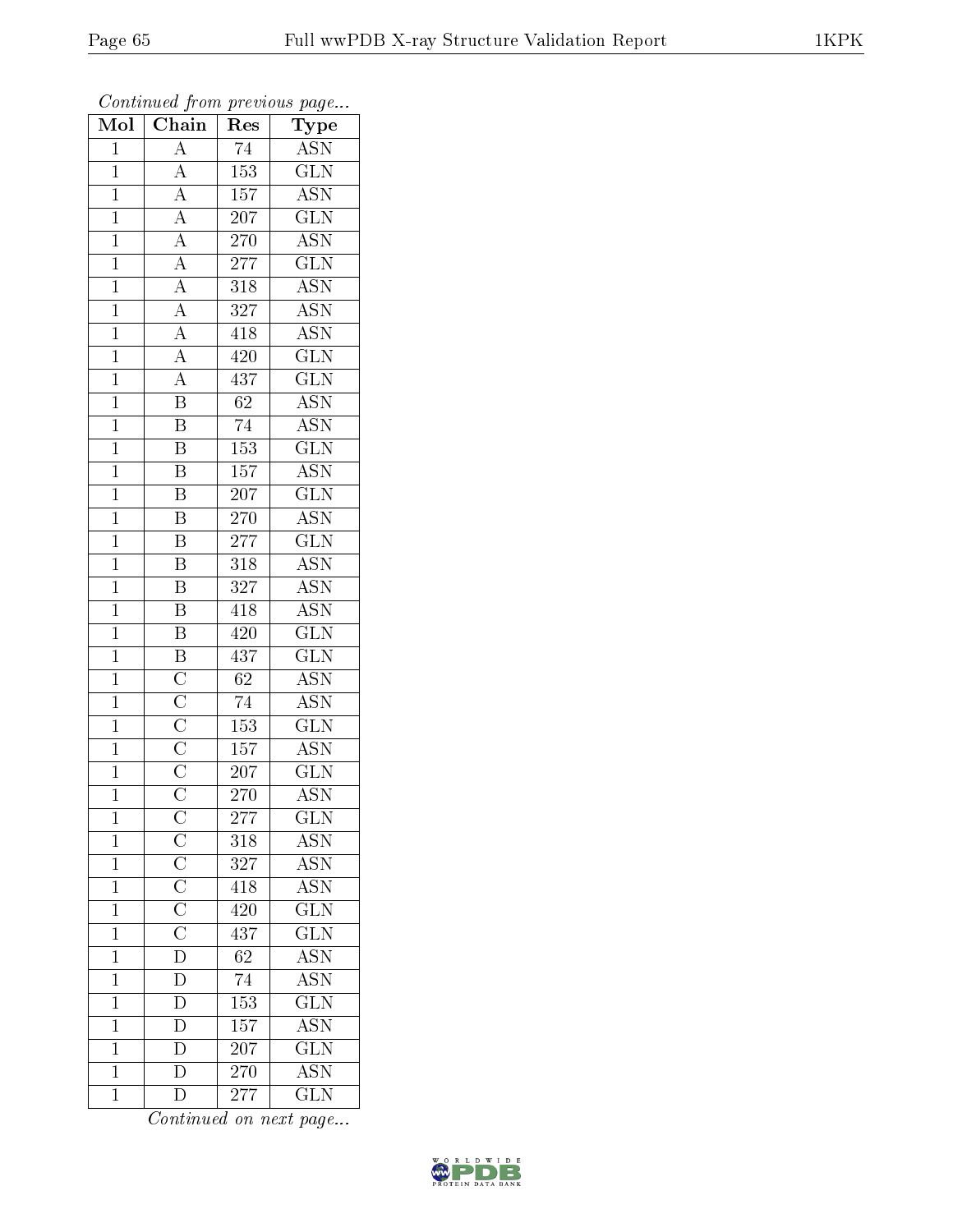| Mol            | <b>Chain</b>                        | Res              | ${\rm \bar{Ty}pe}$        |
|----------------|-------------------------------------|------------------|---------------------------|
| $\mathbf{1}$   | $\overline{\rm D}$                  | 318              | $\overline{ASN}$          |
| $\mathbf{1}$   | $\overline{D}$                      | 327              | $\overline{\mathrm{ASN}}$ |
| $\mathbf{1}$   | $\overline{\rm D}$                  | 418              | $\overline{\mathrm{ASN}}$ |
| $\overline{1}$ | $\overline{\rm D}$                  | $\overline{420}$ | $\overline{\text{GLN}}$   |
| $\mathbf{1}$   | $\overline{\rm D}$                  | 437              | $\overline{\text{GLN}}$   |
| $\mathbf 1$    | $\overline{\mathrm{E}}$             | $\overline{62}$  | <b>ASN</b>                |
| $\mathbf{1}$   | $\overline{\mathrm{E}}$             | 74               | $A\overline{SN}$          |
| $\mathbf{1}$   | $\overline{\mathrm{E}}$             | 153              | $\overline{\text{GLN}}$   |
| $\mathbf{1}$   | $\overline{E}$                      | 157              | <b>ASN</b>                |
| $\mathbf 1$    | $\overline{\mathrm{E}}$             | 207              | $\overline{\text{GLN}}$   |
| $\mathbf{1}$   | $\overline{\mathrm{E}}$             | <b>270</b>       | $\overline{\text{ASN}}$   |
| $\mathbf{1}$   | $\overline{\mathrm{E}}$             | 277              | $\overline{\text{GLN}}$   |
| $\overline{1}$ | $\overline{\mathrm{E}}$             | $\overline{318}$ | <b>ASN</b>                |
| $\mathbf{1}$   | $\overline{\mathrm{E}}$             | $\overline{327}$ | $\overline{\mathrm{ASN}}$ |
| $\overline{1}$ | $\overline{\mathrm{E}}$             | 418              | $\overline{\mathrm{ASN}}$ |
| $\overline{1}$ | $\overline{\mathrm{E}}$             | 420              | $\overline{\text{GLN}}$   |
| $\overline{1}$ | $\overline{\mathrm{E}}$             | 437              | $\overline{\text{GLN}}$   |
| $\overline{1}$ | $\overline{\mathrm{F}}$             | $\overline{62}$  | $\overline{\mathrm{ASN}}$ |
| $\overline{1}$ | $\overline{F}$                      | 74               | $\overline{\mathrm{ASN}}$ |
| $\mathbf{1}$   | $\overline{F}$                      | 153              | GLN                       |
| $\mathbf{1}$   | $\overline{F}$                      | $\overline{1}57$ | <b>ASN</b>                |
| $\overline{1}$ | $\overline{\mathrm{F}}$             | $\overline{207}$ | $\overline{\text{GLN}}$   |
| $\mathbf{1}$   |                                     | 270              | $\overline{\mathrm{ASN}}$ |
| $\overline{1}$ |                                     | 277              | $\overline{\text{GLN}}$   |
| $\overline{1}$ | $\frac{\overline{F}}{\overline{F}}$ | 318              | <b>ASN</b>                |
| $\overline{1}$ | $\overline{\mathrm{F}}$             | 327              | $\overline{\mathrm{ASN}}$ |
| $\overline{1}$ | $\overline{F}$                      | 418              | $\overline{\mathrm{ASN}}$ |
| $\overline{1}$ | $\overline{\mathrm{F}}$             | 420              | $\overline{\text{GLN}}$   |
| $\overline{1}$ | $\overline{\mathrm{F}}$             | 437              | $\overline{\text{GLN}}$   |

#### 5.3.3 RNA [O](https://www.wwpdb.org/validation/2017/XrayValidationReportHelp#rna)i

There are no RNA molecules in this entry.

### 5.4 Non-standard residues in protein, DNA, RNA chains (i)

There are no non-standard protein/DNA/RNA residues in this entry.

## 5.5 Carbohydrates (i)

There are no carbohydrates in this entry.

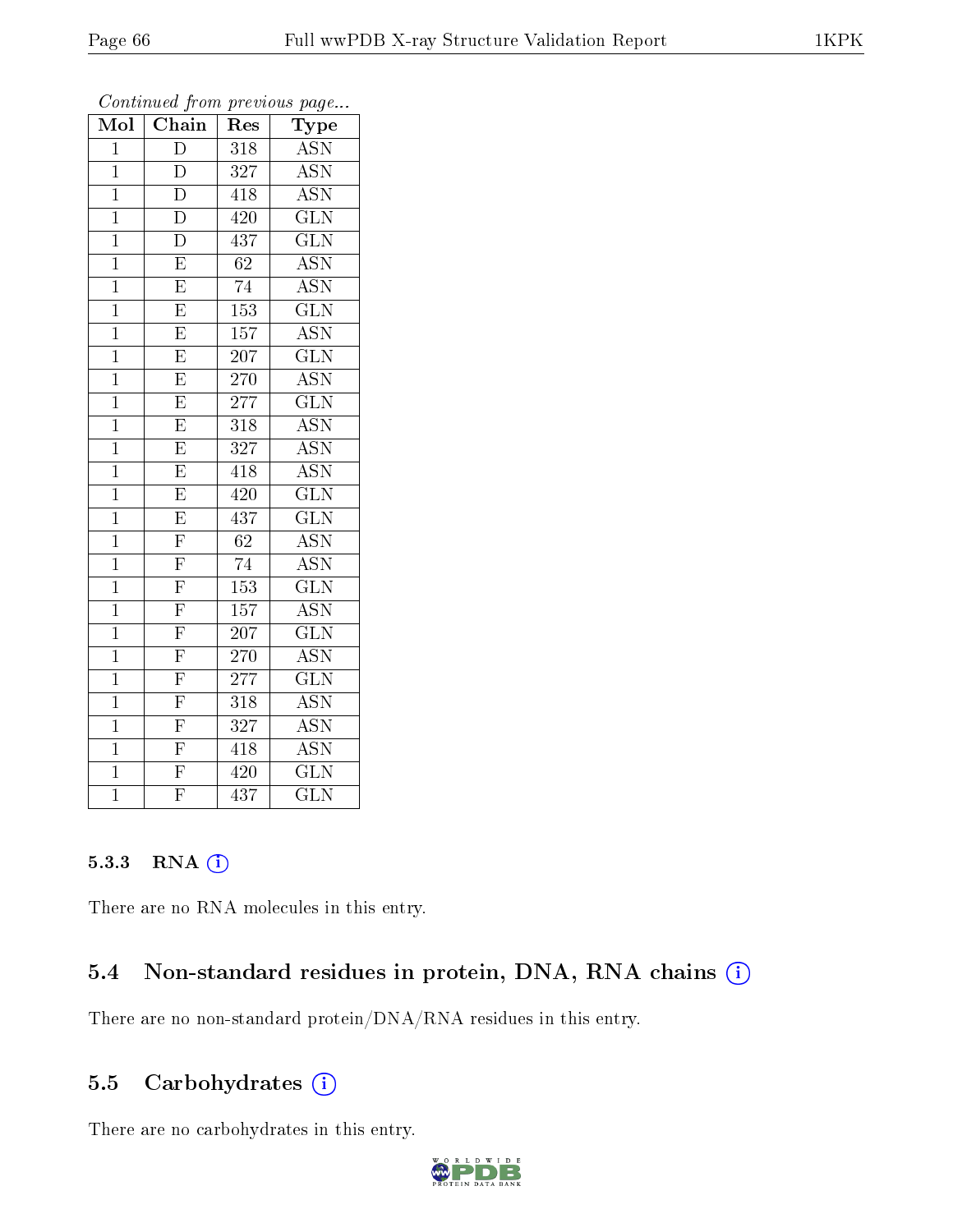## 5.6 Ligand geometry (i)

There are no ligands in this entry.

## 5.7 [O](https://www.wwpdb.org/validation/2017/XrayValidationReportHelp#nonstandard_residues_and_ligands)ther polymers (i)

There are no such residues in this entry.

## 5.8 Polymer linkage issues (i)

There are no chain breaks in this entry.

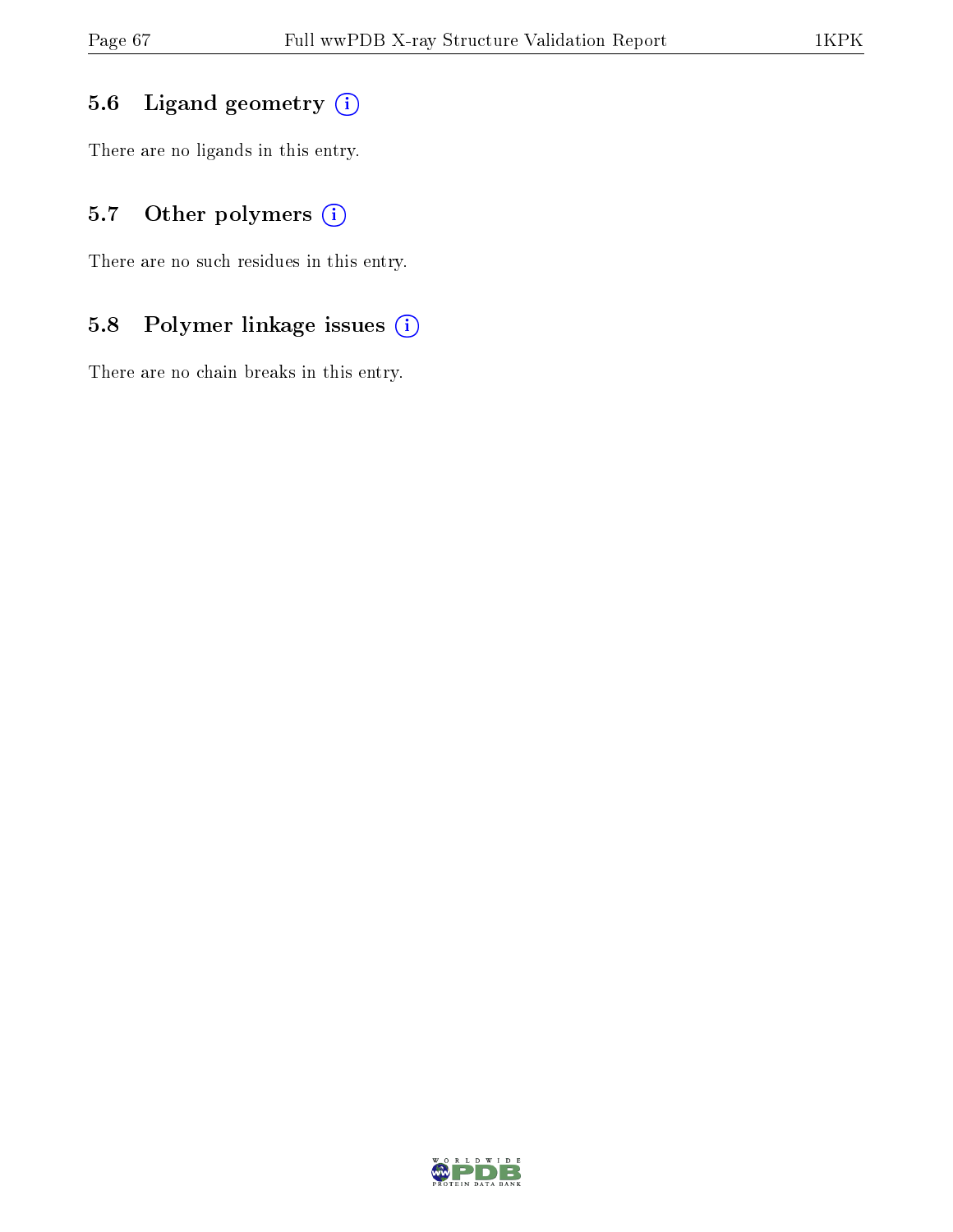# 6 Fit of model and data  $(i)$

## 6.1 Protein, DNA and RNA chains  $(i)$

In the following table, the column labelled  $#RSRZ> 2'$  contains the number (and percentage) of RSRZ outliers, followed by percent RSRZ outliers for the chain as percentile scores relative to all X-ray entries and entries of similar resolution. The OWAB column contains the minimum, median,  $95<sup>th</sup>$  percentile and maximum values of the occupancy-weighted average B-factor per residue. The column labelled ' $Q< 0.9$ ' lists the number of (and percentage) of residues with an average occupancy less than 0.9.

| Mol          | Chain        | Analysed          | $<$ RSRZ $>$ | $\#\text{RSRZ}{>}2$    | $OWAB(\overline{A^2})$ | Q <sub>0.9</sub> |
|--------------|--------------|-------------------|--------------|------------------------|------------------------|------------------|
| $\mathbf{1}$ | A            | $450/473$ (95%)   | $-0.37$      | $9(2\%)$<br>65<br>60   | 51, 100, 147, 151      | $\overline{0}$   |
|              | B            | $450/473$ (95%)   | $-0.37$      | 11 $(2\%)$<br>59<br>53 | 51, 100, 147, 151      | $\theta$         |
|              | $\rm C$      | $450/473$ (95%)   | $-0.34$      | $9(2\%)$<br>60<br>65   | 51, 100, 147, 151      | $\theta$         |
|              | D            | $450/473$ (95%)   | $-0.33$      | 17 $(3\%)$<br>40<br>36 | 51, 100, 147, 151      | $\theta$         |
|              | E            | $450/473$ (95%)   | $-0.31$      | 14 $(3\%)$<br>49<br>43 | 51, 100, 147, 151      | $\theta$         |
|              | $\mathbf{F}$ | $450/473$ (95%)   | $-0.31$      | $9(2\%)$<br>65<br>60   | 51, 100, 147, 151      | $\theta$         |
| All          | All          | $2700/2838(95\%)$ | $-0.34$      | 69 (2%)<br>49<br>56    | 51, 100, 147, 151      | $\theta$         |

All (69) RSRZ outliers are listed below:

| Mol            | Chain                   | Res | Type                 | <b>RSRZ</b> |
|----------------|-------------------------|-----|----------------------|-------------|
| $\mathbf{1}$   | А                       | 12  | <b>GLN</b>           | 8.3         |
| $\mathbf{1}$   | E                       | 12  | <b>GLN</b>           | 7.6         |
| $\mathbf{1}$   | $\overline{\mathrm{B}}$ | 12  | <b>GLN</b>           | 5.7         |
| $\mathbf{1}$   | $\overline{F}$          | 12  | <b>GLN</b>           | 5.4         |
| $\overline{1}$ | $\overline{D}$          | 169 | <b>LYS</b>           | 5.0         |
| $\overline{1}$ | $\mathbf{D}$            | 15  | ARG                  | 4.4         |
| $\overline{1}$ | $\overline{\rm C}$      | 12  | GLN                  | 4.4         |
| $\mathbf{1}$   | $\overline{E}$          | 235 | GLU                  | 3.9         |
| $\mathbf{1}$   | E                       | 282 | $\rm{ARG}$           | 3.6         |
| $\mathbf{1}$   | Β                       | 234 | <b>HIS</b>           | 3.6         |
| $\mathbf{1}$   | $\overline{\rm C}$      | 13  | ALA                  | 3.5         |
| $\overline{1}$ | E                       | 460 | <b>GLN</b>           | 3.5         |
| $\mathbf{1}$   | E                       | 15  | $\rm{ARG}$           | 3.3         |
| $\mathbf{1}$   | $\overline{D}$          | 243 | <b>LYS</b>           | 3.2         |
| $\mathbf{1}$   | $\mathbf{D}$            | 235 | $\operatorname{GLU}$ | 3.1         |
| $\mathbf{1}$   | $\overline{C}$          | 290 | <b>LYS</b>           | 3.1         |
| $\mathbf{1}$   | D                       | 167 | $\rm{ARG}$           | 3.0         |
| $\mathbf{1}$   | Ε                       | 283 | VAL                  | 3.0         |
| $\mathbf{1}$   | А                       | 234 | ΗIS                  | 3.0         |

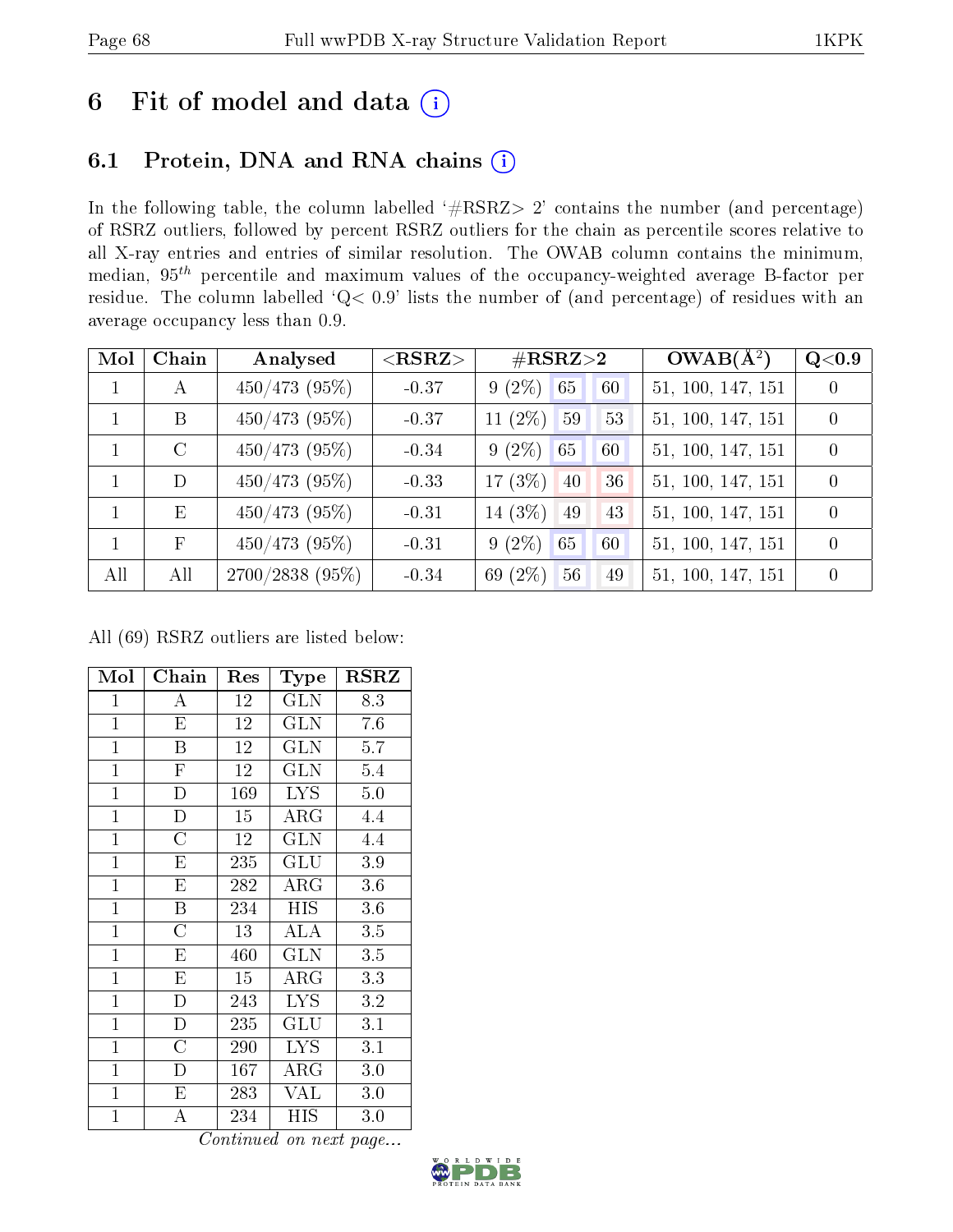|--|

| Mol            | Chain                     | x.<br>Res       | $\mathbf{r}$ $\mathbf{v}$<br>Type | <b>RSRZ</b>      |
|----------------|---------------------------|-----------------|-----------------------------------|------------------|
| $\mathbf{1}$   | $\overline{\rm A}$        | 283             | $\overline{\text{VAL}}$           | 3.0              |
| $\mathbf{1}$   | $\overline{\mathrm{D}}$   | 14              | <b>ALA</b>                        | $\overline{2.9}$ |
| $\overline{1}$ | B                         | 282             | $\overline{\rm{ARG}}$             | 2.9              |
| $\overline{1}$ | $\boldsymbol{A}$          | 307             | PHE                               | 2.9              |
| $\overline{1}$ | $\overline{A}$            | $\overline{70}$ | $\overline{HIS}$                  | $2.\overline{8}$ |
| $\overline{1}$ | $\overline{\mathrm{F}}$   | 171             | <b>ASP</b>                        | 2.8              |
| $\overline{1}$ | $\overline{\mathrm{B}}$   | 383             | <b>HIS</b>                        | $2.8\,$          |
| $\overline{1}$ | $\overline{\mathrm{E}}$   | 459             | GLU                               | 2.7              |
| $\overline{1}$ | $\overline{\rm D}$        | 286             | <b>GLY</b>                        | 2.7              |
| $\overline{1}$ | А                         | 460             | $\overline{\text{GLN}}$           | $\overline{2.7}$ |
| $\mathbf{1}$   | $\overline{\rm C}$        | 27              | $\mathrm{GLU}$                    | $2.7\,$          |
| $\mathbf{1}$   | $\overline{\mathrm{E}}$   | $24\,$          | $\overline{\text{GLN}}$           | $\overline{2.7}$ |
| $\mathbf{1}$   | $\overline{D}$            | 171             | $\overline{\text{ASP}}$           | $2.6\,$          |
| $\overline{1}$ | ${\rm E}$                 | 234             | <b>HIS</b>                        | 2.6              |
| $\overline{1}$ | $\overline{\mathrm{F}}$   | $\overline{70}$ | $\overline{HIS}$                  | $\overline{2.6}$ |
| $\mathbf{1}$   | $\overline{\mathrm{F}}$   | 76              | PRO                               | $2.6\,$          |
| $\overline{1}$ | $\overline{\mathrm{B}}$   | 243             | $\overline{\text{LYS}}$           | $\overline{2.6}$ |
| $\overline{1}$ | $\mathbf D$               | 70              | HIS                               | 2.6              |
| $\overline{1}$ | $\overline{\text{C}}$     | 76              | $\overline{\text{PRO}}$           | $\overline{2.6}$ |
| $\mathbf{1}$   | $\overline{\rm C}$        | 234             | $\overline{HIS}$                  | $\overline{2.6}$ |
| $\overline{1}$ | $\overline{\mathrm{E}}$   | 13              | <b>ALA</b>                        | 2.6              |
| $\overline{1}$ | $\overline{\rm C}$        | 171             | $\overline{\rm ASP}$              | $2.\overline{5}$ |
| $\overline{1}$ | $\overline{D}$            | 283             | VAL                               | 2.4              |
| $\overline{1}$ | $\bar{\mathrm{F}}$        | 26              | $L\overline{EU}$                  | $\overline{2.4}$ |
| $\overline{1}$ | $\overline{B}$            | 235             | GLU                               | 2.4              |
| $\overline{1}$ | D                         | 13              | <b>ALA</b>                        | 2.4              |
| $\overline{1}$ | $\mathbf{F}$              | 460             | GLN                               | $\overline{2}.4$ |
| $\overline{1}$ | $\overline{\rm D}$        | 12              | $\overline{\text{GLN}}$           | 2.3              |
| $\overline{1}$ | $\overline{\rm D}$        | 234             | $\overline{HIS}$                  | $\overline{2.3}$ |
| 1              | D                         | 290             | <b>LYS</b>                        | $2.3\,$          |
| $\mathbf{1}$   | А                         | 19              | $\rm{ARG}$                        | 2.3              |
| $\mathbf{1}$   | $\overline{F}$            | 169             | IYS                               | $\overline{2.3}$ |
| $\mathbf{1}$   | Β                         | 15              | $\rm{ARG}$                        | 2.3              |
| $\mathbf{1}$   | $\overline{\mathrm{E}}$   | 169             | $\overline{\text{LYS}}$           | $\overline{2.2}$ |
| $\mathbf{1}$   | $\boldsymbol{\mathrm{F}}$ | 29              | ASP                               | 2.2              |
| $\mathbf{1}$   | $\overline{\mathrm{B}}$   | 283             | $\overline{\text{VAL}}$           | $\overline{2.2}$ |
| $\mathbf{1}$   | D                         | 27              | GLU                               | 2.2              |
| $\mathbf{1}$   | $\overline{\text{C}}$     | 75              | $\overline{\text{TYR}}$           | $\overline{2.2}$ |
| $\mathbf{1}$   | $\overline{\rm C}$        | 169             | $\overline{\text{L} \text{YS}}$   | $2.\overline{2}$ |
| $\mathbf{1}$   | $\overline{\rm A}$        | 99              | ${\rm LYS}$                       | $2\overline{.2}$ |
| $\mathbf{1}$   | D                         | 285             | $\overline{\text{GLY}}$           | 2.1              |
| $\mathbf{1}$   | $\overline{\mathrm{F}}$   | 167             | ${\rm ARG}$                       | 2.1              |